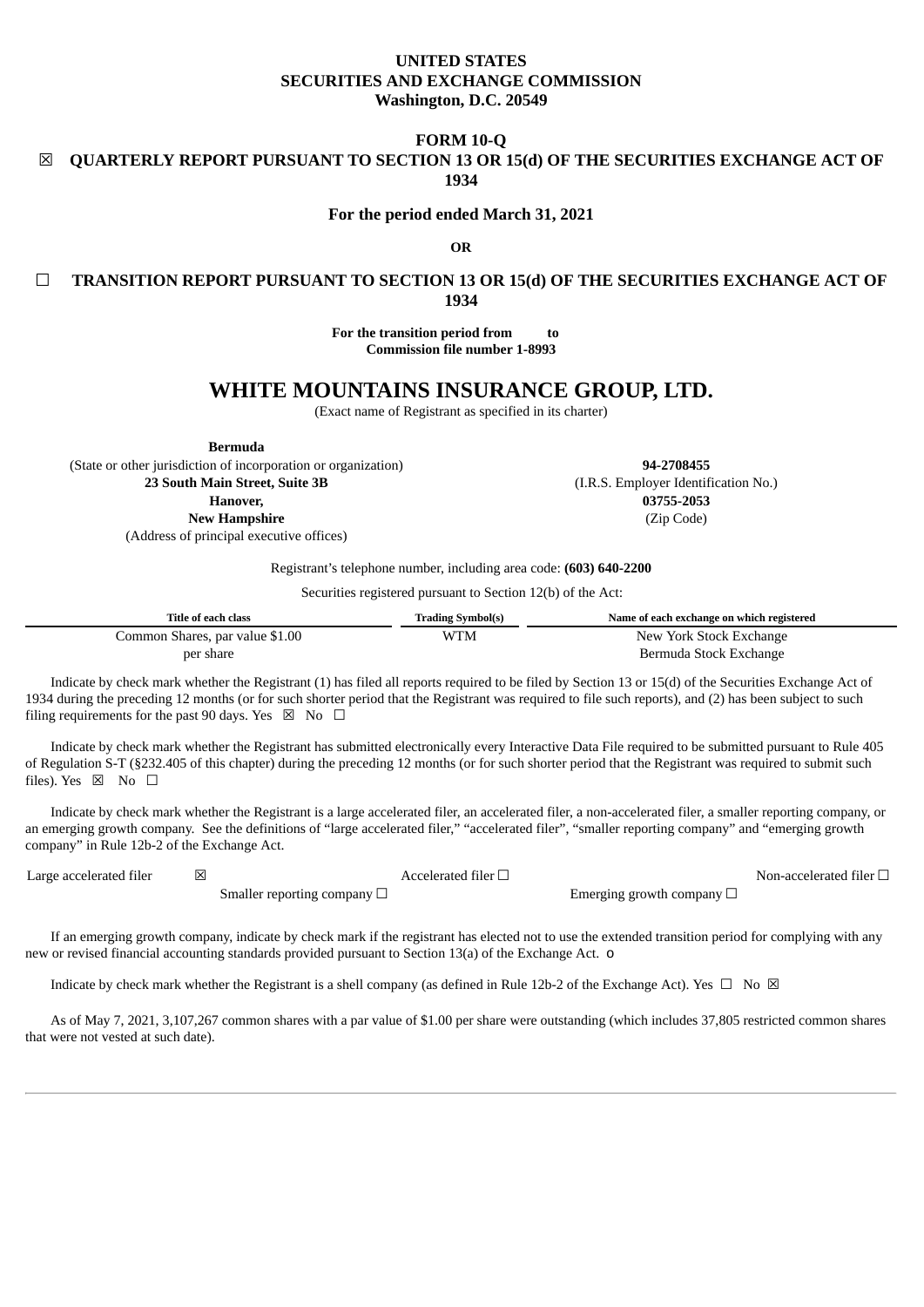# **WHITE MOUNTAINS INSURANCE GROUP, LTD.**

# **Table of Contents**

<span id="page-1-0"></span>

|                    |                                                                                                               | Page No.     |
|--------------------|---------------------------------------------------------------------------------------------------------------|--------------|
| PART I.            | <b>FINANCIAL INFORMATION</b>                                                                                  |              |
| Item 1.            | <b>Financial Statements (Unaudited)</b>                                                                       |              |
|                    | Consolidated Balance Sheets, March 31, 2021 and December 31, 2020                                             | $\mathbf{1}$ |
|                    | Consolidated Statements of Operations and Comprehensive Income,<br>Three Months Ended March 31, 2021 and 2020 | 3            |
|                    | Consolidated Statements of Changes in Equity,<br>Three Months Ended March 31, 2021 and 2020                   | 6            |
|                    | Consolidated Statements of Cash Flows, Three Months Ended March 31, 2021 and 2020                             | 7            |
|                    | Notes to Consolidated Financial Statements                                                                    | 8            |
| Item 2.            | Management's Discussion and Analysis of Financial Condition and Results of Operations                         | 49           |
|                    | Results of Operations for the Three Months Ended March 31, 2021 and 2020                                      | 49           |
|                    | <b>Liquidity and Capital Resources</b>                                                                        | 69           |
|                    | Non-GAAP Financial Measures                                                                                   | 75           |
|                    | <b>Critical Accounting Estimates</b>                                                                          | 77           |
|                    | <b>Forward-Looking Statements</b>                                                                             | 81           |
| Item 3.            | <b>Quantitative and Qualitative Disclosures About Market Risk</b>                                             | 81           |
| Item 4.            | <b>Controls and Procedures</b>                                                                                | 82           |
| PART II.           | <b>OTHER INFORMATION</b>                                                                                      | 82           |
| Items 1 through 6. |                                                                                                               | 82           |
| <b>SIGNATURES</b>  |                                                                                                               | 83           |
|                    |                                                                                                               |              |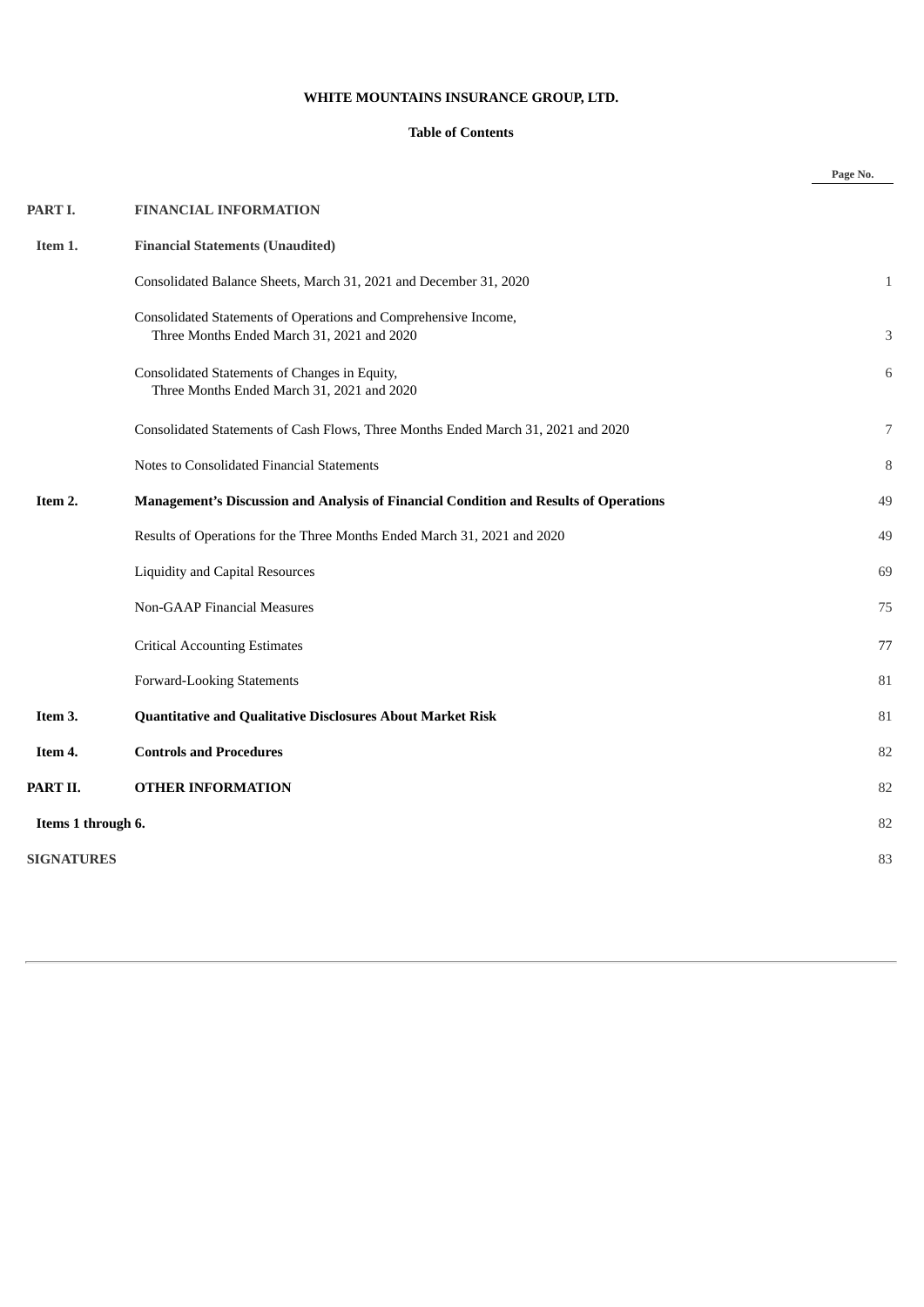## **Part I. FINANCIAL INFORMATION.**

## <span id="page-2-1"></span><span id="page-2-0"></span>**Item 1. Financial Statements**

# **WHITE MOUNTAINS INSURANCE GROUP, LTD. CONSOLIDATED BALANCE SHEETS**

| Millions, except share and per share amounts                               | March 31, 2021   | <b>December 31, 2020</b> |
|----------------------------------------------------------------------------|------------------|--------------------------|
| <b>Assets</b>                                                              | <b>Unaudited</b> |                          |
| <b>Financial Guarantee (HG Global/BAM)</b>                                 |                  |                          |
| Fixed maturity investments, at fair value                                  | \$<br>857.0      | -\$<br>859.5             |
| Short-term investments, at fair value                                      | 45.3             | 60.4                     |
| Total investments                                                          | 902.3            | 919.9                    |
| Cash                                                                       | 18.9             | 42.8                     |
| Insurance premiums receivable                                              | 6.9              | 6.9                      |
| Deferred acquisition costs                                                 | 28.7             | 27.8                     |
| Accrued investment income                                                  | 5.2              | 5.0                      |
| Other assets                                                               | 14.8             | 15.4                     |
| <b>Total Financial Guarantee assets</b>                                    | 976.8            | 1,017.8                  |
| P&C Insurance and Reinsurance (Ark)                                        |                  |                          |
| Fixed maturity investments, at fair value                                  | 305.8            |                          |
| Common equity securities, at fair value                                    | 118.6            |                          |
| Short-term investments, at fair value                                      | 328.6            |                          |
| Other long-term investments                                                | 234.7            |                          |
| Total investments                                                          | 987.7            |                          |
| Cash                                                                       | 308.8            |                          |
| Reinsurance recoverables                                                   | 449.0            |                          |
| Insurance premiums receivable                                              | 435.4            |                          |
| Ceded unearned premiums                                                    | 145.5            |                          |
| Deferred acquisition cost                                                  | 79.2             |                          |
| Value of in-force business acquired                                        | 42.9             |                          |
| Goodwill and other intangible assets                                       | 292.5            |                          |
| Other assets<br>Total P&C Insurance and Reinsurance assets                 | 99.2             |                          |
|                                                                            | 2,840.2          |                          |
| <b>Specialty Insurance Distribution (NSM)</b>                              |                  |                          |
| Cash (restricted \$79.3 and \$78.4)<br>Premiums and commissions receivable | 121.0            | 126.5                    |
| Goodwill and other intangible assets                                       | 77.0<br>699.7    | 76.7<br>736.8            |
| Other assets                                                               | 65.0             | 59.6                     |
|                                                                            | 962.7            | 999.6                    |
| Total Specialty Insurance Distribution assets                              |                  |                          |
| <b>Asset Management (Kudu)</b><br>Short-term investments, at fair value    |                  |                          |
| Other long-term investments                                                | $\cdot$<br>427.4 | $\cdot$<br>400.6         |
| Total investments                                                          | 427.5            | 400.7                    |
| Cash (restricted \$3.9 and \$0.0)                                          | 10.9             | 7.8                      |
| Accrued investment income                                                  | 7.5              | 9.8                      |
| Goodwill and other intangible assets                                       | 9.1              | 9.2                      |
| Other assets                                                               | 2.7              | 2.7                      |
| <b>Total Asset Management assets</b>                                       | 457.7            | 430.2                    |
| <b>Other Operations</b>                                                    |                  |                          |
| Fixed maturity investments, at fair value                                  | 318.8            | 347.7                    |
| Short-term investments, at fair value                                      | 251.8            | 82.4                     |
| Investment in MediaAlpha, at fair value                                    | 600.2            | 802.2                    |
| Other long-term investments                                                | 370.1            | 386.2                    |
| Total investments                                                          | 1,540.9          | 1,618.5                  |
| Cash                                                                       | 28.9             | 34.1                     |
| Cash pre-funded/placed in escrow for Ark Transaction                       |                  | 646.3                    |
| Accrued investment income                                                  | 3.9              | 2.4                      |
| Accounts receivable on unsettled investment sales                          | 3.5              | 3.4                      |
| Goodwill and other intangible assets                                       | 35.7             | 36.4                     |
| Other assets                                                               | 49.7             | 40.4                     |
| Assets held for sale                                                       | .7               | 2.3                      |
| <b>Total Other Operations assets</b>                                       | 1,663.3          | 2,383.8                  |
| <b>Total assets</b>                                                        | \$<br>6,900.7 \$ | 4,831.4                  |
| See Notes to Consolidated Financial Statements<br>$\mathbf{1}$             |                  |                          |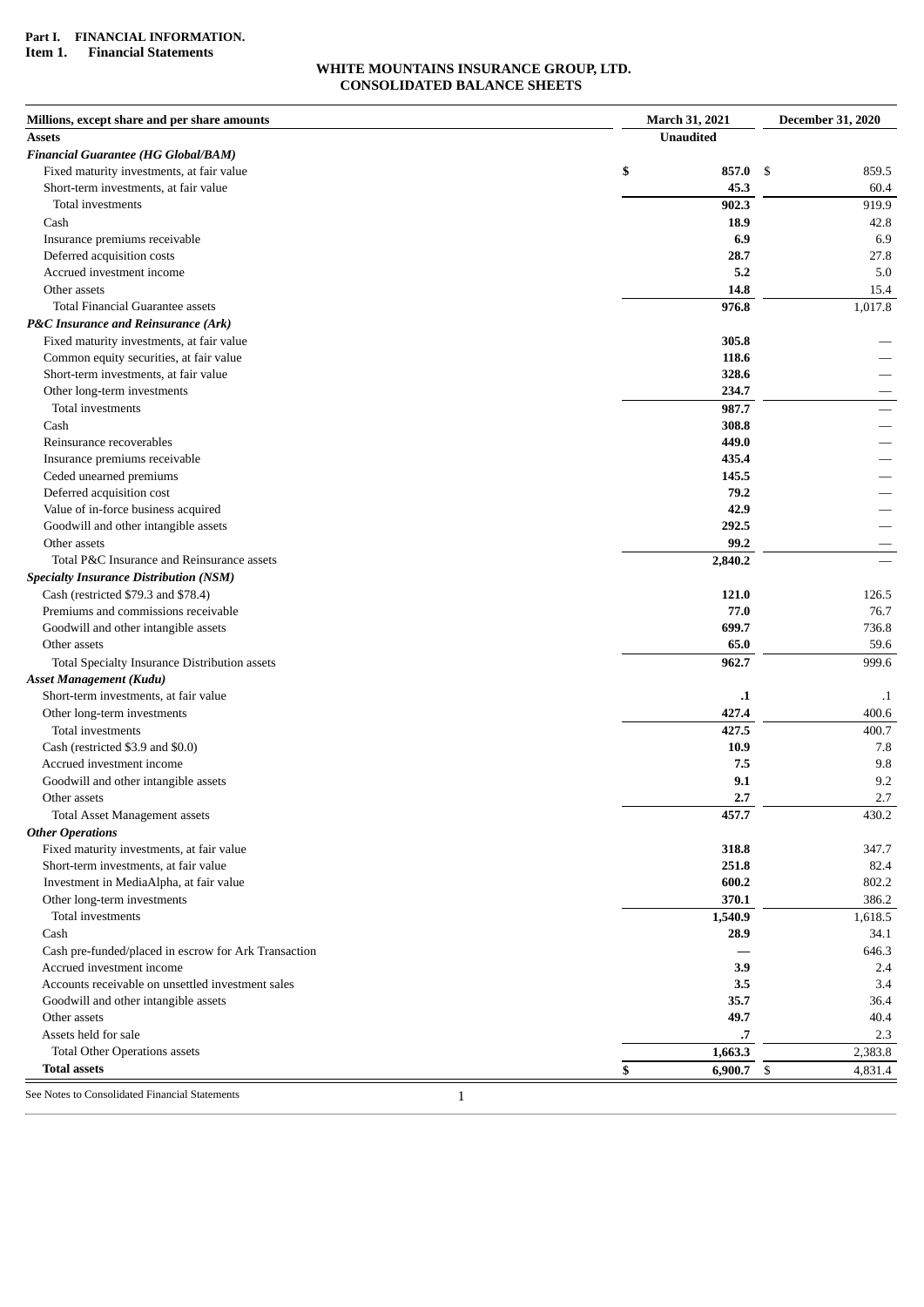# **CONSOLIDATED BALANCE SHEETS (CONTINUED)**

| Millions, except share and per share amounts                                      | <b>March 31, 2021</b> | <b>December 31, 2020</b> |
|-----------------------------------------------------------------------------------|-----------------------|--------------------------|
| <b>Liabilities</b>                                                                | <b>Unaudited</b>      |                          |
| <b>Financial Guarantee (HG Global/BAM)</b>                                        |                       |                          |
| Unearned insurance premiums                                                       | \$<br>243.7           | -\$<br>237.5             |
| Accrued incentive compensation                                                    | 11.0                  | 25.7                     |
| Other liabilities                                                                 | 28.6                  | 28.3                     |
| Total Financial Guarantee liabilities                                             | 283.3                 | 291.5                    |
| P&C Insurance and Reinsurance (Ark)                                               |                       |                          |
| Loss and loss adjustment expense reserves                                         | 751.9                 |                          |
| Unearned insurance premiums                                                       | 565.4                 |                          |
| <b>Debt</b>                                                                       | 44.1                  |                          |
| Reinsurance payable                                                               | 487.5                 |                          |
| Contingent consideration related to the Ark Transaction                           | 22.5                  |                          |
| Accounts payable on unsettled investment purchases                                | 61.6                  |                          |
| Other liabilities                                                                 | 73.8                  |                          |
| Total P&C Insurance and Reinsurance liabilities                                   | 2,006.8               |                          |
| <b>Specialty Insurance Distribution (NSM)</b>                                     |                       |                          |
| Debt                                                                              | 272.7                 | 272.6                    |
| Premiums payable                                                                  | 116.0                 | 113.4                    |
| Contingent consideration earnout liabilities                                      | 7.9                   | 14.6                     |
| Other liabilities                                                                 | 83.5                  | 91.2                     |
| Total Specialty Insurance Distribution liabilities                                | 480.1                 | 491.8                    |
| Asset Management (Kudu)                                                           |                       |                          |
| Debt                                                                              | 95.9                  | 86.3                     |
| Other liabilities                                                                 | 15.4                  | 10.0                     |
| <b>Total Asset Management liabilities</b>                                         | 111.3                 | 96.3                     |
| <b>Other Operations</b>                                                           |                       |                          |
| Debt                                                                              | 17.0                  | 17.5                     |
| Accrued incentive compensation                                                    | 40.4                  | 70.1                     |
| Other liabilities                                                                 | 25.9                  | 46.3                     |
| <b>Total Other Operations liabilities</b>                                         | 83.3                  | 133.9                    |
| <b>Total liabilities</b>                                                          | 2,964.8               | 1,013.5                  |
| <b>Equity</b>                                                                     |                       |                          |
| White Mountains's common shareholders' equity                                     |                       |                          |
| White Mountains's common shares at \$1 par value per share—authorized 50,000,000  |                       |                          |
| shares; issued and outstanding 3,107,267 and 3,102,011 shares and paid-in surplus | 3.1                   | 3.1                      |
| Paid-in surplus                                                                   | 594.8                 | 592.1                    |
| Retained earnings                                                                 | 3,226.7               | 3,311.2                  |
| Accumulated other comprehensive gain (loss), after-tax:                           |                       |                          |
| Net unrealized foreign currency translation and interest rate swap gains (losses) | 1.3                   | (.4)                     |
| Total White Mountains's common shareholders' equity                               | 3,825.9               | 3,906.0                  |
| <b>Non-controlling interests</b>                                                  | 110.0                 | (88.1)                   |
| <b>Total equity</b>                                                               | 3,935.9               | 3,817.9                  |
| <b>Total liabilities and equity</b>                                               | \$<br>6,900.7         | \$<br>4,831.4            |

<span id="page-3-0"></span>See Notes to Consolidated Financial Statements 2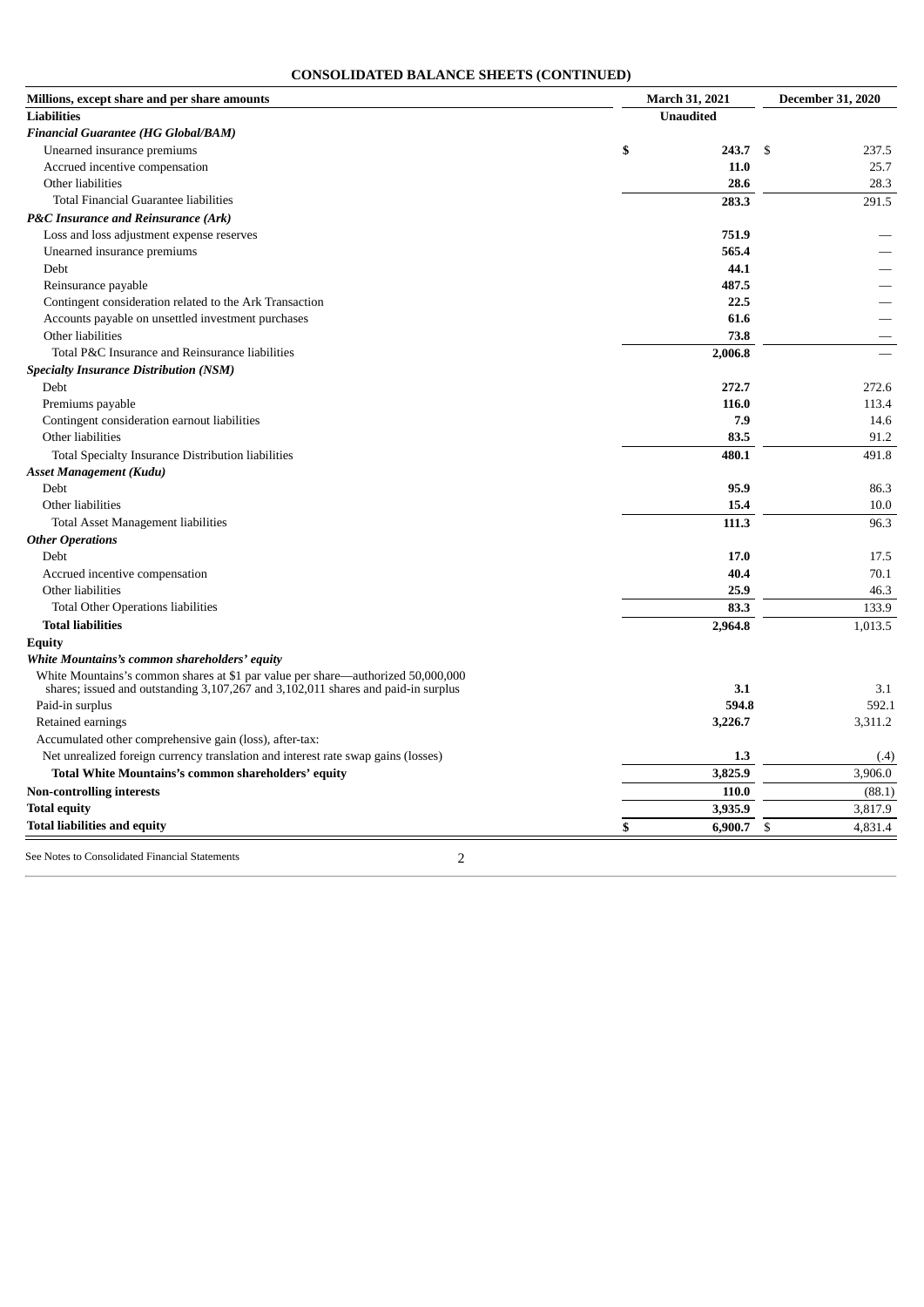# **WHITE MOUNTAINS INSURANCE GROUP, LTD. CONSOLIDATED STATEMENTS OF OPERATIONS (Unaudited)**

|                                                                                     | <b>Three Months Ended March 31,</b> |                   |    |           |  |  |
|-------------------------------------------------------------------------------------|-------------------------------------|-------------------|----|-----------|--|--|
| <b>Millions</b>                                                                     |                                     | 2021              |    | 2020      |  |  |
| <b>Revenues:</b>                                                                    |                                     |                   |    |           |  |  |
| <b>Financial Guarantee (HG Global/BAM)</b>                                          |                                     |                   |    |           |  |  |
| Earned insurance premiums                                                           | \$                                  | 6.4               | .S | 5.4       |  |  |
| Net investment income                                                               |                                     | 4.5               |    | 5.5       |  |  |
| Net realized and unrealized investment (losses) gains                               |                                     | (17.9)            |    | 6.1       |  |  |
| Other revenues                                                                      |                                     | .3                |    | .5        |  |  |
| <b>Total Financial Guarantee revenues</b>                                           |                                     | (6.7)             |    | 17.5      |  |  |
| P&C Insurance and Reinsurance (Ark)                                                 |                                     |                   |    |           |  |  |
| Earned insurance premiums                                                           |                                     | 104.6             |    |           |  |  |
| Net investment income                                                               |                                     | $\boldsymbol{.8}$ |    |           |  |  |
| Net realized and unrealized investment gains                                        |                                     | 1.1               |    |           |  |  |
| Other revenues                                                                      |                                     | 2.6               |    |           |  |  |
| Total P&C Insurance and Reinsurance revenues                                        |                                     | 109.1             |    |           |  |  |
| <b>Specialty Insurance Distribution (NSM)</b>                                       |                                     |                   |    |           |  |  |
| Commission revenues                                                                 |                                     | 59.6              |    | 53.0      |  |  |
| Other revenues                                                                      |                                     | 15.2              |    | 12.0      |  |  |
| Total Specialty Insurance Distribution revenues                                     |                                     | 74.8              |    | 65.0      |  |  |
| <b>Asset Management (Kudu)</b>                                                      |                                     |                   |    |           |  |  |
| Net investment income                                                               |                                     | 8.2               |    | 7.3       |  |  |
| Net realized and unrealized investment gains (losses)                               |                                     | 15.8              |    | (24.8)    |  |  |
| Other revenues                                                                      |                                     | $\cdot$           |    | $\cdot$ 1 |  |  |
| <b>Total Asset Management revenues</b>                                              |                                     | 24.1              |    | (17.4)    |  |  |
| <b>Other Operations</b>                                                             |                                     |                   |    |           |  |  |
| Net investment income                                                               |                                     | 7.1               |    | 10.1      |  |  |
| Net realized and unrealized investment gains (losses)                               |                                     | 2.1               |    | (168.0)   |  |  |
| Net realized and unrealized investment (losses) gains from investment in MediaAlpha |                                     | (41.7)            |    | 30.0      |  |  |
| Commission revenues                                                                 |                                     | 2.3               |    | 2.1       |  |  |
| Other revenues                                                                      |                                     | 7.1               |    | 1.5       |  |  |
| <b>Total Other Operations revenues</b>                                              |                                     | (23.1)            |    | (124.3)   |  |  |
| <b>Total revenues</b>                                                               | \$                                  | 178.2             | \$ | (59.2)    |  |  |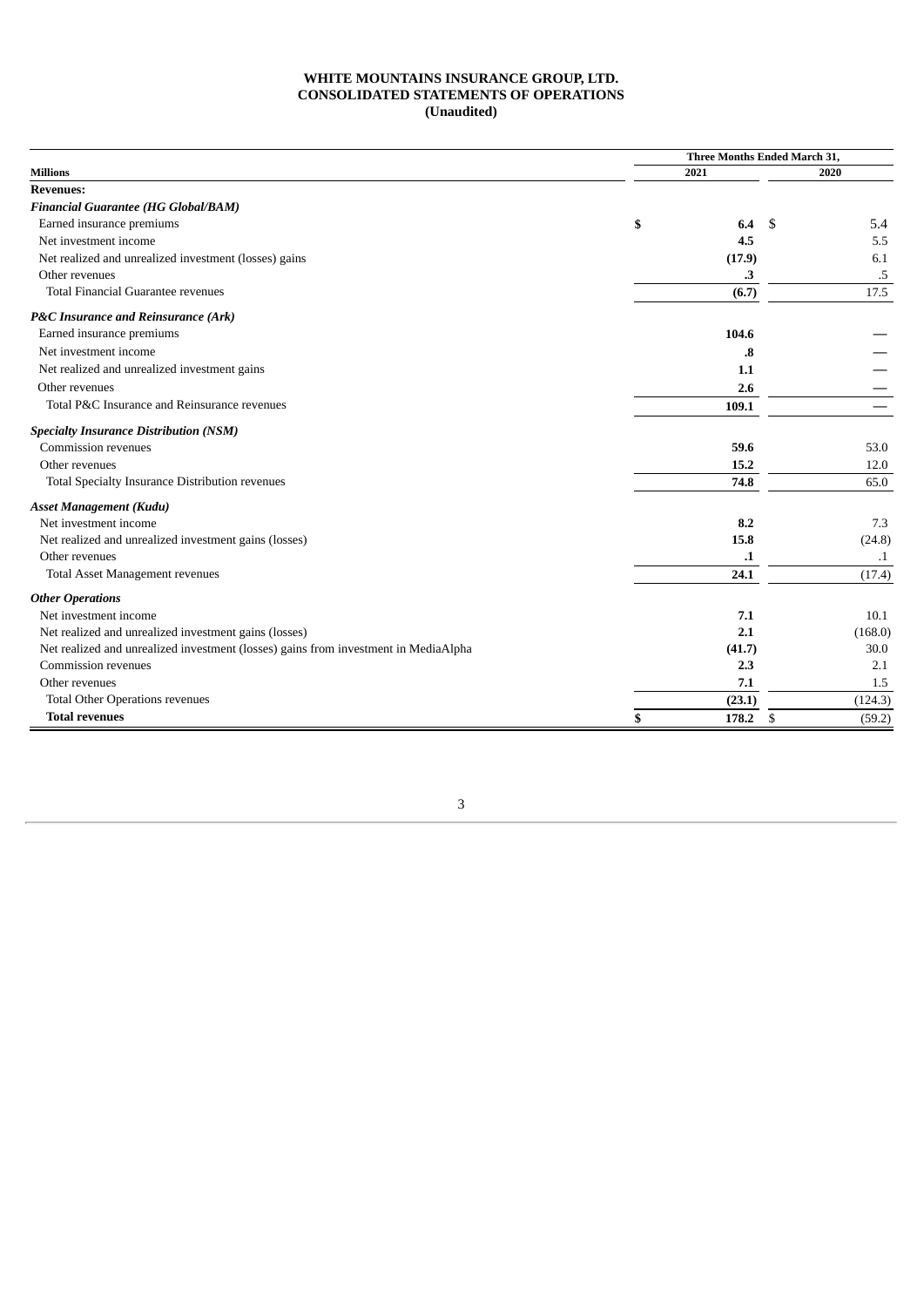# **CONSOLIDATED STATEMENTS OF OPERATIONS (CONTINUED) (Unaudited)**

|                                                                      |              | <b>Three Months Ended March 31,</b> |            |  |  |  |
|----------------------------------------------------------------------|--------------|-------------------------------------|------------|--|--|--|
| <b>Millions</b>                                                      | 2021         |                                     | 2020       |  |  |  |
| <b>Expenses:</b>                                                     |              |                                     |            |  |  |  |
| <b>Financial Guarantee (HG Global/BAM)</b>                           |              |                                     |            |  |  |  |
| Insurance acquisition expenses                                       | \$           | 1.9<br>-\$                          | 1.7        |  |  |  |
| General and administrative expenses                                  | 16.4         |                                     | 14.7       |  |  |  |
| Total Financial Guarantee expenses                                   | 18.3         |                                     | 16.4       |  |  |  |
| P&C Insurance and Reinsurance (Ark)                                  |              |                                     |            |  |  |  |
| Loss and loss adjustment expenses                                    | 66.0         |                                     |            |  |  |  |
| Insurance and reinsurance acquisition expenses                       | 36.7         |                                     |            |  |  |  |
| Other underwriting expenses                                          | 11.2         |                                     |            |  |  |  |
| General and administrative expenses                                  | 26.6         |                                     |            |  |  |  |
| Interest expense                                                     | 1.1          |                                     |            |  |  |  |
| Total P&C Insurance and Reinsurance expenses                         | 141.6        |                                     |            |  |  |  |
| <b>Specialty Insurance Distribution (NSM)</b>                        |              |                                     |            |  |  |  |
| General and administrative expenses                                  | 46.0         |                                     | 39.6       |  |  |  |
| Broker commission expenses                                           | 18.9         |                                     | 18.3       |  |  |  |
| Change in fair value of contingent consideration earnout liabilities |              |                                     | (.6)       |  |  |  |
| Amortization of other intangible assets                              |              | 8.6                                 | 4.8        |  |  |  |
| Loss on assets held for sale                                         | 28.7         |                                     |            |  |  |  |
| Interest expense                                                     | 5.9          |                                     | 4.3        |  |  |  |
| Total Specialty Insurance Distribution expenses                      | 108.1        |                                     | 66.4       |  |  |  |
| <b>Asset Management (Kudu)</b>                                       |              |                                     |            |  |  |  |
| General and administrative expenses                                  | 2.5          |                                     | 2.5        |  |  |  |
| Amortization of other intangible assets                              |              | $\cdot$                             | $\cdot$ 1  |  |  |  |
| Interest expense                                                     |              | 5.8                                 | 1.4        |  |  |  |
| Total Asset Management expenses                                      |              | 8.4                                 | 4.0        |  |  |  |
| <b>Other Operations</b>                                              |              |                                     |            |  |  |  |
| Cost of sales                                                        |              | 4.0                                 | 2.0        |  |  |  |
| General and administrative expenses                                  | 35.7         |                                     | 17.5       |  |  |  |
| Amortization of other intangible assets                              |              | .5                                  | $\cdot$ .2 |  |  |  |
| Interest expense                                                     |              | .3                                  | .3         |  |  |  |
| <b>Total Other Operations expenses</b>                               | 40.5         |                                     | 20.0       |  |  |  |
| <b>Total expenses</b>                                                | 316.9        |                                     | 106.8      |  |  |  |
| Pre-tax loss from continuing operations                              | (138.7)      |                                     | (166.0)    |  |  |  |
| Income tax benefit                                                   | 9.5          |                                     | 25.5       |  |  |  |
| Net loss from continuing operations                                  | (129.2)      |                                     | (140.5)    |  |  |  |
| Net income from sale of discontinued operations, net of tax          | 18.7         |                                     | .9         |  |  |  |
| <b>Net loss</b>                                                      | (110.5)      |                                     | (139.6)    |  |  |  |
| Net loss attributable to non-controlling interests                   | 35.2         |                                     | 10.8       |  |  |  |
| Net loss attributable to White Mountains's common shareholders       | \$<br>(75.3) | \$                                  | (128.8)    |  |  |  |

See Notes to Consolidated Financial Statements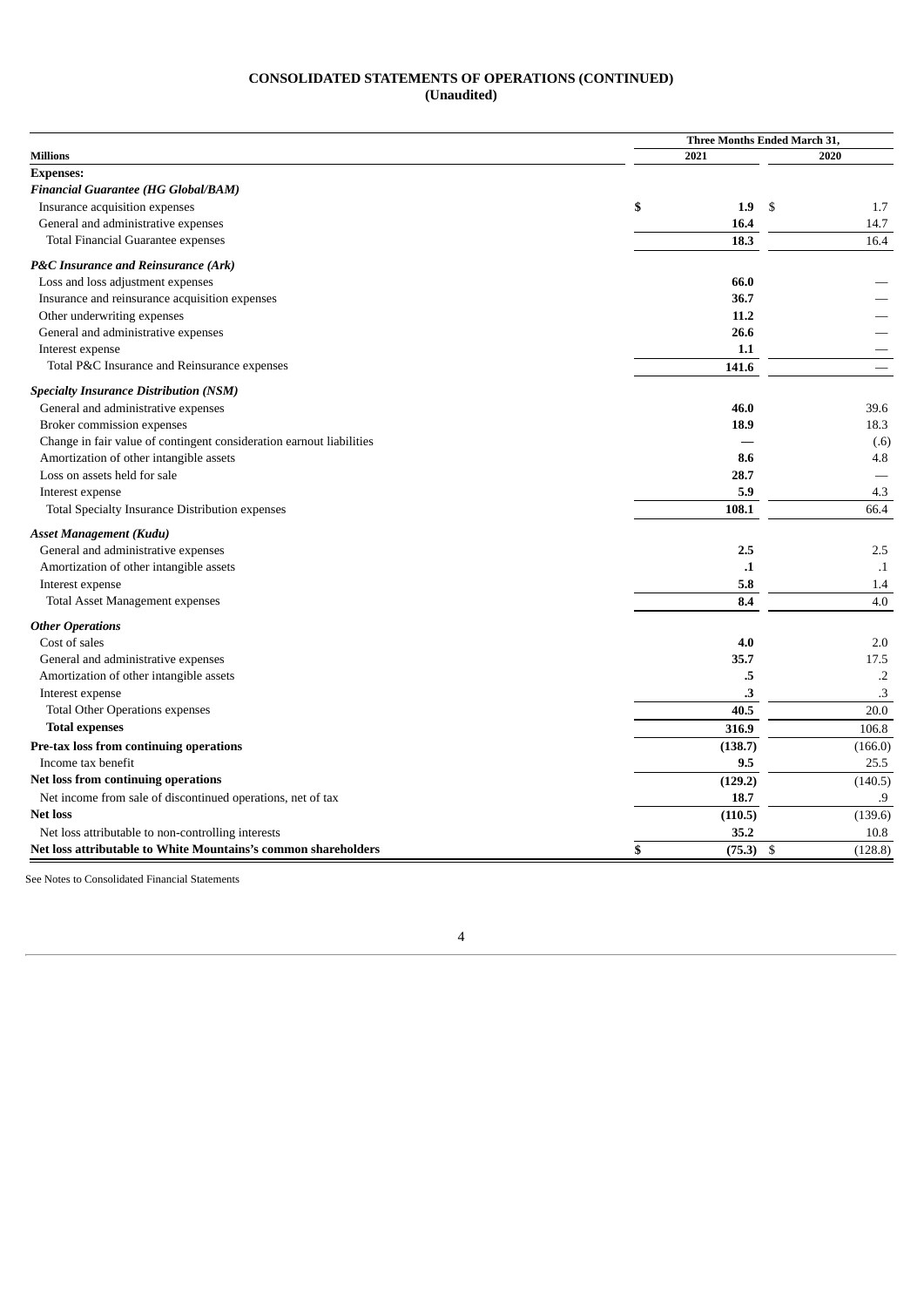# **WHITE MOUNTAINS INSURANCE GROUP, LTD. CONSOLIDATED STATEMENTS OF COMPREHENSIVE INCOME (Unaudited)**

|                                                                                  | <b>Three Months Ended March 31,</b> |              |   |         |  |  |  |
|----------------------------------------------------------------------------------|-------------------------------------|--------------|---|---------|--|--|--|
| <b>Millions</b>                                                                  |                                     | 2021         |   | 2020    |  |  |  |
| Net loss attributable to White Mountains's common shareholders                   | \$                                  | $(75.3)$ \$  |   | (128.8) |  |  |  |
| Other comprehensive income (loss), net of tax                                    |                                     | 1.8          |   | (3.4)   |  |  |  |
| <b>Comprehensive loss</b>                                                        |                                     | (73.5)       |   | (132.2) |  |  |  |
| Other comprehensive income attributable to non-controlling interests             |                                     | (.1)         |   |         |  |  |  |
| <b>Comprehensive loss attributable to White Mountains's common shareholders</b>  |                                     | $(73.6)$ \$  |   | (132.2) |  |  |  |
| Earnings (loss) per share attributable to White Mountains's common shareholders: |                                     |              |   |         |  |  |  |
| Basic (loss) earnings per share                                                  |                                     |              |   |         |  |  |  |
| Continuing operations                                                            | \$                                  | $(30.33)$ \$ |   | (40.82) |  |  |  |
| Discontinued operations                                                          |                                     | 6.03         |   | .28     |  |  |  |
| Total consolidated operations                                                    |                                     | $(24.30)$ \$ |   | (40.54) |  |  |  |
| Diluted (loss) earnings per share                                                |                                     |              |   |         |  |  |  |
| Continuing operations                                                            | \$                                  | $(30.33)$ \$ |   | (40.82) |  |  |  |
| Discontinued operations                                                          |                                     | 6.03         |   | .28     |  |  |  |
| Total consolidated operations                                                    |                                     | (24.30)      | S | (40.54) |  |  |  |
| Dividends declared and paid per White Mountains's common share                   |                                     | 1.00         |   | 1.00    |  |  |  |

<span id="page-6-0"></span>See Notes to Consolidated Financial Statements.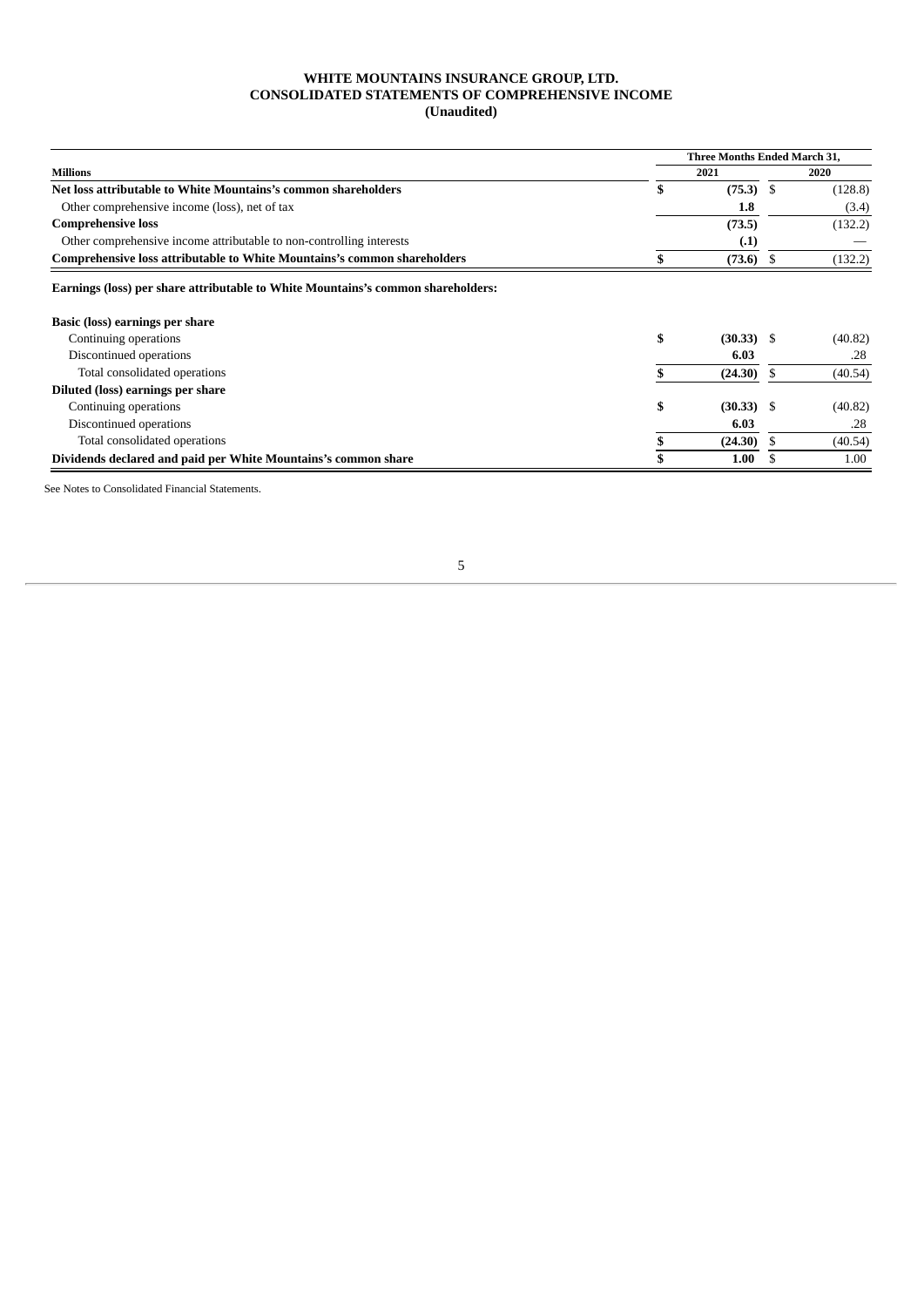#### **YTD CONSOLIDATED STATEMENTS OF CHANGES IN EQUITY (CONTINUED) (Unaudited)**

|                                                           |                                            | <b>White Mountains's Common Shareholders' Equity</b> |                            |               |                                 |                     |
|-----------------------------------------------------------|--------------------------------------------|------------------------------------------------------|----------------------------|---------------|---------------------------------|---------------------|
| <b>Millions</b>                                           | Common<br>shares and<br>paid-in<br>surplus | Retained<br>earnings                                 | <b>AOCI</b> , after<br>tax | Total         | Non-<br>controlling<br>interest | <b>Total Equity</b> |
| <b>Balance at January 1, 2021</b>                         | 595.2                                      | 3,311.2                                              | (.4)                       | \$<br>3,906.0 | (88.1)                          | 3,817.9             |
| Net loss                                                  |                                            | (75.3)                                               |                            | (75.3)        | (35.2)                          | (110.5)             |
| Net change in foreign currency translation and other      |                                            |                                                      | 1.7                        | 1.7           | $\cdot$                         | 1.8                 |
| Total comprehensive (loss) income                         |                                            | (75.3)                                               | 1.7                        | (73.6)        | (35.1)                          | (108.7)             |
| Dividends declared on common shares                       |                                            | (3.1)                                                |                            | (3.1)         |                                 | (3.1)               |
| Dividends to non-controlling interests                    |                                            |                                                      |                            |               | (.6)                            | (.6)                |
| Repurchases and retirements of common shares              | (1.4)                                      | (6.1)                                                |                            | (7.5)         |                                 | (7.5)               |
| Capital contributions from BAM members, net of tax        |                                            |                                                      |                            |               | 13.8                            | 13.8                |
| Net contributions from other non-controlling<br>interests | (.4)                                       |                                                      |                            | (.4)          | (.2)                            | (.6)                |
| Recognition of equity-based units of subsidiary           | .5                                         |                                                      |                            | .5            |                                 | .5                  |
| Acquisition of non-controlling interests                  |                                            |                                                      |                            |               | 220.2                           | 220.2               |
| Amortization of restricted share awards                   | 4.0                                        |                                                      |                            | 4.0           |                                 | 4.0                 |
| <b>Balance at March 31, 2021</b>                          | 597.9                                      | 3,226.7                                              | 1.3                        | 3,825.9       | 110.0                           | 3,935.9             |

<span id="page-7-0"></span>

| <b>White Mountains's Common Shareholders' Equity</b>   |  |                                            |  |                      |  |                            |  |         |                                 |                     |
|--------------------------------------------------------|--|--------------------------------------------|--|----------------------|--|----------------------------|--|---------|---------------------------------|---------------------|
| <b>Millions</b>                                        |  | Common<br>shares and<br>paid-in<br>surplus |  | Retained<br>earnings |  | <b>AOCI</b> , after<br>tax |  | Total   | Non-<br>controlling<br>interest | <b>Total Equity</b> |
| <b>Balance at January 1, 2020</b>                      |  | 596.3                                      |  | 2,672.4              |  | (7.2)                      |  | 3,261.5 | (116.8)                         | 3,144.7             |
| Net loss                                               |  |                                            |  | (128.8)              |  |                            |  | (128.8) | (10.8)                          | (139.6)             |
| Net change in foreign currency translation and other   |  |                                            |  |                      |  | (3.4)                      |  | (3.4)   |                                 | (3.4)               |
| Total comprehensive loss                               |  |                                            |  | (128.8)              |  | (3.4)                      |  | (132.2) | (10.8)                          | (143.0)             |
| Dividends declared on common shares                    |  |                                            |  | (3.2)                |  |                            |  | (3.2)   |                                 | (3.2)               |
| Dividends to non-controlling interests                 |  |                                            |  |                      |  |                            |  |         | (.5)                            | (.5)                |
| Repurchases and retirements of common shares           |  | (12.1)                                     |  | (42.4)               |  |                            |  | (54.5)  |                                 | (54.5)              |
| Capital contributions from BAM members, net of tax     |  |                                            |  |                      |  |                            |  |         | 10.0                            | 10.0                |
| Net contributions from other non-controlling interests |  |                                            |  |                      |  |                            |  |         | .5                              |                     |
| Amortization of restricted share awards                |  | 5.1                                        |  |                      |  |                            |  | 5.1     |                                 | 5.1                 |
| <b>Balance at March 31, 2020</b>                       |  | 589.3                                      |  | 2,498.0              |  | (10.6)                     |  | 3,076.7 | (117.6)                         | 2,959.1             |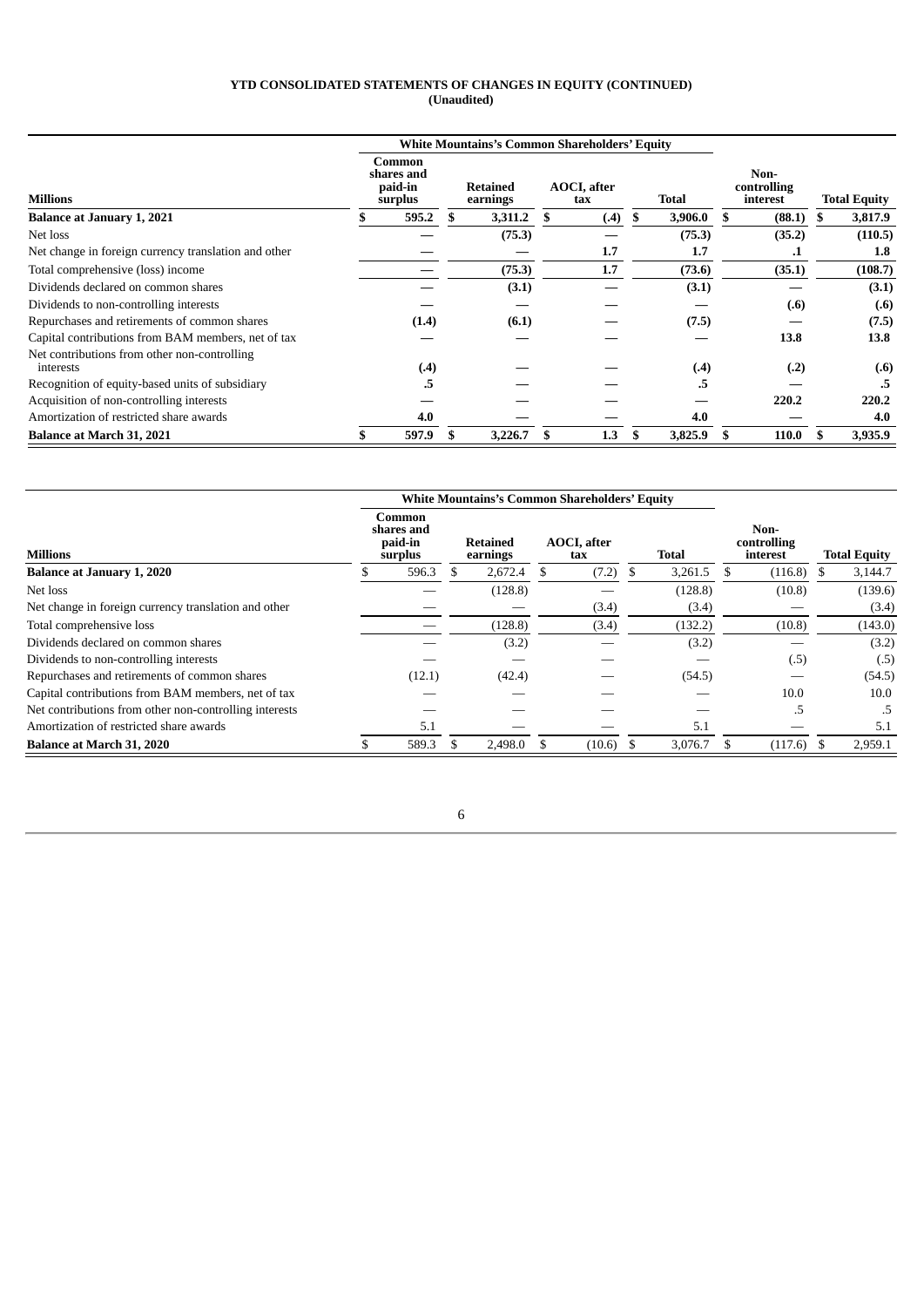#### **WHITE MOUNTAINS INSURANCE GROUP, LTD. CONSOLIDATED STATEMENTS OF CASH FLOWS (Unaudited)**

|                                                                                                                                                     | Three Months Ended March 31, |      |                                 |  |
|-----------------------------------------------------------------------------------------------------------------------------------------------------|------------------------------|------|---------------------------------|--|
| <b>Millions</b>                                                                                                                                     | 2021                         | 2020 |                                 |  |
| <b>Cash flows from operations:</b>                                                                                                                  |                              |      |                                 |  |
| Net loss                                                                                                                                            | \$<br>$(110.5)$ \$           |      | (139.6)                         |  |
| Adjustments to reconcile net income to net cash used for operations:                                                                                |                              |      |                                 |  |
| Net realized and unrealized investment (gains) losses                                                                                               | (1.1)                        |      | 186.7                           |  |
| Net realized and unrealized investment losses (gains) from investment in MediaAlpha                                                                 | 41.7                         |      | (30.0)                          |  |
| Deferred income tax expense                                                                                                                         | (1.4)                        |      | (27.9)                          |  |
| Net gain from sale of discontinued operations, net of tax                                                                                           | (18.7)                       |      | (.9)                            |  |
| Amortization of restricted share and option awards                                                                                                  | 4.0                          |      | 5.1                             |  |
| Amortization and depreciation                                                                                                                       | 12.8                         |      | 7.1                             |  |
| Other operating items:                                                                                                                              |                              |      |                                 |  |
| Net change in reinsurance recoverables                                                                                                              | (15.7)                       |      |                                 |  |
| Net change in insurance premiums receivable                                                                                                         | (199.7)                      |      |                                 |  |
| Net change in commissions receivable                                                                                                                | (.2)                         |      | (.7)                            |  |
| Net change in ceded unearned premiums                                                                                                               | 24.8                         |      |                                 |  |
| Net change in loss and loss adjustment expense reserves                                                                                             | 56.0                         |      |                                 |  |
| Net change in premiums payable                                                                                                                      | 2.6                          |      | 8.5                             |  |
| Net change in unearned insurance premiums                                                                                                           | 245.5                        |      | 4.3                             |  |
| Net change in deferred acquisition costs                                                                                                            | (51.3)                       |      | (1.2)                           |  |
| Net change in reinsurance payable                                                                                                                   | (40.7)                       |      |                                 |  |
| Net change in restricted cash                                                                                                                       | 4.8                          |      | 8.6                             |  |
| Investments in Kudu Participation Contracts                                                                                                         | (11.0)                       |      | (21.0)                          |  |
| Net change in other assets and liabilities, net                                                                                                     | (34.7)                       |      | (58.8)                          |  |
| Net cash used for operations                                                                                                                        | (92.8)                       |      | (59.8)                          |  |
| <b>Cash flows from investing activities:</b>                                                                                                        |                              |      |                                 |  |
| Net change in short-term investments                                                                                                                | (103.1)                      |      | 63.9                            |  |
| Sales of fixed maturity and convertible investments                                                                                                 | 97.8                         |      | 116.1                           |  |
| Maturities, calls and paydowns of fixed maturity and convertible investments                                                                        | 31.4                         |      | 58.9                            |  |
| Sales of common equity securities                                                                                                                   | 160.3                        |      | 40.3                            |  |
|                                                                                                                                                     | 40.1                         |      | 64.1                            |  |
| Distributions and redemptions of other long-term investments and settlements of forward contracts                                                   | 646.3                        |      |                                 |  |
| Release of cash pre-funded/placed in escrow for Ark Transaction<br>Purchases of consolidated subsidiaries, net of cash acquired of \$52.0 and \$0.0 | 11.1                         |      |                                 |  |
|                                                                                                                                                     | (101.0)                      |      | (10.9)                          |  |
| Purchases of other long-term investments                                                                                                            |                              |      |                                 |  |
| Purchases of common equity securities                                                                                                               | (68.8)                       |      | (20.9)                          |  |
| Purchases of fixed maturity and convertible investments                                                                                             | (411.1)<br>60.9              |      | (180.1)                         |  |
| Other investing activities, net                                                                                                                     |                              |      | (50.9)                          |  |
| Net cash (used for) provided from investing activities                                                                                              | 363.9                        |      | 80.5                            |  |
| <b>Cash flows from financing activities:</b>                                                                                                        | 105.3                        |      |                                 |  |
| Draw down of debt and revolving line of credit                                                                                                      |                              |      | 12.0                            |  |
| Repayment of debt and revolving line of credit                                                                                                      | (93.7)                       |      | (1.0)                           |  |
| Cash dividends paid to the Company's common shareholders                                                                                            | (3.1)                        |      | (3.2)                           |  |
| Common shares repurchased                                                                                                                           |                              |      | (47.8)                          |  |
| Distribution to non-controlling interest shareholders                                                                                               | (.9)                         |      | (.7)                            |  |
| Contingent consideration payments related to acquisitions of subsidiaries                                                                           | (6.7)                        |      | (6.4)                           |  |
| Capital contributions to non-controlling interest shareholders                                                                                      | (.4)                         |      | $\cdot$ 4                       |  |
| Capital contributions from BAM members                                                                                                              | 13.8                         |      | 10.0                            |  |
| Fidus Re premium payment                                                                                                                            | (3.2)                        |      | (.8)                            |  |
| Other financing activities, net                                                                                                                     | (4.6)                        |      | (6.7)                           |  |
| Net cash provided from (used for) financing activities                                                                                              | 6.5                          |      | (44.2)                          |  |
| Effect of exchange rate changes on cash                                                                                                             | (.3)                         |      | (1.1)                           |  |
| Net change in cash during the period - continuing operations, including the effect of                                                               |                              |      |                                 |  |
| exchange rate changes                                                                                                                               | 277.3                        |      | (24.6)                          |  |
| Cash balances at beginning of period (includes restricted cash balances of \$78.4 and \$56.3)                                                       | 211.2                        |      | 161.0                           |  |
| Cash balances at end of period (includes restricted cash balances of \$83.2 and \$64.9)                                                             | \$<br>488.5                  | \$   | 136.4                           |  |
| Supplemental cash flows information:                                                                                                                |                              |      |                                 |  |
| Interest paid                                                                                                                                       | \$<br>$(7.5)$ \$             |      | (5.2)                           |  |
| Net income tax payments                                                                                                                             | \$<br>$(1.4)$ \$             |      | $\hspace{0.1mm}-\hspace{0.1mm}$ |  |

<span id="page-8-0"></span>See Notes to Consolidated Financial Statements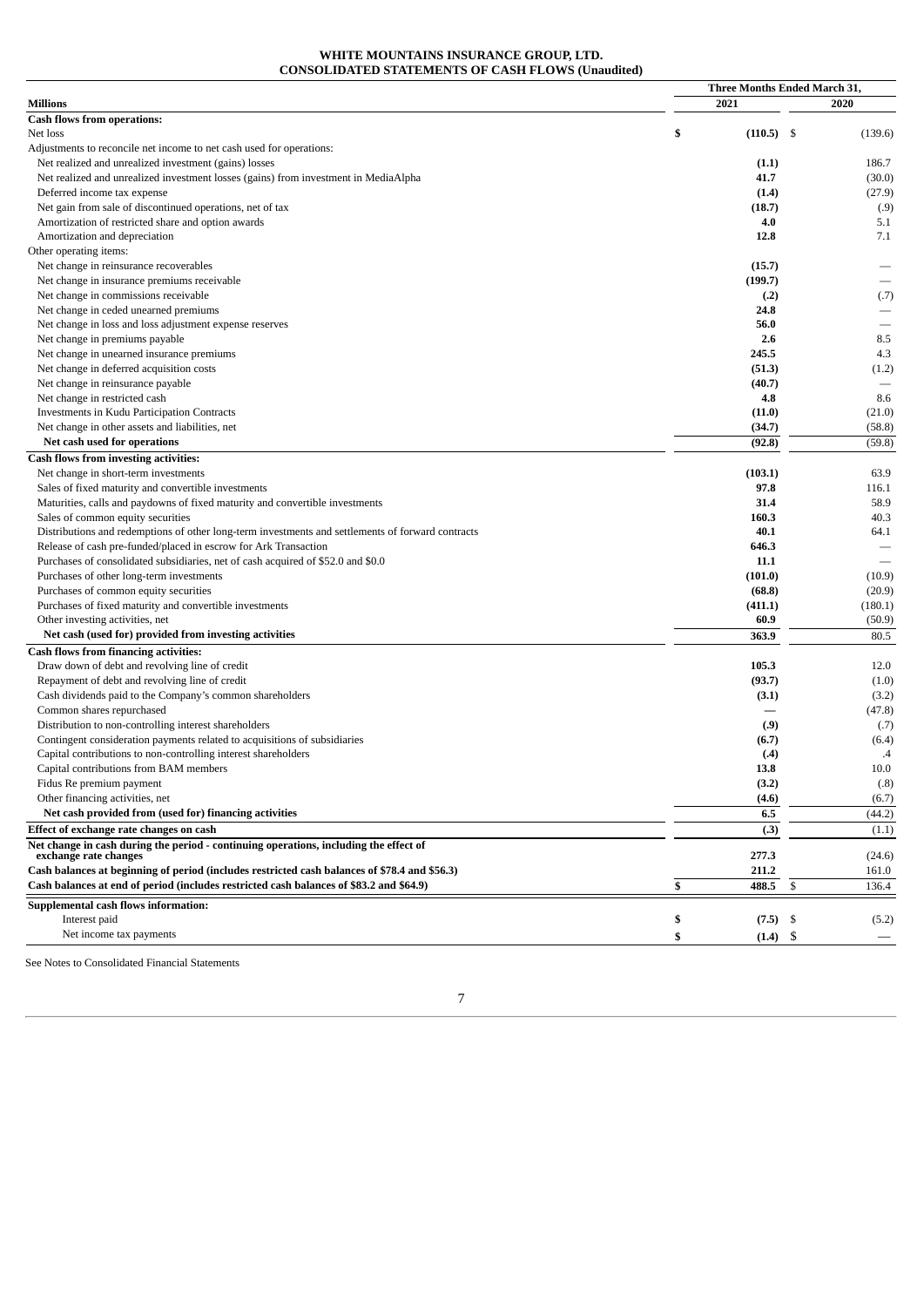## **NOTES TO CONSOLIDATED FINANCIAL STATEMENTS (Unaudited)**

#### **Note 1. Basis of Presentation and Significant Accounting Policies Basis of Presentation**

The Company is an exempted Bermuda limited liability company whose principal businesses are conducted through its subsidiaries and other affiliates. The Company's headquarters is located at 26 Reid Street, Hamilton, Bermuda HM 11, its principal executive office is located at 23 South Main Street, Suite 3B, Hanover, New Hampshire 03755-2053 and its registered office is located at Clarendon House, 2 Church Street, Hamilton, Bermuda HM 11. The Company's website is located at www.whitemountains.com. The information contained on White Mountains's website is not incorporated by reference into, and is not a part of, this report.

The accompanying consolidated financial statements have been prepared in accordance with generally accepted accounting principles in the United States ("GAAP") and include the accounts of White Mountains Insurance Group, Ltd. (the "Company" or the "Registrant"), its subsidiaries (collectively with the Company, "White Mountains") and other entities required to be consolidated under GAAP.

#### *Consolidation Principles*

Under GAAP, the Company is required to consolidate any entity in which it holds a controlling financial interest. A controlling financial interest is usually in the form of an investment representing the majority of the subsidiary's voting interests. However, a controlling financial interest may also arise from a financial interest in a variable interest entity ("VIE") through arrangements that do not involve ownership of voting interests. The Company consolidates a VIE if it determines that it is the primary beneficiary. The primary beneficiary is defined as the entity who holds a variable interest that gives it both the power to direct the VIE's activities that most significantly impact its economic performance and the obligation to absorb losses of, or the right to receive returns from, the VIE that could potentially be significant to the VIE.

Intercompany transactions have been eliminated in consolidation. These interim financial statements include all adjustments considered necessary by management to fairly state the financial position, results of operations and cash flows of White Mountains. These interim financial statements may not be indicative of financial results for the full year and should be read in conjunction with the Company's 2020 Annual Report on Form 10-K.

## *Business Combinations*

White Mountains accounts for purchases of businesses using the acquisition method, which requires the measurement of assets acquired, including goodwill and other intangible assets, and liabilities assumed, including contingent liabilities, at their estimated fair values as of the acquisition date. The acquisition date fair values represent management's best estimates and are based upon established valuation techniques, reasonable assumptions and, where appropriate, valuations performed by independent third parties. In circumstances where additional information is required in order to determine the acquisition date fair value of balance sheet amounts, provisional amounts may be recorded as of the acquisition date and may be subject to subsequent adjustment throughout the measurement period, which is up to one year from the acquisition date. Measurement period adjustments are recognized in the period in which they are determined. The results of operations and cash flows of businesses acquired are included in the consolidated financial statements from the date of acquisition. White Mountains accounts for purchases of other intangible assets that do not meet the definition of a business as asset acquisitions. Asset acquisitions are recognized at the amount of consideration paid, which is deemed to equal fair value.

#### *Use of Estimates*

The preparation of financial statements in conformity with GAAP requires management to make estimates and assumptions that affect the reported amounts of assets and liabilities and disclosure of contingent assets and liabilities as of the date of the financial statements and the reported amounts of revenues and expenses during the reporting period. Actual results could differ from those estimates.

### *Fair Value Measurement***s**

Fair value measurements are categorized into a hierarchy that distinguishes between inputs based on market data from independent sources ("observable inputs") and a reporting entity's internal assumptions based upon the best information available when external market data is limited or unavailable ("unobservable inputs"). Quoted prices in active markets for identical assets or liabilities have the highest priority ("Level 1"), followed by observable inputs other than quoted prices, including prices for similar but not identical assets or liabilities ("Level 2") and unobservable inputs, including the reporting entity's estimates of the assumptions that market participants would use, having the lowest priority ("Level 3").

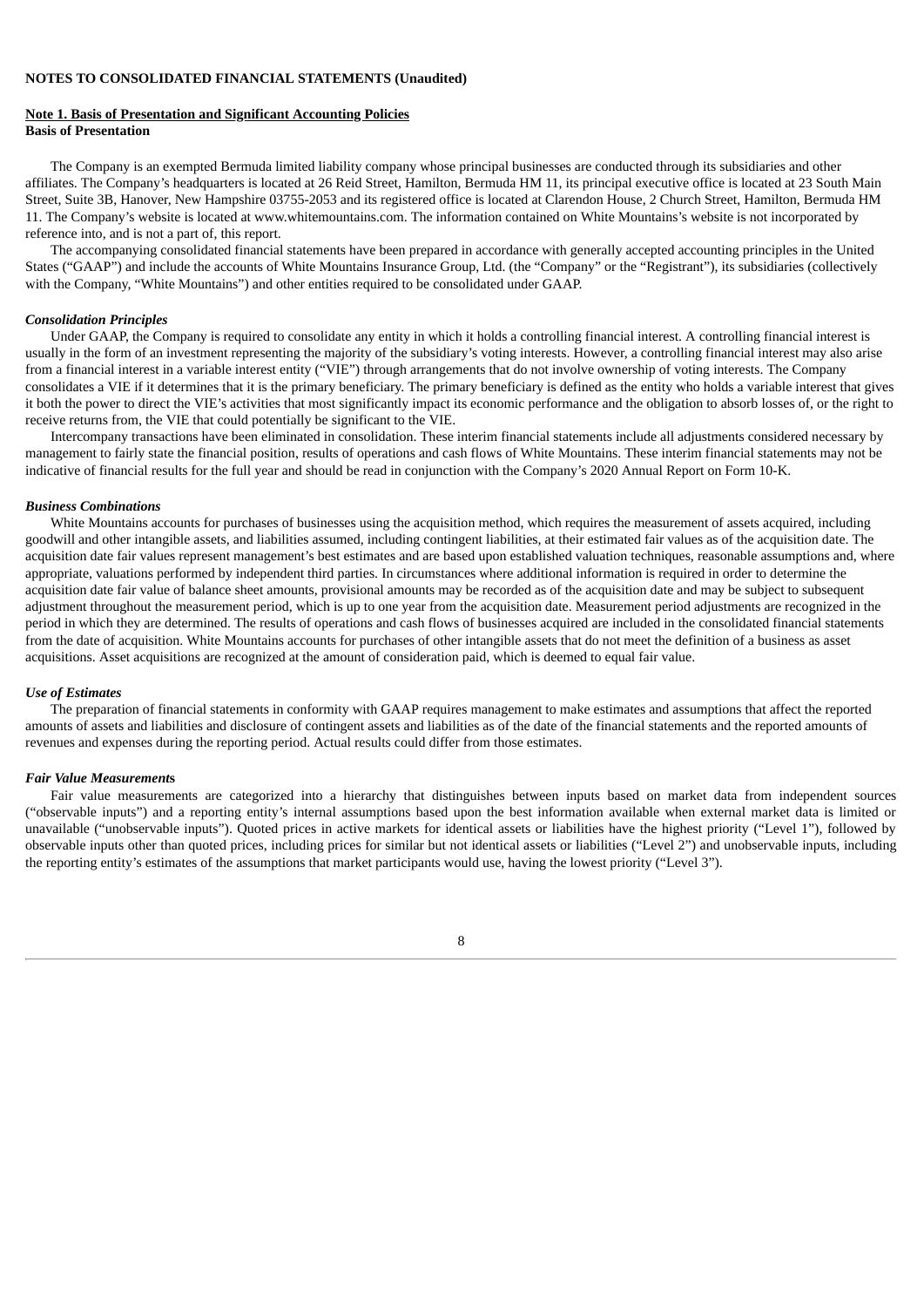#### *Reportable Segments*

White Mountains has determined its reportable segments based on the nature of the underlying businesses, the manner in which the Company's subsidiaries and affiliates are organized and managed and the organization of the financial information provided to the chief operating decision maker to assess performance and make decisions regarding allocation of resources. As of March 31, 2021, White Mountains's reportable segments were HG Global/BAM, Ark, NSM, Kudu and Other Operations.

The HG Global/BAM segment consists of HG Global Ltd. and its wholly-owned subsidiaries ("HG Global") and the consolidated results of Build America Mutual Assurance Company ("BAM") (collectively, "HG Global/BAM"). BAM is the first and only mutual municipal bond insurance company in the United States. By insuring the timely payment of principal and interest, BAM provides market access to, and lowers interest expense for, issuers of municipal bonds used to finance essential public purposes such as schools, utilities and transportation facilities. BAM is owned by and operated for the benefit of its members, the municipalities that purchase BAM's insurance for their debt issuances. HG Global was established to fund the startup of BAM and, through its wholly-owned subsidiary, HG Re Ltd. ("HG Re"), to provide up to 15%-of-par, first loss reinsurance protection for policies underwritten by BAM. For capital appreciation bonds, par is adjusted to the estimated equivalent par value for current interest paying bonds. HG Global, together with its subsidiaries, funded the initial capitalization of BAM through the purchase of \$503.0 million of surplus notes issued by BAM, consisting of \$203.0 million of Series A Notes and \$300.0 million of Series B Notes (the "BAM Surplus Notes"). As of March 31, 2021 and December 31, 2020, White Mountains owned 96.9% of HG Global's preferred equity and 88.4% of its common equity. White Mountains does not have an ownership interest in BAM. However, White Mountains is required to consolidate BAM's results in its financial statements because BAM is a VIE for which White Mountains is the primary beneficiary. BAM's results are attributed to non-controlling interests.

The Ark segment consists of Ark Insurance Holdings Limited and its subsidiaries (collectively, "Ark"). Ark writes a diversified and balanced portfolio of reinsurance and insurance, including property, accident & health, energy, marine and political risks, through Lloyd's Syndicates 4020 and 3902 (the "Syndicates"). Beginning in January 2021, Ark began writing certain classes of its business through Group Ark Insurance Limited ("GAIL"), Ark's whollyowned Bermuda-based insurance and reinsurance company.

As of March 31, 2021, White Mountains owned 72.0% of Ark on a basic shares outstanding basis (63.0% on a fully-diluted, fully-converted basis, taking account of management's equity incentives). If the additional \$200.0 million of equity capital that White Mountains has agreed to contribute to Ark is contributed in full, White Mountains will own 77.1% of Ark on a basic shares outstanding basis (67.5% on a fully-diluted, fully-converted basis). The remaining shares are owned by employees. In the future, management rollover shareholders could earn additional shares in the company if and to the extent that White Mountains achieves certain multiple of invested capital return thresholds. If fully earned, these additional shares would represent 12.5% of the shares outstanding at closing. See **Note 2 — "Significant Transactions**".

The NSM segment consists of NSM Insurance HoldCo, LLC and its subsidiaries (collectively, "NSM"). NSM is a full-service managing general underwriting agency ("MGU") and program administrator for specialty property and casualty insurance. The company places insurance in niche sectors such as specialty transportation, real estate, social services and pet. On behalf of its insurance carrier partners, NSM typically manages all aspects of the placement process, including product development, marketing, underwriting, policy issuance and claims. NSM earns commissions based on the volume and profitability of the insurance that it places. NSM does not take insurance risk. As of March 31, 2021 and December 31, 2020, White Mountains owned 96.6% of the basic units outstanding of NSM (89.6% on a fully diluted, fully converted basis). See **Note 2 — "Significant Transactions**".

The Kudu segment consists of Kudu Investment Management, LLC and its subsidiaries (collectively "Kudu"), a capital solutions provider for asset management firms. Kudu provides capital solutions for boutique asset managers for a variety of purposes including generational ownership transfers, management buyouts, acquisition and growth finance and legacy partner liquidity. Kudu also provides strategic assistance to investees from time to time. Kudu's capital solutions typically are structured as minority preferred equity stakes with distribution rights, typically tied to gross revenues and designed to generate immediate strong, stable cash yields. As of March 31, 2021 and December 31, 2020, White Mountains owned 99.3% of the basic units outstanding (84.8% on a fully diluted, fully converted basis). See **Note 2 — "Significant Transactions"**.

The Other Operations segment consists of the Company and its wholly-owned subsidiary, White Mountains Capital, LLC, ("WM Capital") its other intermediate holding companies, its wholly-owned investment management subsidiary, White Mountains Advisors LLC ("WM Advisors"), investment assets managed by WM Advisors, its interests in MediaAlpha, Inc. ("MediaAlpha"), PassportCard Limited ("PassportCard") and DavidShield Life Insurance Agency (2000) Ltd. ("DavidShield") (collectively, "PassportCard/ DavidShield"), Elementum Holdings LP ("Elementum"), and certain other consolidated and unconsolidated entities and certain other assets.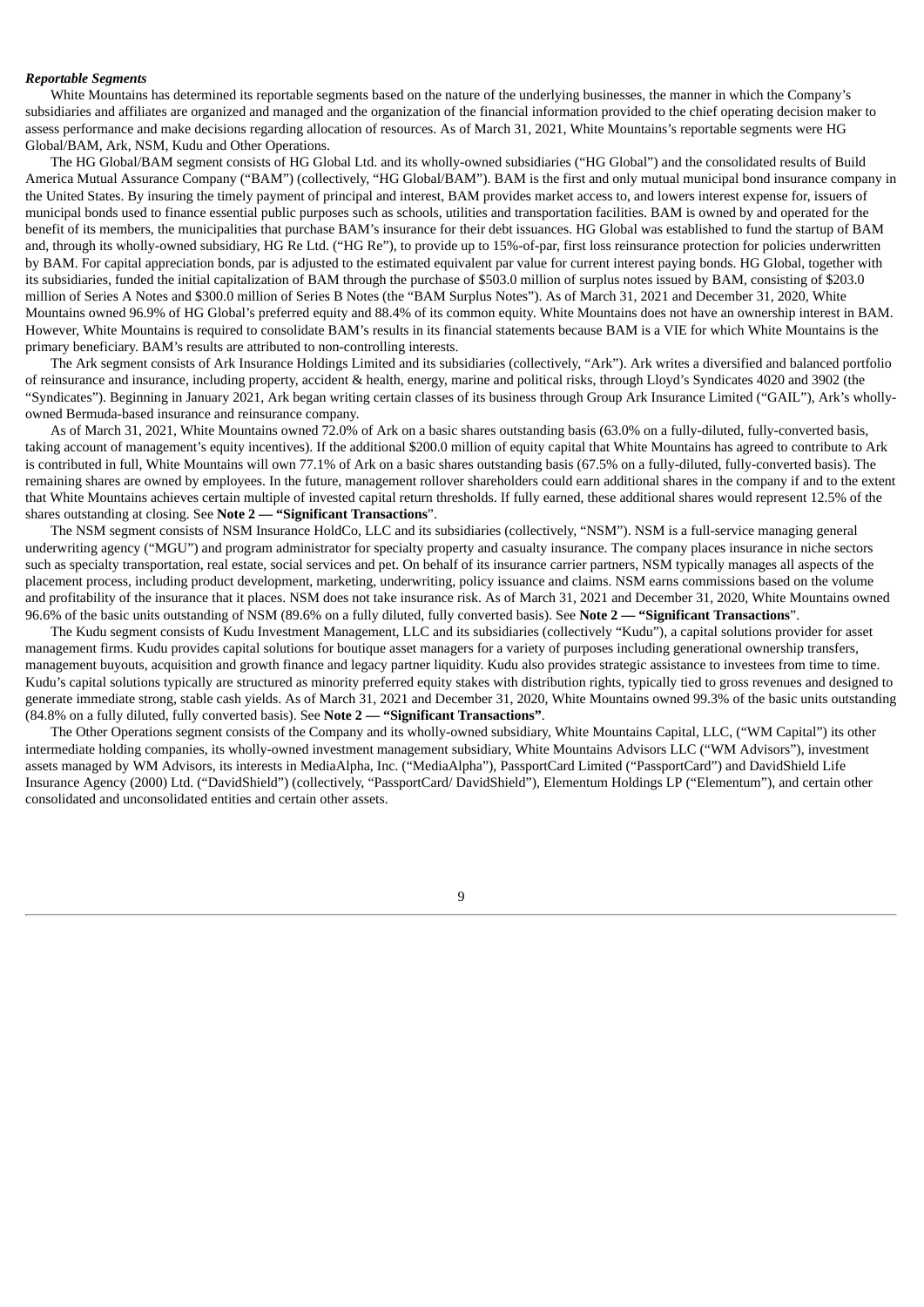## *Discontinued Operations and Assets Held for Sale*

In the first quarter of 2021, White Mountains recorded a gain on sale of discontinued operations as a result of reversing a liability arising from the tax indemnification provided in connection with the sale of Sirius International Insurance Group, Ltd. ("Sirius Group") in 2016.

As of December 31, 2020, assets held for sale included a corporate aircraft, which was sold on February 12, 2021.

On April 12, 2021, NSM sold the Fresh Insurance Services Group Limited ("Fresh Insurance") motor business. As of March 31, 2021, assets held for sale included the net realizable value of Fresh Insurance's motor business, which was recorded in other assets in the NSM segment. **Note 19 — "Held for Sale and Discontinued Operations".**

## **Significant Accounting Policies**

In addition to the following, refer to the Notes to Consolidated Financial Statements in the Company's 2020 Annual Report on Form 10-K for a complete discussion regarding White Mountains's significant accounting policies.

## *Ark Insurance Operations*

Ark writes a diversified and balanced portfolio of reinsurance and insurance, including property, accident & health, energy, marine and political risks, through the Syndicates. Beginning in January 2021, Ark began writing certain classes of its business through GAIL.

For the years of account prior to White Mountains's transaction with Ark, a significant proportion of the Syndicates' underwriting capital was provided by other third-party insurance and reinsurance groups ("TPC Providers") using whole account reinsurance contracts through Ark's corporate member. The TPC Providers' economic participation in the Syndicates for the remaining open years of account prior to White Mountains's transaction with Ark is approximately 51% of the total net result of the Syndicates. Captions within results of operations and other comprehensive income are shown net of amounts relating to the TPC Providers share of the Syndicates' results, including investment results.

Ark's premiums written comprise premiums on insurance contracts incepted during the year as well as premium adjustments related to prior accounting years. Insurance premiums are recognized in earnings over the loss exposure or coverage period in proportion to the level of protection provided. In most cases, such premiums are earned ratably over the term of the contract with unearned premiums calculated on a monthly pro-rata basis. Premiums earned are presented net of amounts ceded to reinsurers. Premiums receivable, representing amounts due from insureds, are presented net of an allowance for uncollectible premiums, including expected credit losses, both dispute and credit related. The allowance is based upon Ark's ongoing review of amounts outstanding, historical loss data, including delinquencies and write-offs, current and forecasted economic conditions and other relevant factors. Credit risk is partially mitigated by Ark's ability to cancel the policy if the policyholder does not pay the premium.

Deferred acquisition costs comprise brokerage and taxes which are directly attributable to and vary with the production of business. These costs are deferred and amortized to the extent they related to successful contract acquisitions over the applicable premium recognition period.

Losses and loss adjustment expenses ("LAE") are charged against income as incurred. Unpaid losses and LAE, including estimates for amounts incurred and not reported ("IBNR") are based on estimates of the ultimate costs of settling claims, including the effects of inflation and other societal and economic factors. Unpaid loss and LAE reserves represent management's best estimate of ultimate losses and LAE, net of estimated salvage and subrogation recoveries, if applicable. Such estimates are regularly reviewed and updated and any adjustments resulting there from are reflected in current results of operations. The process of estimating loss and LAE involves a considerable degree of judgment by management and the ultimate amount of expense to be incurred could be considerably greater than or less than the amounts currently reflected in the financial statements.

Reinsurance recoverables represent amounts of paid losses and loss adjustment expenses, case reserves and IBNR amounts ceded to reinsurers under reinsurance treaties. Amounts recoverable from reinsurers are estimated in a manner consistent with the associated claim liability. Ark reports its reinsurance recoverables net of an allowance for estimated uncollectible reinsurance, including expected credit losses. The allowance is based upon its ongoing review of amounts outstanding, length of collection periods, changes in reinsurer credit standing, disputes, applicable coverage defenses and other relevant factors.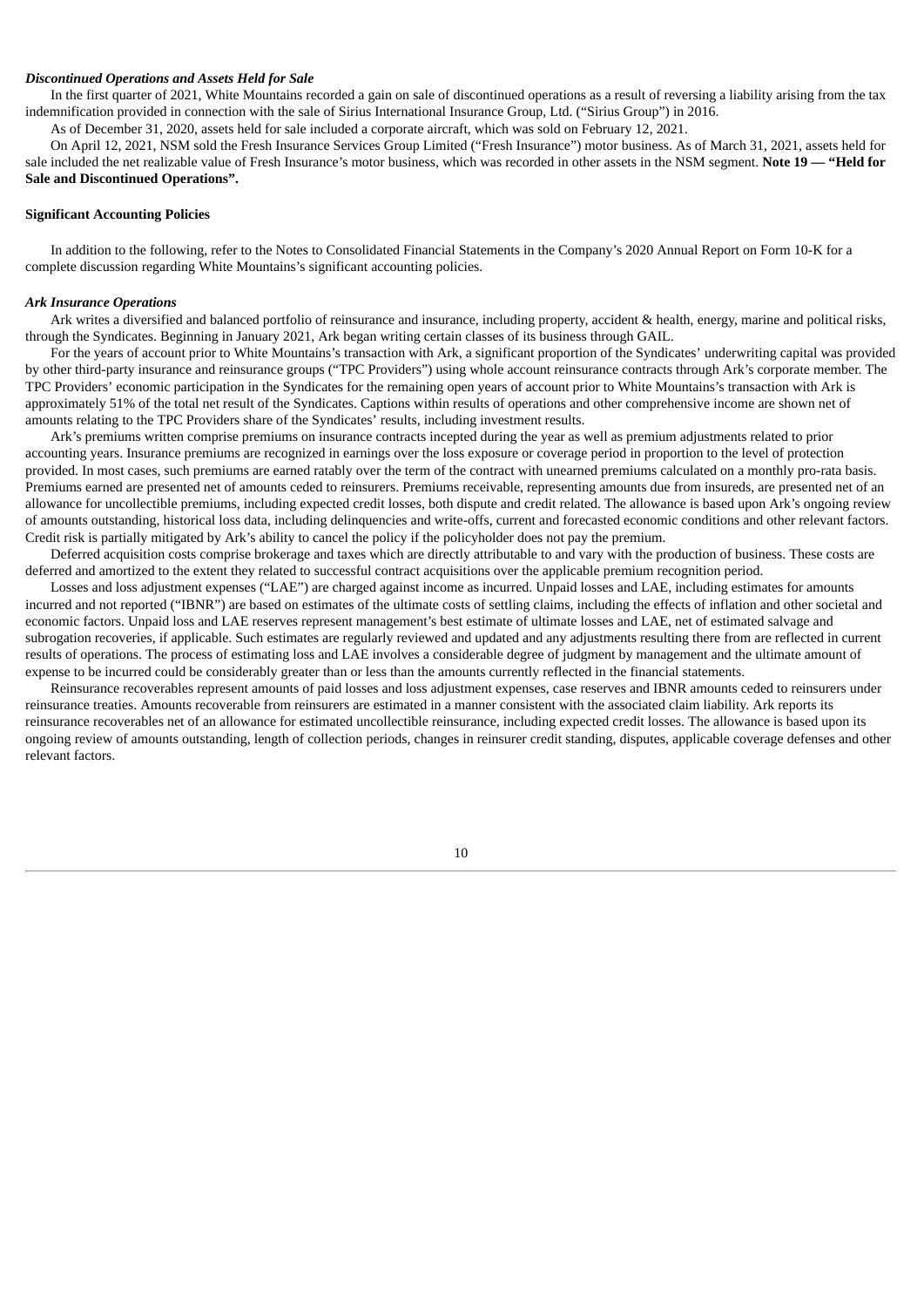## *Derivatives*

From time to time, White Mountains holds derivative financial instruments for risk management purposes. White Mountains recognizes all derivatives as either assets or liabilities, measured at fair value, on the consolidated balance sheet. Changes in the fair value of derivative instruments that meet the criteria for hedge accounting are recognized in other comprehensive income and reclassified into current period pre-tax income when the hedged items are recognized therein. Changes in the fair value of derivative instruments that do not meet the criteria for hedge accounting are recognized in current period pre-tax income.

As of March 31, 2021 and December 31, 2020, NSM holds an interest rate swap derivative instrument that meets the criteria for hedge accounting. See **Note 9 — "Derivatives"**.

#### *Goodwill and Other Intangible Assets*

Goodwill represents the excess of the amount paid to acquire subsidiaries over the fair value of identifiable net assets at the date of acquisition. Other intangible assets consist primarily of the Lloyds underwriting capacity, trade names, URL and online names, customer relationships and contracts, information technology platforms and insurance licenses.

### *Reinsurance Contracts Accounted for as Deposits*

Reinsurance contracts that do not meet the risk transfer requirements necessary to be accounted for as reinsurance are accounted for using the deposit method. Under the deposit method, ceded premiums paid are not recognized through income but rather treated as a deposit. BAM entered into ceded reinsurance agreements with Fidus Re Ltd. ("Fidus Re") during the second quarter of 2018 and the first quarter of 2021, which are both accounted for using the deposit method. See **Note 10 — "Municipal Bond Guarantee Insurance"**. The nonrefundable consideration paid by BAM to Fidus Re is charged to financing expense within general and administrative expenses.

Ark has an aggregate excess of loss contract with Third Point Reinsurance Ltd. ("Third Point Re") in the amount of \$50.0 million, which is accounted for using the deposit method. Ark earns an annual crediting rate of 3% which is recorded within other revenue. As of March 31, 2021, the carrying value of Ark's deposit in Third Point Re, including accrued interest, was \$51.7 million and is recorded in other assets.

#### *Cash and Restricted Cash*

Cash includes amounts on hand and demand deposits with banks and other financial institutions. Amounts presented in the statement of cash flows are shown net of balances acquired and sold in the purchase or sale of the Company's consolidated subsidiaries.

Cash balances that are not immediately available for general corporate purposes, including fiduciary accounts held by NSM on behalf of insurance carriers, are classified as restricted.

#### **Recently Adopted Changes in Accounting Principles**

#### *Income Taxes*

On January 1, 2020, White Mountains adopted ASU 2019-12, Simplifying the Accounting for Income Taxes (ASC 740), which removes exceptions to standard guidance. Under the new guidance non-income-based taxes, such as franchise taxes, are reported within pre-tax income rather than being included in income taxes. In addition, the new guidance eliminated the exception to the incremental approach for inter-period tax allocation, which previously allowed consideration of the tax effect of items such as discontinued operations and items recognized through other comprehensive income.

For periods subsequent to the adoption of ASU 2019-12, White Mountains has recorded both the tax expense related to BAM's member surplus contributions ("MSC") and the related valuation allowance on such taxes through the non-controlling interest equity. Prior to the adoption of ASU 2019-12, White Mountains recorded the tax expense related to BAM's MSC directly to non-controlling interest equity, while the valuation allowance on such taxes was recorded through the income statement.

#### *Goodwill*

On January 1, 2020, White Mountains adopted ASU 2017-04, Simplifying the Test for Goodwill Impairment (ASC 350), which changed the guidance on goodwill impairment testing. Under the new guidance, the qualitative assessment of the recoverability of goodwill remains the same, but the second step of the two-step qualitative test, which required calculation of the implied fair value of goodwill, has been eliminated. Instead, an impairment charge is recognized when the carrying value of a reporting unit exceeds its fair value. Any excess of carrying value over fair value is written down as an impairment. White Mountains did not identify any impairment indicators associated with its reporting units and therefore did not recognize an impairment of goodwill during the quarter ended March 31, 2021. White Mountains's adoption of ASU 2017-04 did not have any impact on White Mountains's financial statements.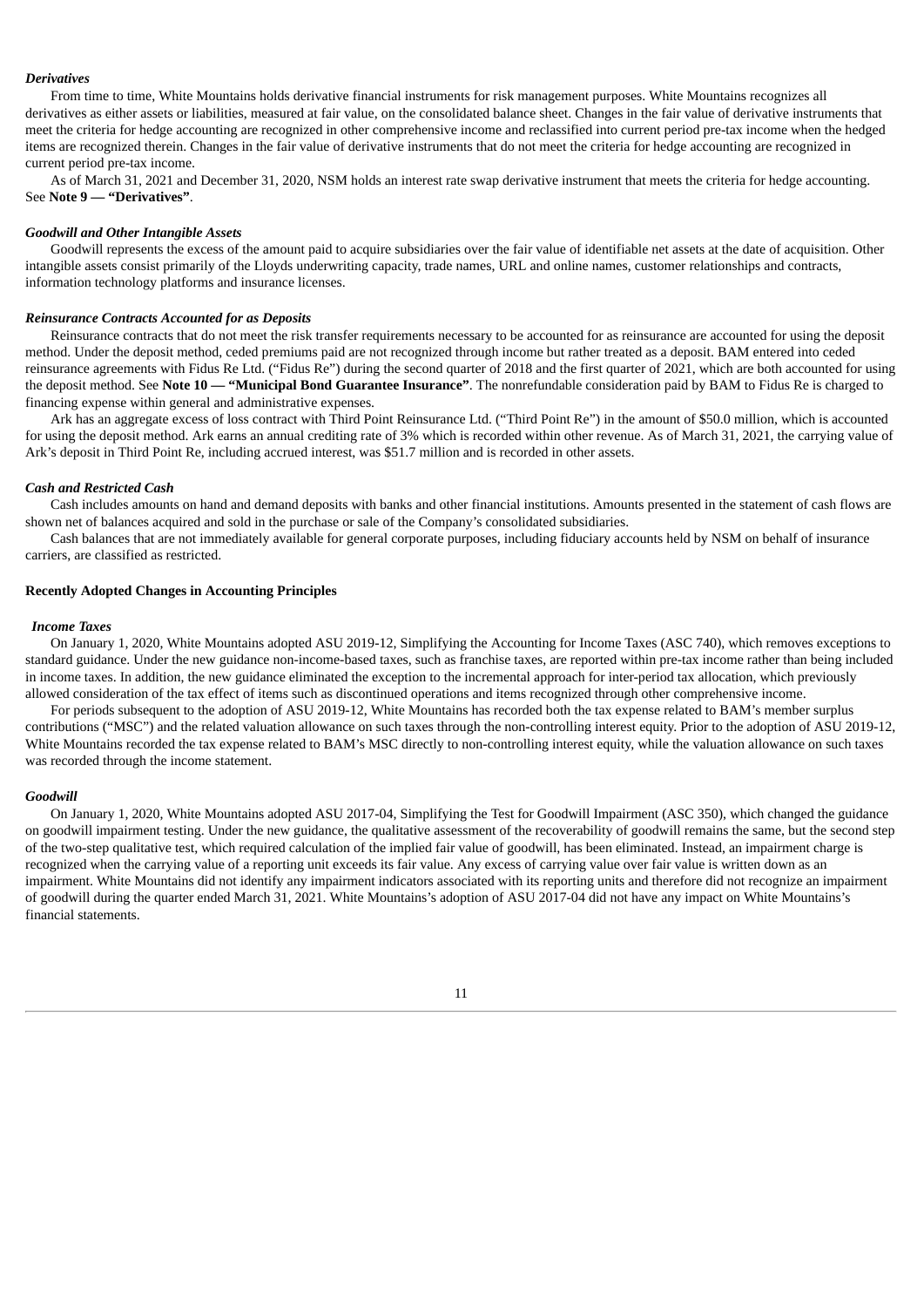## *Credit Losses*

On January 1, 2020, White Mountains adopted ASU 2016-13, Measurement of Credit Losses on Financial Instruments (ASC 326), which establishes new guidance for the recognition of credit losses for financial assets measured at amortized cost. The new ASU requires reporting entities to estimate the credit losses expected over the life of a credit exposure using historical information, current information and reasonable and supportable forecasts that affect the collectability of the financial asset. White Mountains measures its portfolio of investment securities at fair value with changes therein recognized through current period earnings and, accordingly, adoption of ASU 2016-13 did not have any impact on White Mountains's financial statements.

## **Note 2. Significant Transactions**

#### *MediaAlpha*

On October 30, 2020, MediaAlpha completed an initial public offering (the "MediaAlpha IPO"). In the offering, White Mountains sold 3.6 million shares at \$19.00 per share (\$17.67 per share net of underwriting fees) and received total proceeds of \$63.8 million. White Mountains also received \$55.0 million of net proceeds related to a dividend recapitalization at MediaAlpha. Following the MediaAlpha IPO, White Mountains owned 20.5 million MediaAlpha shares, representing a 35.0% ownership interest (32.3% on a fully-diluted, fully converted basis).

On March 23, 2021, MediaAlpha completed a secondary offering of 8.05 million shares. In the secondary offering, White Mountains sold 3.6 million shares at \$46.00 per share (\$44.62 per share net of underwriting fees) for net proceeds of \$160.3 million. Following the completion of the offering, White Mountains owns 16.9 million shares, representing a 28.5% basic ownership interest (26.3% fully-diluted/fully-converted basis). At the March 31, 2021, closing price of \$35.43 per share, the fair value of White Mountains's remaining investment in MediaAlpha was \$600.2 million. See **Note 16 — "Equity-Method Eligible Investments".**

### *Ark*

On October 1, 2020, White Mountains entered into a subscription and purchase agreement (the "Ark SPA") with Ark and certain selling shareholders (collectively with Ark, the "Ark Sellers"). Certain Ark Sellers also entered into a related management warranty deed (together with the Ark SPA, the "Ark Acquisition Agreement") pursuant to which they made certain warranties about the Ark business (collectively the "Ark Transaction"). Under the terms of the Ark SPA, White Mountains agreed to contribute \$605.4 million of equity capital to Ark, at a pre-money valuation of \$300.0 million, and purchase \$40.9 million of shares from the Ark Sellers. White Mountains also agreed to contribute up to an additional \$200.0 million of equity capital to Ark in 2021. In accordance with the Ark SPA, in the fourth quarter of 2020 White Mountains pre-funded/placed in escrow a total of \$646.3 million in preparation for closing the Ark Transaction, including \$280.0 million funded directly to Lloyd's on behalf of Ark under the terms of a Deposit Trust Deed and \$366.3 million placed in escrow, which is reflected on the balance sheet within the Other Operations segment as of December 31, 2020.

On January 1, 2021, White Mountains completed the Ark Transaction in accordance with the terms of the Ark SPA. As of March 31, 2021, White Mountains owned 72.0% of Ark on a basic shares outstanding basis (63.0% on a fully-diluted, fully-converted basis, taking account of management's equity incentives). If the additional \$200 million of equity capital that White Mountains has agreed to contribute to Ark is contributed in full, White Mountains will own 77.1% of Ark on a basic shares outstanding basis (67.5% on a fully-diluted, fully-converted basis). The remaining shares are owned by employees. In the future, management rollover shareholders could earn additional shares in the company if and to the extent that White Mountains achieves certain multiple of invested capital return thresholds. If fully earned, these additional shares would represent 12.5% of the shares outstanding at closing.

White Mountains recognized total assets acquired related to the Ark Transaction of \$2.5 billion, including goodwill and other intangible assets of \$292.5 million, and total liabilities of \$1.7 billion, including contingent consideration of \$22.5 million and non-controlling interest of \$220.2 million. Ark incurred transaction costs of \$25.3 million in the first quarter of 2021.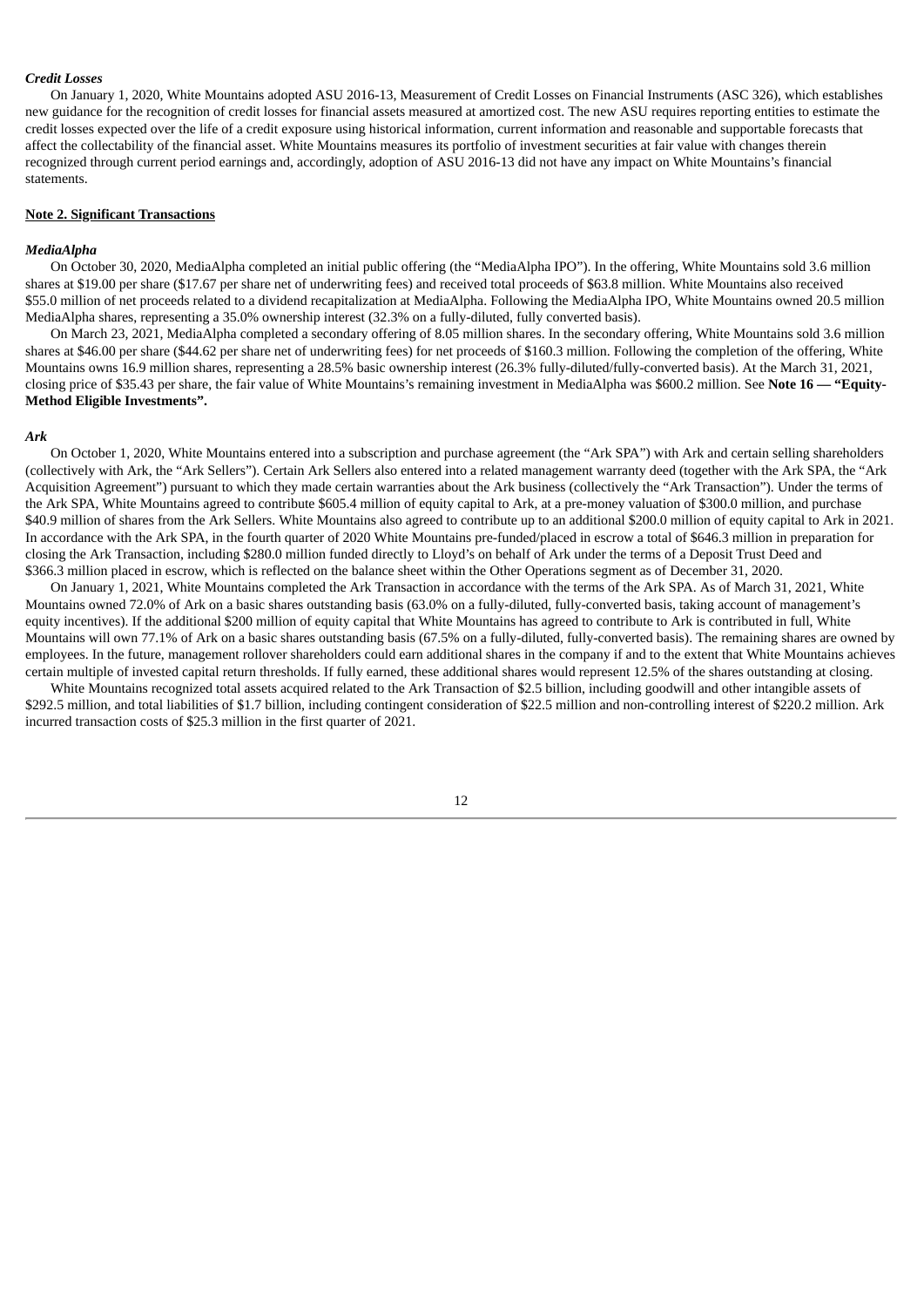The following presents additional details of the assets acquired and liabilities assumed as of the January 1, 2021 acquisition date:

| <b>Millions</b>                                           | As of January 1, 2021 |
|-----------------------------------------------------------|-----------------------|
| Investments                                               | \$<br>594.3           |
| Cash                                                      | (1)52.0               |
| Reinsurance recoverables                                  | 433.4                 |
| Insurance premiums receivable                             | 236.7                 |
| Ceded unearned premiums                                   | 170.2                 |
| Value of in-force business acquired                       | 71.7                  |
| Other assets                                              | 88.9                  |
| Loss and loss adjustment expense reserves                 | (696.0)               |
| Unearned insurance premiums                               | (326.1)               |
| Debt                                                      | (46.4)                |
| Ceded reinsurance payable                                 | (528.3)               |
| Other liabilities                                         | (25.9)                |
| Net tangible assets acquired                              | 24.5                  |
| Goodwill                                                  | 116.8                 |
| Other intangible assets - syndicate underwriting capacity | 175.7                 |
| Deferred tax liability on other intangible assets         | (33.4)                |
| Net assets acquired                                       | \$<br>283.6           |

 $<sup>(1)</sup>$  Cash excludes the White Mountains cash contribution of \$605.4 as part of the Ark transaction.</sup>

The acquisition date fair values of assets and liabilities, including insurance reserves and intangible assets, are provisional and are subject to revision within one year of the acquisition date.

The values of net tangible assets acquired and the resulting goodwill, other intangible assets and contingent consideration were recorded at fair value using Level 3 inputs. The majority of the tangible assets acquired and liabilities assumed were recorded at their carrying values, as their carrying values approximated their fair values due to their short-term nature. The fair values of goodwill, other intangible assets and the contingent consideration liability were internally estimated primarily based on the income approach. The income approach estimates fair value based on the present value of the cash flows that the assets are expected to generate in the future. White Mountains developed internal estimates for the expected future cash flows and discount rates used in the present value calculations.

The value of in-force business acquired represents the estimated profits relating to the unexpired contracts, net of related prepaid reinsurance at the acquisition date through the expiration date of the contracts. The value of the syndicate underwriting capacity intangible asset was estimated using net cash flows attributable to Ark's rights to write business in the Lloyd's market. The value of the in-force business acquired and the syndicate underwriting capacity were estimated using a discounted cash flow method. Significant inputs to the valuation models include estimates of growth in premium revenues, investment returns, claim costs, expenses and discount rates based on a weighted average cost of capital.

In evaluating the fair value of Ark's loss and loss adjustment expense reserves, White Mountains determined that the risk-free rate of interest was approximately equal to the risk factor reflecting the uncertainty within the reserves and that no adjustment was necessary.

Ark's segment income and expenses for the three months ended March 31, 2021 are presented in **Note 15 - "Segment Information."** Pro forma financial information for Ark for the three months ended March 31, 2020 has not been presented because as a private U.K. domiciled company Ark does not have quarterly financial reporting requirements and therefore quarterly financial information is not available for periods prior to the January 1, 2021 acquisition date.

### *NSM*

On May 18, 2018, NSM acquired 100% of Fresh Insurance, which is an insurance broker that offers non-standard personal lines products in the United Kingdom. NSM paid \$49.6 million of upfront cash consideration for Fresh Insurance. NSM borrowed \$51.0 million to fund the transaction. During the nine months ended September 30, 2019, NSM paid a purchase price adjustment of an additional \$0.7 million of consideration. The purchase price is subject to additional adjustments based upon growth in EBITDA during two earnout periods, one which ended in February 2020 and one ending in February 2022. NSM did not make any payments related to the first Fresh Insurance earnout period.

On April 12, 2021, NSM sold Fresh Insurance's motor business. The assets and liabilities included in the transaction, principally goodwill, have been classified as held for sale as of March 31, 2021 and have been measured at their estimated fair values, net of disposal costs. As a result, White Mountains recognized a loss of \$28.7 million. White Mountains determined that the transaction qualified as a held for sale business in the first quarter 2021, however, it did not meet the criteria to be classified as discontinued operations.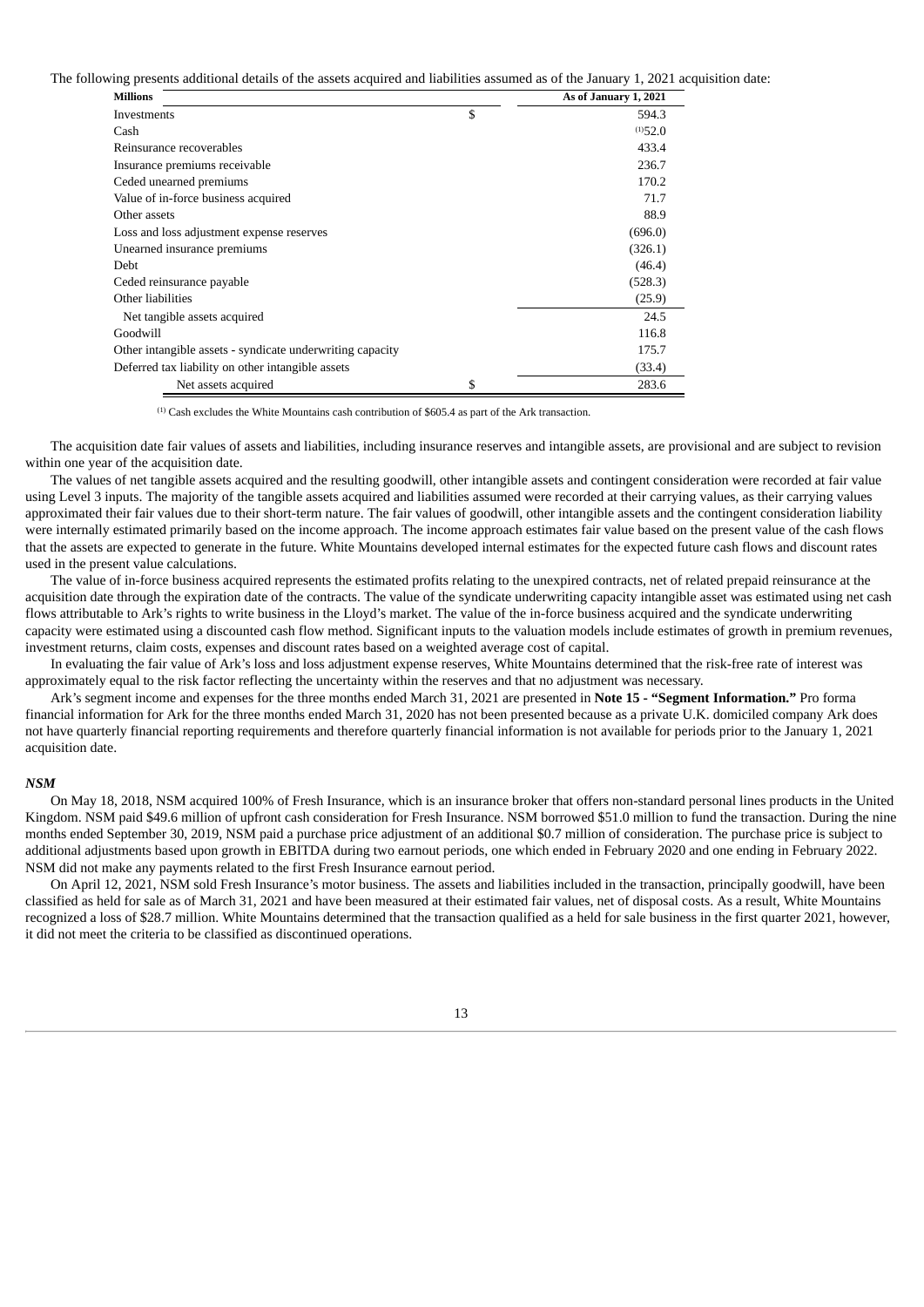On December 3, 2018, NSM acquired all the net assets of KBK Insurance Group, Inc. ("KBK"), a specialized MGU focused on the towing and transportation space. NSM paid \$60.0 million of upfront cash consideration for KBK. White Mountains contributed \$29.0 million to NSM and NSM borrowed \$30.1 million to fund the transaction. As of March 31, 2019, White Mountains determined that the relative values of goodwill and other intangible assets from the KBK transaction were \$32.6 million and \$32.7 million, reflecting acquisition date fair values, and recorded a liability of \$5.9 million relating to the fair value of contingent consideration earnouts made in connection with the acquisition. The purchase price is subject to adjustments based upon growth in EBITDA during three earnout periods, one which ended in December 2019, one ending in December 2020 and one ending in December 2021. In the first quarter of 2021 and 2020, NSM paid \$6.7 million and \$6.4 million related to the first and second KBK earnout period. As of March 31, 2021, the KBK contingent consideration earnout liability was \$6.4 million.

On April 7, 2020, NSM acquired 100% of Kingsbridge Group Limited ("Kingsbridge"), a leading provider of commercial lines insurance and consulting services for the professional contractor and freelancer markets in the United Kingdom. NSM paid £107.2 million (approximately \$132.2 million based upon the foreign exchange spot rate at the date of acquisition) of upfront cash consideration for Kingsbridge. White Mountains contributed \$80.3 million to NSM and NSM borrowed £42.5 million (approximately \$52.4 million based upon the foreign exchange spot rate at the date of acquisition) to fund the transaction. During 2020, NSM determined that the relative values of goodwill and other intangible assets recorded in connection with the Kingsbridge transaction were \$111.5 million and \$20.2 million, reflecting acquisition date fair values. The purchase price is subject to adjustment based upon growth in EBITDA during an earnout period ending in January 2022. During 2020, NSM initially recorded a liability relating to the fair value of the Kingsbridge contingent consideration earnout of \$4.1 million. During 2020, NSM recognized pre-tax income of \$4.1 million for the change in fair value of the Kingsbridge contingent consideration earnout liability and a foreign currency translation unrealized gain of \$0.3 million. As of March 31, 2021, the Kingsbridge contingent consideration earnout liability was \$0.2 million.

The contingent consideration earnout liabilities related to NSM's acquisitions are subject to adjustments based upon EBITDA, EBITDA projections, and present value factors for acquired entities. For the three months ended March 31, 2021 and 2020, NSM recognized no pre-tax (revenue) expense and \$(0.6) million pre-tax revenue for the change in the fair value of its contingent consideration earnout liabilities. Any future adjustments to contingent consideration earnout liabilities under the agreements will be recognized through pre-tax income. As of March 31, 2021 and December 31, 2020, NSM recorded total contingent consideration earnout liabilities of \$7.9 million and \$14.6 million.

## *PassportCard/DavidShield*

On January 24, 2018, White Mountains acquired a 50% ownership interest in DavidShield, its joint venture partner in PassportCard. DavidShield is a managing general agency that is the leading provider of expatriate medical insurance in Israel and uses the same card-based delivery system as PassportCard. As part of the transaction, White Mountains reorganized its equity stake in PassportCard so that White Mountains and its partner in DavidShield would each own 50% of both businesses. To facilitate the transaction, White Mountains provided financing to its partner in the form of a noninterest bearing loan that is secured by the partner's equity in PassportCard and DavidShield. The gross purchase price for the 50% interest in DavidShield was \$41.8 million, or \$28.3 million net of the financing provided for the restructuring.

On May 7, 2020, White Mountains made an additional \$15.0 million investment in PassportCard/DavidShield to support operations through the ongoing COVID-19 pandemic. The transaction increased White Mountains's ownership interest from 50.0% to 53.8%, but had no impact on the governance structure of the companies, including White Mountains's board representation or other investor rights. The governance structures for both PassportCard and DavidShield were designed to give White Mountains and its co-investor equal power to make the decisions that most significantly impact the operations of PassportCard and DavidShield.

As a result of the transaction, White Mountains's re-evaluated its accounting treatment for PassportCard and DavidShield. Because White Mountains does not have the unilateral power to direct the operations of PassportCard or DavidShield, White Mountains does not hold a controlling financial interest in either PassportCard or DavidShield and does not consolidate either entity. White Mountains's ownership interest gives White Mountains the opportunity to exert significant influence over the significant financial and operating activities of PassportCard and DavidShield. Accordingly, PassportCard and DavidShield meet the criteria to be accounted for under the equity method. White Mountains has taken the fair value option for its investment in PassportCard and DavidShield. Changes in the fair value of PassportCard and DavidShield are recorded in realized and unrealized investment gains. White Mountains's maximum exposure to loss on its equity investment in PassportCard/DavidShield and the non-interest bearing loan to its partner is limited to the total carrying value of \$104.2 million.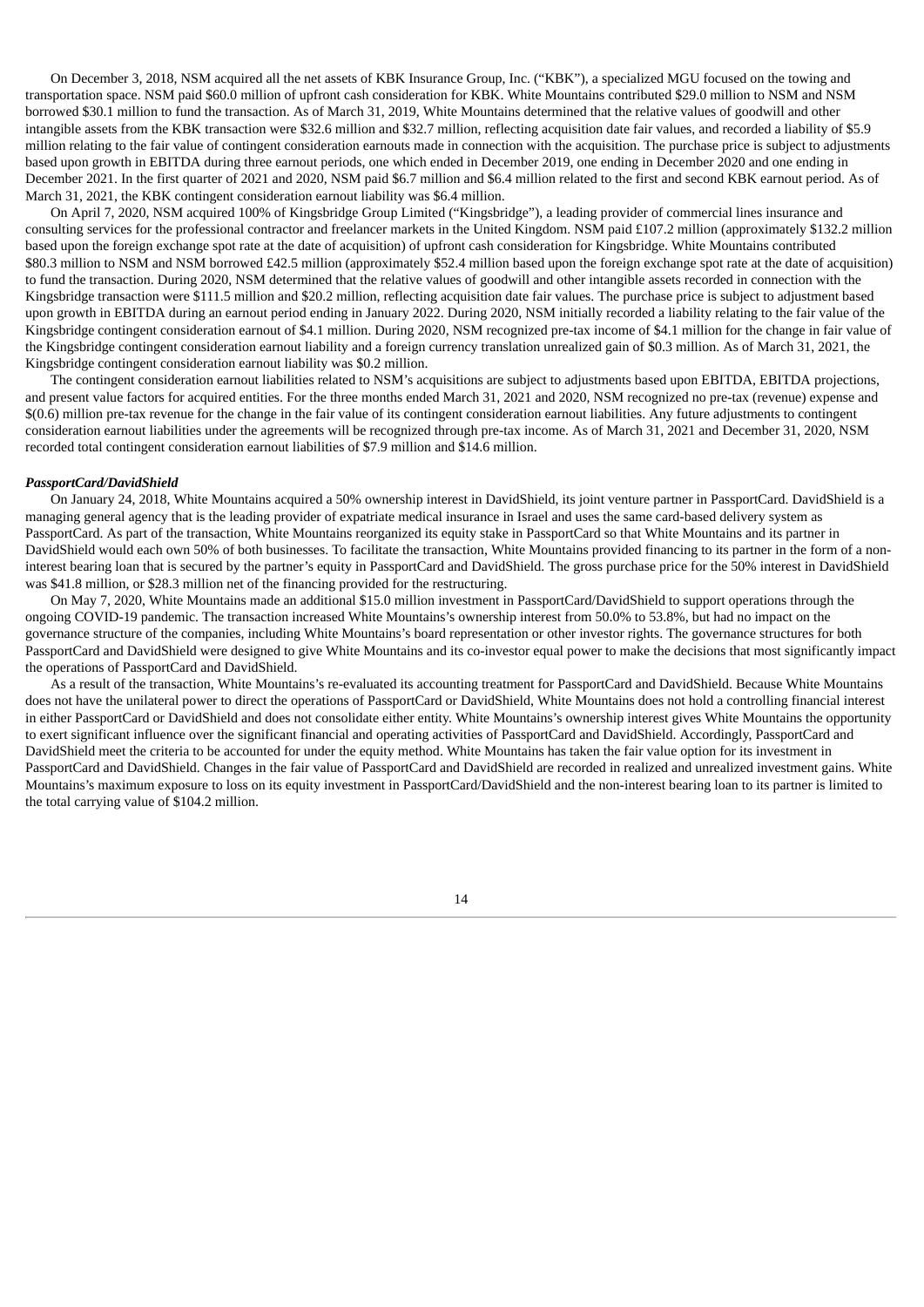## **Note 3. Loss and Loss Adjustment Expense Reserves**

Ark establishes loss and loss adjustment expense ("LAE") reserves that are estimates of amounts needed to pay claims and related expenses in the future for insured events that have already occurred. The process of estimating reserves involves a considerable degree of judgment by management and, as of any given date, is inherently uncertain.

Loss and LAE reserves typically comprise case reserves for claims reported and reserves for losses that have occurred but for which claims have not yet been reported, referred to as incurred but not reported ("IBNR") reserves. IBNR reserves include a provision for expected future development on case reserves. Case reserves are estimated based on the experience and knowledge of claims staff regarding the nature and potential cost of each claim and are adjusted as additional information becomes known or payments are made. IBNR reserves are typically derived by subtracting paid loss and LAE and case reserves from estimates of ultimate losses and LAE. Actuaries estimate ultimate loss and LAE using various generally accepted actuarial methods applied to known losses and other relevant information. Like case reserves, IBNR reserves are adjusted as additional information becomes known or payments are made

Ultimate loss and LAE are generally determined by extrapolation of claim emergence and settlement patterns observed in the past that can reasonably be expected to persist into the future. In forecasting ultimate loss and LAE with respect to any line of business, past experience with respect to that line of business is the primary resource, but cannot be relied upon in isolation. Ark's own experience, particularly claims development experience, such as trends in case reserves, payments on and closings of claims, as well as changes in business mix and coverage limits, is the most important information for estimating its reserves. Ultimate loss and LAE for major losses and catastrophes are estimated based on the known and expected exposures to the loss event, rather than simply relying on the extrapolation of reported and settled claims.

Uncertainties in estimating ultimate loss and LAE are magnified by the time lag between when a claim actually occurs and when it is reported and eventually settled. This time lag is sometimes referred to as the "claim-tail". The claim-tail for most property coverages is typically short (usually a few days up to a few months). The claim-tail for liability/casualty coverages can be quite long as claims are often reported and ultimately paid or settled years after the related loss events occur. During the long claims reporting and settlement period, additional facts regarding coverages written in prior accident years, as well as about actual claims and trends may become known and, as a result, Ark may adjust its reserves. If management determines that an adjustment is appropriate, the adjustment is booked in the accounting period in which such determination is made. Accordingly, should reserves need to be increased or decreased in the future from amounts currently established, future results of operations would be negatively or positively impacted.

In determining ultimate loss and LAE, the cost to indemnify claimants, provide needed legal defense and other services for insureds and administer the investigation and adjustment of claims are considered. These claim costs are influenced by many factors that change over time, such as expanded coverage definitions as a result of new court decisions, inflation in costs to repair or replace damaged property, inflation in the cost of services and legislated changes in statutory benefits, as well as by the particular, unique facts that pertain to each claim. As a result, the rate at which claims arose in the past and the costs to settle them may not always be representative of what will occur in the future. The factors influencing changes in claim costs are often difficult to isolate or quantify and developments in paid and incurred losses from historical trends are frequently subject to multiple and conflicting interpretations. Changes in coverage terms or claims handling practices may also cause future experience and/or development patterns to vary from the past. Because of the factors previously discussed, the process requires the use of informed judgment and is inherently uncertain.

Ark performs an actuarial review of its recorded reserves each quarter, using several generally accepted actuarial methods to evaluate its loss reserves, each of which has its own strengths and weaknesses. Management places more or less reliance on a particular method based on the facts and circumstances at the time the reserve estimates are made.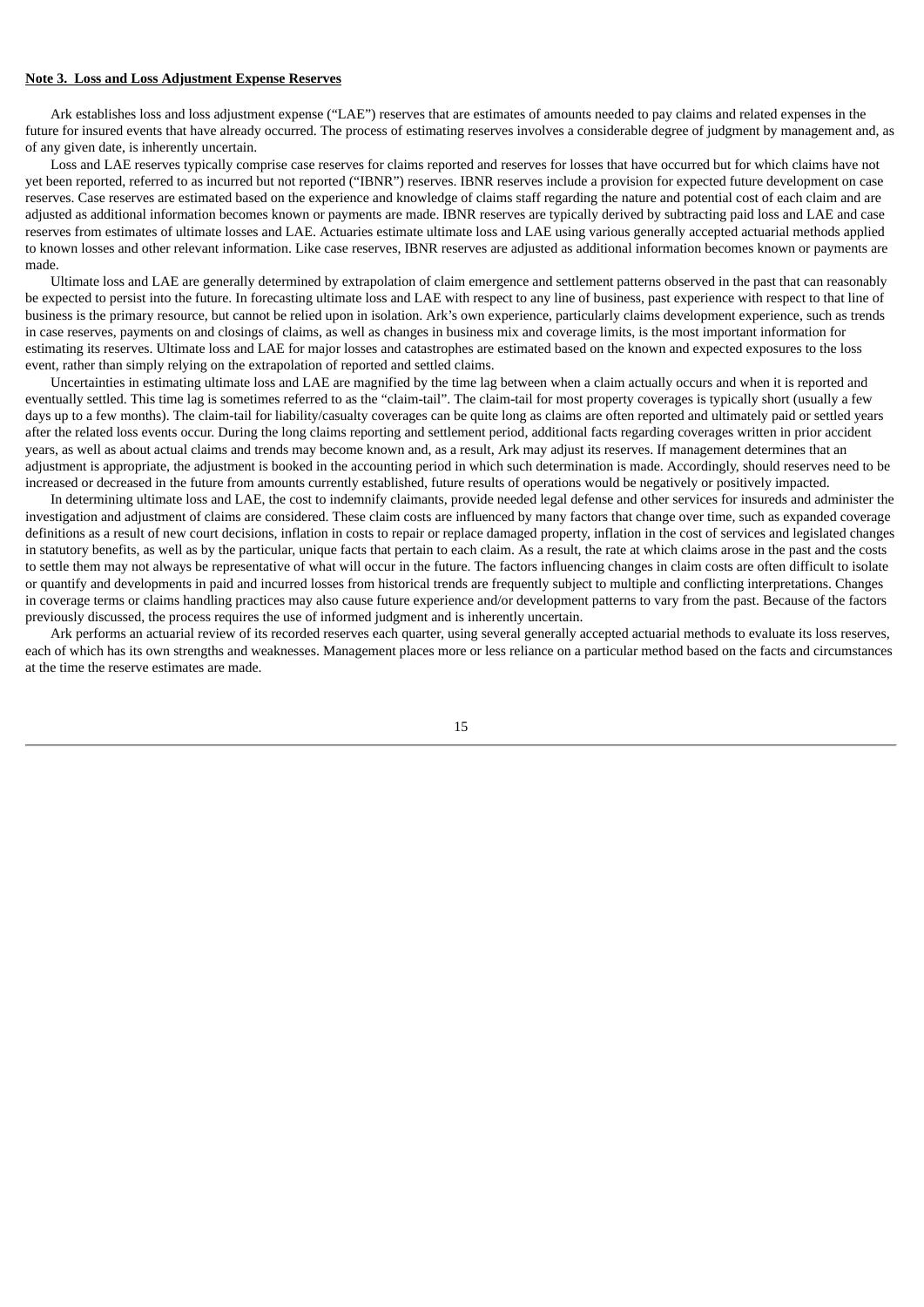The following table summarizes the loss and LAE reserve activities of Ark's insurance and reinsurance subsidiaries for the three months ended March 31, 2021:

| <b>Millions</b>                                                  | Three Months Ended March 31,<br>2021 |  |  |
|------------------------------------------------------------------|--------------------------------------|--|--|
| Gross beginning balance as of January 1, 2021                    | \$<br>696.0                          |  |  |
| Less: beginning reinsurance recoverable on unpaid losses         | (433.4)                              |  |  |
| Net loss and LAE reserves                                        | 262.6                                |  |  |
| Loss and LAE incurred relating to:                               |                                      |  |  |
| Current year losses                                              | 65.5                                 |  |  |
| Prior year losses                                                | .5                                   |  |  |
| Total incurred losses and LAE                                    | 66.0                                 |  |  |
| Foreign currency translation adjustment to loss and LAE reserves | .7                                   |  |  |
| Loss and LAE paid relating to:                                   |                                      |  |  |
| Current year losses                                              | (5.2)                                |  |  |
| Prior year losses                                                | (19.7)                               |  |  |
| Total loss and LAE payments                                      | (24.9)                               |  |  |
| Net ending balance                                               | 304.4                                |  |  |
| Plus: ending reinsurance recoverable on unpaid losses            | 447.5                                |  |  |
| Gross ending balance as of March 31, 2021                        | \$<br>751.9                          |  |  |

See **Note 10 — "Municipal Bond Guarantee Insurance"** for loss and LAE reserve balances related to White Mountains financial guarantee business.

| I | ٠       |
|---|---------|
| ш | ï<br>۰. |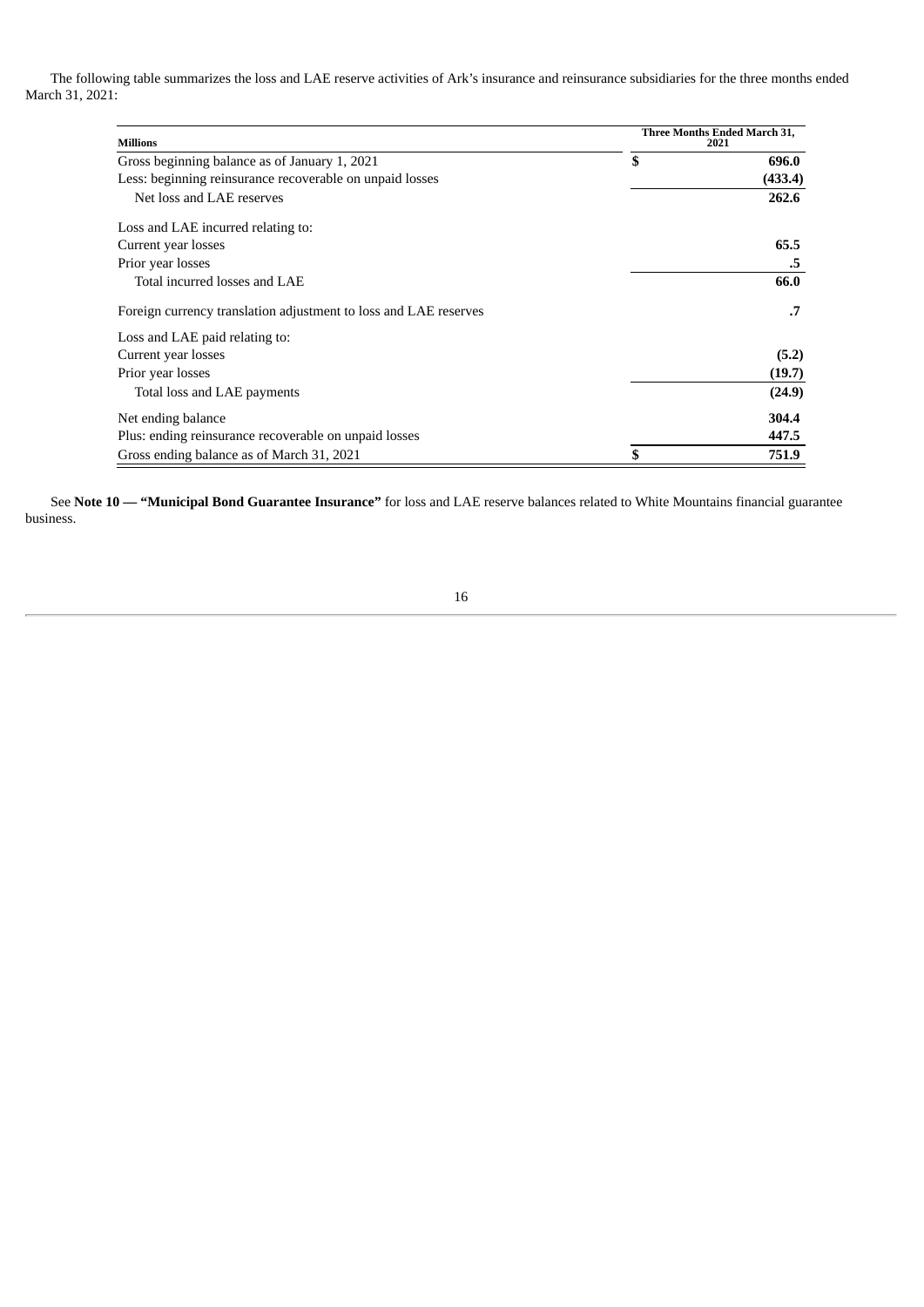## **Note 4. Third Party Reinsurance**

In the normal course of business, Ark may seek to limit losses that may arise from catastrophes or other events by reinsuring with third party reinsurers. Ark remains liable for risks reinsured in the event that the reinsurer does not honor its obligations under reinsurance contracts. The following table summarizes the effects of reinsurance on written and earned premiums and on losses and LAE for Ark.

| <b>Millions</b>      | Three Months Ended March 31,<br>2021 |  |  |  |  |
|----------------------|--------------------------------------|--|--|--|--|
| Written premiums:    |                                      |  |  |  |  |
| Gross                | \$<br>404.5                          |  |  |  |  |
| Ceded                | (62.1)                               |  |  |  |  |
| Net written premiums | \$<br>342.4                          |  |  |  |  |
| Earned premiums:     |                                      |  |  |  |  |
| Gross                | \$<br>162.6                          |  |  |  |  |
| Ceded                | (58.0)                               |  |  |  |  |
| Net earned premiums  | \$<br>104.6                          |  |  |  |  |
| Losses and LAE:      |                                      |  |  |  |  |
| Gross                | \$<br>115.6                          |  |  |  |  |
| Ceded                | (49.6)                               |  |  |  |  |
| Net Losses and LAE   | \$<br>66.0                           |  |  |  |  |

As of March 31, 2021, Ark had \$447.5 million and \$1.5 million of reinsurance recoverables on unpaid and paid losses. As reinsurance contracts do not relieve Ark of its obligation to its policyholders, Ark seeks to reduce the credit risk associated with reinsurance balances by avoiding over-reliance on specific reinsurers through the application of concentration limits and thresholds. Ark is selective with its reinsurers, placing reinsurance with only those reinsurers having a strong financial condition. Ark monitors the financial strength of its reinsurers on an ongoing basis.

As of March 31, 2021, Ark's reinsurance recoverables on unpaid losses of \$447.5 million included \$331.0 million related to TPC Providers, which are collateralized. Of the remaining \$116.5 million of reinsurance recoverables on unpaid losses, 90% are from reinsurers with an A.M. Best rating of "A" (Excellent, which is the third highest of 16 financial strength ratings).

See **Note 10 — "Municipal Bond Guarantee Insurance"** for third-party reinsurance balances related to White Mountains financial guarantee business.

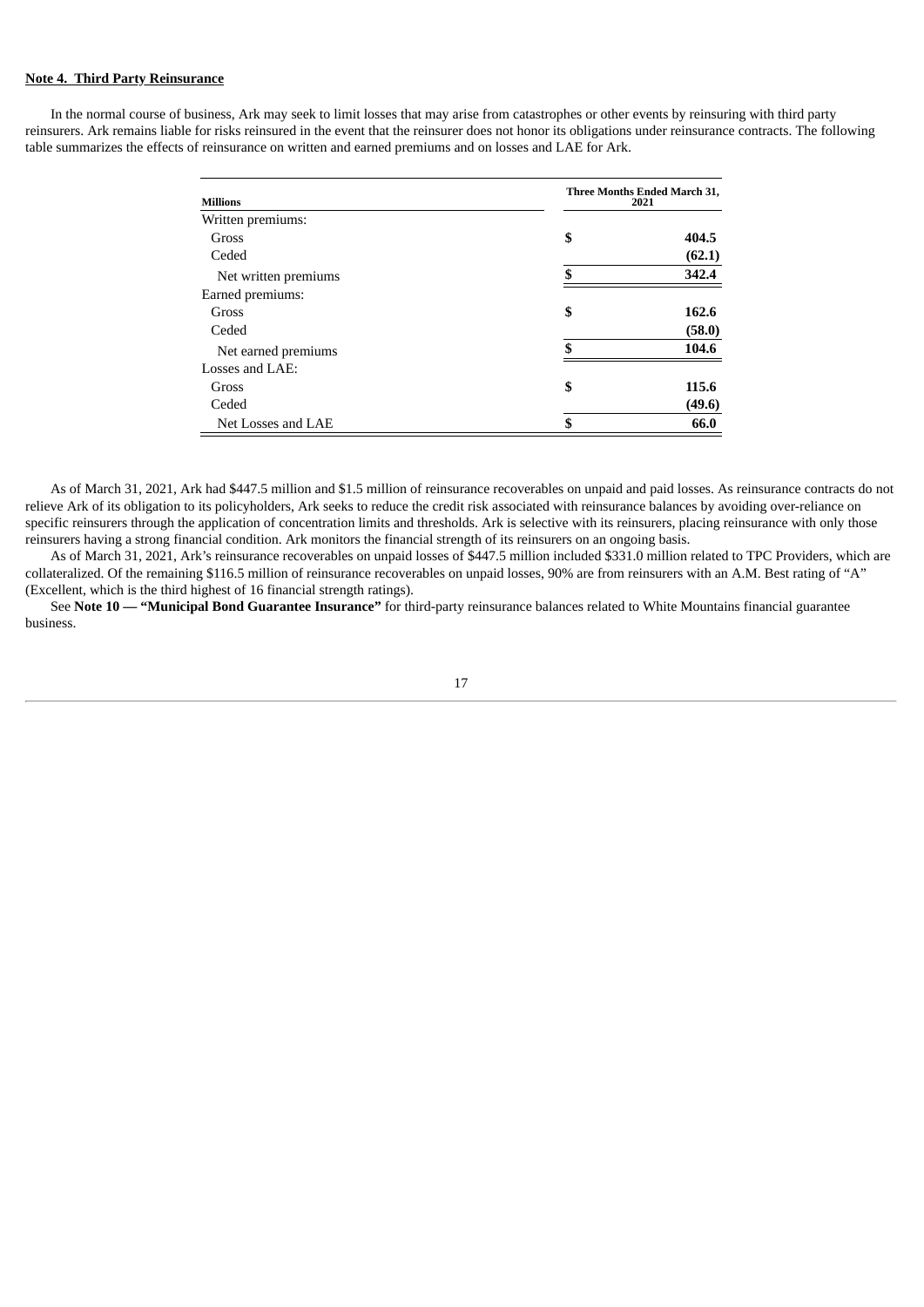## **Note 5. Investment Securities**

White Mountains's portfolio of investment securities held for general investment purposes consists of fixed maturity investments, short-term investments, common equity securities, its investment in MediaAlpha and other long-term investments, which are classified as trading securities. Trading securities are reported at fair value as of the balance sheet date. Net realized and unrealized investment gains (losses) on trading securities are reported in pre-tax revenues.

White Mountains's fixed maturity investments are generally valued using industry standard pricing methodologies. Key inputs include benchmark yields, benchmark securities, reported trades, issuer spreads, bids, offers, credit ratings and prepayment speeds. Income on mortgage and asset-backed securities is recognized using an effective yield based on anticipated prepayments and the estimated economic life of the securities. When actual prepayments differ significantly from anticipated prepayments, the estimated economic life is recalculated and the remaining unamortized premium or discount is amortized prospectively over the remaining economic life.

Realized investment gains (losses) resulting from sales of investment securities are accounted for using the specific identification method. Premiums and discounts on all fixed maturity investments are amortized or accreted to income over the anticipated life of the investment. Short-term investments consist of interest-bearing money market funds, certificates of deposit and other securities, which at the time of purchase, mature or become available for use within one year. Short-term investments are carried at fair value as of March 31, 2021 and December 31, 2020.

Other long-term investments consist primarily of unconsolidated entities, including Kudu's Participation Contracts, private equity funds, a hedge fund, Lloyd's trust deposits, a bank loan fund, ILS funds and private debt instruments.

## **Net Investment Income**

White Mountains's net investment income is comprised primarily of interest income associated with White Mountains's fixed maturity investments and short-term investments, dividend income from common equity securities, distributions from its investment in MediaAlpha and distributions from other long-term investments.

The following table presents pre-tax net investment income for the three months ended March 31, 2021 and 2020:

|                                      | <b>Three Months Ended</b><br>March 31, |      |     |      |  |  |  |  |  |
|--------------------------------------|----------------------------------------|------|-----|------|--|--|--|--|--|
| <b>Millions</b>                      |                                        | 2021 |     | 2020 |  |  |  |  |  |
| Fixed maturity investments           | \$                                     | 6.5  | -\$ | 8.1  |  |  |  |  |  |
| Short-term investments               |                                        | 1.6  |     | .8   |  |  |  |  |  |
| Common equity securities             |                                        |      |     | 3.8  |  |  |  |  |  |
| Investment in MediaAlpha             |                                        |      |     | 2.4  |  |  |  |  |  |
| Other long-term investments          |                                        | 13.8 |     | 8.1  |  |  |  |  |  |
| Amount attributable to TPC Providers |                                        | (.9) |     |      |  |  |  |  |  |
| Total investment income              |                                        | 21.0 |     | 23.2 |  |  |  |  |  |
| Third-party investment expenses      |                                        | (.4) |     | (.3) |  |  |  |  |  |
| Net investment income, pre-tax       |                                        | 20.6 |     | 22.9 |  |  |  |  |  |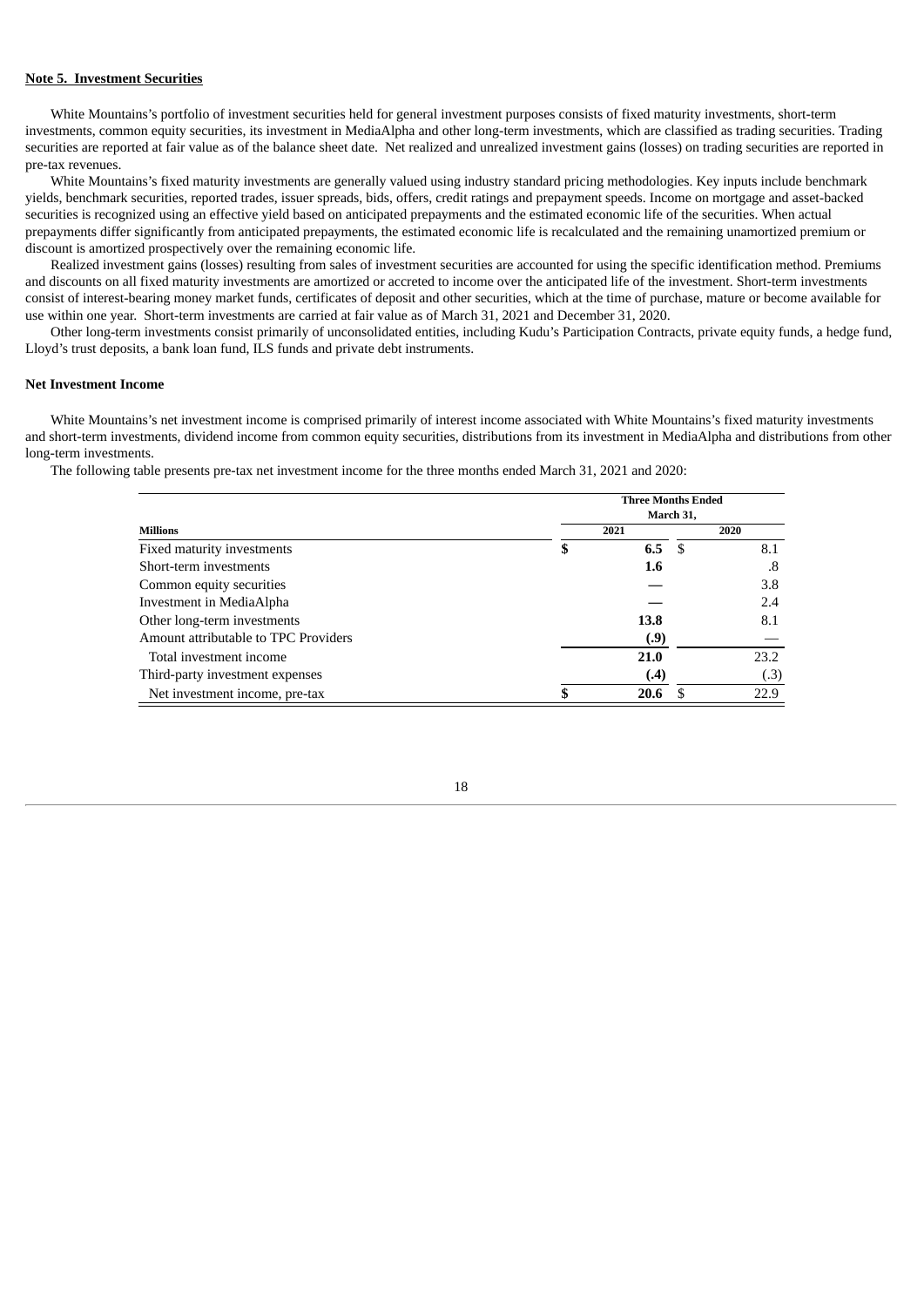## **Net Realized and Unrealized Investment Gains (Losses)**

The following table presents net realized and unrealized investment gains (losses) for the three months ended March 31, 2021 and 2020:

|                                                                                                         | <b>Three Months Ended</b><br>March 31, |             |  |         |  |  |  |  |  |  |
|---------------------------------------------------------------------------------------------------------|----------------------------------------|-------------|--|---------|--|--|--|--|--|--|
|                                                                                                         |                                        |             |  |         |  |  |  |  |  |  |
| <b>Millions</b>                                                                                         |                                        | 2021        |  | 2020    |  |  |  |  |  |  |
| Fixed maturity investments                                                                              | \$                                     | $(25.4)$ \$ |  | 2.2     |  |  |  |  |  |  |
| Short-term investments                                                                                  |                                        | (1.3)       |  | .4      |  |  |  |  |  |  |
| Common equity securities                                                                                |                                        | 1.0         |  | (140.8) |  |  |  |  |  |  |
| Investment in MediaAlpha                                                                                |                                        | (41.7)      |  | 30.0    |  |  |  |  |  |  |
| Other long-term investments                                                                             |                                        | 28.1        |  | (48.5)  |  |  |  |  |  |  |
| Amount attributable to TPC Providers                                                                    |                                        | (1.3)       |  |         |  |  |  |  |  |  |
| Net realized and unrealized investment losses <sup>(1)</sup>                                            |                                        | (40.6)      |  | (156.7) |  |  |  |  |  |  |
| Less: net losses on investment securities sold during the<br>period                                     |                                        | (.2)        |  | (8.7)   |  |  |  |  |  |  |
| Net realized and unrealized investment losses on<br>investment securities held at the end of the period |                                        | (40.4)      |  | (148.0) |  |  |  |  |  |  |

 $^{(1)}$  For the three months ended March 31, 2021 and 2020, includes \$(0.2) and \$(0.4) of realized and unrealized investment losses related to foreign currency exchange.

The following table presents total gains (losses) included in earnings attributable to net unrealized investment gains (losses) for Level 3 investments for the three months ended March 31, 2021 and 2020 for investments still held at the end of the period:

|                                                                                  | <b>Three Months Ended</b> |              |  |       |  |  |  |  |
|----------------------------------------------------------------------------------|---------------------------|--------------|--|-------|--|--|--|--|
|                                                                                  | March 31,                 |              |  |       |  |  |  |  |
| <b>Millions</b>                                                                  |                           | 2021<br>16.7 |  | 2020  |  |  |  |  |
| Other long-term investments                                                      |                           |              |  | (9.4) |  |  |  |  |
| Total net unrealized investment gains (losses), pre-tax - Level 3<br>investments |                           | 16.7         |  | (9.4) |  |  |  |  |

# **Investment Holdings**

The following tables present the cost or amortized cost, gross unrealized investment gains (losses) and carrying values of White Mountains's fixed maturity investments as of March 31, 2021 and December 31, 2020:

|                                        | March 31, 2021 |                              |   |                              |     |                                      |   |                                         |  |                   |  |  |
|----------------------------------------|----------------|------------------------------|---|------------------------------|-----|--------------------------------------|---|-----------------------------------------|--|-------------------|--|--|
| <b>Millions</b>                        |                | Cost or<br>Amortized<br>Cost |   | Gross<br>Unrealized<br>Gains |     | <b>Gross</b><br>Unrealized<br>Losses |   | <b>Net Foreign</b><br>Currency<br>Gains |  | Carrying<br>Value |  |  |
| U.S. Government and agency obligations | .D             | 220.1                        | ж | 2.1                          | - 5 | (.6)                                 | S |                                         |  | 221.6             |  |  |
| Debt securities issued by corporations |                | 678.6                        |   | 13.9                         |     | (5.7)                                |   | . .                                     |  | 686.9             |  |  |
| Municipal obligations                  |                | 269.4                        |   | 15.4                         |     | (1.0)                                |   |                                         |  | 283.8             |  |  |
| Mortgage and asset-backed securities   |                | 225.8                        |   | 5.4                          |     | (1.3)                                |   |                                         |  | 229.9             |  |  |
| Collateralized loan obligations        |                | 59.5                         |   |                              |     | (.1)                                 |   |                                         |  | 59.4              |  |  |
| Total fixed maturity investments       |                | 1,453.4                      |   | 36.8                         |     | (8.7)                                |   | ٠.                                      |  | 1.481.6           |  |  |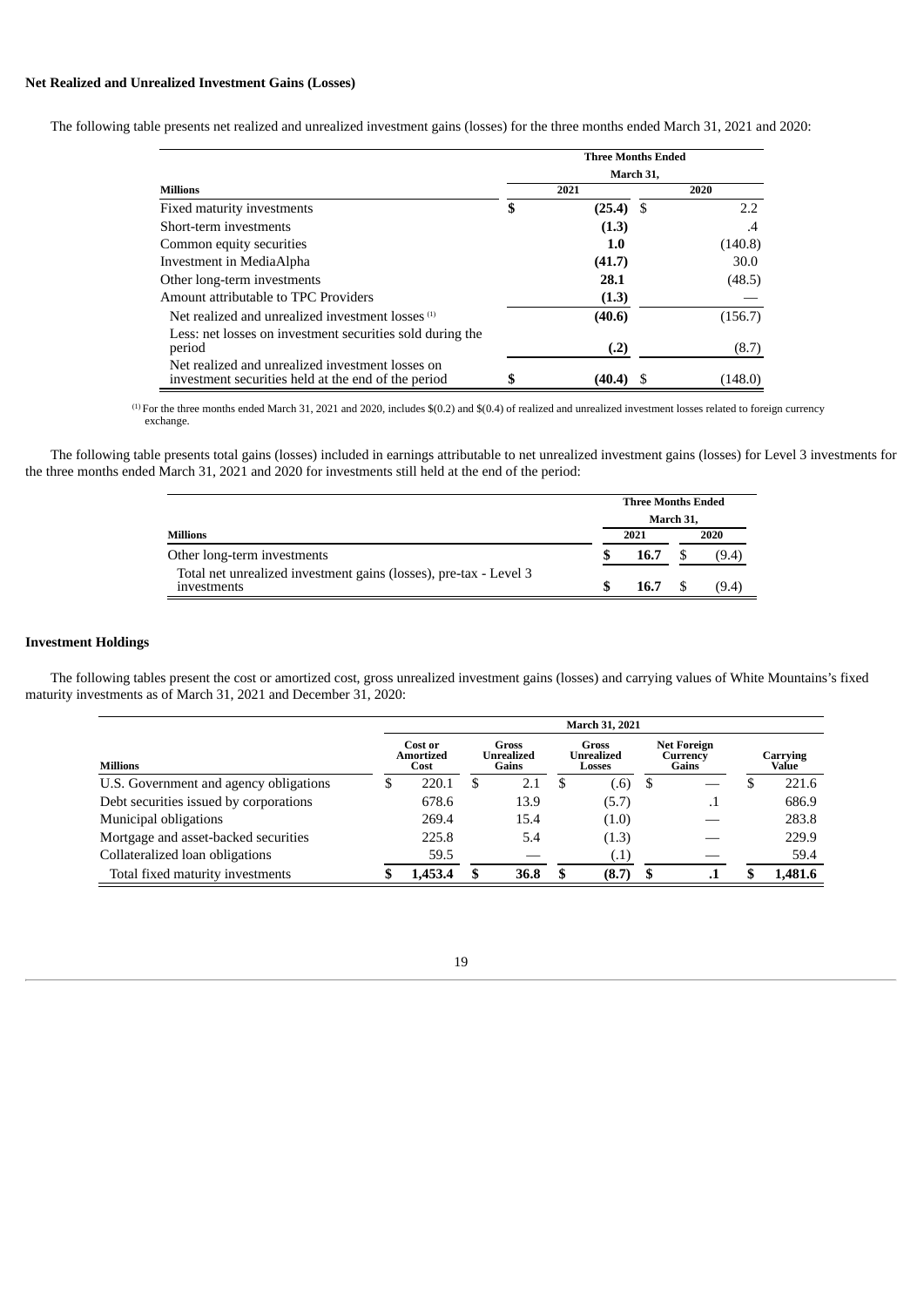|                                        | <b>December 31, 2020</b> |                              |      |                              |   |                               |   |                   |  |  |  |  |  |
|----------------------------------------|--------------------------|------------------------------|------|------------------------------|---|-------------------------------|---|-------------------|--|--|--|--|--|
| <b>Millions</b>                        |                          | Cost or<br>Amortized<br>Cost |      | Gross<br>Unrealized<br>Gains |   | Gross<br>Unrealized<br>Losses |   | Carrying<br>Value |  |  |  |  |  |
| U.S. Government and agency obligations | S                        | 173.2                        | - \$ | 3.1                          | S |                               | S | 176.3             |  |  |  |  |  |
| Debt securities issued by corporations |                          | 522.8                        |      | 24.7                         |   | (.1)                          |   | 547.4             |  |  |  |  |  |
| Municipal obligations                  |                          | 244.0                        |      | 21.0                         |   |                               |   | 265.0             |  |  |  |  |  |
| Mortgage and asset-backed securities   |                          | 211.7                        |      | 6.8                          |   |                               |   | 218.5             |  |  |  |  |  |
| Total fixed maturity investments       |                          | 1,151.7                      |      | 55.6                         | S |                               | S | 1.207.2           |  |  |  |  |  |

The following tables present the cost or amortized cost, gross unrealized investment gains (losses), net foreign currency gains (losses), and carrying values of common equity securities, White Mountains's investment in MediaAlpha and other long-term investments as of March 31, 2021 and December 31, 2020:

|                                | <b>March 31, 2021</b> |                                                                                                                                                         |     |                              |    |                               |                                         |           |                          |         |  |  |
|--------------------------------|-----------------------|---------------------------------------------------------------------------------------------------------------------------------------------------------|-----|------------------------------|----|-------------------------------|-----------------------------------------|-----------|--------------------------|---------|--|--|
| <b>Millions</b>                |                       | <b>Gross</b><br>Cost or<br><b>Gross</b><br><b>Amortized</b><br>Unrealized<br>Unrealized<br><b>Currency Gains</b><br>Gains<br>(Losses)<br>Cost<br>Losses |     | <b>Net Foreign</b>           |    | Carrying<br>Value             |                                         |           |                          |         |  |  |
| Common equity<br>securities    | \$                    | 117.6                                                                                                                                                   | \$  | 1.1                          | \$ | (.2)                          | \$                                      | $\cdot$ 1 | \$                       | 118.6   |  |  |
| Investment in<br>MediaAlpha    | \$                    |                                                                                                                                                         | \$  | 600.2                        | \$ |                               | \$                                      |           | \$                       | 600.2   |  |  |
| Other long-term<br>investments | \$                    | 965.5                                                                                                                                                   | \$  | 125.8                        | \$ | (56.5)                        | \$                                      | (2.6)     | \$                       | 1,032.2 |  |  |
|                                |                       |                                                                                                                                                         |     |                              |    | <b>December 31, 2020</b>      |                                         |           |                          |         |  |  |
| <b>Millions</b>                |                       | Cost or<br><b>Amortized</b><br>Cost                                                                                                                     |     | Gross<br>Unrealized<br>Gains |    | Gross<br>Unrealized<br>Losses | <b>Net Foreign</b><br>Currency<br>Gains |           | Carrying<br><b>Value</b> |         |  |  |
| Common equity<br>securities    | \$                    |                                                                                                                                                         | \$  |                              | \$ |                               | \$                                      |           | \$                       |         |  |  |
| Investment in<br>MediaAlpha    | \$                    |                                                                                                                                                         | \$  | 802.2                        | \$ |                               | \$                                      |           | \$                       | 802.2   |  |  |
| Other long-term<br>investments | \$                    | 767.4                                                                                                                                                   | \$. | 95.8                         | \$ | (78.1)                        | \$                                      | 1.7       | \$                       | 786.8   |  |  |

# **Fair Value Measurements as of March 31, 2021**

As of March 31, 2021 and December 31, 2020, White Mountains used quoted market prices or other observable inputs to determine fair value for approximately 73% of the investment portfolio.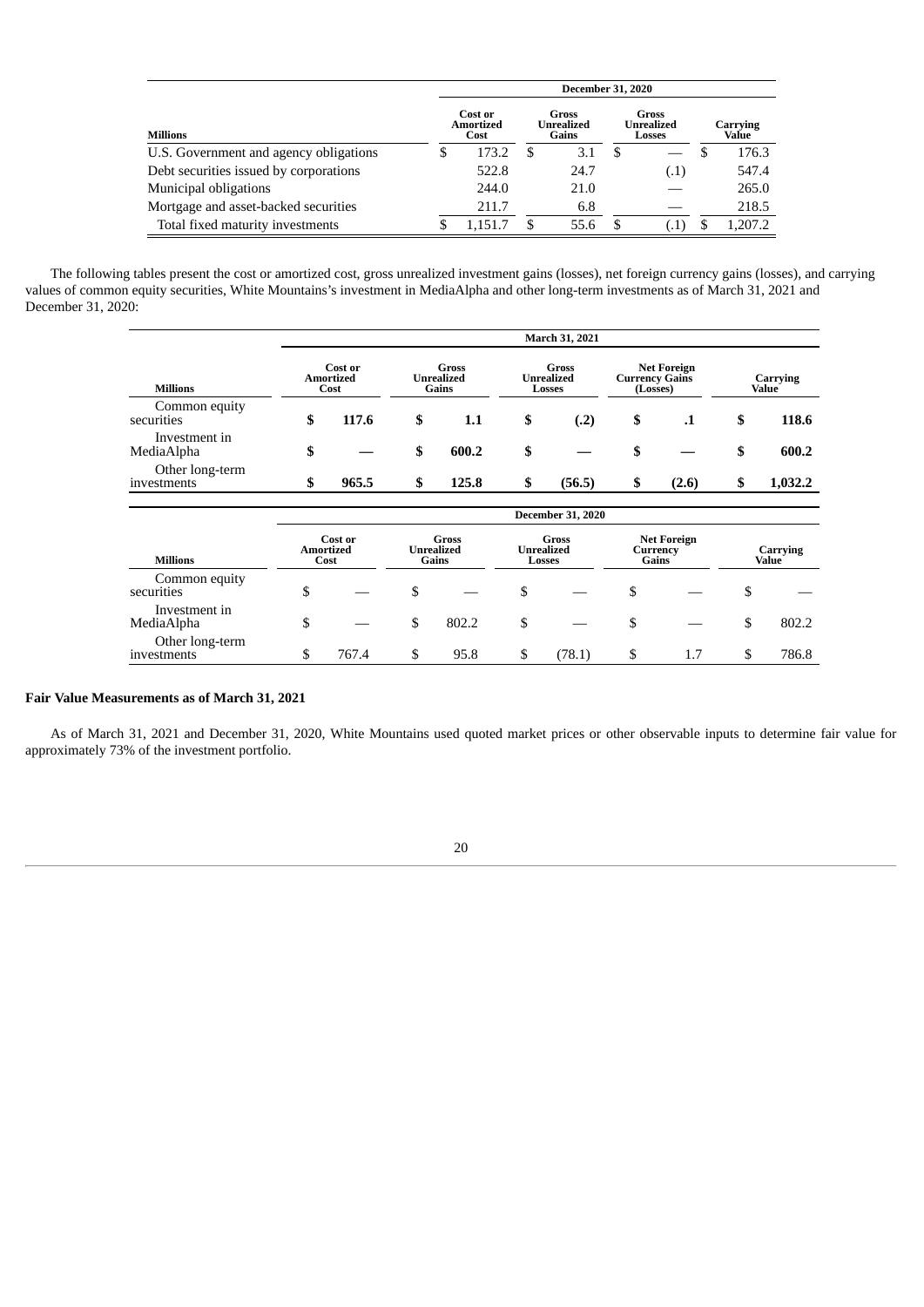## *Fair Value Measurements by Level*

The following tables present White Mountains's fair value measurements for investments as of March 31, 2021 and December 31, 2020 by level. The major security types were based on the legal form of the securities. White Mountains has disaggregated its fixed maturity investments based on the issuing entity type, which impacts credit quality, with debt securities issued by U.S. government entities carrying minimal credit risk, while the credit and other risks associated with other issuers, such as corporations, municipalities or entities issuing mortgage and asset-backed securities vary depending on the nature of the issuing entity type. White Mountains further disaggregates debt securities issued by corporations by industry sector because investors often reference commonly used benchmarks and their subsectors to monitor risk and performance. Accordingly, White Mountains has further disaggregated this asset class into subclasses based on the similar sectors and industry classifications it uses to evaluate investment risk and performance against commonly used benchmarks, such as the Bloomberg Barclays U.S. Intermediate Aggregate.

|                                                  | March 31, 2021 |                   |    |         |    |         |    |         |  |  |  |
|--------------------------------------------------|----------------|-------------------|----|---------|----|---------|----|---------|--|--|--|
| <b>Millions</b>                                  |                | <b>Fair Value</b> |    | Level 1 |    | Level 2 |    | Level 3 |  |  |  |
| Fixed maturity investments:                      |                |                   |    |         |    |         |    |         |  |  |  |
| U.S. Government and agency obligations           | \$             | 221.6             | \$ | 221.6   | \$ |         | \$ |         |  |  |  |
| Debt securities issued by corporations:          |                |                   |    |         |    |         |    |         |  |  |  |
| Financials                                       |                | 183.1             |    |         |    | 183.1   |    |         |  |  |  |
| Consumer                                         |                | 96.3              |    |         |    | 96.3    |    |         |  |  |  |
| Technology                                       |                | 81.9              |    |         |    | 81.9    |    |         |  |  |  |
| Healthcare                                       |                | 76.6              |    |         |    | 76.6    |    |         |  |  |  |
| Industrial                                       |                | 74.2              |    |         |    | 74.2    |    |         |  |  |  |
| Communications                                   |                | 53.4              |    |         |    | 53.4    |    |         |  |  |  |
| <b>Utilities</b>                                 |                | 51.4              |    |         |    | 51.4    |    |         |  |  |  |
| Energy                                           |                | 39.3              |    |         |    | 39.3    |    |         |  |  |  |
| <b>Materials</b>                                 |                | 30.7              |    |         |    | 30.7    |    |         |  |  |  |
| Total debt securities issued by corporations     |                | 686.9             |    |         |    | 686.9   |    |         |  |  |  |
| Municipal obligations                            |                | 283.8             |    |         |    | 283.8   |    |         |  |  |  |
| Mortgage and asset-backed securities             |                | 229.9             |    |         |    | 229.9   |    |         |  |  |  |
| Collateralized loan obligations                  |                | 59.4              |    |         |    | 59.4    |    |         |  |  |  |
| Total fixed maturity investments                 |                | 1,481.6           |    | 221.6   |    | 1,260.0 |    |         |  |  |  |
| Short-term investments                           |                | 625.8             |    | 481.2   |    | 144.6   |    |         |  |  |  |
| Common equity securities <sup>(1)</sup>          |                | 118.6             |    |         |    | 118.6   |    |         |  |  |  |
| Investment in MediaAlpha                         |                | 600.2             |    | 600.2   |    |         |    |         |  |  |  |
| Other long-term investments                      |                | 656.4             |    |         |    |         |    | 656.4   |  |  |  |
| Other long-term investments - NAV <sup>(2)</sup> |                | 375.8             |    |         |    |         |    |         |  |  |  |
| Total other long-term investments                |                | 1,032.2           |    |         |    |         |    | 656.4   |  |  |  |
| Total investments                                | \$             | 3,858.4           | \$ | 1,303.0 | \$ | 1,523.2 | \$ | 656.4   |  |  |  |

 $<sup>(1)</sup>$  Consist of investments in listed funds that predominantly invest in international equities.</sup>

Consists of private equity funds, a hedge funds, Lloyd's trust deposits, a bank loan fund and ILS funds for which fair value is measured at NAV using the practical expedient. Investments for which fair value is measured at NAV are not classified within the fair value hierarchy. (2)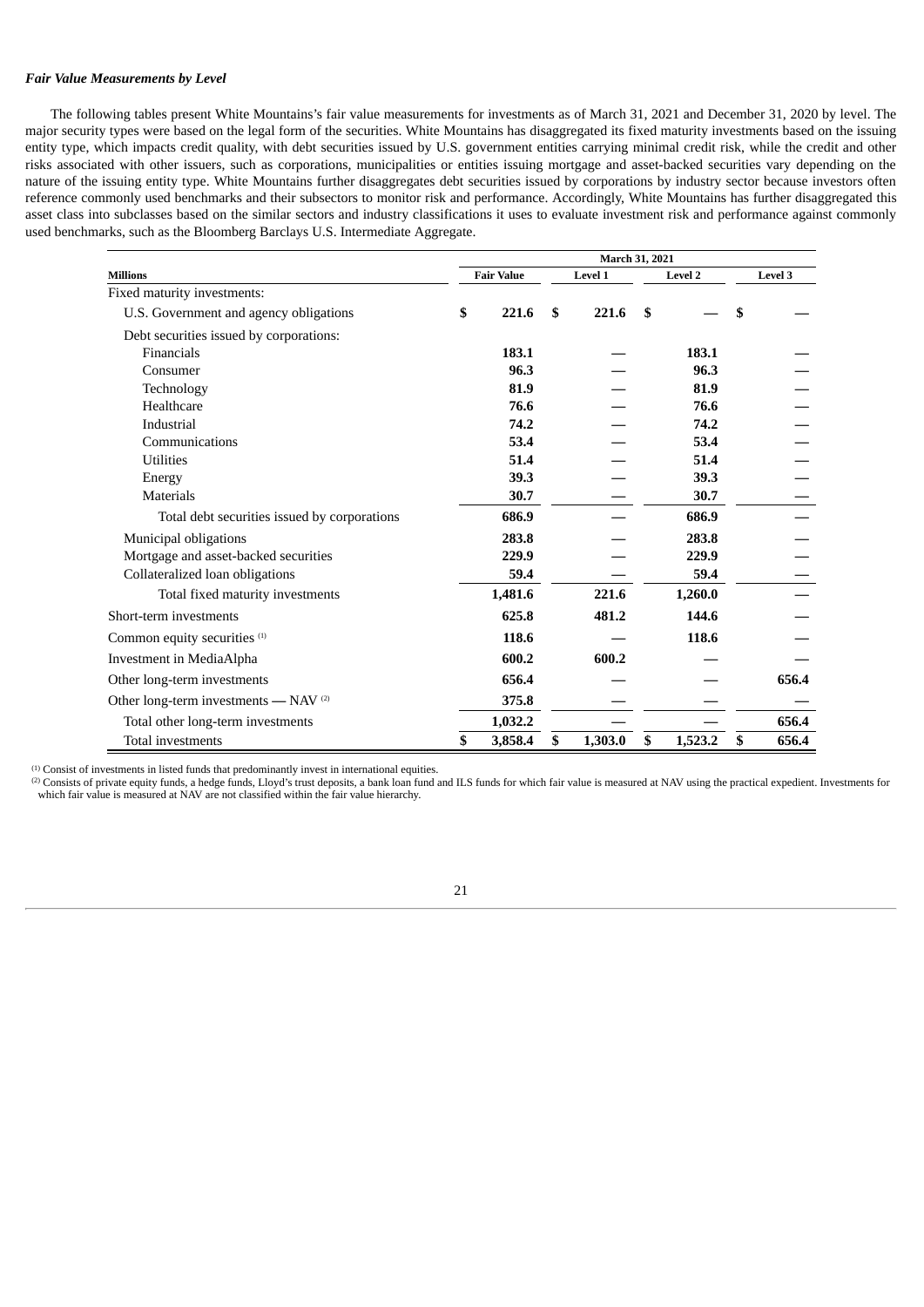|                                                  | <b>December 31, 2020</b> |                   |    |         |    |         |    |         |  |  |  |  |  |
|--------------------------------------------------|--------------------------|-------------------|----|---------|----|---------|----|---------|--|--|--|--|--|
| <b>Millions</b>                                  |                          | <b>Fair Value</b> |    | Level 1 |    | Level 2 |    | Level 3 |  |  |  |  |  |
| Fixed maturity investments:                      |                          |                   |    |         |    |         |    |         |  |  |  |  |  |
| U.S. Government and agency obligations           | \$                       | 176.3             | \$ | 176.3   | \$ |         | \$ |         |  |  |  |  |  |
| Debt securities issued by corporations:          |                          |                   |    |         |    |         |    |         |  |  |  |  |  |
| Financials                                       |                          | 133.9             |    |         |    | 133.9   |    |         |  |  |  |  |  |
| Consumer                                         |                          | 81.9              |    |         |    | 81.9    |    |         |  |  |  |  |  |
| Industrial                                       |                          | 66.9              |    |         |    | 66.9    |    |         |  |  |  |  |  |
| Technology                                       |                          | 66.7              |    |         |    | 66.7    |    |         |  |  |  |  |  |
| Healthcare                                       |                          | 51.5              |    |         |    | 51.5    |    |         |  |  |  |  |  |
| Communications                                   |                          | 44.5              |    |         |    | 44.5    |    |         |  |  |  |  |  |
| Energy                                           |                          | 35.8              |    |         |    | 35.8    |    |         |  |  |  |  |  |
| <b>Materials</b>                                 |                          | 33.9              |    |         |    | 33.9    |    |         |  |  |  |  |  |
| <b>Utilities</b>                                 |                          | 32.3              |    |         |    | 32.3    |    |         |  |  |  |  |  |
| Total debt securities issued by corporations     |                          | 547.4             |    |         |    | 547.4   |    |         |  |  |  |  |  |
| Municipal obligations                            |                          | 265.0             |    |         |    | 265.0   |    |         |  |  |  |  |  |
| Mortgage and asset-backed securities             |                          | 218.5             |    |         |    | 218.5   |    |         |  |  |  |  |  |
| Total fixed maturity investments                 |                          | 1,207.2           |    | 176.3   |    | 1,030.9 |    |         |  |  |  |  |  |
| Short-term investments                           |                          | 142.9             |    | 142.9   |    |         |    |         |  |  |  |  |  |
| Investment in MediaAlpha                         |                          | 802.2             |    | 802.2   |    |         |    |         |  |  |  |  |  |
| Other long-term investments                      |                          | 614.2             |    |         |    |         |    | 614.2   |  |  |  |  |  |
| Other long-term investments - NAV <sup>(1)</sup> |                          | 172.6             |    |         |    |         |    |         |  |  |  |  |  |
| Total other long-term investments                |                          | 786.8             |    |         |    |         |    | 614.2   |  |  |  |  |  |
| Total investments                                | \$                       | 2,939.1           | \$ | 1,121.4 | \$ | 1,030.9 | \$ | 614.2   |  |  |  |  |  |

Consists of private equity funds and ILS funds for which fair value is measured at NAV using the practical expedient. Investments for which fair value is measured at NAV are not classified within the fair value hierarchy. (1)

# **Debt Securities Issued by Corporations**

The following table presents the credit ratings of debt securities issued by corporations held in White Mountains's investment portfolio as of March 31, 2021 and December 31, 2020:

|                                                       | <b>Fair Value at</b> |                |    |                          |  |  |  |  |
|-------------------------------------------------------|----------------------|----------------|----|--------------------------|--|--|--|--|
| <b>Millions</b>                                       |                      | March 31, 2021 |    | <b>December 31, 2020</b> |  |  |  |  |
| AAA                                                   | S                    | 12.7           | S  | 10.6                     |  |  |  |  |
| AA                                                    |                      | 60.2           |    | 57.9                     |  |  |  |  |
| A                                                     |                      | 353.2          |    | 318.3                    |  |  |  |  |
| <b>BBB</b>                                            |                      | 250.9          |    | 159.6                    |  |  |  |  |
| <b>BB</b>                                             |                      | 1.0            |    | 1.0                      |  |  |  |  |
| Other                                                 |                      | 8.9            |    |                          |  |  |  |  |
| Debt securities issued by corporations <sup>(1)</sup> |                      | 686.9          | \$ | 547.4                    |  |  |  |  |

<sup>(1)</sup> Credit ratings are based upon issuer credit ratings provided by Standard & Poor's Financial Services LLC ("Standard & Poor's"), or if unrated by Standard & Poor's, long-term obligation ratings provided by Moody's Investor Service, Inc.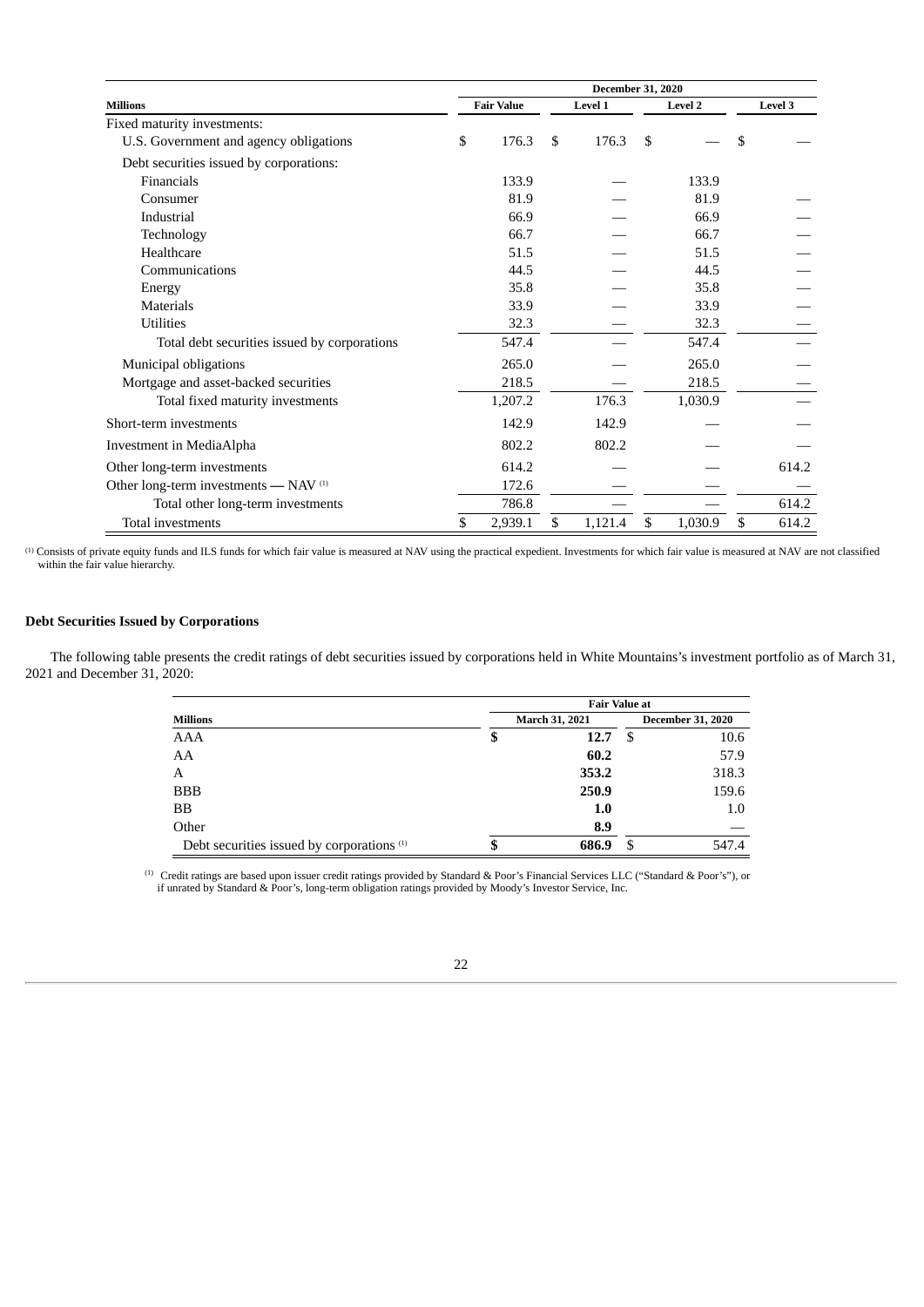## **Mortgage and Asset-backed Securities and Collateralized Loan Obligations**

The following table presents the fair value of White Mountains's mortgage and asset-backed securities and collateralized loan obligations as of March 31, 2021 and December 31, 2020:

|                                                                                      |                   |    | March 31, 2021    |    |         | <b>December 31, 2020</b> |                   |               |         |    |         |
|--------------------------------------------------------------------------------------|-------------------|----|-------------------|----|---------|--------------------------|-------------------|---------------|---------|----|---------|
| <b>Millions</b>                                                                      | <b>Fair Value</b> |    | Level 2           |    | Level 3 |                          | <b>Fair Value</b> |               | Level 2 |    | Level 3 |
| <b>Mortgage-backed securities:</b>                                                   |                   |    |                   |    |         |                          |                   |               |         |    |         |
| Agency:                                                                              |                   |    |                   |    |         |                          |                   |               |         |    |         |
| <b>FNMA</b>                                                                          | \$<br>98.4        | \$ | 98.4              | \$ |         | \$                       | 88.7              | $\mathcal{S}$ | 88.7    | \$ |         |
| <b>FHLMC</b>                                                                         | 76.9              |    | 76.9              |    |         |                          | 70.1              |               | 70.1    |    |         |
| <b>GNMA</b>                                                                          | 36.7              |    | 36.7              |    |         |                          | 40.6              |               | 40.6    |    |         |
| Total agency <sup>(1)</sup>                                                          | 212.0             |    | 212.0             |    |         |                          | 199.4             |               | 199.4   |    |         |
| Non-agency: Residential                                                              | $\boldsymbol{.6}$ |    | $\cdot$ 6         |    |         |                          |                   |               |         |    |         |
| Total non-agency                                                                     | $\boldsymbol{.6}$ |    | $\boldsymbol{.6}$ |    |         |                          |                   |               |         |    |         |
| Total mortgage-backed securities                                                     | 212.6             |    | 212.6             |    |         |                          | 199.4             |               | 199.4   |    |         |
| <b>Other asset-backed securities:</b>                                                |                   |    |                   |    |         |                          |                   |               |         |    |         |
| Credit card receivables                                                              | 11.3              |    | 11.3              |    |         |                          | 11.3              |               | 11.3    |    |         |
| Vehicle receivables                                                                  | 6.0               |    | 6.0               |    |         |                          | 7.8               |               | 7.8     |    |         |
| Total other asset-backed securities                                                  | 17.3              |    | 17.3              |    |         |                          | 19.1              |               | 19.1    |    |         |
| Total mortgage and asset-backed<br>securities                                        | 229.9             |    | 229.9             |    |         |                          | 218.5             |               | 218.5   |    |         |
| <b>Collateralized loan obligations</b>                                               | 59.4              |    | 59.4              |    |         |                          |                   |               |         |    |         |
| Total mortgage and asset-backed<br>securities and collateralized loan<br>obligations | \$<br>289.3       | S  | 289.3             | \$ |         | S.                       | 218.5             | \$.           | 218.5   | \$ |         |

 $(1)$  Represents publicly traded mortgage-backed securities which carry the full faith and credit guaranty of the U.S. Government (i.e., GNMA) or are guaranteed by a government sponsored entity (i.e., FNMA, FHLMC).

As of March 31, 2021, White Mountains's investment portfolio included \$59.4 million of collateralized loan obligations that are within the senior tranches of their respective fund securitization structures. All of White Mountains's collateral loan obligations were rated AAA or AA as of March 31, 2021.

### **Investment in MediaAlpha**

On October 30, 2020, MediaAlpha completed the MediaAlpha IPO. In the offering, White Mountains sold 3.6 million shares at \$19.00 per share (\$17.67 per share net of underwriting discount) and received total proceeds of \$63.8 million. White Mountains also received \$55.0 million of net proceeds related to a dividend recapitalization at MediaAlpha. Following the MediaAlpha IPO, White Mountains owned 20.5 million MediaAlpha shares, representing a 35.0% ownership interest (32.3% on a fully-diluted, fully converted basis). At the December 31, 2020 closing price of \$39.07 per share, the fair value of White Mountains's remaining investment in MediaAlpha was \$802.2 million. Subsequent to the MediaAlpha IPO, White Mountains's investment in MediaAlpha is accounted for at fair value based on the publicly traded share price of MediaAlpha's common stock and White Mountains presents its investment in MediaAlpha as a separate line item on the balance sheet.

On March 23, 2021, MediaAlpha completed a secondary offering of 8.05 million shares. In the secondary offering, White Mountains sold 3.6 million shares at \$46.00 per share (\$44.62 per share net of underwriting fees) for net proceeds of \$160.3 million. Following the completion of the offering, White Mountains owns 16.9 million shares, representing a 28.5% basic ownership interest (26.3% fully-diluted/fully-converted basis). At the March 31, 2021 closing price of \$35.43 per share, the fair value of White Mountains's remaining investment in MediaAlpha was \$600.2 million. See **Note 16 — "Equity-Method Eligible Investments".**

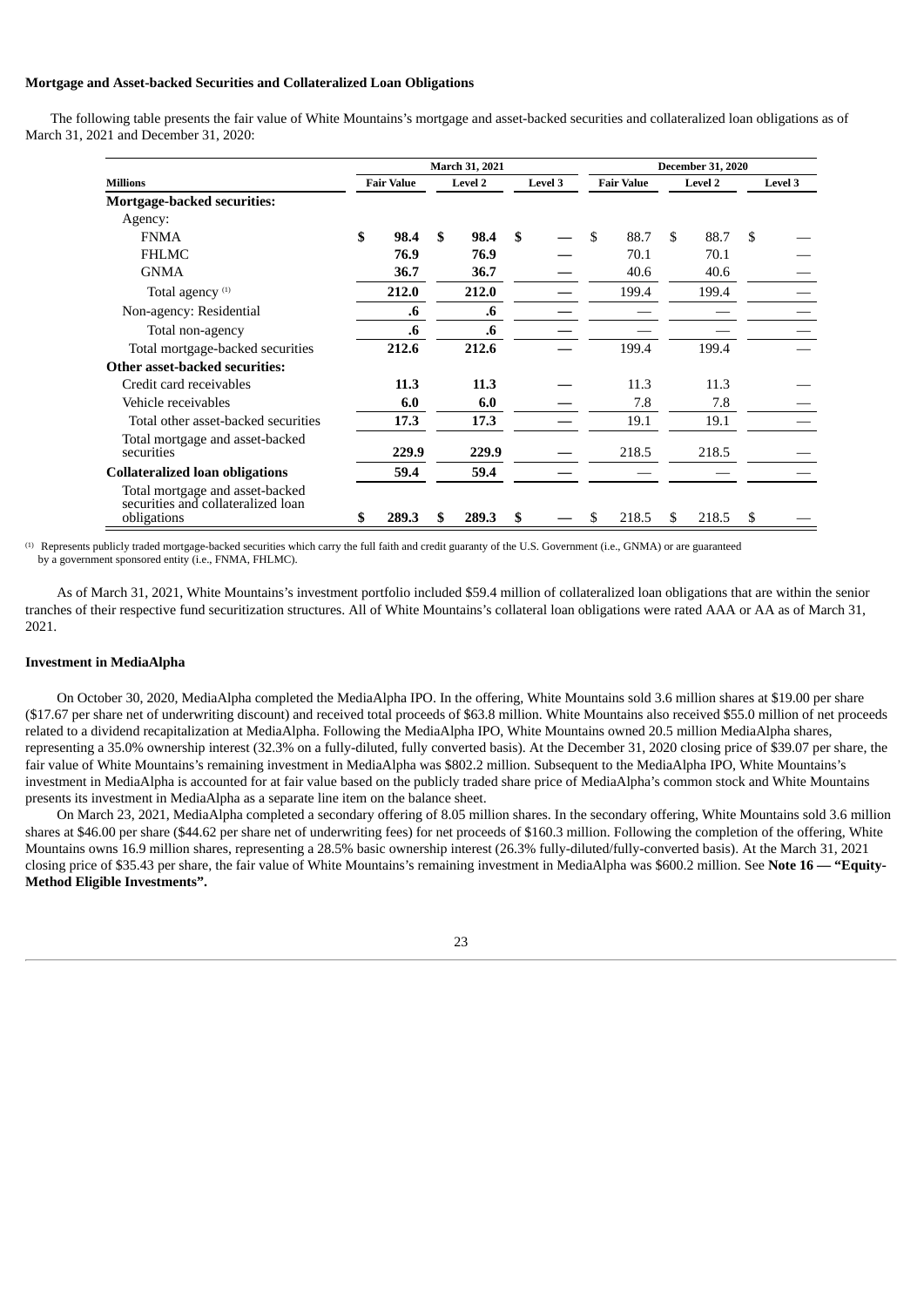## **Other Long-Term Investments**

The following table presents the carrying values of White Mountains's other long-term investments as of March 31, 2021 and December 31, 2020:

|                                         | <b>Carrying Value at</b> |                |    |                          |  |  |  |
|-----------------------------------------|--------------------------|----------------|----|--------------------------|--|--|--|
| <b>Millions</b>                         |                          | March 31, 2021 |    | <b>December 31, 2020</b> |  |  |  |
| Kudu's Participation Contracts          | \$                       | 427.4          | \$ | 400.6                    |  |  |  |
| PassportCard/DavidShield                |                          | 95.0           |    | 95.0                     |  |  |  |
| Elementum Holdings L.P.                 |                          | 56.7           |    | 55.1                     |  |  |  |
| Other unconsolidated entities (1)       |                          | 43.3           |    | 42.4                     |  |  |  |
| Total unconsolidated entities (2)       |                          | 622.4          |    | 593.1                    |  |  |  |
| Private equity funds and hedge funds    |                          | 133.5          |    | 121.2                    |  |  |  |
| Lloyd's trust deposits                  |                          | 99.2           |    |                          |  |  |  |
| Bank loan fund                          |                          | 89.2           |    |                          |  |  |  |
| ILS funds                               |                          | 53.8           |    | 51.4                     |  |  |  |
| Private debt investments <sup>(2)</sup> |                          | 21.0           |    | 21.1                     |  |  |  |
| Other                                   |                          | 13.1           |    |                          |  |  |  |
| Total other long-term investments       | \$                       | 1.032.2        | \$ | 786.8                    |  |  |  |

Includes White Mountains's non-controlling equity interests in certain private common equity securities, limited liability companies and convertible preferred securities and Simple (1) Agreement for Future Equity ("SAFE") investments. See *Fair Value Measurements by Level* table. (2)

*Private Equity Funds and Hedge Funds*

White Mountains invests in private equity funds and hedge funds, which are included in other long-term investments. The fair value of these investments is generally estimated using the net asset value ("NAV") of the funds. As of March 31, 2021, White Mountains held investments in thirteen private equity funds and one hedge fund. The largest investment in a single private equity fund or hedge fund was \$23.5 million as of March 31, 2021 and \$29.1 million as of December 31, 2020.

The following table presents investments and unfunded commitments in private equity funds and hedge funds by investment objective and sector as of March 31, 2021 and December 31, 2020:

|                                                                                       |    |                   | March 31, 2021 |                         | <b>December 31, 2020</b> |                   |                                |      |
|---------------------------------------------------------------------------------------|----|-------------------|----------------|-------------------------|--------------------------|-------------------|--------------------------------|------|
| <b>Millions</b>                                                                       |    | <b>Fair Value</b> |                | Unfunded<br>Commitments |                          | <b>Fair Value</b> | <b>Unfunded</b><br>Commitments |      |
| <b>Private equity funds</b>                                                           |    |                   |                |                         |                          |                   |                                |      |
| Aerospace/Defense/Government                                                          | \$ | 73.0              | \$             | 14.0                    | S                        | 69.1              | S                              | 15.3 |
| <b>Financial services</b>                                                             |    | 43.2              |                | 35.3                    |                          | 23.5              |                                | 30.4 |
| Real estate                                                                           |    | 4.0               |                | 3.0                     |                          |                   |                                |      |
| Manufacturing/Industrial                                                              |    | 1.3               |                |                         |                          | 28.6              |                                |      |
| Total private equity funds                                                            |    | 121.5             |                | 52.3                    |                          | 121.2             |                                | 45.7 |
| <b>Hedge funds</b>                                                                    |    |                   |                |                         |                          |                   |                                |      |
| European small/mid cap                                                                |    | 12.0              |                |                         |                          |                   |                                |      |
| Total hedge funds                                                                     |    | 12.0              |                |                         |                          |                   |                                |      |
| Total private equity funds and hedge funds<br>included in other long-term investments | \$ | 133.5             | S              | 52.3                    | \$                       | 121.2             | S                              | 45.7 |

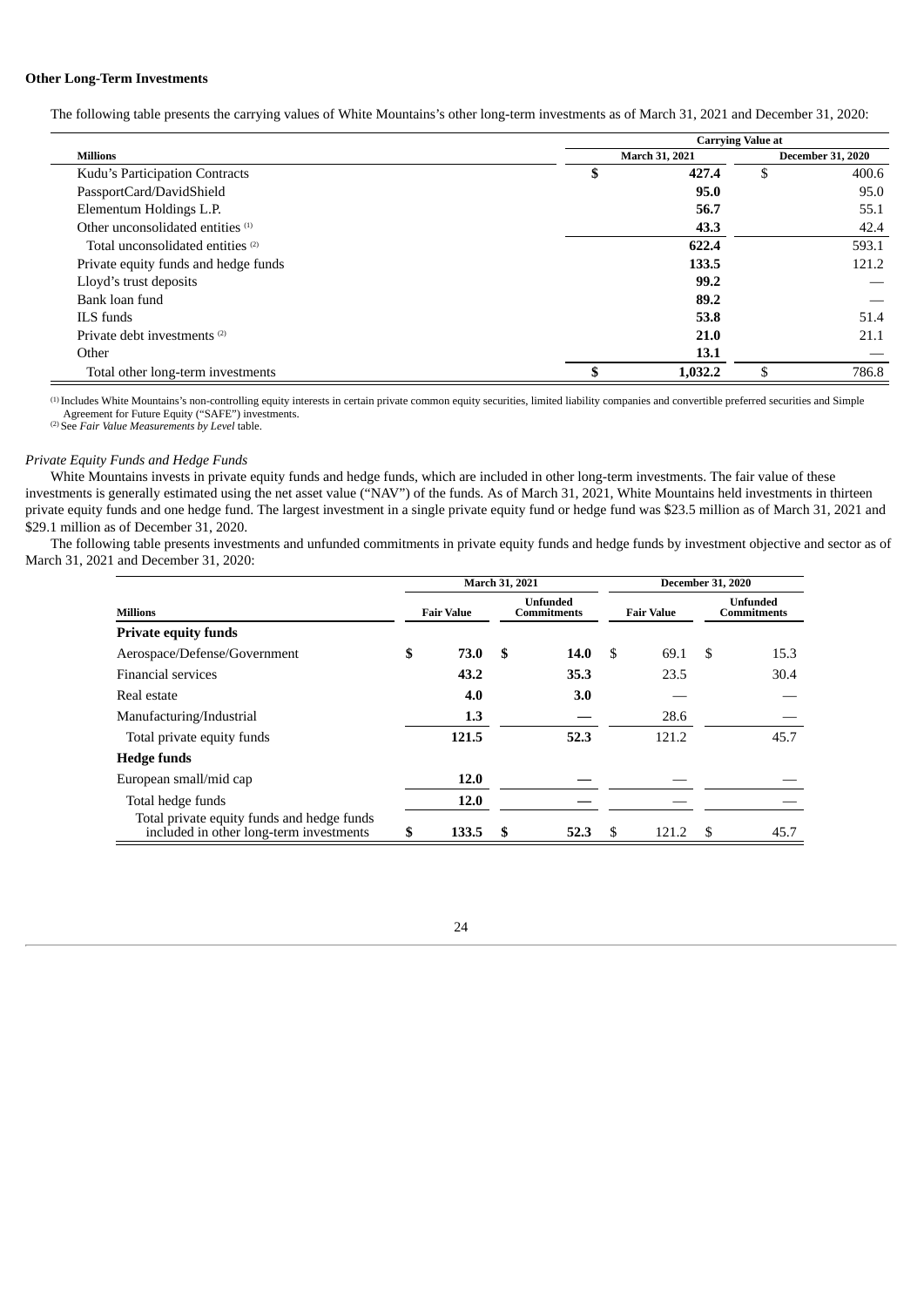Investments in private equity funds are generally subject to a lock-up period during which investors may not request a redemption. Distributions prior to the expected termination date of the fund may be limited to dividends or proceeds arising from the liquidation of the fund's underlying investments. In addition, certain private equity funds have the option to extend the lock-up period.

The following table presents investments in private equity funds that were subject to lock-up periods as of March 31, 2021:

| <b>Millions</b>                                             | $1 - 3$ vears | $3 - 5$ vears | 5 – 10 vears | $>10$ vears | Total   |
|-------------------------------------------------------------|---------------|---------------|--------------|-------------|---------|
| Private equity funds — expected<br>lock-up period remaining | \$6.8         | \$27.0        | \$74.5       | \$13.2      | \$121.5 |

Investors in private equity funds are generally subject to indemnification obligations outside of the capital commitment period and prior to the winding up of the fund. As of March 31, 2021 and December 31, 2020, White Mountains is not aware of any indemnification claims relating to its investments in private equity funds.

Redemption of investments in most hedge funds is subject to restrictions, including lock-up periods where no redemptions or withdrawals are allowed, restrictions on redemption frequency and advance notice periods for redemptions. Amounts requested for redemptions remain subject to market fluctuations until the redemption effective date, which generally falls at the end of the defined redemption period. White Mountains's hedge fund investment is subject to a perpetual two-year restriction on redemption frequency from the initial investment in the fund and a 90-days advanced notice period requirement.

### *Lloyd's Trust Deposits*

White Mountains's other long-term investments include Lloyd's Trust Deposits, which consists of overseas deposits and Canadian comingled pooled funds. The Lloyd's Trust Deposits invest primarily in short-term government securities, agency securities and corporate bonds held in trusts that are managed by Lloyd's of London. These investments are required of Lloyd's syndicates to protect policyholders in overseas markets and are pledged into Lloyd's trust accounts to provide a portion of the capital needed to support obligations at Lloyd's. The fair value of the Lloyd's Trust Deposits is generally estimated using the NAV of the funds. As of March 31, 2021, White Mountains held Lloyd's Trust Deposits with a fair value of \$99.2 million.

#### *Bank Loan Fund*

White Mountains's other long-term investments include a bank loan fund with a fair value of \$89.2 million as of March 31, 2021. The fair value of this investment is estimated using the NAV of the fund. The bank loan fund's investment objective is to provide, on an unleveraged basis, high current income consistent with preservation of capital and low duration. The bank loan fund primarily invests in a broad portfolio of U.S. dollar-denominated, noninvestment grade, floating-rate senior secured loans and may invest in other financial instruments, such as secured and unsecured corporate debt, credit default swaps, reverse repurchase agreements and synthetic indices and cash and cash equivalents.

The investment in the bank loan fund is subject to restrictions on redemption frequency and advance notice periods for redemptions. Amounts requested for redemptions remain subject to market fluctuations until the redemption effective date, which generally falls at the end of the defined redemption period. White Mountains may redeem all or a portion of its bank loan fund investment as of any calendar month-end upon 15 calendar days advanced written notice.

## *Insurance-Linked Securities Funds*

White Mountains's other long-term investments include ILS fund investments. The fair value of these investments is generally estimated using the NAV of the funds. As of March 31, 2021, White Mountains held investments in ILS funds with a fair value of \$53.8 million.

Investments in ILS funds are generally subject to restrictions, including lock-up periods where no redemptions or withdrawals are allowed, nonrenewal clauses, restrictions on redemption frequency and advance notice periods for redemptions. From time to time, natural catastrophe, liquidity, market or other events will occur that make the determination of fair value for underlying investments in ILS funds less certain due to the potential for loss development. In such circumstances, the impacted investments may be subject to additional lock-up provisions.

ILS funds are typically subject to monthly and annual restrictions on redemptions and advance redemption notice period requirements that range between 30 and 90 days. Amounts requested for redemption remain subject to market fluctuations until the redemption effective date, which generally falls at the end of the defined redemption period.

One of the ILS funds in White Mountains's portfolio requires shareholders to provide advance redemption notice on or before September 15 of each calendar year. Amounts requested for redemption in this fund remain subject to market fluctuation until the underlying investment has fully matured or been commuted, which may be up to a period of three years from the start of each calendar year.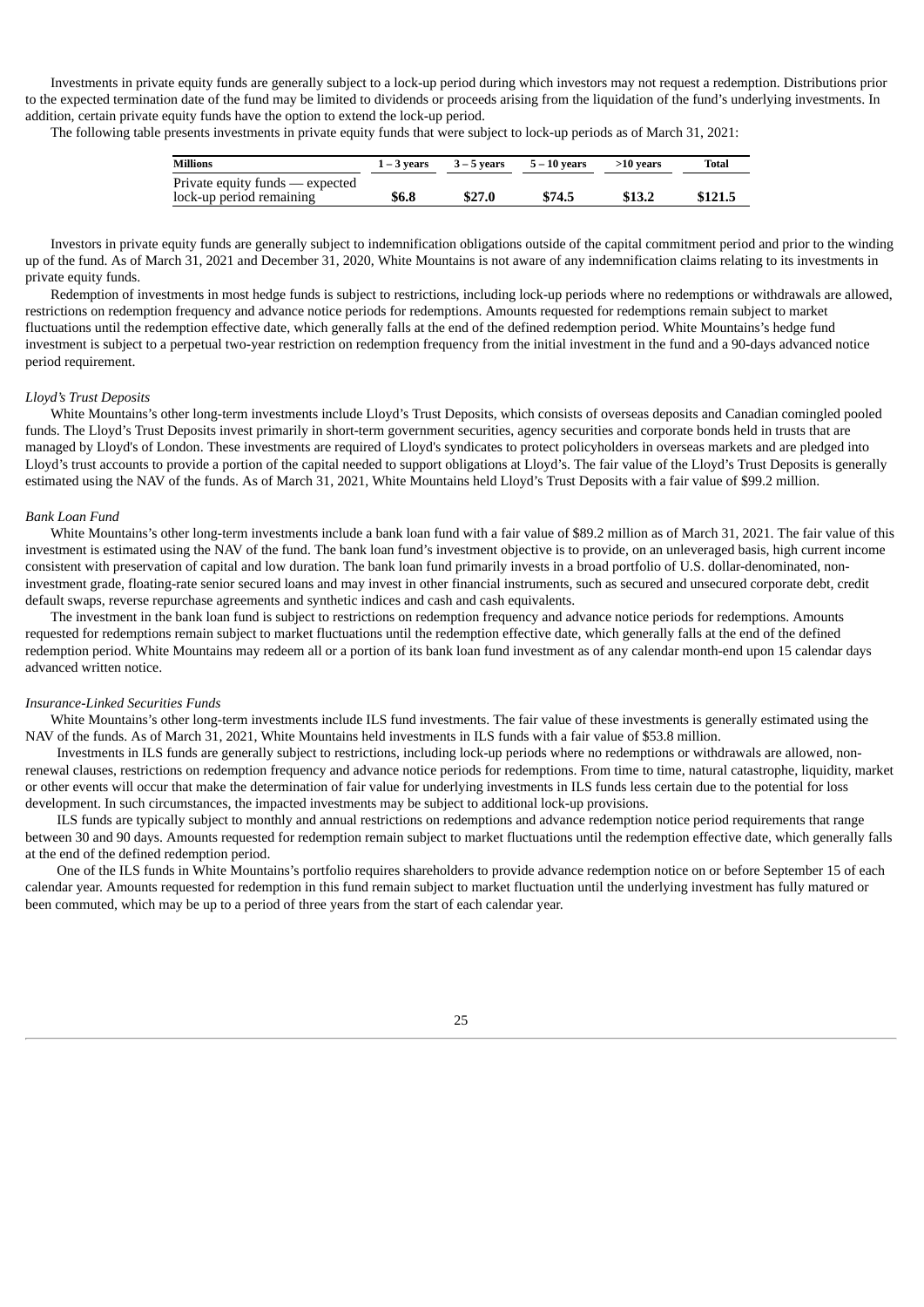## **Rollforward of Fair Value Measurements by Level**

White Mountains uses quoted market prices where available as the inputs to estimate fair value for its investments in active markets. Such measurements are considered to be either Level 1 or Level 2 measurements, depending on whether the quoted market price inputs are for identical securities (Level 1) or similar securities (Level 2). Level 3 measurements for fixed maturity investments, common equity securities and other long-term investments as of March 31, 2021 and 2020 consist of securities for which the estimated fair value has not been determined based upon quoted market price inputs for identical or similar securities.

The following tables present the changes in White Mountains's fair value measurements by level for the three months ended March 31, 2021 and 2020:

|                                               |                        |                               | <b>Level 3</b><br><b>Investments</b>         |                                                                                |    |                |
|-----------------------------------------------|------------------------|-------------------------------|----------------------------------------------|--------------------------------------------------------------------------------|----|----------------|
| <b>Millions</b>                               | Level 1<br>Investments | <b>Level 2</b><br>Investments | <b>Other Long-term</b><br><b>Investments</b> | <b>Other Long-term</b><br><b>Investments</b><br>Measured at NAV <sup>(1)</sup> |    | <b>Total</b>   |
| Balance at December 31, 2020                  | \$<br>978.5 \$         | $1,030.9$ \$                  | 614.2 \$                                     | 172.6                                                                          | \$ | $2,796.2$ (2)  |
| Net realized and unrealized (losses)<br>gains | (43.2)                 | (22.9)                        | 16.7                                         | 11.4                                                                           |    | $(38.0)$ (3)   |
| Amortization/Accretion                        |                        | (1.4)                         |                                              |                                                                                |    | (1.4)          |
| Purchases                                     | 53.4                   | 426.4                         | 17.5                                         | 94.5                                                                           |    | 591.8          |
| <b>Sales</b>                                  | (166.9)                | (122.6)                       | (1.6)                                        | (38.5)                                                                         |    | (329.6)        |
| <b>Effect of Ark Transaction</b>              |                        | 68.2                          | 9.6                                          | 135.8                                                                          |    | 213.6          |
| Transfers in                                  |                        |                               |                                              |                                                                                |    |                |
| Transfers out                                 |                        |                               |                                              |                                                                                |    |                |
| Balance at March 31, 2021                     | \$<br>821.8 \$         | 1,378.6 \$                    | 656.4 \$                                     | 375.8                                                                          | S  | 3,232.6<br>(1) |

 $\rm ^{(1)}$  Consists of private equity funds, a hedge fund, Lloyd's trust deposits, bank loans, and ILS funds for which fair value is measured at NAV using the practical expedient. Investments for which fair value is measured at NAV are not classified within the fair value hierarchy. See Note 1-"Basis of Presentation and Significant Accounting Policies".

 $^{(2)}$  Excludes carrying value of \$625.8 and \$142.9 as of March 31, 2021 and December 31, 2020 classified as short-term investments.

 $^{(3)}$  Excludes realized and unrealized losses associated with short-term investments of  $$(1.3)$  and includes amounts attributable to TPC Providers of  $$1.3$  for the three months ended March 31, 2021.

|                                    |     |                               |                               | <b>Level 3</b><br>Investments  |  |                                                                                                    |                                                                       |            |                          |
|------------------------------------|-----|-------------------------------|-------------------------------|--------------------------------|--|----------------------------------------------------------------------------------------------------|-----------------------------------------------------------------------|------------|--------------------------|
| <b>Millions</b>                    |     | <b>Level 1</b><br>Investments | <b>Level 2</b><br>Investments | Common<br>equity<br>securities |  | Other Long-term<br><b>Investments and</b><br><b>Investment</b> in<br>MediaAlpha Pre-<br><b>IPO</b> | <b>Other Long-term</b><br><b>Investments Measured</b><br>at NAV $(1)$ |            | Total                    |
| Balance at December 31, 2019       | \$. | 780.0 \$                      | $1,109.6$ \$                  | .1 <sub>5</sub>                |  | 654.0 \$                                                                                           |                                                                       | $202.3$ \$ | $2,746.0$ <sup>(2)</sup> |
| Net realized and unrealized losses |     | (98.7)                        | (39.9)                        |                                |  | (9.7)                                                                                              |                                                                       | (8.8)      | $(157.1)^{(3)}$          |
| Amortization/Accretion             |     |                               | (.8)                          |                                |  |                                                                                                    |                                                                       |            | (.8)                     |
| Purchases                          |     | 74.2                          | 126.8                         |                                |  | 24.7                                                                                               |                                                                       | 7.2        | 232.9                    |
| <b>Sales</b>                       |     | (109.9)                       | (105.4)                       |                                |  | (8.1)                                                                                              | (56.0)                                                                |            | (279.4)                  |
| Transfers in                       |     |                               |                               |                                |  |                                                                                                    |                                                                       |            |                          |
| Transfers out                      |     |                               |                               |                                |  |                                                                                                    |                                                                       |            |                          |
| Balance at March 31, 2020          |     | 645.6 \$                      | $1.090.3$ \$                  | .1 <sup>°</sup>                |  | 660.9 \$                                                                                           |                                                                       |            | 144.7 \$ 2,541.6 (2)     |

 $^{(1)}$  Includes private equity funds, a hedge fund and ILS funds for which fair value is measured at NAV using the practical expedient are no longer classified within the fair value hierarchy. See **Note 1 — "Basis of Presentation and Significant Accounting Policies**".

<sup>(2)</sup> Excludes carrying value of \$137.6 and \$201.2 as of March 31, 2020 and December 31, 2019 classified as short-term investments.

 $^{(3)}$  Excludes realized and unrealized losses associated with short-term investments of \$0.4 for the three months ended March 31, 2020.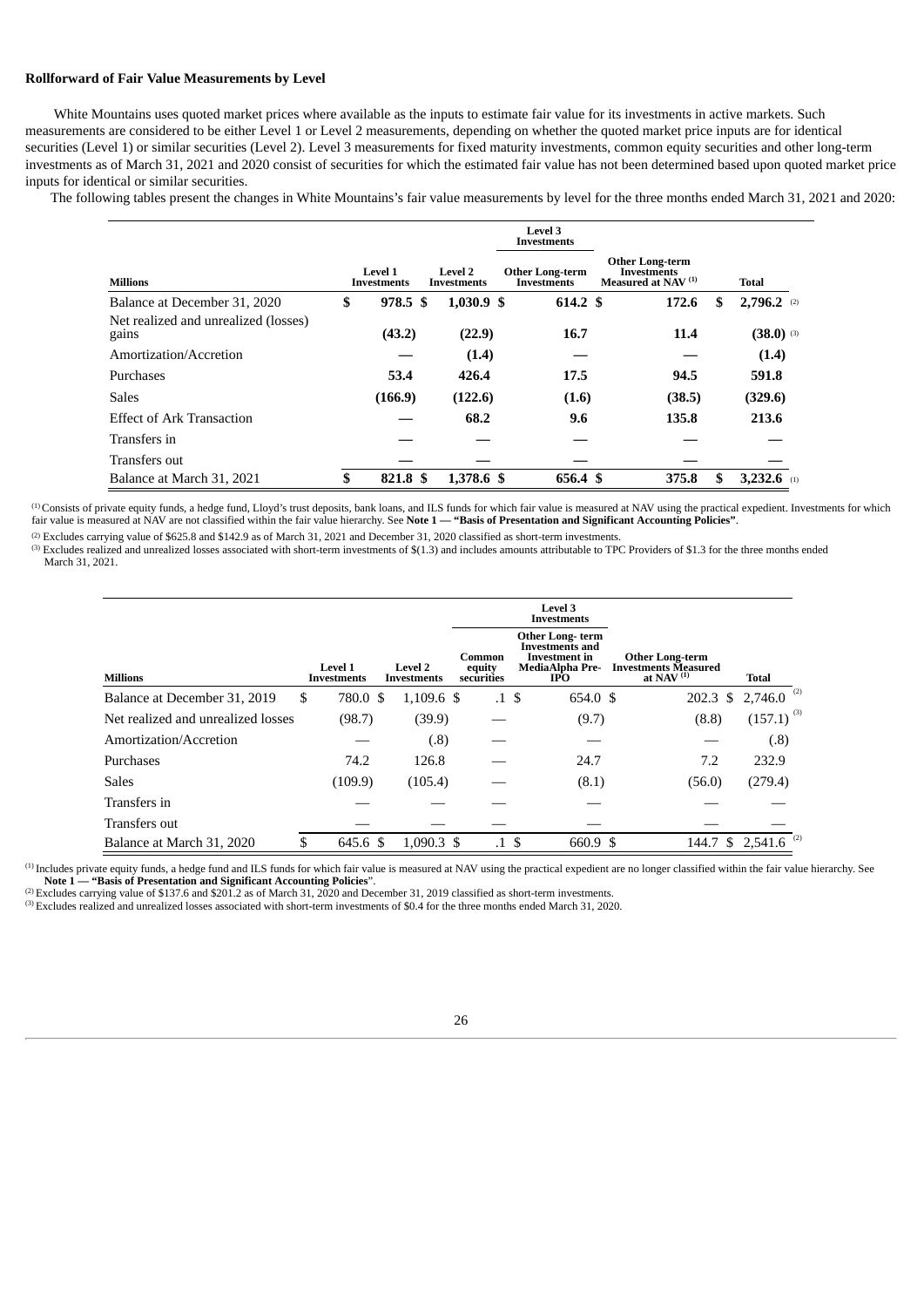*Fair Value Measurements — Transfers Between Levels - Three-months ended March 31, 2021 and 2020*

Transfers between levels are recorded using the fair value measurement as of the end of the quarterly period in which the event or change in circumstance giving rise to the transfer occurred.

During the first three months of 2021 and 2020, there were no fixed maturity investments or other long-term investments classified as Level 3 measurements in the prior period that were transferred to Level 2 measurements.

During the first three months of 2021 and 2020, there were no fixed maturity investments or other long-term investments classified as Level 2 measurements in the prior period that were transferred to Level 3 measurements.

# **Significant Unobservable Inputs**

The following tables present significant unobservable inputs used in estimating the fair value of White Mountains's other long-term investments, other than private equity funds, hedge funds, Lloyd's trust deposits, bank loans funds and ILS funds, classified within Level 3 as of March 31, 2021 and December 31, 2020. The fair value of investments in private equity funds, hedge funds, Lloyd's trust deposits, bank loans funds and ILS funds are generally estimated using the NAV of the funds.

| \$ in Millions                                | March 31, 2021                        |                           |                            |                                                                                                      |  |  |  |  |  |
|-----------------------------------------------|---------------------------------------|---------------------------|----------------------------|------------------------------------------------------------------------------------------------------|--|--|--|--|--|
| <b>Description</b>                            | Valuation Technique(s) <sup>(1)</sup> | Fair Value <sup>(2)</sup> | <b>Unobservable Inputs</b> |                                                                                                      |  |  |  |  |  |
|                                               |                                       |                           | Discount Rate $(3)(4)$     | <b>Terminal Cash Flow Exit</b><br>Multiple (x) or Terminal<br>Revenue Growth Rate (%) <sup>(4)</sup> |  |  |  |  |  |
| Kudu's Participation Contracts <sup>(5)</sup> | Discounted cash flow                  | \$427.4                   | $18\% - 23\%$              | $7x - 12x$                                                                                           |  |  |  |  |  |
| PassportCard/DavidShield                      | Discounted cash flow                  | \$95.0                    | 23%                        | 4%                                                                                                   |  |  |  |  |  |
| Elementum Holdings, L.P.                      | Discounted cash flow                  | \$56.7                    | 17%                        | 4%                                                                                                   |  |  |  |  |  |
| Private debt instruments                      | Discounted cash flow                  | \$17.0                    | $4\% - 8\%$                | N/A                                                                                                  |  |  |  |  |  |
| All other                                     | Discounted cash flow                  | \$19.8                    | $20\% - 24\%$              | 4%                                                                                                   |  |  |  |  |  |
| New Market Solutions, LLC                     | Recent transaction                    | \$9.9                     | <b>Transaction price:</b>  | \$9.9                                                                                                |  |  |  |  |  |
| Noblr. Inc.                                   | Recent transaction                    | \$8.7                     | <b>Transaction price:</b>  | \$8.7                                                                                                |  |  |  |  |  |
| Zillion Insurance Services, Inc.              | Recent transaction                    | \$5.0                     | <b>Transaction price:</b>  | \$5.0                                                                                                |  |  |  |  |  |

 $\mu^{(1)}$  Key inputs to the discounted cash flow analysis generally include projections of future revenue and earnings, discount rates and terminal exit multiples or growth rates.

 $^{(2)}$  Includes the net unrealized investment gains (losses) associated with foreign currency; foreign currency effects based on observable inputs.

 $^{(3)}$  Since Kudu's Participation Contracts are not subject to corporate taxes within Kudu Investment Management, LLC, pre-tax discount rates are applied to pre-tax cash flows in determining fair values.

<sup>(4)</sup> Increases (decreases) to the discount rates in isolation would result in lower (higher) fair value measurements, while increases (decreases) to the terminal cash flow exit multiples or terminal revenue growth rates in isolation would result in higher (lower) fair value measurements.

 $(5)$  In the first quarter of 2021, Kudu deployed a total of \$10.9 in TIG Advisors LLC, an existing Kudu Participation Contract.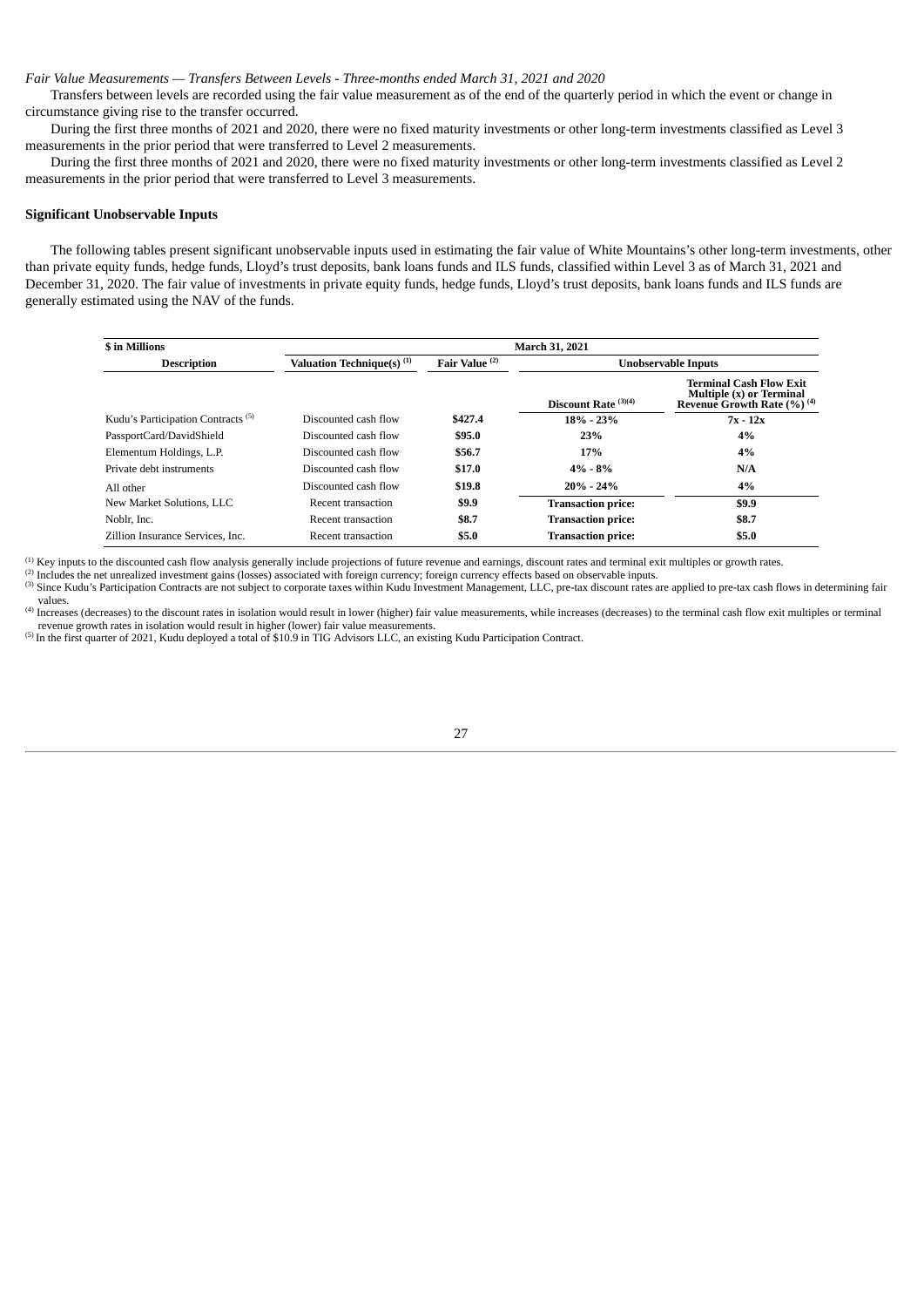| \$ in Millions                                  | <b>December 31, 2020</b>              |                           |                           |                                                                                                      |  |  |  |  |  |
|-------------------------------------------------|---------------------------------------|---------------------------|---------------------------|------------------------------------------------------------------------------------------------------|--|--|--|--|--|
| <b>Description</b>                              | Valuation Technique(s) <sup>(1)</sup> | Fair Value <sup>(2)</sup> |                           | <b>Unobservable Inputs</b>                                                                           |  |  |  |  |  |
|                                                 |                                       |                           | Discount Rate $(3)(4)$    | <b>Terminal Cash Flow Exit</b><br>Multiple (x) or Terminal<br>Revenue Growth Rate (%) <sup>(4)</sup> |  |  |  |  |  |
| Kudu's Participation Contracts <sup>(5)</sup>   | Discounted cash flow                  | \$400.6                   | $18\% - 23\%$             | $7x - 12x$                                                                                           |  |  |  |  |  |
| PassportCard/DavidShield <sup>(6)</sup>         | Discounted cash flow                  | \$95.0                    | 23%                       | 4%                                                                                                   |  |  |  |  |  |
| Elementum Holdings, L.P.                        | Discounted cash flow                  | \$55.1                    | 17%                       | 4%                                                                                                   |  |  |  |  |  |
| Private debt instruments                        | Discounted cash flow                  | \$17.1                    | $4\% - 8\%$               | N/A                                                                                                  |  |  |  |  |  |
| All other                                       | Discounted cash flow                  | \$18.8                    | $20\% - 24\%$             | 4%                                                                                                   |  |  |  |  |  |
| New Market Solutions, LLC                       | Recent transaction                    | \$9.9                     | <b>Transaction price:</b> | \$9.9                                                                                                |  |  |  |  |  |
| Noblr, Inc.                                     | Recent transaction                    | \$8.7                     | <b>Transaction price:</b> | \$8.7                                                                                                |  |  |  |  |  |
| Zillion Insurance Services, Inc. <sup>(7)</sup> | Recent transaction                    | \$5.0                     | <b>Transaction price:</b> | \$5.0                                                                                                |  |  |  |  |  |

Key inputs to the discounted cash flow analysis generally include projections of future revenue and earnings, discount rates and terminal exit multiples or growth rates. (1)

Includes the net unrealized investment gains (losses) associated with foreign currency; foreign currency effects based on observable inputs. (2)

(3) Since Kudu's Participation Contracts are not subject to corporate taxes within Kudu Investment Management, LLC, pre-tax discount rates are applied to pre-tax cash flows in determining fair values.

Increases (decreases) to the discount rates in isolation would result in lower (higher) fair value measurements, while increases (decreases) to the terminal cash flow exit multiples or terminal (4) revenue growth rates in isolation would result in higher (lower) fair value measurements.

<sup>(5)</sup> In 2020, Kudu deployed a total of \$118.2 in new Kudu Participation Contracts, including Creation Investments Capital, Sequoia Financial Group, Channel Capital and Ranger Investment Management.

In 2020, White Mountains made an additional \$15.0 investment in PassportCard/DavidShield. **See Note 2 — "Significant Transactions"**. (6)

 $\sigma$  In 2020, White Mountains made an additional \$2.5 investment in Zillion Insurance Services, Inc.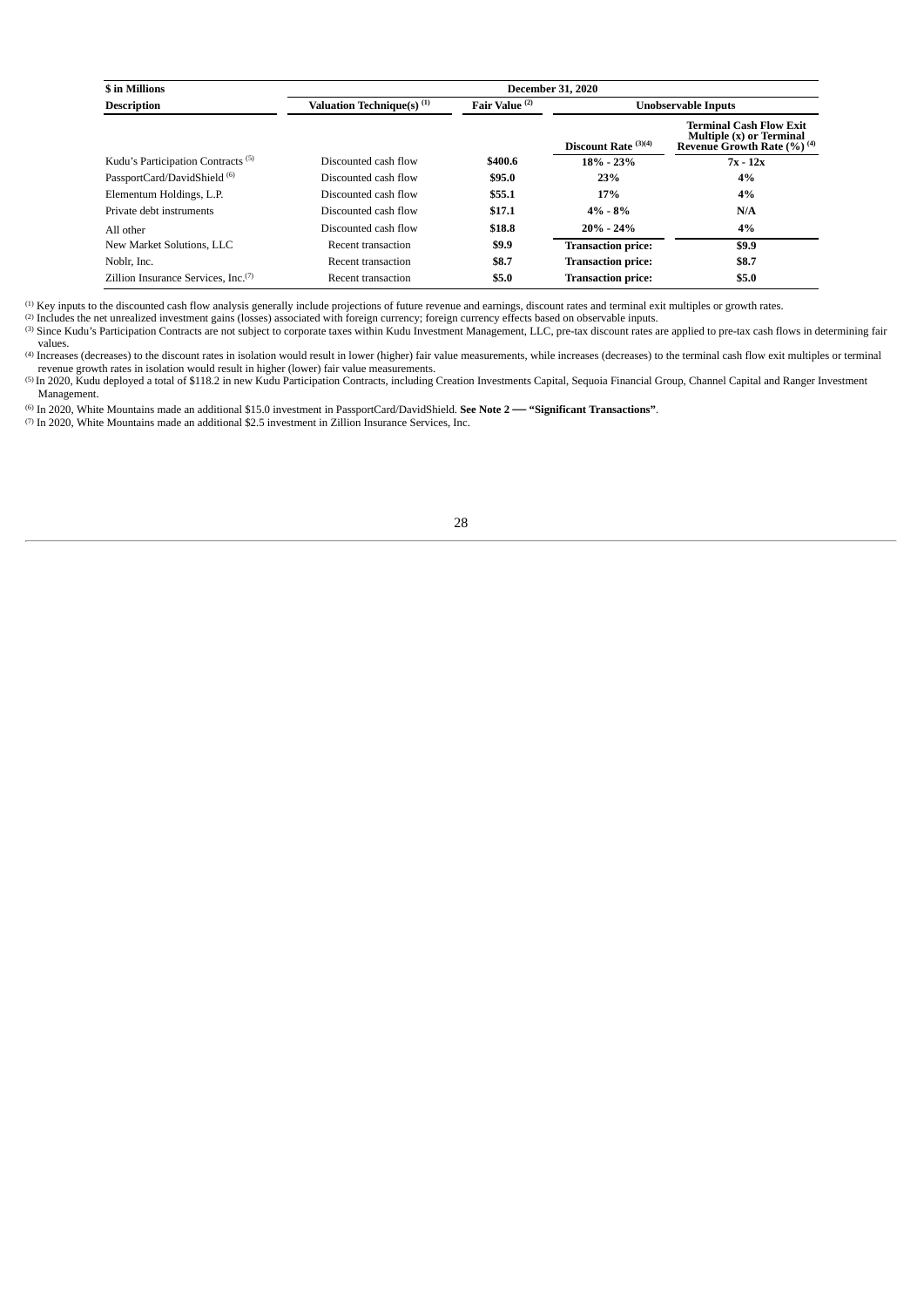## **Note 6. Goodwill and Other Intangible Assets**

White Mountains accounts for purchases of businesses using the acquisition method. Under the acquisition method, White Mountains recognizes and measures the assets acquired, liabilities assumed and any non-controlling interest in the acquired entities at their acquisition date fair values. The acquisition date fair values of certain assets and liabilities, generally consisting of intangible assets and liabilities for contingent consideration, may be recorded at provisional amounts in circumstances where the information necessary to complete the acquisition accounting is not available at the reporting date. Any such provisional amounts are finalized as measurement period adjustments within one year of the acquisition date.

The following table presents the acquisition date fair values, accumulated amortization and net carrying values for other intangible assets and goodwill, by segment as of March 31, 2021 and December 31, 2020:

|                                                                                                   |                                                       |                                          |                                    | March 31, 2021                                                            |                                 |                                          | December 31, 2020                  |                               |                                 |
|---------------------------------------------------------------------------------------------------|-------------------------------------------------------|------------------------------------------|------------------------------------|---------------------------------------------------------------------------|---------------------------------|------------------------------------------|------------------------------------|-------------------------------|---------------------------------|
| \$ in Millions                                                                                    | Weighted<br>Average<br>Economic<br>Life<br>(in years) | <b>Acquisition</b><br>Date Fair<br>Value | <b>Accumulated</b><br>Amortization | <b>Impairments and</b><br>Amounts<br><b>Allocated to Held</b><br>for Sale | <b>Net</b><br>Carrying<br>Value | <b>Acquisition</b><br>Date Fair<br>Value | <b>Accumulated</b><br>Amortization | <b>Impairments</b>            | <b>Net</b><br>Carrying<br>Value |
| Goodwill:                                                                                         |                                                       |                                          |                                    |                                                                           |                                 |                                          |                                    |                               |                                 |
| Ark                                                                                               | N/A                                                   | \$<br>116.8                              | \$                                 | \$                                                                        | \$<br>116.8                     | \$                                       | \$                                 | \$                            | \$                              |
| $NSM$ <sup><math>(1)</math></sup>                                                                 | N/A                                                   | 507.9                                    |                                    | 30.2                                                                      | 477.7                           | 506.4                                    |                                    |                               | 506.4                           |
| Kudu                                                                                              | N/A                                                   | 7.6                                      |                                    |                                                                           | 7.6                             | 7.6                                      |                                    |                               | 7.6                             |
| <b>Other Operations</b>                                                                           | N/A                                                   | 11.3                                     |                                    |                                                                           | 11.3                            | 11.5                                     |                                    |                               | 11.5                            |
| Total goodwill                                                                                    |                                                       | 643.6                                    | $\overline{\phantom{0}}$           | 30.2                                                                      | 613.4                           | 525.5                                    | $\overline{\phantom{0}}$           | $\overline{\phantom{0}}$      | 525.5                           |
| Other intangible assets:<br>Ark                                                                   |                                                       |                                          |                                    |                                                                           |                                 |                                          |                                    |                               |                                 |
| <b>Underwriting Capacity</b>                                                                      | N/A                                                   | 175.7                                    |                                    |                                                                           | 175.7                           |                                          |                                    |                               |                                 |
| $NSM$ <sup>(1)</sup>                                                                              |                                                       |                                          |                                    |                                                                           |                                 |                                          |                                    |                               |                                 |
| Customer                                                                                          |                                                       |                                          |                                    |                                                                           |                                 |                                          |                                    |                               |                                 |
| relationships                                                                                     | 8.9                                                   | 136.4                                    | 41.7                               | 3.5                                                                       | 91.2                            | 136.2                                    | 36.7                               | 3.5                           | 96.0                            |
| Trade names                                                                                       | 16                                                    | 65.4                                     | 9.1                                | 1.0                                                                       | 55.3                            | 65.4                                     | 8.3                                | 1.0                           | 56.1                            |
| Information<br>technology                                                                         |                                                       |                                          |                                    |                                                                           |                                 |                                          |                                    |                               |                                 |
| platform                                                                                          | $\bf{0}$                                              | 3.1                                      | 1.4                                | 1.7                                                                       |                                 | 3.1                                      | 1.4                                | 1.7                           |                                 |
| Renewal rights                                                                                    | 12                                                    | 82.5                                     | 7.6                                | —                                                                         | 74.9                            | 82.5                                     | 4.9                                |                               | 77.6                            |
| Other                                                                                             | 3.4                                                   | 1.7                                      | 1.1                                |                                                                           | $\boldsymbol{.6}$               | 1.7                                      | 1.0                                |                               | .7                              |
| Subtotal                                                                                          |                                                       | 289.1                                    | 60.9                               | 6.2                                                                       | 222.0                           | 288.9                                    | 52.3                               | 6.2                           | 230.4                           |
| Kudu                                                                                              |                                                       |                                          |                                    |                                                                           |                                 |                                          |                                    |                               |                                 |
| Trade names                                                                                       | $\overline{7}$                                        | 2.2                                      | $\cdot$                            |                                                                           | 1.5                             | 2.2                                      | $.6\,$                             |                               | 1.6                             |
| <b>Other Operations</b>                                                                           |                                                       |                                          |                                    |                                                                           |                                 |                                          |                                    |                               |                                 |
| Trade names                                                                                       | 9.6                                                   | 3.6                                      | $\cdot$ 4                          |                                                                           | 3.2                             | 3.6                                      | .3                                 |                               | 3.3                             |
| Customer<br>relationships                                                                         | 10.7                                                  | 14.2                                     | 1.8                                |                                                                           | 12.4                            | 14.2                                     | 1.4                                |                               | 12.8                            |
| Insurance<br>Licenses                                                                             | N/A                                                   | 8.6                                      |                                    |                                                                           | 8.6                             | 8.6                                      |                                    |                               | 8.6                             |
| Other                                                                                             | 5.4                                                   |                                          | .3<br>$\cdot$ 1                    |                                                                           | $\cdot$                         | .3                                       | $\cdot$ 1                          |                               | $\cdot$ .2                      |
| Subtotal                                                                                          |                                                       | 26.7                                     | 2.3                                | $\overbrace{\phantom{12321111}}$                                          | 24.4                            | 26.7                                     | 1.8                                | $\overbrace{\phantom{aaaaa}}$ | 24.9                            |
| Total other intangible assets                                                                     |                                                       | 493.7                                    | 63.9                               | 6.2                                                                       | 423.6                           | 317.8                                    | 54.7                               | 6.2                           | 256.9                           |
| Total goodwill and other<br>intangible assets                                                     |                                                       | \$<br>1,137.3                            | \$<br>63.9                         | \$<br>36.4                                                                | 1,037.0                         | 843.3<br>\$                              | \$<br>54.7                         | 6.2                           | 782.4                           |
| Goodwill and other intangible assets attributed to non-controlling interests                      |                                                       |                                          |                                    |                                                                           | (108.4)                         |                                          |                                    |                               | (28.1)                          |
| Goodwill and other intangible assets included in White Mountains's<br>common shareholders' equity |                                                       |                                          |                                    |                                                                           | \$<br>928.6                     |                                          |                                    |                               | \$<br>754.3                     |

As of March 31, 2021, NSM's goodwill and intangible assets included \$1.5 and \$0.2 of the effect of foreign currency translation. As of December 31, 2020, NSM's goodwill and intangible assets included \$13.4 and \$1.6 of the effect of foreign currency translation. (1)

The goodwill recognized for the entities shown above is attributed to expected future cash flows. The acquisition date fair values of other intangible assets with finite lives are estimated using income approach techniques, which use future expected cash flows to develop a discounted present value amount.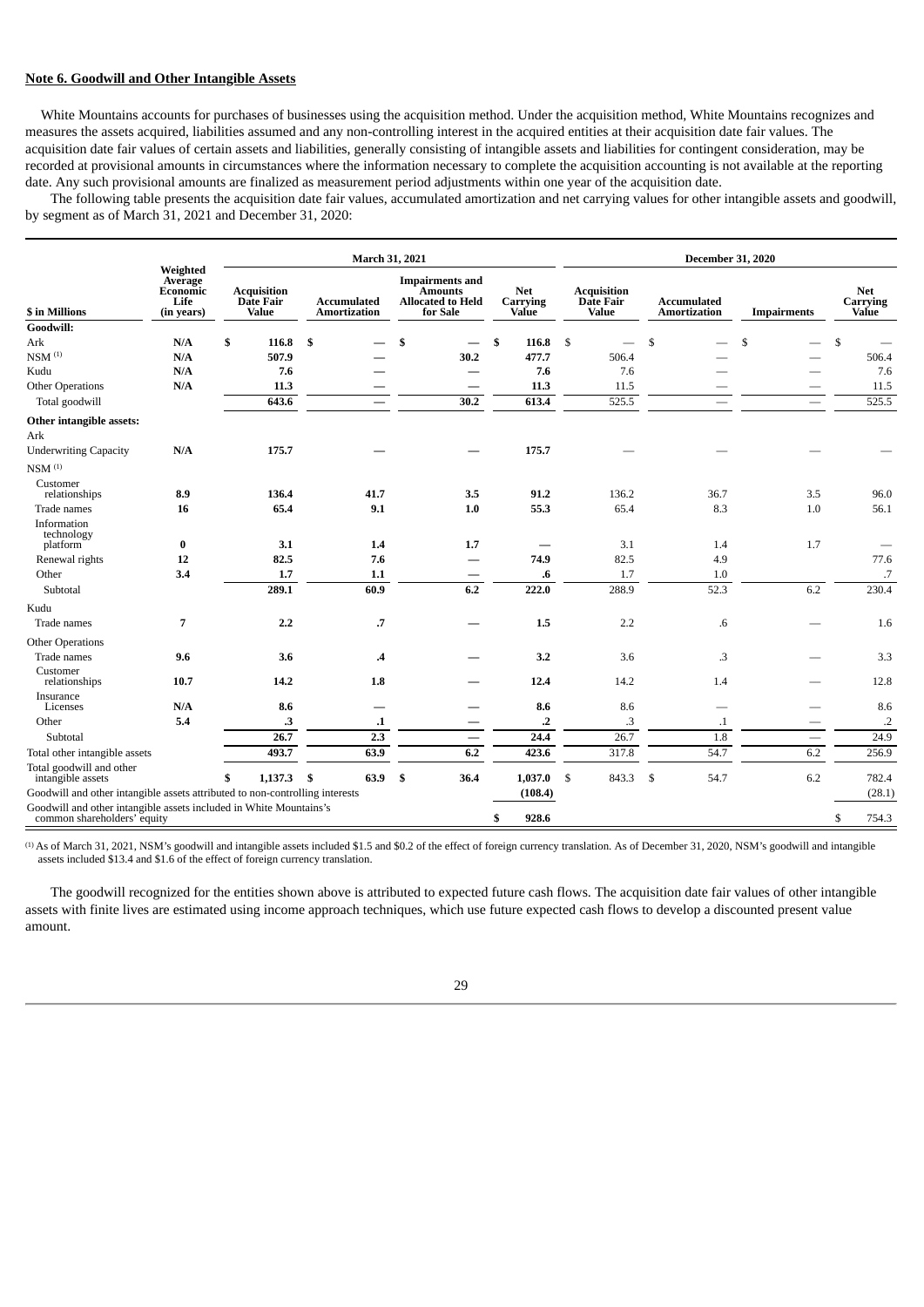The multi-period-excess-earnings method estimates fair value using the present value of the incremental after-tax cash flows attributable solely to the other intangible asset over its remaining life. This approach was used to estimate the fair value of other intangible assets associated with the underwriting capacity, trade names, customer relationships and contracts and information technology.

The relief-from-royalty method was used to estimate fair value for other intangible assets that relate to rights that could be obtained via a license from a third-party owner. Under this method, the fair value is estimated using the present value of license fees avoided by owning rather than leasing the asset. This technique was used to estimate the fair value of domain names, certain trademarks and brand names.

The with-or-without method estimates the fair value of an other intangible asset that provides an incremental benefit. Under this method, the fair value of the other intangible asset is calculated by comparing the value of the entity with and without the other intangible asset. This approach was used to estimate the fair value of favorable lease terms.

The following table presents a summary of the acquisition date fair values of goodwill and other intangible assets for acquisitions completed from January 1, 2020 through March 31, 2021:

| \$ in Millions                  |    |                                            |                 |  |  |  |  |
|---------------------------------|----|--------------------------------------------|-----------------|--|--|--|--|
| Acquisition of subsidiary/asset |    | Goodwill and<br>Other intangible asset (1) |                 |  |  |  |  |
| Kingsbridge                     | J. | 131.7                                      | April 7, 2020   |  |  |  |  |
| Ark                             | \$ | 292.5                                      | January 1, 2021 |  |  |  |  |
| <b>Other Operations</b>         | S  | 15.2                                       | July 2, 2020    |  |  |  |  |

 $<sup>(1)</sup>$  Acquisition date fair values include the effect of adjustments during the measurement period and excludes the effect of foreign currency translation</sup> subsequent to the acquisition date.

On at least an annual basis beginning no later than the interim period included in the one-year anniversary of an acquisition, White Mountains evaluates goodwill and other intangible assets for potential impairment. Between annual evaluations, White Mountains considers changes in circumstances or events subsequent to the most recent evaluation that may indicate that an impairment may exist and, if necessary will perform an interim review for potential impairment.

In April 2021, NSM sold Fresh Insurance's motor business. The assets and liabilities included in the transaction, principally goodwill, have been classified as held for sale as of March 31, 2021 and have been measured at their estimated fair values, net of disposal costs. In connection with the classification of the Fresh Insurance's motor business as held for sale, White Mountains recognized a loss of \$28.7 million. See **Note 2 — "Significant Transactions"**.

During the three months ended March 31, 2021, White Mountains concluded that there was no impairment of the intangible assets associated with NSM.

The following tables present the change in goodwill and other intangible assets for the three months ended March 31, 2021 and 2020:

|                                               | <b>Three Months Ended March 31,</b> |        |                                      |                      |                                                                   |         |          |       |                               |       |                                                            |            |
|-----------------------------------------------|-------------------------------------|--------|--------------------------------------|----------------------|-------------------------------------------------------------------|---------|----------|-------|-------------------------------|-------|------------------------------------------------------------|------------|
|                                               |                                     | 2021   |                                      |                      |                                                                   |         |          |       |                               |       |                                                            |            |
| <b>Millions</b>                               | Goodwill                            |        | Other<br>Intangible<br><b>Assets</b> |                      | <b>Total Goodwill</b><br>and Other<br>Intangible<br><b>Assets</b> |         | Goodwill |       | Other<br>Intangible<br>Assets |       | <b>Total Goodwill</b><br>and Other<br>Intangible<br>Assets |            |
| Beginning balance                             | S                                   | 525.5  |                                      | 256.9                |                                                                   | 782.4   | S        | 394.7 |                               | 260.0 |                                                            | 654.7      |
| <b>Ark Transaction</b>                        |                                     | 116.8  |                                      | 175.7                |                                                                   | 292.5   |          |       |                               |       |                                                            |            |
| Foreign currency translation                  |                                     | 1.5    |                                      | $\cdot$ <sup>2</sup> |                                                                   | 1.7     |          | (2.5) |                               | (.5)  |                                                            | (3.0)      |
| Loss on assets held for sale (1)              |                                     | (30.2) |                                      |                      |                                                                   | (30.2)  |          |       |                               |       |                                                            |            |
| Measurement period adjustments <sup>(2)</sup> |                                     | (.2)   |                                      |                      |                                                                   | (.2)    |          | .2    |                               |       |                                                            | $\cdot$ .2 |
| Amortization                                  |                                     |        |                                      | (9.2)                |                                                                   | (9.2)   |          |       |                               | (5.1) |                                                            | (5.1)      |
| Ending balance                                |                                     | 613.4  |                                      | 423.6                |                                                                   | 1,037.0 |          | 392.4 |                               | 254.4 |                                                            | 646.8      |

 $^{(1)}$  Relates to the sale of NSM's Fresh motor business recorded in the first quarter of 2021. This amounts excludes \$1.5 of net proceeds related to the sale.

 $^{(2)}$  Measurement period adjustments relate to updated information about acquisition date fair values of assets acquired and liabilities assumed. During the three months ended March 31, 2021, adjustments primarily relate to the acquisition in the Other Operations segment.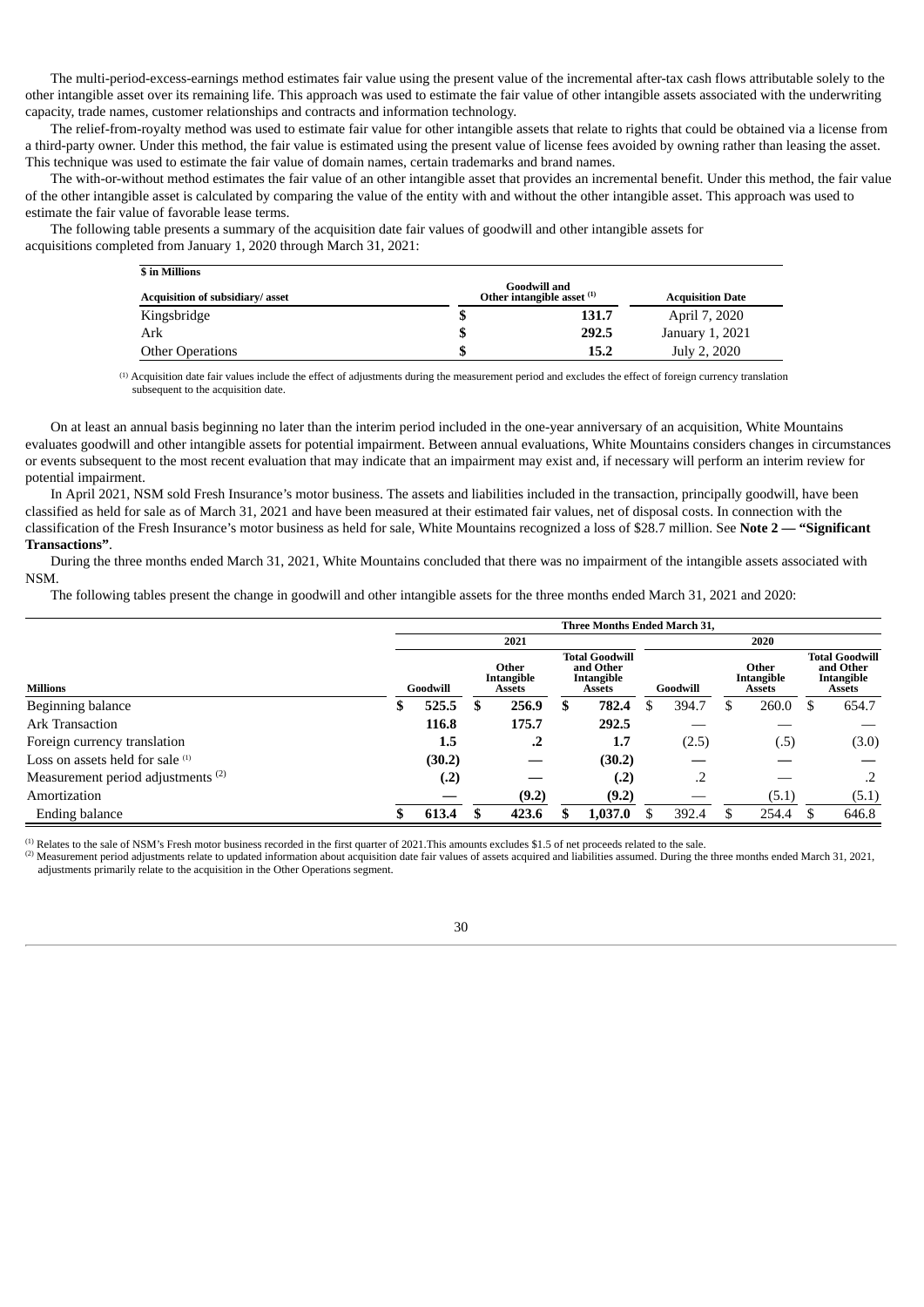## **Note 7. Debt**

The following table presents White Mountains's debt outstanding as of March 31, 2021 and December 31, 2020:

| <b>Millions</b>                        |     | (1)<br>March 31,<br><b>Effective</b><br>December 31,<br>2021<br>Rate<br>2020 |      |     |    | <b>Effective</b><br>Rate | (1)  |     |
|----------------------------------------|-----|------------------------------------------------------------------------------|------|-----|----|--------------------------|------|-----|
| Ark Alesco Notes, carrying value       | \$  | 30.0                                                                         |      |     | \$ |                          |      |     |
| Ark Dekania Note, carrying value       |     | 14.1                                                                         |      |     |    |                          |      |     |
| Ark Subordinated Notes, carrying value |     | 44.1                                                                         | 4.6% |     |    |                          |      |     |
| NSM Bank Facility                      |     | 277.3                                                                        | 7.6% | (2) |    | 277.4                    | 7.5% | (2) |
| Unamortized issuance cost              |     | (5.8)                                                                        |      |     |    | (6.1)                    |      |     |
| NSM Bank Facility, carrying value      |     | 271.5                                                                        |      |     |    | 271.3                    |      |     |
| Other NSM debt, carrying value         |     | 1.2                                                                          | 2.3% |     |    | 1.3                      | 2.5% |     |
| Kudu Credit Facility                   |     | 102.0                                                                        | 5.2% |     |    |                          |      |     |
| Unamortized issuance cost              |     | (6.1)                                                                        |      |     |    |                          |      |     |
| Kudu Credit Facility, carrying value   |     | 95.9                                                                         |      |     |    |                          |      |     |
| Kudu Bank Facility                     |     |                                                                              |      |     |    | 89.2                     | 8.3% |     |
| Unamortized issuance cost              |     |                                                                              |      |     |    | (2.9)                    |      |     |
| Kudu Bank Facility, carrying value     |     |                                                                              |      |     |    | 86.3                     |      |     |
| Other Operations debt                  |     | 17.5                                                                         | 7.6% |     |    | 18.0                     | 7.4% |     |
| Unamortized issuance cost              |     | (.5)                                                                         |      |     |    | (.5)                     |      |     |
| Other Operations, carrying value       |     | 17.0                                                                         |      |     |    | 17.5                     |      |     |
| Total debt                             | \$. | 429.7                                                                        |      |     | \$ | 376.4                    |      |     |

 $(1)$  Effective rate includes the effect of the amortization of debt issuance costs.

 $^{(2)}$  NSM's effective rate excludes the effect of the interest rate swap on the hedged portion of the debt. The weighted average interest rate for the quarter ended March 31, 2021 and December 31, 2020, excluding the effect of amortization of debt issuance costs, was 7.1% and 7.0%. The weighted average interest rate for the quarter ended March 31, 2021 and December 31, 2020 on the total NSM Bank Facility including both the effect of the amortization of debt issuance costs and the effect of the interest rate swap was 8.5% and 8.4%.

#### **Ark Subordinated Notes**

In March 2007, Ark issued \$30.0 million face value of floating rate unsecured junior subordinated deferrable interest notes to Alesco Preferred Funding XII Ltd., Alesco Preferred Funding XIII Ltd. and Alesco Preferred Funding XIV Ltd (the "Ark Alesco Notes") and a €12.0 million floating rate subordinated note to Dekania Europe CDO II plc (the "Ark Dekania Note") (together, the "Ark Subordinated Notes"). The Alesco Notes, which mature in June 2037, accrue interest at a floating rate equal to the three-month U.S. LIBOR plus 4.6%. The Ark Dekania Note, which matures in June 2027, accrues interest at a floating rate equal to the three-month EURIBOR plus 4.6%. As of March 31, 2021, the Ark Alesco Notes had an outstanding balance of \$30.0 million and the Ark Dekania Note had an outstanding balance of €12.0 million (approximately \$14.1 million based upon the foreign exchange spot rate as of March 31, 2021).

### **Ark Stand By Letter of Credit Facility**

Ark has a secured stand by letter of credit facility (the "Ark LOC Facility") with three lenders, Lloyds Bank plc, National Westminster Bank plc and ING Bank N.V, London Branch to provide capital support for the Syndicates. As of March 31, 2021, the utilized level of the facility was \$45.0 million, with the ability to increase to \$150.0 million. The Ark LOC Facility has a termination date of December 31, 2025. During the three months ended March 31, 2021, Ark did not borrow or make any repayments under the Ark LOC Facility.

The Ark LOC Facility, which provides funds at Lloyd's, is secured by all property of the loan parties and contains various affirmative, negative and financial covenants that White Mountains considers to be customary for such borrowings, including a minimum tangible net worth covenant.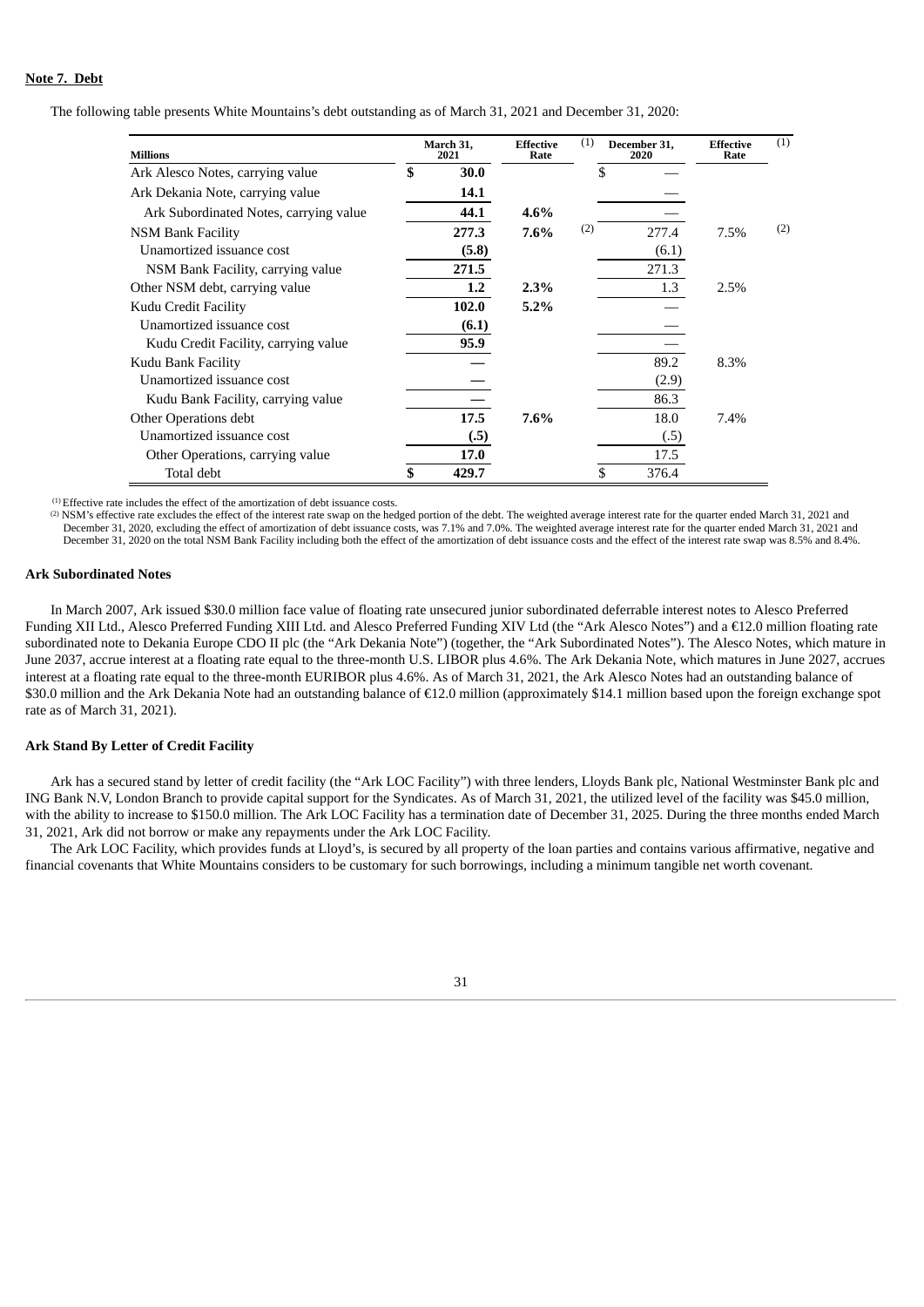## **NSM Bank Facility**

On April 7, 2020, NSM amended its secured credit facility (the "NSM Bank Facility") with Ares Capital Corporation in connection with the acquisition of Kingsbridge. Under the amendment, the total commitment increased from \$234.0 million, comprised of term loans of \$224.0 million and a revolving credit loan of \$10.0 million, to \$291.4 million, comprised of term loans of \$276.4 million, including £42.5 million (approximately \$52.4 million based upon the foreign exchange spot rate as of the date of the transaction) in a GBP term loan, and a revolving credit loan commitment of \$15.0 million. The term loans under the NSM Bank Facility mature on May 11, 2026, and the revolving loan matures on November 11, 2025.

Under GAAP, if the terms of a debt instrument are amended, unless there is greater than 10% change in the expected discounted future cash flows of such instrument, the instrument's carrying value does not change. White Mountains has determined that the impact of the changes to the terms of the NSM Bank Facility on the expected discounted future cash flows was less than 10%.

Interest on the NSM Bank Facility accrues at a floating interest rate equal to the three-month LIBOR plus an applicable margin. In connection with the amendment, the reference rates for USD denominated borrowings increased. The USD-LIBOR rate floor increased to 1.25% and the margin over USD-LIBOR increased from a range of 4.25% to 4.75% to a range of 5.50% to 6.00%. For GBP denominated borrowings, the GBP-LIBOR rate floor is 1.25% and the margin over GBP-LIBOR ranges from 6.00% to 6.50%. The margins over the reference interest rates vary within the range depending on the consolidated total leverage ratio of NSM.

The following table presents the change in debt under the NSM Bank Facility for the three months ended March 31, 2021 and 2020:

| <b>NSM Bank Facility</b>     | <b>Three Months Ended</b> |       |      |       |  |  |  |  |
|------------------------------|---------------------------|-------|------|-------|--|--|--|--|
|                              | March 31,                 |       |      |       |  |  |  |  |
| <b>Millions</b>              |                           | 2021  | 2020 |       |  |  |  |  |
| Beginning balance            | \$                        | 277.4 | S    | 221.3 |  |  |  |  |
| Term loans                   |                           |       |      |       |  |  |  |  |
| <b>Borrowings</b>            |                           |       |      |       |  |  |  |  |
| Repayments                   |                           | (.7)  |      | (.6)  |  |  |  |  |
| Foreign currency translation |                           | .6    |      |       |  |  |  |  |
| Revolving credit loan        |                           |       |      |       |  |  |  |  |
| <b>Borrowings</b>            |                           |       |      |       |  |  |  |  |
| Repayments                   |                           |       |      |       |  |  |  |  |
| <b>Ending balance</b>        | ¢<br>J                    | 277.3 | \$   | 220.7 |  |  |  |  |

As of March 31, 2021, the term loans had an outstanding balance of \$277.3 million, including £42.5 million (approximately \$58.2 million based upon the foreign exchange spot rate as of March 31, 2021) in a GBP term loan, and the revolving credit loan was undrawn.

On June 15, 2018, NSM entered into an interest rate swap agreement to hedge its exposure to interest rate risk on \$151.0 million of its USD denominated variable rate term loans.

As of March 31, 2021, \$147.2 million of the outstanding term loans were hedged by the swap and \$130.1 million of the outstanding term loans were unhedged. The following table presents the NSM weighted average interest rate for the three months ended March 31, 2021 and 2020:

| <b>NSM Weighted Average Interest Rate</b> | <b>Three Months ended March 31.</b> |  |                           |                                          |  |                     |                           |     |                                          |  |
|-------------------------------------------|-------------------------------------|--|---------------------------|------------------------------------------|--|---------------------|---------------------------|-----|------------------------------------------|--|
|                                           | 2021                                |  |                           |                                          |  | 2020                |                           |     |                                          |  |
| <b>Millions</b>                           | Weighted<br>Average                 |  | Interest<br>Expense $(1)$ | <b>Weighted Average</b><br>Interest rate |  | Weighted<br>Average | Interest<br>Expense $(1)$ |     | <b>Weighted Average</b><br>Interest rate |  |
| Term loan - hedged                        | 147.6                               |  | 3.4                       | $9.2 \%$ \$                              |  | 148.4               |                           | 3.0 | 8.1 %                                    |  |
| Term loan - unhedged                      | 129.8                               |  | 2.5                       | $7.7\%$                                  |  | 72.6                |                           |     | 6.6 $%$                                  |  |
| <b>Total NSM Facility</b>                 | 277.4                               |  | 5.9                       | $8.5 \%$ \$                              |  | 221.0               |                           | 4.2 | 7.6 %                                    |  |

Interest expense includes the amortization of debt issuance costs and the effect of the interest rate swap and excludes interest expense related to the Other NSM Debt. **(**1)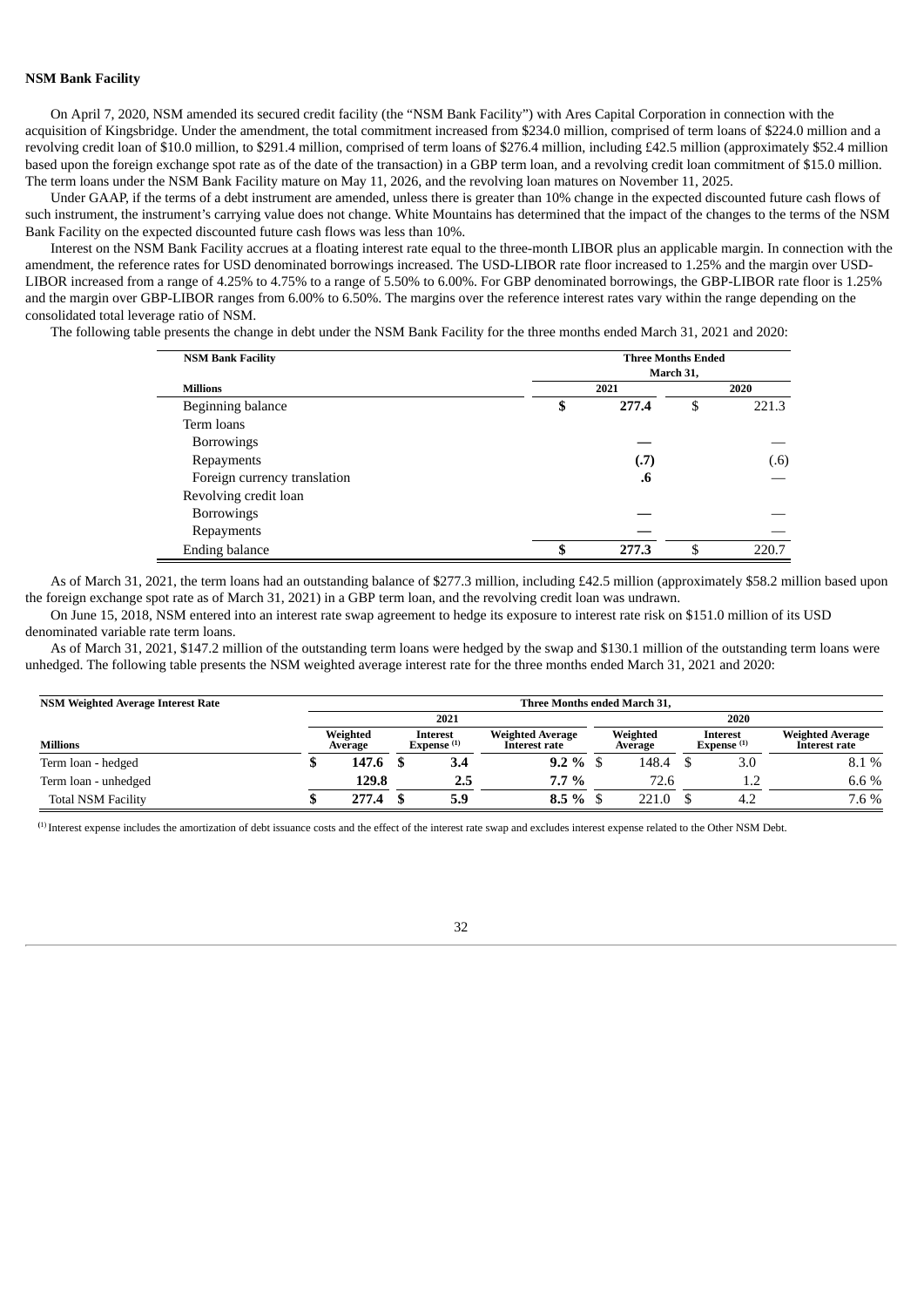The NSM Bank Facility is secured by all property of the loan parties and contains various affirmative, negative and financial covenants that White Mountains considers to be customary for such borrowings, including a maximum consolidated total leverage ratio covenant.

### **Other NSM Debt**

NSM also has a secured term loan related to its U.K. vertical. As of March 31, 2021, the secured term loan had an outstanding balance of \$1.4 million and a maturity date of December 31, 2022.

## **Kudu Credit Facility and Kudu Bank Facility**

On December 23, 2019, Kudu entered into a secured credit facility with Monroe Capital Management Advisors, LLC (the "Kudu Bank Facility"). On March 23, 2021, Kudu replaced the Kudu Bank Facility and entered into a secured revolving credit facility (the "Kudu Credit Facility") with Massachusetts Mutual Life Insurance Company to fund new investments and related transaction expenses. The maximum borrowing capacity of the Kudu Credit Facility is \$300.0 million, which includes the initial advanced amount of \$102.0 million. The Kudu Credit Facility matures on March 23, 2036. During the three months ended March 31, 2021, Kudu borrowed \$3.0 million and repaid the outstanding Kudu Bank Facility balance of \$92.2 million. As of March 31, 2021, the Kudu Credit Facility had an undrawn balance of \$198.0 million. Kudu may borrow undrawn balances within the initial three year availability period, subject to customary terms and conditions, to the extent the amount borrowed under the Kudu Credit Facility does not exceed 35% of the borrowing base, which is comprised of Kudu's qualifying participation contracts (the "LTV percentage"). When considering White Mountains's remaining equity commitment to Kudu, the available undrawn balance was \$60.8 million as of March 31, 2021.

Interest on the Kudu Credit Facility accrues at a floating interest rate equal to the greater of the three-month USD-LIBOR and 0.25%, plus in each case, the applicable spread of 4.30%. The Kudu Credit Facility requires Kudu to maintain an interest reserve account, which is included in restricted cash. As of March 31, 2021, the interest reserve account is \$3.9 million. The Kudu Credit Facility requires Kudu to maintain an LTV percentage of less than 50% in years 0-3, 40% in years 4-6, 25% in years 7-8, 15% in years 9-10, and 0% thereafter. As of March 31, 2021, Kudu has a 29.5% LTV.

The Kudu Credit Facility is secured by all property of the loan parties and contains various affirmative and negative covenants that White Mountains considers to be customary for such borrowings.

#### **Other Operations Debt**

As of March 31, 2021, debt in White Mountains's Other Operations segment consisted of two secured credit facilities. The first credit facility has a maximum borrowing capacity of \$16.3 million, which is comprised of a term loan of \$11.3 million, a delayed-draw term loan of \$3.0 million and a revolving credit loan commitment of \$2.0 million, all with a maturity date of March 12, 2024. During the three months ended March 31, 2021, White Mountains's Other Operations segment borrowed \$0.3 million on the revolving credit loan and made repayments of \$0.6 million on the term loans, under the first credit facility. As of March 31, 2021, the first credit facility had an outstanding balance of \$8.8 million. The second credit facility has a maximum borrowing capacity of \$15.0 million, which is comprised of a term loan of \$9.0 million, a delayed-draw term loan of \$4.0 million and a revolving credit loan commitment of \$2.0 million, all with a maturity date of July 2, 2025. During the three months ended March 31, 2021, White Mountains's Other Operations segment had no borrowings and made repayments of \$0.2 million on the term loans under the second credit facility. As of March 31, 2021, the second credit facility had an outstanding balance of \$8.7 million.

#### **Compliance**

At March 31, 2021, White Mountains was in compliance in all material respects with the covenants under all of its debt instruments.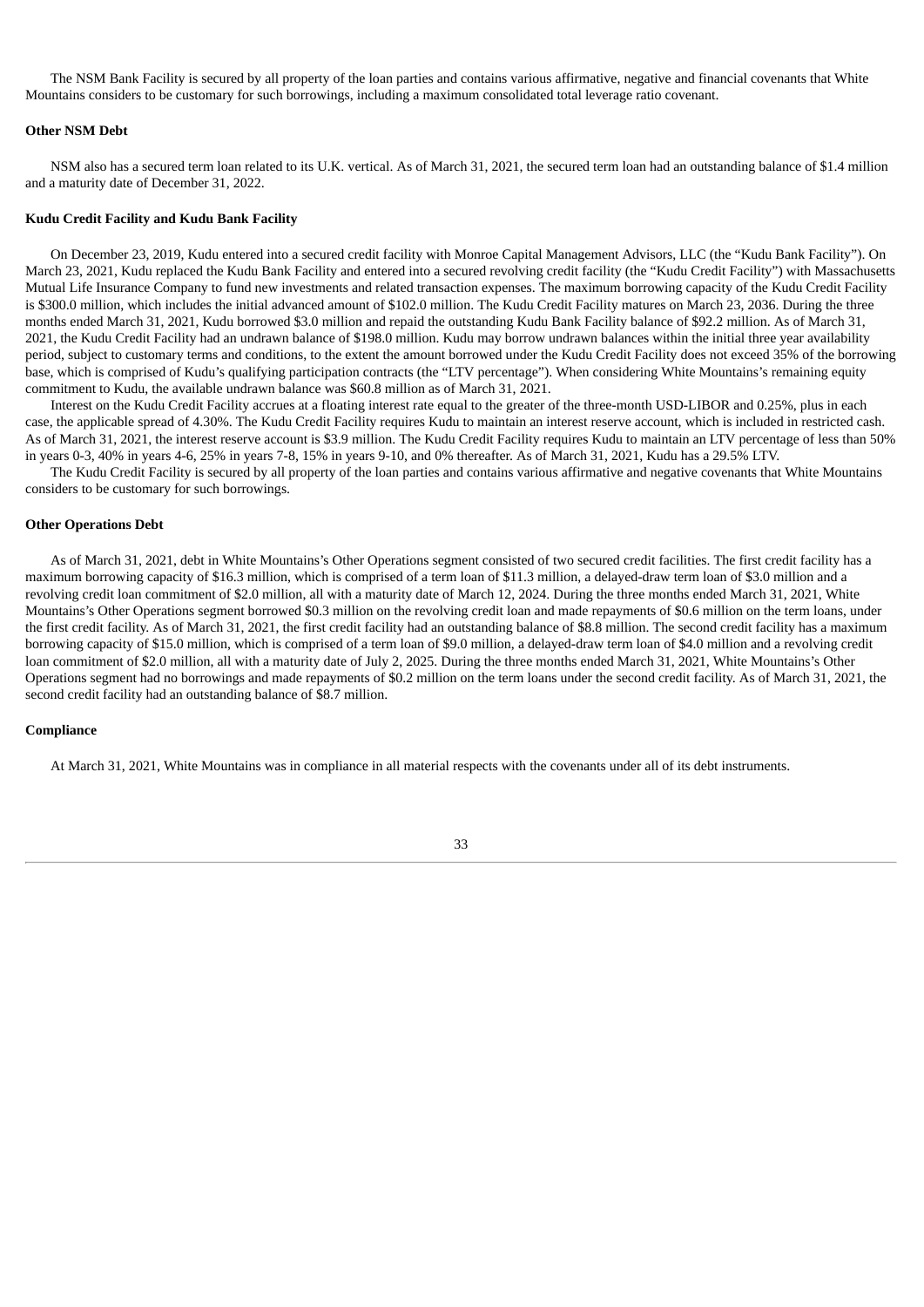### **Note 8. Income Taxes**

The Company and its Bermuda domiciled subsidiaries are not subject to Bermuda income tax under current Bermuda law. In the event there is a change in the current law and taxes are imposed, the Company and its Bermuda domiciled subsidiaries would be exempt from such tax until March 31, 2035, pursuant to the Bermuda Exempted Undertakings Tax Protection Act of 1966. The Company has subsidiaries and branches that operate in various other jurisdictions around the world that are subject to tax in the jurisdictions in which they operate. The jurisdictions in which the Company's subsidiaries and branches are subject to tax are Ireland, Israel, Luxembourg, the United Kingdom and the United States.

In the first quarter of 2020, White Mountains adopted ASU 2019-12, *Simplifying the Accounting for Income Taxes* (ASC 740) ("ASU 2019-12"). For periods subsequent to the adoption of ASU 2019-12, White Mountains records both the tax expense related to BAM's MSC and the related valuation allowance on such taxes through the non-controlling interest equity. Prior to the adoption of ASU 2019-12, White Mountains recorded the tax expense related to BAM's MSC directly to non-controlling interest equity, while the valuation allowance on such taxes was recorded through the income statement.

White Mountains's income tax benefit related to pre-tax loss from continuing operations for the three months ended March 31, 2021 represented an effective tax rate of 6.9%. The effective tax rate was different from the U.S. statutory rate of 21.0% due to income generated in jurisdictions with lower tax rates than the United States.

White Mountains's income tax benefit related to pre-tax loss from continuing operations for the three months ended March 31, 2020 represented an effective tax rate of 15.4%. The effective tax rate was different from the U.S. statutory rate of 21.0% due to income generated in jurisdictions with lower tax rates than the United States and state income taxes.

In arriving at the effective tax rate for the three months ended March 31, 2021 and 2020, White Mountains forecasted all income and expense items including the change in unrealized investment gains (losses) and realized investment gains (losses) for the years ending December 31, 2021 and 2020.

White Mountains records a valuation allowance against deferred tax assets if it becomes more likely than not that all or a portion of a deferred tax asset will not be realized. Changes in valuation allowances from period to period are included in income tax expense in the period of change. In determining whether or not a valuation allowance, or change therein, is warranted, White Mountains considers factors such as prior earnings history, expected future earnings, carryback and carryforward periods and strategies that if executed would result in the realization of a deferred tax asset.

With few exceptions, White Mountains is no longer subject to U.S. federal, state, or non-U.S. income tax examinations by

tax authorities for years before 2015.

## **Note 9. Derivatives**

#### **NSM Interest Rate Swap**

On June 15, 2018, NSM entered into an interest rate swap agreement to hedge its exposure to interest rate risk on \$151.0 million of its USD denominated variable rate term loans under the NSM Bank Facility. Under the terms of the swap agreement, NSM pays a fixed-rate of 2.97% and receives a variable rate, which is reset monthly, based on the then-current USD-LIBOR. As of December 31, 2020, the variable rate received by NSM under the swap agreement was 1.00%. Over the term of the swap, the notional amount decreases in accordance with the principal repayments NSM expects to make on its term loans.

As of March 31, 2021, \$147.2 million of the outstanding term loans were hedged by the swap. For the three months ended March 31, 2021, the weighted average effective interest rate on the outstanding term loans that were hedged, including the effect of the amortization of debt issuance costs and the effect of the interest rate swap, was 9.2%.

NSM's obligations under the swap are secured by the same collateral securing the NSM Bank Facility on a pari passu basis. NSM does not currently hold any collateral deposits from or provide any collateral deposits to the swap counterparty.

NSM evaluated the effectiveness of the swap to hedge its interest rate risk associated with its variable rate debt and concluded at the swap inception date that the swap was highly effective in hedging that risk. NSM evaluates the effectiveness of the hedging relationship on an ongoing basis.

For the three months ended March 31, 2021 and 2020, White Mountains recognized net interest expense of \$0.6 million and \$0.5 million for the periodic net settlement payments on the swap. As of March 31, 2021 and December 31, 2020, the estimated fair value of the swap and the accrual of the periodic net settlement payments recorded in other liabilities was \$7.2 million and \$8.2 million. There was no ineffectiveness in the hedge for the three months ended March 31, 2021 and 2020. For the three months ended March 31, 2021 and 2020, the \$1.0 million and \$(3.2) million change in the fair value of the swap is included within White Mountains's accumulated other comprehensive income (loss).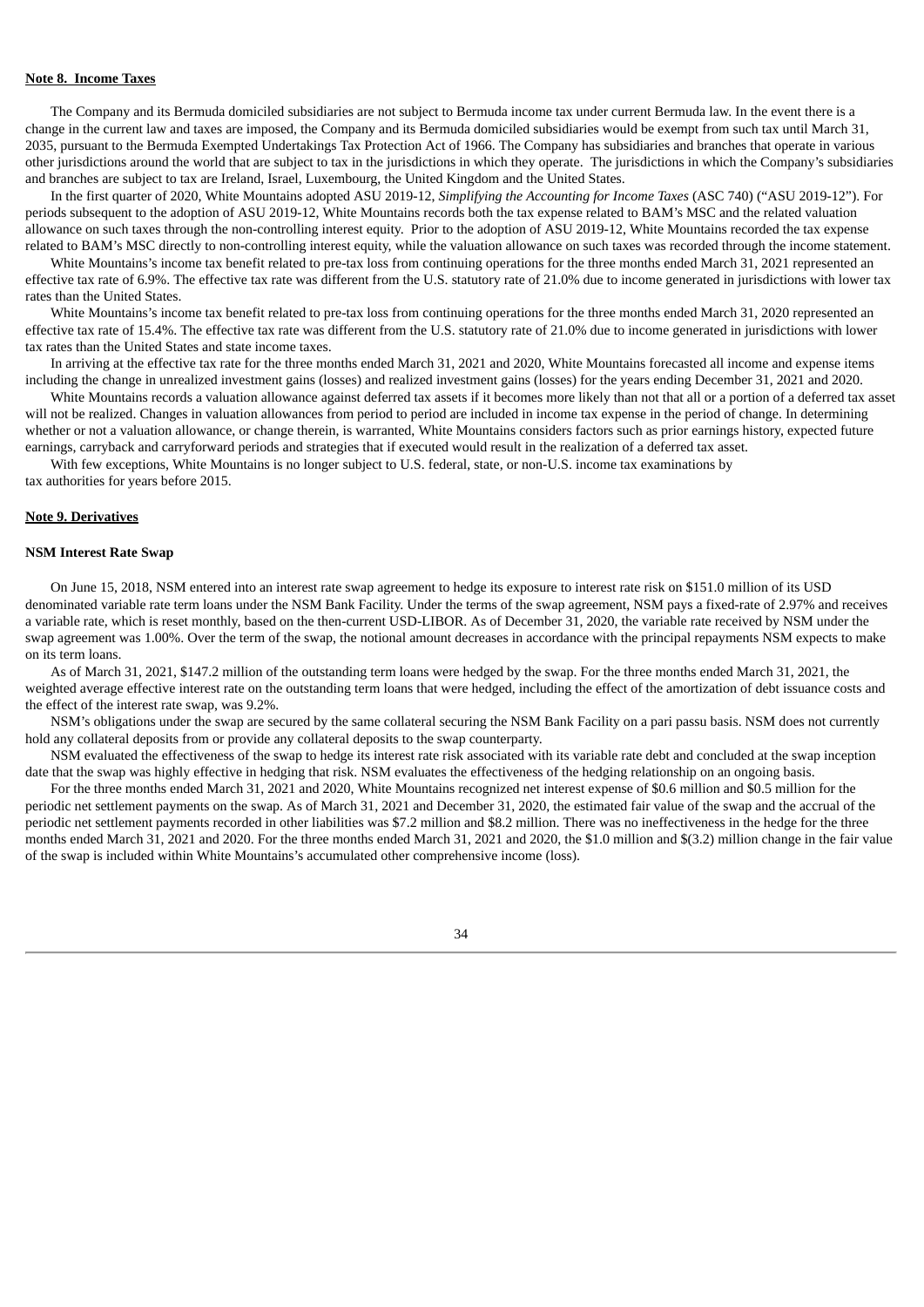## **NSM Interest Rate Cap**

On June 4, 2020, NSM entered into an interest rate cap agreement to limit its exposure to the risk of interest rate increases on the GBP denominated term loan under the NSM Bank Facility. The notional amount of the interest rate cap is £42.5 million (approximately \$52.4 million based upon the foreign exchange spot rate as of the date of the transaction) and the termination date is June 4, 2022. On August 18, 2020, NSM entered into a separate interest rate cap agreement to extend the term of the original interest rate cap agreement by one year. The second interest rate cap agreement has an effective date of June 15, 2022 and a termination date of June 15, 2023.

NSM paid total initial premiums of approximately \$0.1 million for the interest rate caps. Under the terms of the interest rate cap agreements, if the current GBP-LIBOR at the measurement date exceeds 1.25%, NSM will receive payments from the counterparty equal to the then-current GBP-LIBOR rate, less the 1.25% cap rate. As of March 31, 2021, the GBP-LIBOR rate was 0.09%.

NSM accounts for the interest rate caps as derivatives at fair value, with changes in fair value recognized in current period earnings within interest expense. For the three months ended March 31, 2021, White Mountains recognized a change in fair value of less than \$0.1 million on the interest rate caps within interest expense. As of March 31, 2021 and December 31, 2020, the estimated fair value of the caps recorded in other assets was less than \$0.1 million.

#### **Note 10. Municipal Bond Guarantee Insurance**

HG Global was established to fund the startup of BAM, a newly formed mutual municipal bond insurer, and, through HG Re, to provide up to 15%-ofpar, first loss reinsurance protection for policies underwritten by BAM. At inception in 2012, HG Global was capitalized with \$594.5 million from White Mountains and \$14.5 million from non-controlling interests. HG Global, together with its subsidiaries, provided the initial capitalization of BAM through the purchase of \$503.0 million of BAM Surplus Notes. As of March 31, 2021, White Mountains owned 96.9% of HG Global's preferred equity and 88.4% of its common equity.

#### **Reinsurance Treaties**

#### *FLRT*

BAM is a party to a first loss reinsurance treaty ("FLRT") with HG Re under which HG Re provides first loss protection up to 15%-of-par outstanding on each municipal bond insured by BAM. For capital appreciation bonds, par is adjusted to the estimated equivalent par value for current interest paying bonds. In return, BAM cedes up to 60% of the risk premium charged for insuring the municipal bond, which is net of a ceding commission. The FLRT is a perpetual agreement, with an initial term through the end of 2022.

#### *Fidus Re*

BAM is party to two collateralized financial guarantee excess of loss reinsurance agreements thats serve to increase BAM's claims paying resources and are provided by Fidus Re, a Bermuda based special purpose insurer created in 2018 solely to provide reinsurance protection to BAM.

In the second quarter of 2018, Fidus Re was initially capitalized by the issuance of \$100.0 million of insurance linked securities (the "Fidus Re 2018 Agreement". The proceeds from issuance were placed in a collateral trust supporting Fidus Re's obligations to BAM. The insurance linked securities were issued by Fidus Re with an initial term of 12 years and are callable five years after the date of issuance. Under the Fidus Re 2018 Agreement, Fidus Re reinsures 90% of aggregate losses exceeding \$165.0 million on a portion of BAM's financial guarantee portfolio (the "2018 Covered Portfolio") up to a total reimbursement of \$100.0 million. The Fidus Re 2018 Agreement does not provide coverage for losses in excess of \$276.1 million. The 2018 Covered Portfolio consists of approximately 41% of BAM's portfolio of financial guaranty policies issued through March 31, 2021.

In the first quarter of 2021, Fidus Re issued an additional \$150.0 million of insurance linked securities (the "Fidus Re 2021 Agreement") with an initial term of 12 years and are callable five years after the date of issuance. Under the Fidus Re 2021 Agreement, Fidus Re reinsures 90% of aggregate losses exceeding \$135.0 million on a portion of BAM's financial guarantee portfolio (the "2021 Covered Portfolio") up to a total reimbursement of \$150.0 million. The Fidus Re 2021 Agreement does not provide coverage for losses in excess of \$301.7 million. The 2021 Covered Portfolio consists of approximately 41% of BAM's portfolio of financial guaranty policies issued through March 31, 2021.

The Fidus Re Agreements are accounted for using deposit accounting and any related financing expenses are recorded in general and administrative expenses as they do not meet the risk transfer requirements necessary to be accounted for as reinsurance.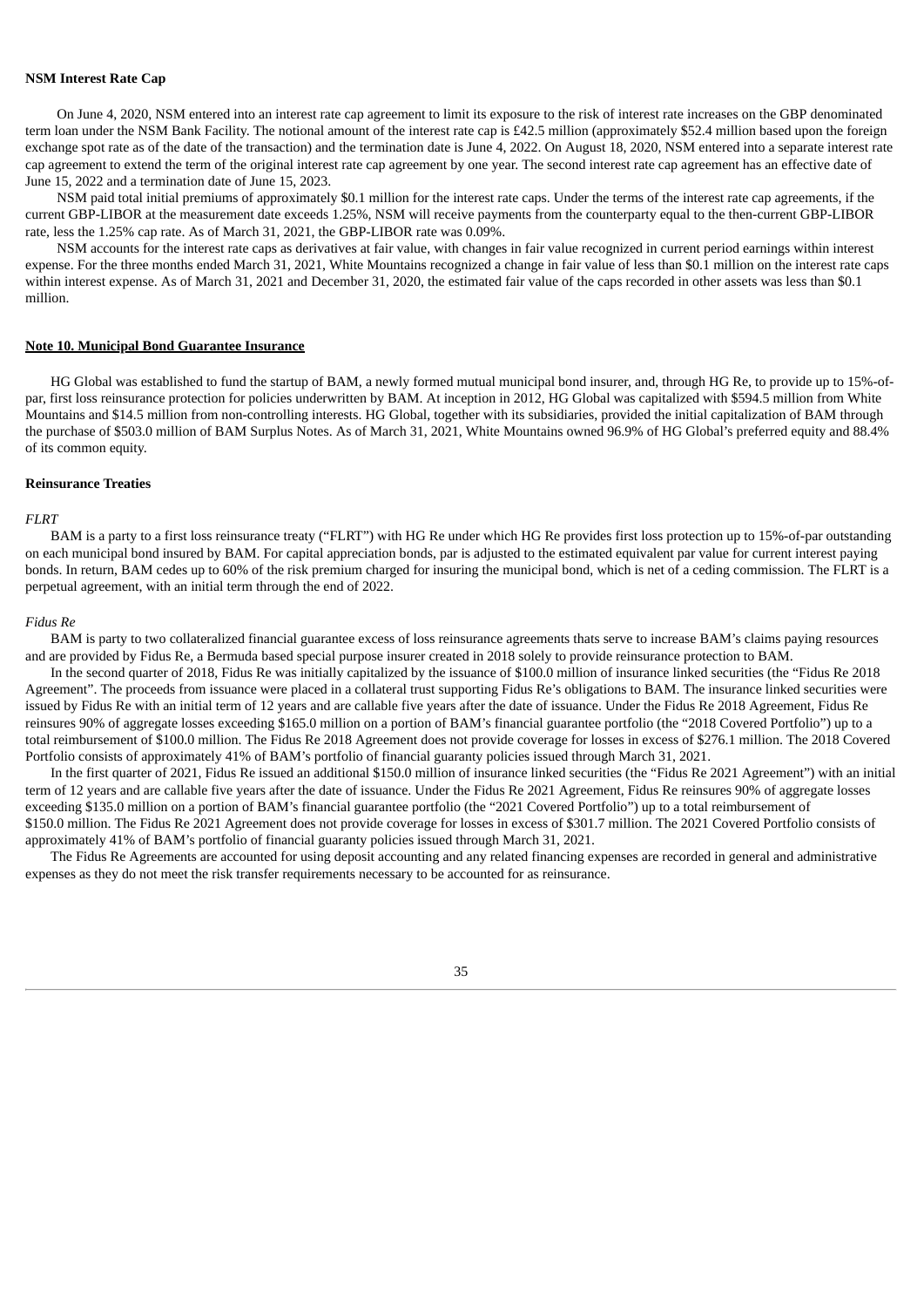## *XOLT*

In January 2020, BAM entered into an excess of loss reinsurance agreement (the "XOLT") with HG Re. Under the XOLT, HG Re provides last dollar protection for exposures on municipal bonds insured by BAM in excess of NYDFS single issuer limits. The XOLT is subject to an aggregate limit equal to the lesser of \$75.0 million or the assets held in the Supplemental Trust at any point in time. The agreement is accounted for using deposit accounting and any related financing expenses are recorded in general and administrative expenses as the agreement does not meet the risk transfer requirements necessary to be accounted for as reinsurance.

# **Collateral Trusts**

HG Re's obligations under the FLRT are limited to the assets in two collateral trusts: a Regulation 114 Trust and a supplemental collateral trust (the "Supplemental Trust" and together with the Regulation 114 Trust, the "Collateral Trusts"). Losses required to be reimbursed under the FLRT are subject to an aggregate limit equal to the assets held in the Collateral Trusts at any point in time.

At inception, the Supplemental Trust contained the original \$300.0 million of Series B Notes and \$100.0 million of cash and fixed income securities. During 2017, in order to further support BAM's long-term capital position and business prospects, HG Global agreed to contribute the original \$203.0 million of Series A Notes into the Supplemental Trust. In connection with the contribution, the Series A Notes were merged into the Series B Notes.

On a monthly basis, BAM deposits cash equal to ceded premiums, net of ceding commissions, due to HG Re under the FLRT directly into the Regulation 114 Trust. The Regulation 114 Trust target balance is equal to gross ceded unearned premiums and unpaid ceded loss and LAE expenses, if any. If, at the end of any quarter, the Regulation 114 Trust balance is below the target balance, funds will be withdrawn from the Supplemental Trust and deposited into the Regulation 114 Trust in an amount equal to the shortfall. If, at the end of any quarter, the Regulation 114 Trust balance is above 102% of the target balance, funds will be withdrawn from the Regulation 114 Trust and deposited into the Supplemental Trust. The Regulation 114 Trust balance as of March 31, 2021 and December 31, 2020 was \$221.2 million and \$222.8 million.

The Supplemental Trust target balance is \$603.0 million, less the amount of cash and securities in the Regulation 114 Trust in excess of its target balance (the "Supplemental Trust Target Balance"). If, at the end of any quarter, the Supplemental Trust balance exceeds the Supplemental Trust Target Balance, such excess may be distributed to HG Re. The distribution will be made first as an assignment of accrued interest on the BAM Surplus Notes and second in cash and/or fixed income securities.

As the BAM Surplus Notes are repaid over time, the BAM Surplus Notes will be replaced in the Supplemental Trust by cash and fixed income securities. The Supplemental Trust balance as of March 31, 2021 and December 31, 2020 was \$597.9 million and \$604.3 million.

As of March 31, 2021 and December 31, 2020, the Collateral Trusts held assets of \$819.1 million and \$827.1 million, which included \$427.9 million and \$434.5 million of cash and investments, \$388.2 million and \$388.2 million of BAM Surplus Notes and \$3.0 million and \$4.4 million of interest receivable on the BAM Surplus Notes.

#### **BAM Surplus Notes**

Through 2024, the interest rate on the BAM Surplus Notes is a variable rate equal to the one-year U.S. Treasury rate plus 300 basis points, set annually. During 2021, the interest rate on the BAM Surplus Notes is 3.1%. Beginning in 2025, the interest rate will be fixed at the higher of the then current variable rate or 8.0%. BAM is required to seek regulatory approval to pay interest and principal on the BAM Surplus Notes only to the extent that its remaining qualified statutory capital and other capital resources continue to support its outstanding obligations, its business plan and its "AA/stable" rating from Standard & Poor's. No payment of principal or interest on the BAM Surplus Notes may be made without the approval of the NYDFS.

Under GAAP, if the terms of a debt instrument are amended, unless there is greater than a 10% change in the expected discounted future cash flows of such instrument, the instrument's carrying value does not change. White Mountains has determined that the impact of the changes to the terms of the BAM Surplus Notes on the expected discounted future cash flows was less than 10%.

In December 2020, BAM made a \$30.1 million cash payment of principal and interest on the BAM Surplus Notes held by HG Global. Of this payment, \$21.5 million was a repayment of principal held in the Supplemental Trust, \$0.2 million was a payment of accrued interest held inside the Supplemental Trust and \$8.4 million was a payment of accrued interest held outside the Supplemental Trust.

In January 2020, BAM made a one-time \$65 million cash payment of principal and interest on the BAM Surplus Notes held by HG Global. Of this payment, \$47.9 million was a repayment of principal held in the Supplemental Trust, \$0.9 million was a payment of accrued interest held inside the Supplemental Trust and \$16.2 million was a payment of accrued interest held outside the Supplemental Trust.

As of March 31, 2021 and December 31, 2020, the principal balance on the BAM Surplus Notes for both periods was \$388.2 million and total interest receivable on the BAM Surplus Notes was \$158.8 million and \$155.7 million.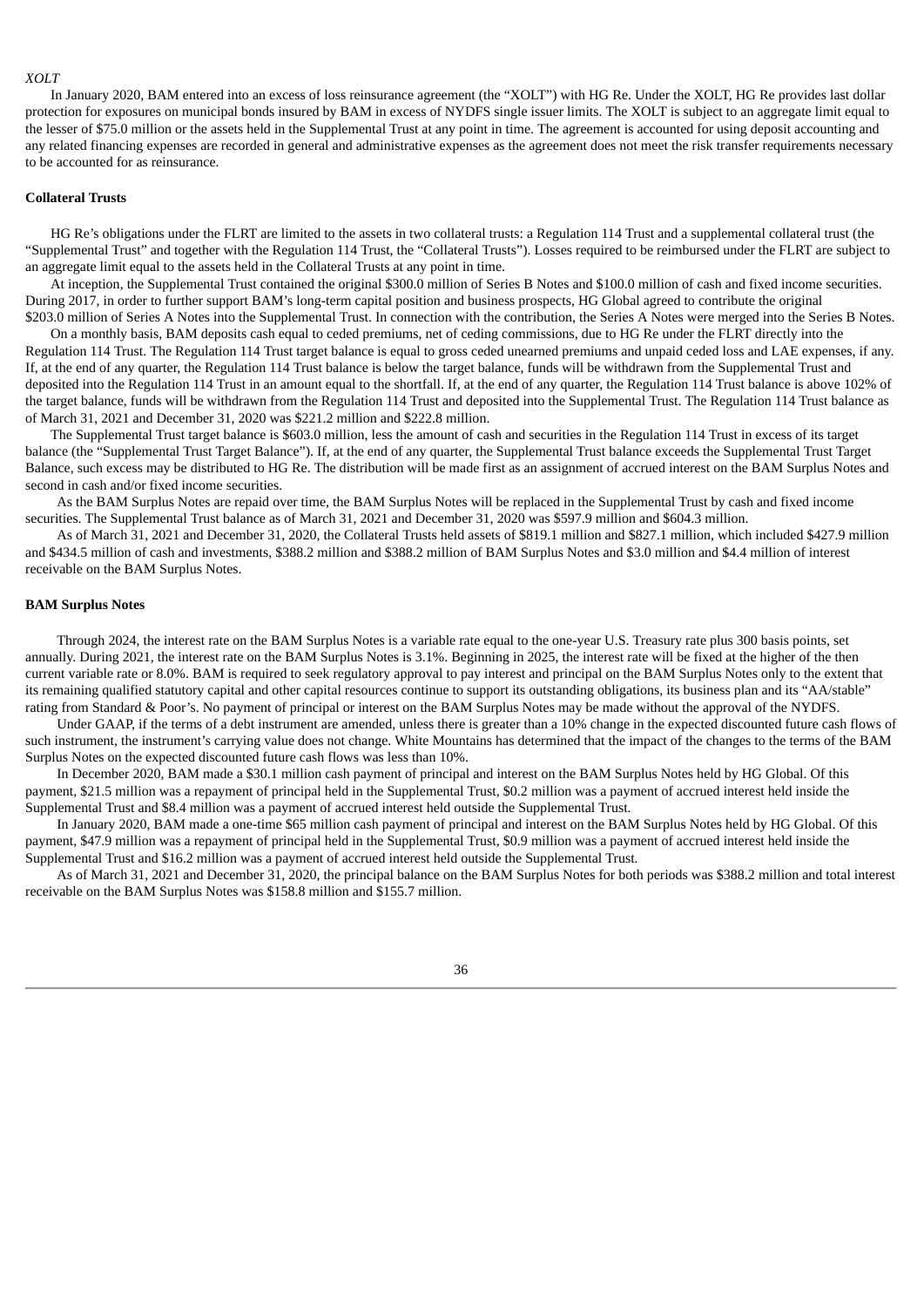## **Insured Obligations and Premiums**

The following table presents a schedule of BAM's insured obligations as of March 31, 2021 and December 31, 2020:

|                                                                      | March 31, 2021 |   | <b>December 31, 2020</b> |
|----------------------------------------------------------------------|----------------|---|--------------------------|
| Contracts outstanding                                                | 11,252         |   | 10,997                   |
| Remaining weighted average contract period<br>outstanding (in years) | 10.6           |   | 10.7                     |
| Contractual debt service outstanding (in millions):                  |                |   |                          |
| Principal                                                            | \$<br>77,689.3 | S | 75,287.7                 |
| <b>Interest</b>                                                      | 36,710.5       |   | 36,448.8                 |
| Total debt service outstanding                                       | 114,399.8      |   | 111,736.5                |
| Gross unearned insurance premiums (in millions)                      | \$<br>243.7    | S | 237.5                    |

The following table presents a schedule of BAM's future premium revenues as of March 31, 2021:

| <b>Millions</b>                         | March 31, 2021 |
|-----------------------------------------|----------------|
| April 1, 2021 - December 31, 2021       | \$<br>17.6     |
| January 1, 2022 - March 31, 2022        | 5.7            |
| April 1, 2022 - June 30, 2022           | 5.6            |
| July 1, 2022 - September 30, 2022       | 5.6            |
| October 1, 2022 - December 31, 2022     | 5.4            |
| <b>Total 2022</b>                       | 22.3           |
| 2023                                    | 21.0           |
| 2024                                    | 19.4           |
| 2025                                    | 18.0           |
| 2026                                    | 16.6           |
| 2027 and thereafter                     | 128.8          |
| Total gross unearned insurance premiums | \$<br>243.7    |

The following table presents a schedule of written premiums and earned premiums included in White Mountains's HG Global/BAM segment for the three months ended March 31, 2021 and 2020:

|                        | Three Months Ended March 31, |      |      |     |  |  |  |  |  |
|------------------------|------------------------------|------|------|-----|--|--|--|--|--|
| <b>Millions</b>        |                              | 2021 | 2020 |     |  |  |  |  |  |
| Written premiums:      |                              |      |      |     |  |  |  |  |  |
| Direct                 | D                            | 8.0  | \$   | 9.7 |  |  |  |  |  |
| Assumed                |                              | 4.5  |      |     |  |  |  |  |  |
| Gross written premiums | S                            | 12.5 | S    | 9.7 |  |  |  |  |  |
| Earned premiums:       |                              |      |      |     |  |  |  |  |  |
| Direct                 | \$                           | 5.3  | \$.  | 4.5 |  |  |  |  |  |
| Assumed                |                              | 1.1  |      | .9  |  |  |  |  |  |
| Gross earned premiums  |                              | 6.4  | \$   | 5.4 |  |  |  |  |  |

In November 2018, BAM entered into a 100% facultative quota share reinsurance agreement under which it assumed a portfolio of municipal bond guarantee contracts with a par value of \$2.2 billion.

In September 2019, BAM entered into facultative quota share reinsurance agreements under which it assumed a portfolio of municipal bond guarantee contracts with a par value of \$1.1 billion. In the second quarter of 2020, BAM assumed an additional municipal bond guarantee contract with a par value of \$36.9 million through an endorsement to the facultative quota share reinsurance agreement.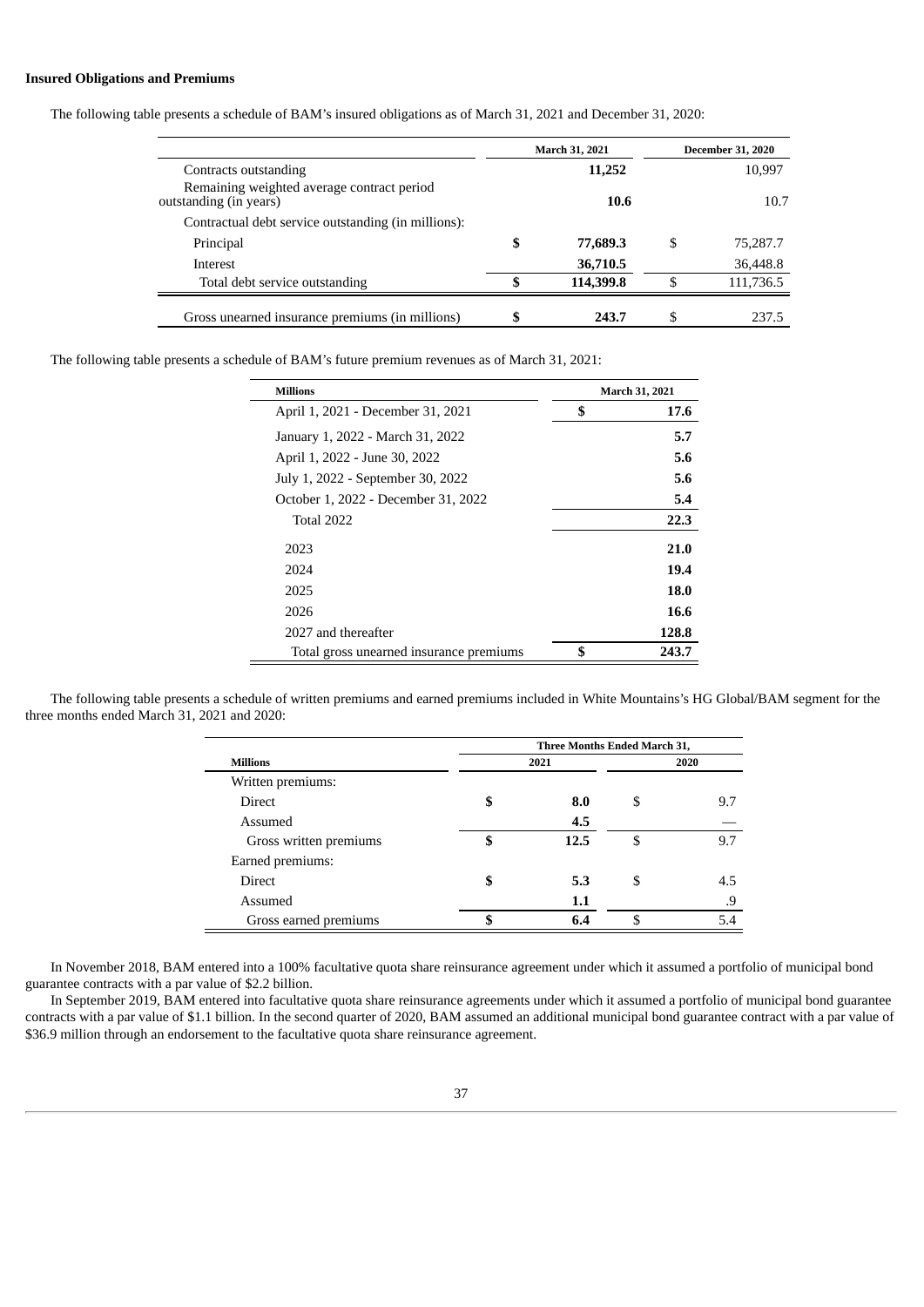In January 2021, BAM entered into a 100% facultative quota share reinsurance agreement under which it assumed a portfolio of municipal bond guarantee contracts with a par value of \$0.8 billion.

None of the contracts assumed were non-performing and no loss reserves have been established for any of the contracts, either as of the transaction dates or as of March 31, 2021. The agreements, which cover future claims exposure only, meet the risk transfer criteria under ASC 944-20, *Insurance Activities* and accordingly have been accounted for as reinsurance.

#### **Note 11. Earnings Per Share**

White Mountains calculates earnings per share using the two-class method, which allocates earnings between common shares and unvested restricted common shares. Both classes of shares participate equally in dividends and earnings on a per share basis. Basic earnings per share amounts are based on the weighted average number of common shares outstanding adjusted for unvested restricted common shares.

The following table presents the Company's computation of earnings per share from continuing operations for the three months ended March 31, 2021 and 2020. See **Note 19 — "Held for Sale and Discontinued Operations"**.

|                                                                                              | <b>Three Months Ended</b> |             |           |         |
|----------------------------------------------------------------------------------------------|---------------------------|-------------|-----------|---------|
|                                                                                              |                           |             | March 31, |         |
|                                                                                              | 2021                      |             |           | 2020    |
| Basic and diluted loss per share numerators (in millions):                                   |                           |             |           |         |
| Net loss attributable to White Mountains's<br>common shareholders                            | \$                        | $(75.3)$ \$ |           | (128.8) |
| Less: total income from discontinued operations, net of tax                                  |                           | 18.7        |           | .9      |
| Net loss from continuing operations attributable to<br>White Mountains's common shareholders | \$                        | $(94.0)$ \$ |           | (129.7) |
| Allocation of losses to participating restricted common shares <sup>(1)</sup>                |                           | .9          |           | 1.3     |
| Basic and diluted losses per share numerators                                                | S                         | (93.1)      | -S        | (128.4) |
| Basic loss per share denominators (in thousands):                                            |                           |             |           |         |
| Total average common shares outstanding during the period                                    |                           | 3,100.2     |           | 3,178.0 |
| Average unvested restricted common shares <sup>(2)</sup>                                     |                           | (32.4)      |           | (33.8)  |
| Basic losses per share denominator                                                           |                           | 3,067.8     |           | 3,144.2 |
| Diluted loss per share denominator (in thousands):                                           |                           |             |           |         |
| Total average common shares outstanding during the period                                    |                           | 3,100.2     |           | 3,178.0 |
| Average unvested restricted common shares <sup>(2)</sup>                                     |                           | (32.4)      |           | (33.8)  |
| Diluted losses per share denominator                                                         |                           | 3,067.8     |           | 3,144.2 |
| Basic and diluted losses per share (in dollars) - continuing operations:                     |                           |             |           |         |
| Distributed earnings - dividends declared and paid                                           | \$                        | 1.00        | -S        | 1.00    |
| <b>Undistributed losses</b>                                                                  |                           | (31.33)     |           | (41.82) |
| Basic and diluted losses per share                                                           | \$                        | (30.33)     | - \$      | (40.82) |

 $<sup>(1)</sup>$  Restricted shares issued by White Mountains receive dividends, and therefore, are considered participating securities.</sup>

Restricted shares outstanding vest either in equal annual installments or upon a stated date. See **Note 12 — "Employee Share-Based Incentive Compensation Plans".** (2)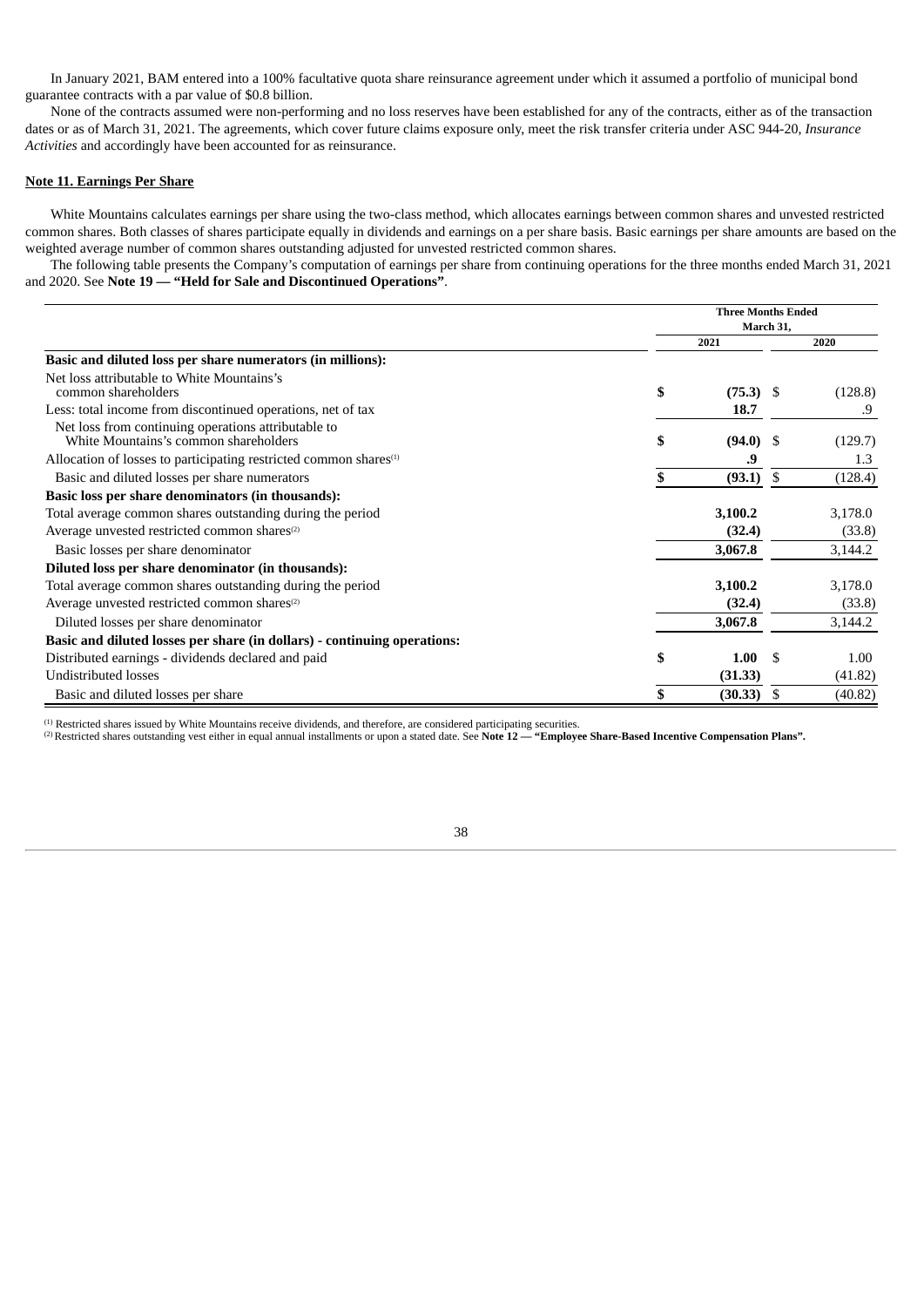The following table presents the undistributed net earnings (losses) from continuing operations for the three months ended March 31, 2021 and 2020. See **Note 19 — "Held for Sale and Discontinued Operations"**.

|                                                                                                           | <b>Three Months Ended</b> | March 31. |         |
|-----------------------------------------------------------------------------------------------------------|---------------------------|-----------|---------|
| <b>Millions</b>                                                                                           | 2021                      |           | 2020    |
| <b>Undistributed net losses - continuing operations:</b>                                                  |                           |           |         |
| Net loss attributable to White Mountains's common shareholders,<br>net of restricted common share amounts | $(93.1)$ \$               |           | (128.4) |
| Dividends declared, net of restricted common share amounts (1)                                            | (3.1)                     |           | (3.1)   |
| Total undistributed net losses, net of restricted common share amounts                                    | (96.2)                    |           | (131.5) |

 $<sup>(1)</sup>$  Restricted shares issued by White Mountains receive dividends, and are therefore considered participating securities.</sup>

### **Note 12. Employee Share-Based Incentive Compensation Plans**

White Mountains's Long-Term Incentive Plan (the "WTM Incentive Plan") provides for grants of various types of share-based and non-share-based incentive awards to key employees of White Mountains. As of March 31, 2021, White Mountains's share-based compensation incentive awards consist of performance shares and restricted shares.

#### **Performance Shares**

Performance shares are designed to reward employees for meeting company-wide performance targets. Performance shares are conditional grants of a specified maximum number of common shares or an equivalent amount of cash. Awards generally vest at the end of a three-year service period, are subject to the attainment of pre-specified performance goals, and are valued based on the market value of common shares at the time awards are paid. Performance shares earned under the WTM Incentive Plan are typically paid in cash but may be paid in common shares. Compensation expense is recognized for the vested portion of the awards over the related service periods. The level of payout ranges from zero to two times the number of shares initially granted, depending on White Mountains's financial performance. Performance shares become payable at the conclusion of a performance cycle (typically 3 years) if pre-defined financial targets are met. The performance measures used for determining performance share payouts are growth in White Mountains's adjusted book value per share and intrinsic value per share. Intrinsic value per share is generally calculated by adjusting adjusted book value per share for differences between the adjusted book value of certain assets and liabilities and White Mountains's estimate of their underlying intrinsic values.

The following table presents the performance share activity for the three months ended March 31, 2021 and 2020 for performance shares granted under the WTM Incentive Plan:

|                                                 |                                                 | Three Months Ended March 31, |                           |                                                        |      |                           |  |  |  |  |  |  |
|-------------------------------------------------|-------------------------------------------------|------------------------------|---------------------------|--------------------------------------------------------|------|---------------------------|--|--|--|--|--|--|
|                                                 |                                                 | 2021                         |                           |                                                        | 2020 |                           |  |  |  |  |  |  |
| <b>Millions, except share amounts</b>           | Target Performance<br><b>Shares Outstanding</b> |                              | Accrued<br><b>Expense</b> | <b>Target Performance</b><br><b>Shares Outstanding</b> |      | Accrued<br><b>Expense</b> |  |  |  |  |  |  |
| Beginning of period                             | 42,458                                          | S                            | 56.3                      | 42,473                                                 | - \$ | 43.7                      |  |  |  |  |  |  |
| Shares paid <sup>(1)</sup>                      | (14, 117)                                       |                              | (34.6)                    | (14,070)                                               |      | (27.7)                    |  |  |  |  |  |  |
| New grants                                      | 13,000                                          |                              |                           | 14,055                                                 |      |                           |  |  |  |  |  |  |
| Forfeitures and<br>cancellations <sup>(2)</sup> | (557)                                           |                              | .4                        |                                                        |      | $\cdot$ 4                 |  |  |  |  |  |  |
| Expense recognized                              |                                                 |                              | 16.1                      |                                                        |      | (6.6)                     |  |  |  |  |  |  |
| End of period                                   | 40,784                                          | S                            | 38.2                      | 42,458                                                 |      | 9.8                       |  |  |  |  |  |  |

 $^{(1)}$ WTM performance share payments in 2021 for the 2018-2020 performance cycle, which were paid in cash in March 2021 at 200% of target. WTM performance share payments in 2020 for the 2017-2019 performance cycle, which were paid in cash in March 2020, ranged from 174% to 180% of target.

 $^{(2)}$  Amounts include changes in assumed forfeitures, as required under GAAP.

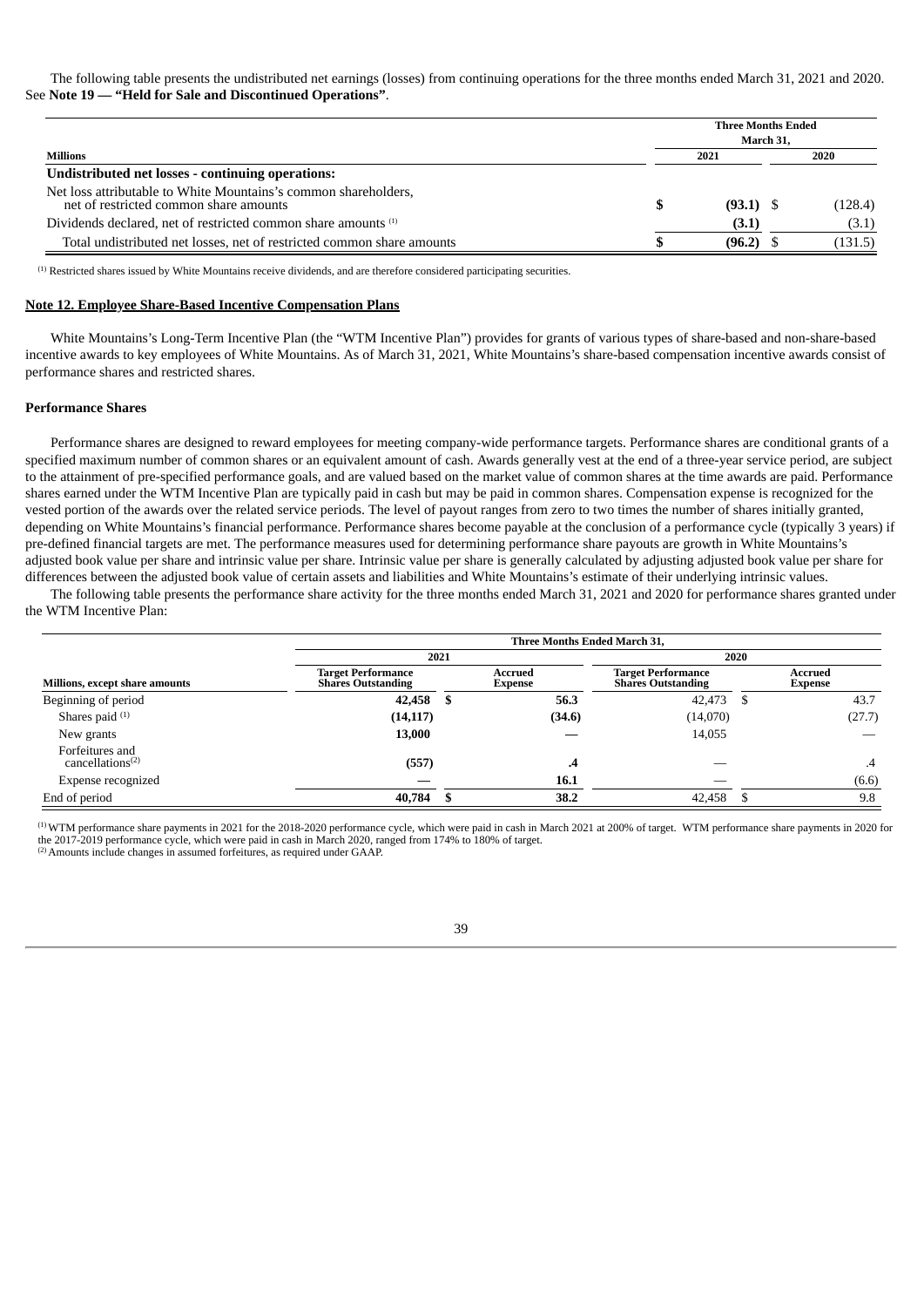During the three months ended March 31, 2021, White Mountains granted 13,000 performance shares for the 2021-2023 performance cycle. During the three months ended March 31, 2020, White Mountains granted 14,055 performance shares for the 2020-2022 performance cycle.

All performance shares earned were settled in cash. If all the outstanding WTM performance shares had vested on March 31, 2021, the total additional compensation cost to be recognized would have been \$38.1 million, based on accrual factors (common share price and payout assumptions) as of March 31, 2021.

The following table presents performance shares outstanding and accrued expense for performance shares awarded under the WTM Incentive Plan as of March 31, 2021 for each performance cycle:

|                                | Three Months Ended March 31, 2021                         |                |         |  |  |  |  |  |
|--------------------------------|-----------------------------------------------------------|----------------|---------|--|--|--|--|--|
| Millions, except share amounts | <b>Target</b><br>Performance<br><b>Shares Outstanding</b> | <b>Expense</b> | Accrued |  |  |  |  |  |
| Performance cycle:             |                                                           |                |         |  |  |  |  |  |
| $2019 - 2021$                  | 14,850                                                    | S              | 24.9    |  |  |  |  |  |
| $2020 - 2022$                  | 13,555                                                    |                | 12.7    |  |  |  |  |  |
| $2021 - 2023$                  | 13,000                                                    |                | 1.2     |  |  |  |  |  |
| Sub-total                      | 41,405                                                    |                | 38.8    |  |  |  |  |  |
| Assumed forfeitures            | (621)                                                     |                | (.6)    |  |  |  |  |  |
| <b>March 31, 2021</b>          | 40,784                                                    |                | 38.2    |  |  |  |  |  |

## **Restricted Shares**

Restricted shares are grants of a specified number of common shares that generally vest at the end of a 34-month service period. The following table presents the unrecognized compensation cost associated with the outstanding restricted share awards for the three months ended March 31, 2021 and 2020:

|                                   |                             | Three Months Ended March 31, |                                             |                             |                                                    |       |  |  |  |  |  |  |
|-----------------------------------|-----------------------------|------------------------------|---------------------------------------------|-----------------------------|----------------------------------------------------|-------|--|--|--|--|--|--|
|                                   | 2021                        |                              |                                             |                             | 2020                                               |       |  |  |  |  |  |  |
| Millions,<br>except share amounts | <b>Restricted</b><br>Shares |                              | Unamortized Issue Date<br><b>Fair Value</b> | <b>Restricted</b><br>Shares | <b>Unamortized Issue Date</b><br><b>Fair Value</b> |       |  |  |  |  |  |  |
| Non-vested,                       |                             |                              |                                             |                             |                                                    |       |  |  |  |  |  |  |
| Beginning of period               | $43,105$ \$                 |                              | 15.2                                        | 43,395                      | -S                                                 | 16.7  |  |  |  |  |  |  |
| Issued                            | 13,000                      |                              | 15.6                                        | 14,055                      |                                                    | 15.1  |  |  |  |  |  |  |
| Vested                            | (17, 717)                   |                              |                                             | (14, 345)                   |                                                    |       |  |  |  |  |  |  |
| Forfeited                         | (583)                       |                              | (.6)                                        |                             |                                                    |       |  |  |  |  |  |  |
| Expense recognized                |                             |                              | (4.0)                                       |                             |                                                    | (5.2) |  |  |  |  |  |  |
| End of period                     | 37,805                      |                              | 26.2                                        | 43,105                      | D                                                  | 26.6  |  |  |  |  |  |  |

During the three months ended March 31, 2021, White Mountains issued 13,000 restricted shares that vest on January 1, 2024. During the three months ended March 31, 2020, White Mountains issued 14,055 restricted shares that vest on January 1, 2023. The unamortized issue date fair value as of March 31, 2021 is expected to be recognized ratably over the remaining vesting periods.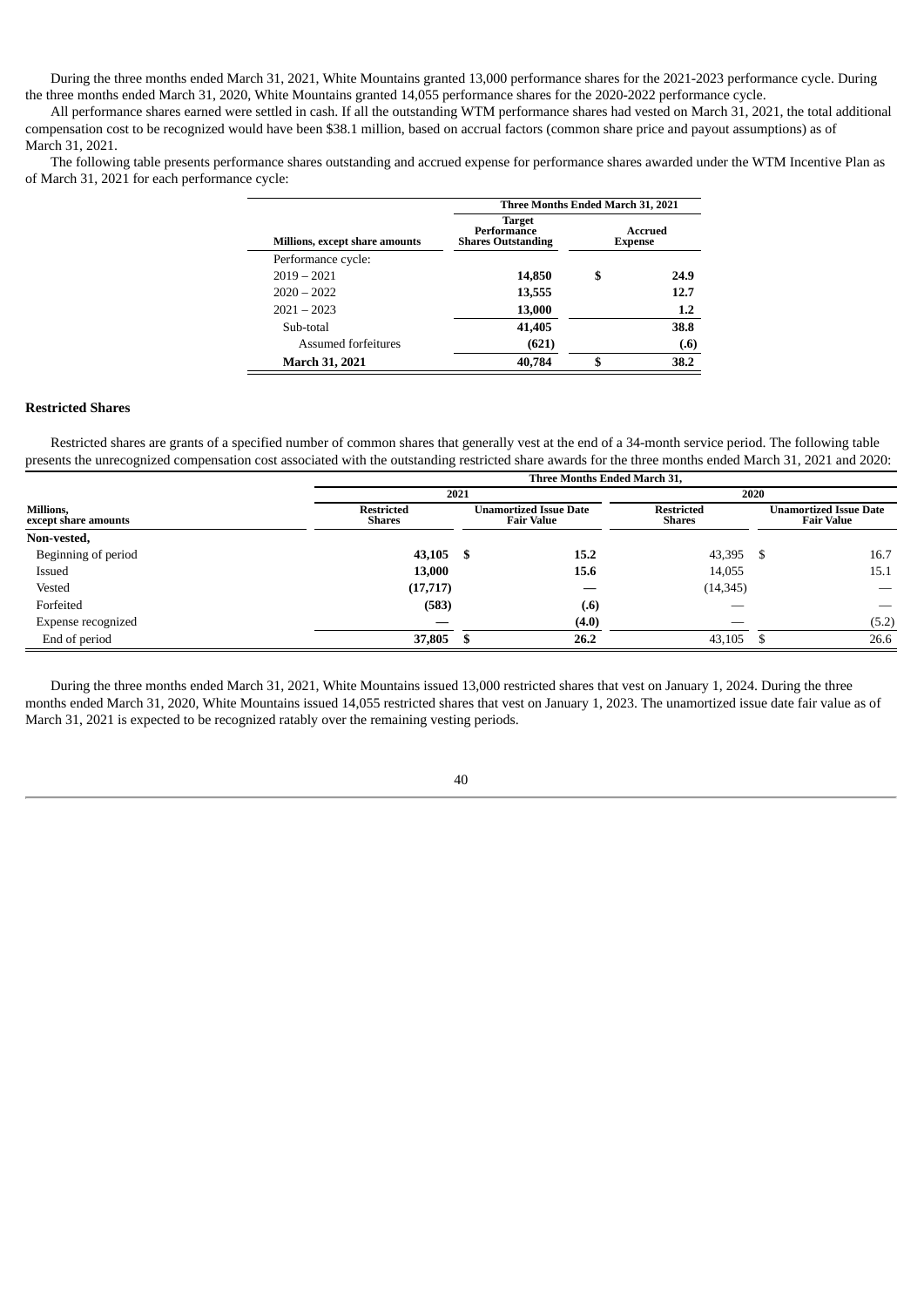# **Note 13. Leases**

White Mountains has entered into lease agreements, primarily for office space. These leases are classified as operating leases, with lease expense recognized on a straight-line basis over the term of the lease. Lease incentives, such as free rent or landlord reimbursements for leasehold improvements, are recognized at lease inception and amortized on a straight-line basis over the term of the lease. Lease expense and the amortization of leasehold improvements are recognized within general and administrative expenses. Lease payments related to options to extend or renew the lease term are excluded from the calculation of lease liabilities unless White Mountains is reasonably certain of exercising those options.

As of March 31, 2021 and December 31, 2020, the right of use ("ROU") asset was \$40.3 million and \$37.6 million and lease liabilities were \$41.0 million and \$38.3 million.

The following table summarizes net lease expense recognized in White Mountains's consolidated statement of operations for the three months ended March 31, 2021 and 2020:

| <b>Millions</b>       | Three Months Ended March 31, |      |  |
|-----------------------|------------------------------|------|--|
| <b>Lease Cost</b>     | 2021                         | 2020 |  |
| Lease cost            | 1.9                          |      |  |
| Less: sublease income | . .                          |      |  |
| Net lease cost        | 1.8                          |      |  |

The following table presents the contractual maturities of the lease liabilities associated with White Mountains's operating lease agreements as of March 31, 2021:

 $\overline{a}$ 

Ė

| <b>Millions</b>                   | As of March 31, 2021 |
|-----------------------------------|----------------------|
| Remainder of 2021                 | \$<br>5.7            |
| 2022                              | 9.8                  |
| 2023                              | 8.5                  |
| 2024                              | 7.1                  |
| 2025                              | 5.4                  |
| <b>Thereafter</b>                 | 12.2                 |
| Total undiscounted lease payments | 48.7                 |
| Less: present value adjustment    | 7.7                  |
| Operating lease liability         | 41.0                 |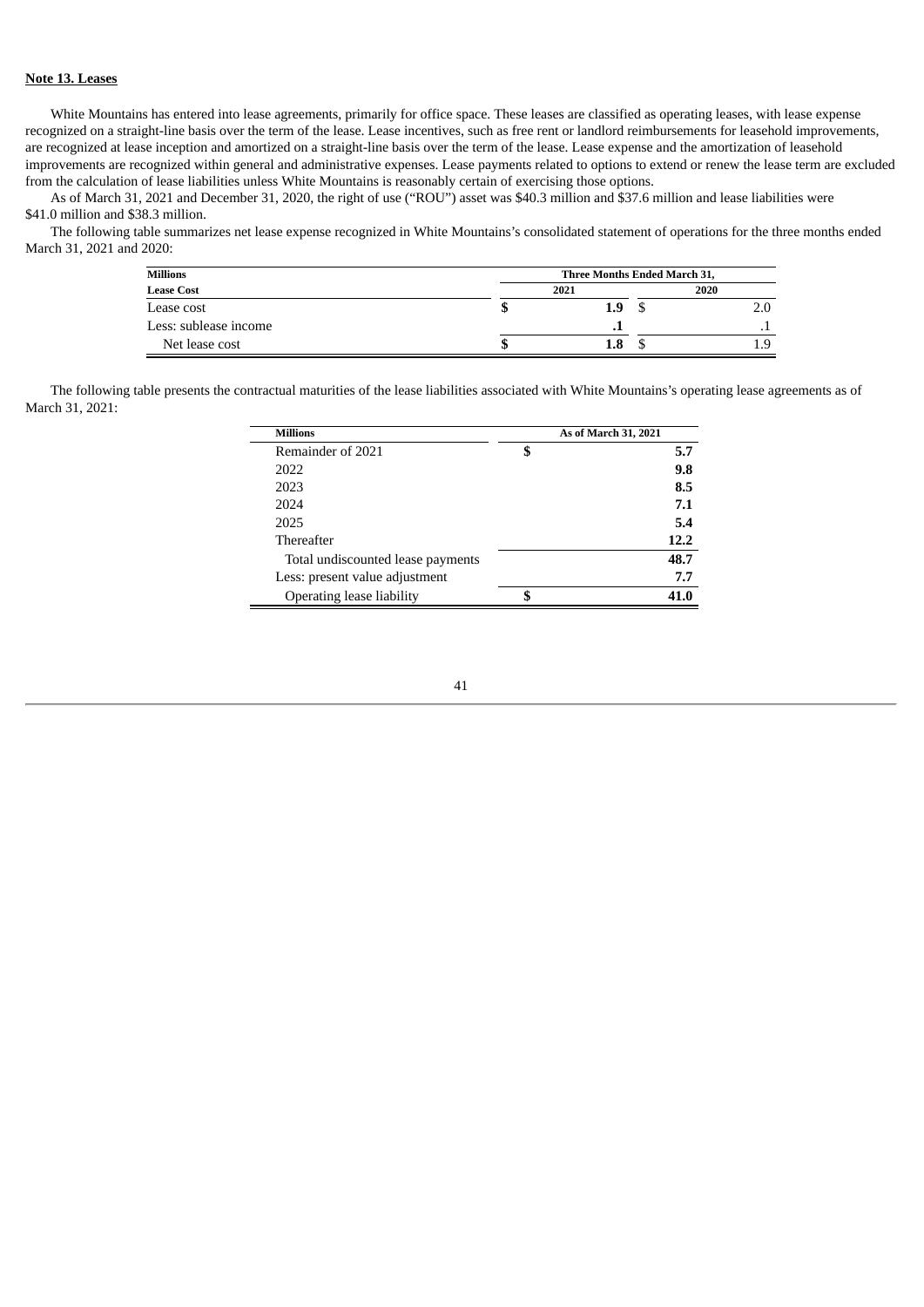The following tables present lease related assets and liabilities by reportable segment as of March 31, 2021 and December 31, 2020:

|                                                                                                                                                         |               |                  |            | As of March 31, 2021 |                         |              |                                                                                |
|---------------------------------------------------------------------------------------------------------------------------------------------------------|---------------|------------------|------------|----------------------|-------------------------|--------------|--------------------------------------------------------------------------------|
| <b>Millions</b>                                                                                                                                         | <b>HG/BAM</b> | Ark              | <b>NSM</b> | Kudu                 | <b>Other Operations</b> | <b>Total</b> | <b>Weighted Average</b><br><b>Incremental Borrowing</b><br>Rate <sup>(1)</sup> |
| ROU lease asset                                                                                                                                         | 9.6           | 4.9 <sup>5</sup> | 16.0       | 2.0                  | 7.8                     | 40.3         |                                                                                |
| Lease liability                                                                                                                                         | 9.6           | 4.9              | 16.0       | 2.0                  | 8.5                     | 41.0         | 4.8%                                                                           |
| <sup>(1)</sup> The present value of the remaining lease payments was determined by discounting the lease payments using the incremental borrowing rate. |               |                  |            |                      |                         |              |                                                                                |

|                 |               |            |                                 |     |  | As of December 31, 2020 |  |              |                                                              |
|-----------------|---------------|------------|---------------------------------|-----|--|-------------------------|--|--------------|--------------------------------------------------------------|
| <b>Millions</b> | <b>HG/BAM</b> | <b>NSM</b> | Kudu<br><b>Other Operations</b> |     |  |                         |  | <b>Total</b> | <b>Weighted Average</b><br><b>Incremental Borrowing Rate</b> |
| ROU lease asset | 10.1          | 17.1       |                                 | 2.0 |  | 8.4                     |  | 37.6         |                                                              |
| Lease liability | 10.1          | 17.1       |                                 | 2.0 |  | 9.1                     |  | 38.3         | 4.6%                                                         |

 $<sup>(1)</sup>$  The present value of the remaining lease payments was determined by discounting the lease payments using the incremental borrowing rate.</sup>

## **Note 14. Non-controlling Interests**

Non-controlling interests consist of the ownership interests of non-controlling shareholders in consolidated entities and are presented separately on the balance sheet.

The following table presents the balance of non-controlling interests included in White Mountains's total equity and the related percentage of each consolidated entity's total equity owned by non-controlling shareholders as of March 31, 2021 and December 31, 2020:

|                                          | March 31, 2021                |      |                                  | <b>December 31, 2020</b>      |      |                                         |  |  |
|------------------------------------------|-------------------------------|------|----------------------------------|-------------------------------|------|-----------------------------------------|--|--|
| <b>\$</b> in Millions                    | Non-controlling<br>Percentage |      | Non-controlling<br><b>Equity</b> | Non-controlling<br>Percentage |      | <b>Non-controlling</b><br><b>Equity</b> |  |  |
| Non-controlling interests, excluding BAM |                               |      |                                  |                               |      |                                         |  |  |
| <b>HG Global</b>                         | $3.1\%$                       | - \$ | 11.6                             | $3.1\%$                       | - \$ | 13.5                                    |  |  |
| Ark                                      | 28.0 %                        |      | 211.0                            | $-$ %                         |      |                                         |  |  |
| <b>NSM</b>                               | 3.4%                          |      | 16.0                             | $3.4\%$                       |      | 17.0                                    |  |  |
| Kudu                                     | $.7\%$                        |      | 2.3                              | $.7\%$                        |      | 2.3                                     |  |  |
| Other                                    | various                       |      | 2.0                              | various                       |      | 2.4                                     |  |  |
| Total, excluding BAM                     |                               |      | 242.9                            |                               |      | 35.2                                    |  |  |
| <b>BAM</b>                               | 100.0 %                       |      | (132.9)                          | 100.0%                        |      | (123.3)                                 |  |  |
| Total non-controlling interests          |                               |      | 110.0                            |                               |      | (88.1)                                  |  |  |

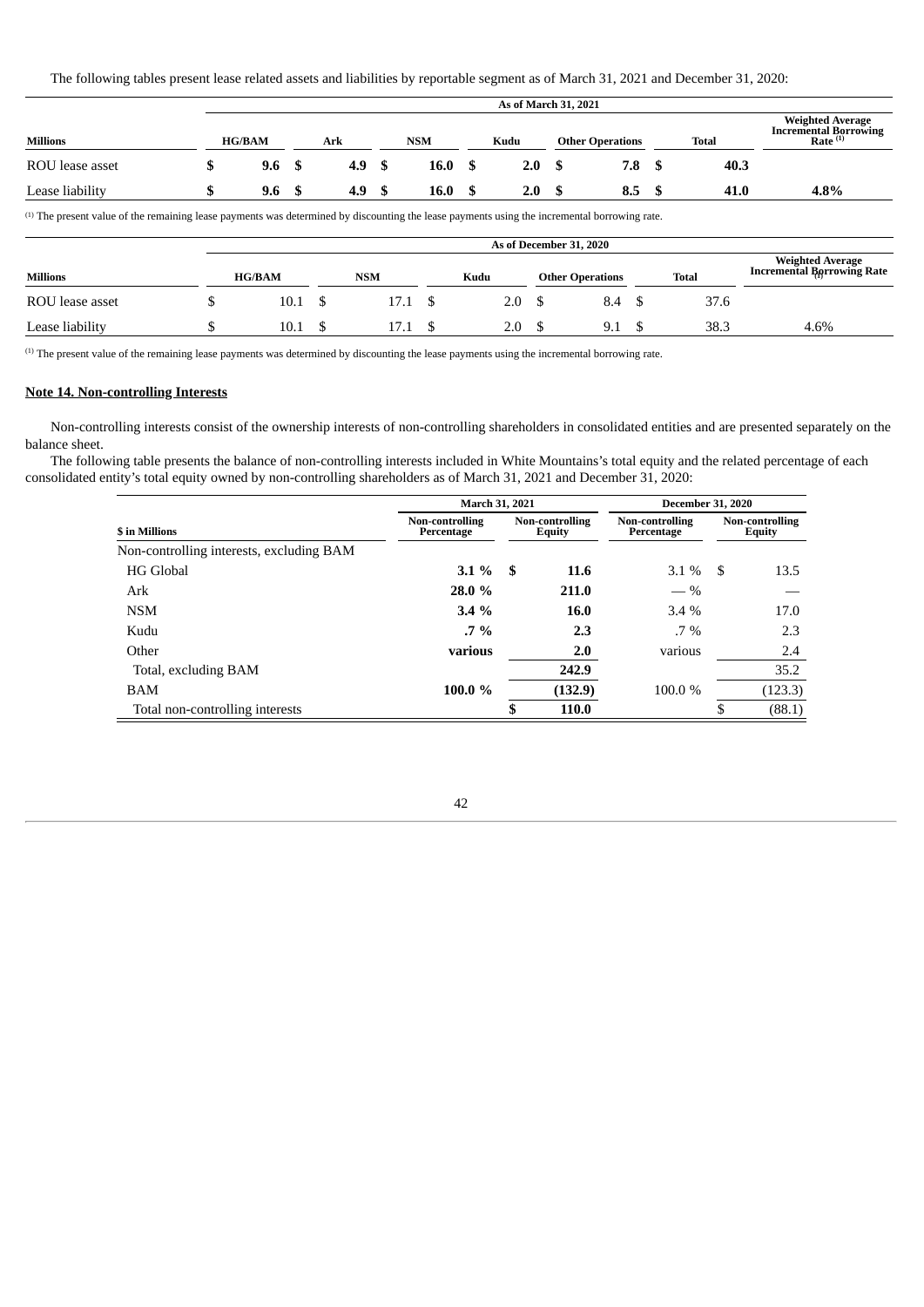## **Note 15. Segment Information**

As of March 31, 2021, White Mountains conducted its operations through five segments: (1) HG Global/BAM, (2) Ark, (3) NSM, (4) Kudu and (5) Other Operations. A discussion of White Mountains's consolidated investment operations is included after the discussion of operations by segment. As a result of the Ark Transaction, White Mountains began consolidating Ark in its financial statements as of January 1, 2021.

White Mountains has made its segment determination based on consideration of the following criteria: (i) the nature of the business activities of each of the Company's subsidiaries and affiliates; (ii) the manner in which the Company's subsidiaries and affiliates are organized; (iii) the existence of primary managers responsible for specific subsidiaries and affiliates; and (iv) the organization of information provided to the chief operating decision makers and the Board of Directors. Significant intercompany transactions among White Mountains's segments have been eliminated herein.

The following tables present the financial information for White Mountains's segments:

| <b>Millions</b>                                                                | <b>HG Global/</b><br><b>BAM</b> |     | Ark    |      | <b>NSM</b> | Kudu       |    | <b>Other Operations</b> |    | <b>Total</b> |
|--------------------------------------------------------------------------------|---------------------------------|-----|--------|------|------------|------------|----|-------------------------|----|--------------|
| Three Months Ended March 31, 2021                                              |                                 |     |        |      |            |            |    |                         |    |              |
| Earned insurance premiums                                                      | \$<br>6.4                       | -\$ | 104.6  | -\$  |            |            | \$ |                         | \$ | 111.0        |
| Net investment income                                                          | 4.5                             |     | 8.     |      |            | 8.2        |    | 7.1                     |    | 20.6         |
| Net realized and unrealized investment<br>(losses) gains                       | (17.9)                          |     | 1.1    |      |            | 15.8       |    | 2.1                     |    | 1.1          |
| Net realized and unrealized investment<br>losses from investment in MediaAlpha |                                 |     |        |      |            |            |    | (41.7)                  |    | (41.7)       |
| Commission revenues                                                            |                                 |     |        |      | 59.6       |            |    | 2.3                     |    | 61.9         |
| Other revenue                                                                  | .3                              |     | 2.6    |      | 15.2       | .1         |    | 7.1                     |    | 25.3         |
| Total revenues                                                                 | (6.7)                           |     | 109.1  |      | 74.8       | 24.1       |    | (23.1)                  |    | 178.2        |
| Loss and loss adjustment expenses                                              |                                 |     | 66.0   |      |            |            |    |                         |    | 66.0         |
| Insurance acquisition expenses                                                 | 1.9                             |     | 36.7   |      |            |            |    |                         |    | 38.6         |
| Cost of sales                                                                  |                                 |     |        |      |            |            |    | 4.0                     |    | 4.0          |
| General and administrative expenses                                            | 16.4                            |     | 37.8   |      | 46.0       | 2.5        |    | 35.7                    |    | 138.4        |
| Broker commission expense                                                      |                                 |     |        |      | 18.9       |            |    |                         |    | 18.9         |
| Change in fair value of contingent<br>consideration earnout liabilities        |                                 |     |        |      |            |            |    |                         |    |              |
| Amortization of other intangible assets                                        |                                 |     |        |      | 8.6        | .1         |    | .5                      |    | 9.2          |
| Loss on assets held for sale                                                   |                                 |     |        |      | 28.7       |            |    |                         |    | 28.7         |
| Interest expense                                                               |                                 |     | 1.1    |      | 5.9        | 5.8        |    | .3                      |    | 13.1         |
| Total expenses                                                                 | 18.3                            |     | 141.6  |      | 108.1      | 8.4        |    | 40.5                    |    | 316.9        |
| Pre-tax (loss) income                                                          | (25.0)                          | \$  | (32.5) | - \$ | (33.3)     | \$<br>15.7 | S  | (63.6)                  | -S | (138.7)      |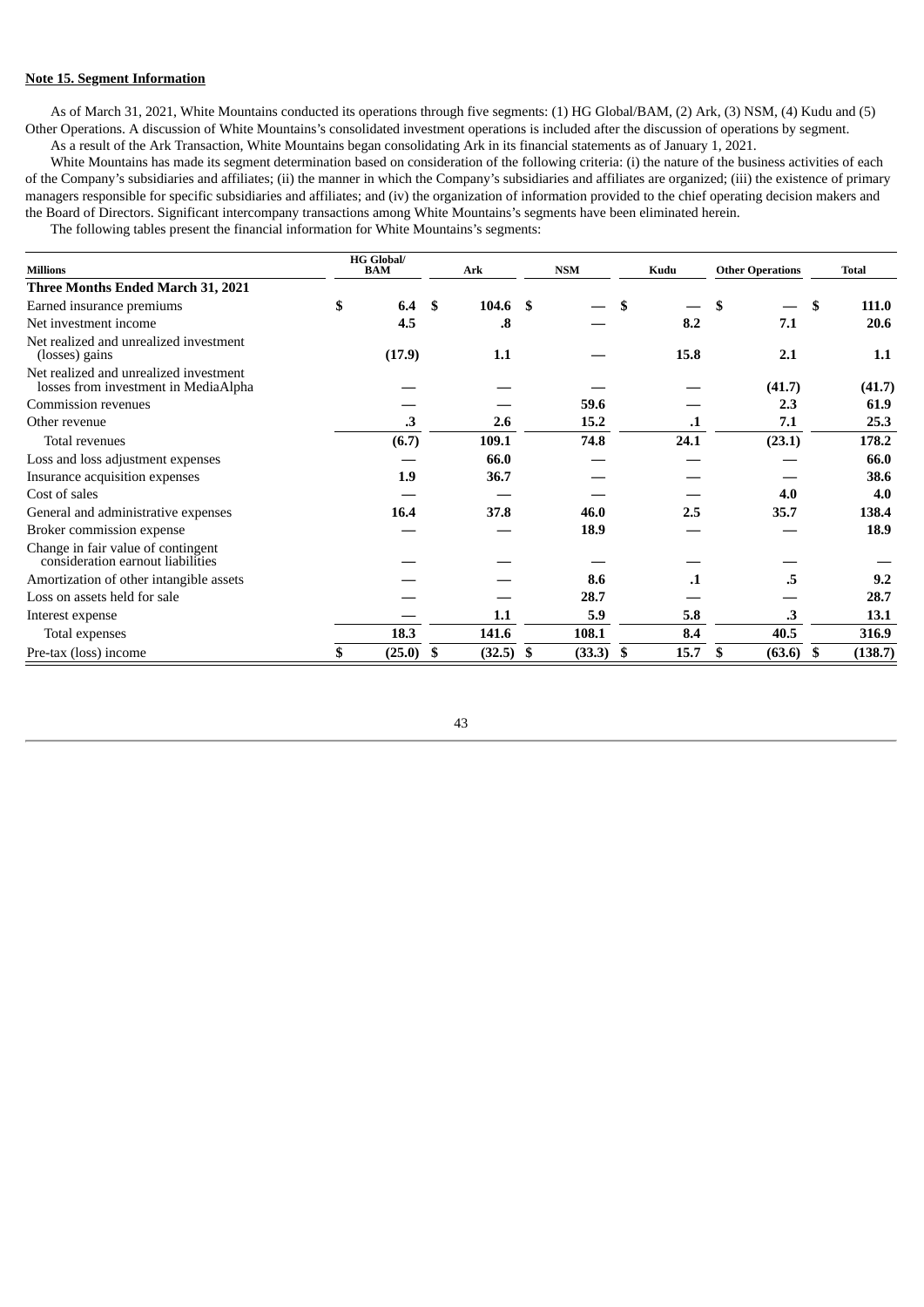| <b>Millions</b>                                                         | <b>HG Global/ BAM</b><br><b>NSM</b> |      | Kudu | <b>Other Operations</b> | <b>Total</b> |               |               |
|-------------------------------------------------------------------------|-------------------------------------|------|------|-------------------------|--------------|---------------|---------------|
| Three Months Ended March 31, 2020                                       |                                     |      |      |                         |              |               |               |
| Earned insurance premiums                                               | \$                                  | 5.4  | - \$ |                         |              | \$            | \$<br>5.4     |
| Net investment income                                                   |                                     | 5.5  |      |                         | 7.3          | 10.1          | 22.9          |
| Net realized and unrealized investment gains<br>(losses)                |                                     | 6.1  |      |                         | (24.8)       | (168.0)       | (186.7)       |
| Net unrealized investment gains from<br>investment in MediaAlpha        |                                     |      |      |                         |              | 30.0          | 30.0          |
| Commission revenues                                                     |                                     |      |      | 53.0                    |              | 2.1           | 55.1          |
| Other revenue                                                           |                                     | .5   |      | 12.0                    | .1           | 1.5           | 14.1          |
| Total revenues                                                          |                                     | 17.5 |      | 65.0                    | (17.4)       | (124.3)       | (59.2)        |
| Insurance acquisition expenses                                          |                                     | 1.7  |      |                         |              |               | 1.7           |
| Cost of sales                                                           |                                     |      |      |                         |              | 2.0           | 2.0           |
| General and administrative expenses                                     |                                     | 14.7 |      | 39.6                    | 2.5          | 17.5          | 74.3          |
| Broker commission expense                                               |                                     |      |      | 18.3                    |              |               | 18.3          |
| Change in fair value of contingent<br>consideration earnout liabilities |                                     |      |      | (.6)                    |              |               | (.6)          |
| Amortization of other intangible assets                                 |                                     |      |      | 4.8                     | .1           | .2            | 5.1           |
| Interest expense                                                        |                                     |      |      | 4.3                     | 1.4          | .3            | 6.0           |
| Total expenses                                                          |                                     | 16.4 |      | 66.4                    | 4.0          | 20.0          | 106.8         |
| Pre-tax income (loss)                                                   |                                     | 1.1  | \$   | (1.4)                   | \$<br>(21.4) | (144.3)<br>\$ | \$<br>(166.0) |

In compliance with ASC 606, *Revenues from Contracts with Customers,* the following tables present White Mountains's total revenues by revenue source for the three months ended March 31, 2021 and 2020:

| <b>Millions</b>                        | HG<br>Global/BAM | Ark   |    | <b>NSM</b>        |    | Kudu | Other<br><b>Operations</b> |     | <b>Total</b> |
|----------------------------------------|------------------|-------|----|-------------------|----|------|----------------------------|-----|--------------|
| Three Months Ended March 31, 2021      |                  |       |    |                   |    |      |                            |     |              |
| Commission and other revenue           |                  |       |    |                   |    |      |                            |     |              |
| <b>Specialty Transportation</b>        | \$               |       | \$ | 20.7 <sup>5</sup> |    |      |                            | \$. | 20.7         |
| Real Estate                            |                  |       |    | 9.8               |    |      |                            |     | 9.8          |
| <b>Social Services</b>                 |                  |       |    | 6.7               |    |      |                            |     | 6.7          |
| Pet                                    |                  |       |    | 17.1              |    |      |                            |     | 17.1         |
| <b>United Kingdom</b>                  |                  |       |    | 13.1              |    |      |                            |     | 13.1         |
| Other                                  |                  |       |    | 7.4               |    |      | 2.3                        |     | 9.7          |
| Total commission and other revenue     |                  |       |    | 74.8              |    |      | 2.3                        |     | 77.1         |
| Product revenues                       |                  |       |    |                   |    |      | 6.5                        |     | 6.5          |
| Revenues from contracts with customers |                  |       |    | 74.8              |    |      | 8.8                        |     | 83.6         |
| Other revenues <sup>(1)</sup>          | (6.7)            | 109.1 |    |                   |    | 24.1 | (31.9)                     |     | 94.6         |
| Total revenues                         | (6.7)            | 109.1 | S  | 74.8              | -S | 24.1 | $(23.1)$ \$                |     | 178.2        |

Other revenues consist of premiums, investment income, investment gains and losses and other revenues outside the scope of ASC 606, *Revenues from Contracts with Customers.* (1)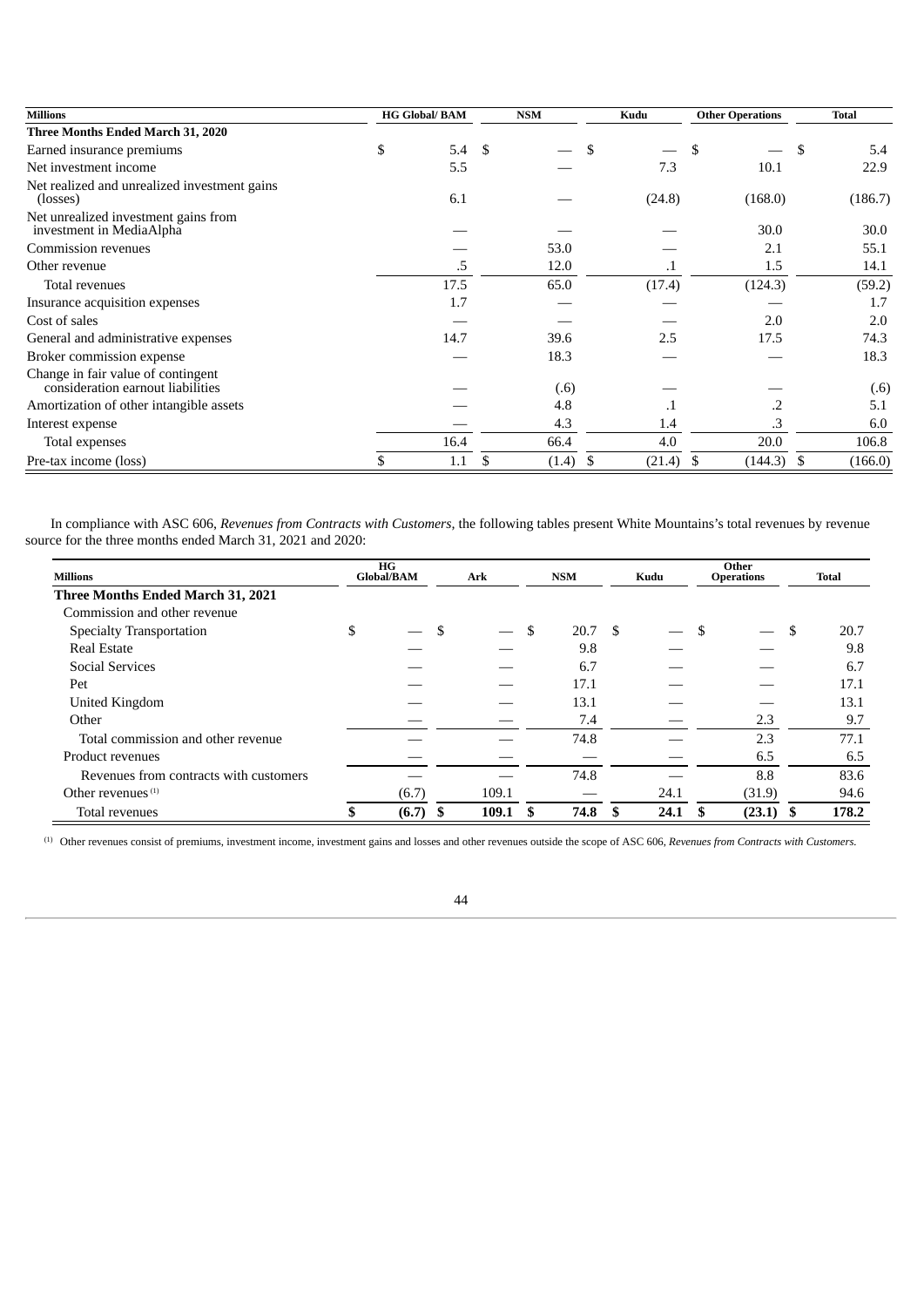| <b>Millions</b>                        | HG<br>Global/BAM | <b>NSM</b> |    | Kudu   |    | Other<br><b>Operations</b> | <b>Total</b> |
|----------------------------------------|------------------|------------|----|--------|----|----------------------------|--------------|
| Three Months Ended March 31, 2020      |                  |            |    |        |    |                            |              |
| Commission and other revenue           |                  |            |    |        |    |                            |              |
| <b>Specialty Transportation</b>        | \$               | \$<br>20.3 | S  |        | \$ |                            | \$<br>20.3   |
| <b>Real Estate</b>                     |                  | 11.3       |    |        |    |                            | 11.3         |
| <b>Social Services</b>                 |                  | 6.3        |    |        |    |                            | 6.3          |
| Pet                                    |                  | 11.8       |    |        |    |                            | 11.8         |
| United Kingdom                         |                  | 10.0       |    |        |    |                            | 10.0         |
| Other                                  |                  | 5.3        |    |        |    | 1.4                        | 6.7          |
| Total commission and other revenue     |                  | 65.0       |    |        |    | 1.4                        | 66.4         |
| Product revenues                       |                  |            |    |        |    | 2.1                        | 2.1          |
| Revenues from contracts with customers |                  | 65.0       |    |        |    | 3.5                        | 68.5         |
| Other revenues <sup>(1)</sup>          | 17.5             |            |    | (17.4) |    | (127.8)                    | (127.7)      |
| Total revenues                         | 17.5             | \$<br>65.0 | \$ | (17.4) | S  | (124.3)                    | \$<br>(59.2) |

Other revenues consist of premiums, investment income, investment gains and losses and other revenues outside the scope of ASC 606, *Revenues from Contracts with Customers.* (1)

# **Note 16. Equity-Method Eligible Investments**

White Mountains's equity method eligible investments include White Mountains's investment in MediaAlpha, certain other unconsolidated entities, including Kudu's Participation Contracts, private equity funds and hedge funds in which White Mountains has the ability to exert significant influence over the investee's operating and financial policies.

The following table presents the carrying values of White Mountains's equity method eligible investments as of March 31, 2021 and December 31, 2020:

| <b>Millions</b>                                         |  | <b>March 31, 2021</b> | <b>December 31, 2020</b> |       |  |
|---------------------------------------------------------|--|-----------------------|--------------------------|-------|--|
| Investment in MediaAlpha                                |  | 600.2                 |                          | 802.2 |  |
| Other equity method eligible investments, at fair value |  | 706.2                 |                          | 698.1 |  |

For the three months ended March 31, 2021 and 2020, White Mountains's received dividend and income distributions from equity method eligible investments, including White Mountains's investment in MediaAlpha, of \$13.7 million, and \$11.4 million, which were recorded within net investment income in the consolidated statement of operations.

The following table presents White Mountains's significant equity method eligible investments as of March 31, 2021 and December 31, 2020:

|                              |                 | <b>Basic Ownership Interest</b> |                                                 |
|------------------------------|-----------------|---------------------------------|-------------------------------------------------|
| <b>Investee</b>              | March 31, 2021  | <b>December 31, 2020</b>        | <b>Instrument Held</b>                          |
| PassportCard/DavidShield     | 53.8%           | 53.8%                           | Common shares                                   |
| New Market Solutions, LLC.   | 46.7%           | 46.7%                           | Units                                           |
| durchblicker                 | 45.0%           | 45.0%                           | Common shares                                   |
| MediaAlpha                   | 28.5%           | 35.0%                           | Common shares                                   |
| Elementum Holdings, L.P.     | 29.7%           | 28.9%                           | Limited partnership interest                    |
| Compare.com                  | 18.4%           | 18.4%                           | Common shares                                   |
| Tuckerman Capital Funds      | $16.1 - 30.0\%$ | $14.9 - 62.0\%$                 | Limited and general partnership interests       |
| Enlightenment Capital Funds  | $9.1 - 66.3\%$  | $9.7 - 66.7\%$                  | Limited and general partnership interests       |
| Kudu Participation Contracts | $3.2 - 35.6\%$  | $3.2 - 35.0\%$                  | Revenue and earnings participation<br>contracts |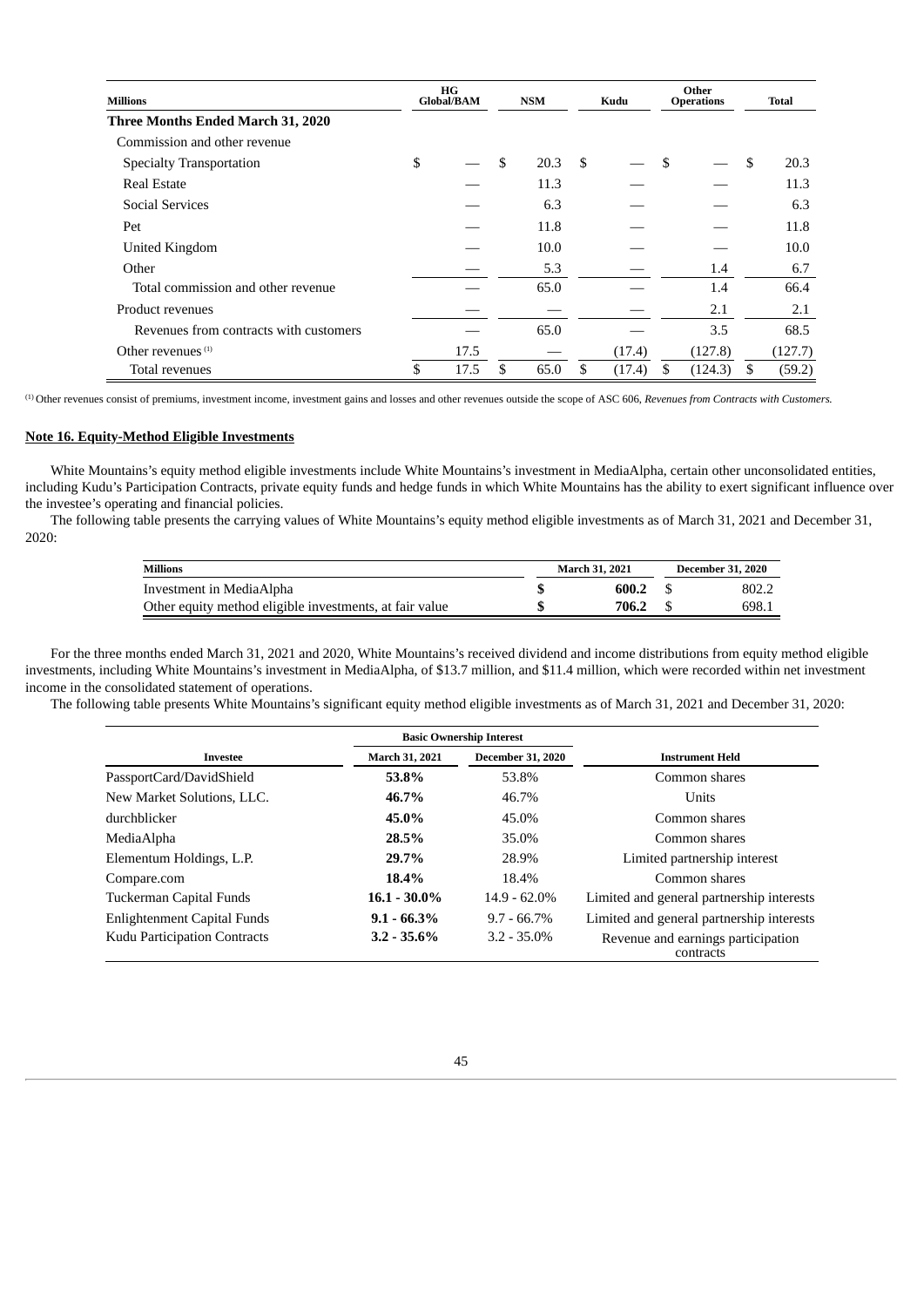On October 30, 2020, MediaAlpha completed the MediaAlpha IPO. In the offering, White Mountains sold 3.6 million shares at \$19.00 per share (\$17.67 per share net of underwriting discount) and received total proceeds of \$63.8 million. White Mountains also received \$55.0 million of net proceeds related to a dividend recapitalization at MediaAlpha. Following the MediaAlpha IPO, White Mountains owned 20.5 million MediaAlpha shares, representing a 35.0% ownership interest (32.3% on a fully-diluted, fully converted basis). At the December 31, 2020 closing price of \$39.07 per share, the fair value of White Mountains's remaining investment in MediaAlpha was \$802.2 million. Subsequent to the MediaAlpha IPO, White Mountains's investment in MediaAlpha is accounted for at fair value based on the publicly traded share price of MediaAlpha's common stock and White Mountains presents its investment in MediaAlpha as a separate line item on the balance sheet.

On March 23, 2021, MediaAlpha completed a secondary offering of 8.05 million shares. In the secondary offering, White Mountains sold 3.6 million shares at \$46.00 per share (\$44.62 per share net of underwriting fees) for net proceeds of \$160.3 million. Following the completion of the offering, White Mountains owns 16.9 million shares, representing a 28.5% basic ownership interest (26.3% fully-diluted/fully-converted basis). At the March 31, 2021, closing price of \$35.43 per share, the fair value of White Mountains's remaining investment in MediaAlpha was \$600.2 million. For the three months ended March 31, 2021, White Mountains recognized \$41.7 million in realized and unrealized investment losses associated with its investment in MediaAlpha.

For the three months ended March 31, 2021 and 2020, MediaAlpha was considered a significant subsidiary. The following tables present summarized financial information for MediaAlpha as of March 31, 2021 and 2020:

| <b>Millions</b>     |    | March 31, 2021 |      | <b>December 31, 2020</b> |  |  |  |
|---------------------|----|----------------|------|--------------------------|--|--|--|
| Balance sheet data: |    |                |      |                          |  |  |  |
| Total assets        | S  | 241.7          | - 56 | 212.7                    |  |  |  |
| Total liabilities   | \$ | 331.1          |      | 315.8                    |  |  |  |

|                        | <b>Three Months Ended</b><br>March 31, |       |      |       |  |  |  |  |  |
|------------------------|----------------------------------------|-------|------|-------|--|--|--|--|--|
|                        |                                        |       |      |       |  |  |  |  |  |
| <b>Millions</b>        |                                        |       | 2020 |       |  |  |  |  |  |
| Income statement data: |                                        |       |      |       |  |  |  |  |  |
| Total revenues         | S                                      | 173.6 |      | 119.4 |  |  |  |  |  |
| Total expenses         | S                                      | 173.4 |      | 110.6 |  |  |  |  |  |
| Net income             | S                                      |       |      | 8.8   |  |  |  |  |  |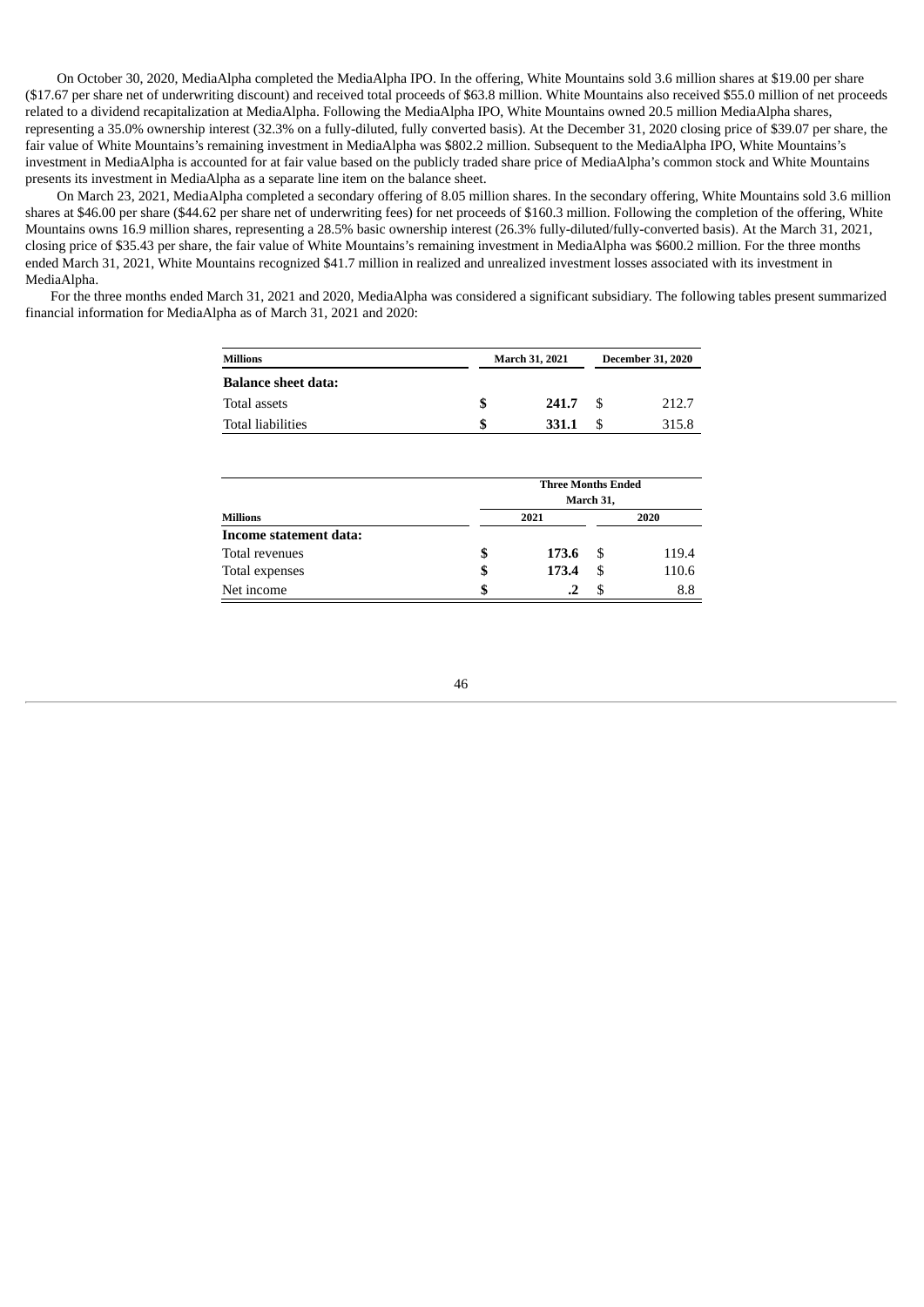## **Note 17. Fair Value of Financial Instruments**

White Mountains records its financial instruments at fair value with the exception of debt obligations, which are recorded as debt at face value less unamortized original issue discount.

The following table presents the fair value and carrying value of this financial instrument as of March 31, 2021 and December 31, 2020:

|                                       |               | March 31, 2021 |    | <b>December 31, 2020</b> |     |               |      |                   |  |  |
|---------------------------------------|---------------|----------------|----|--------------------------|-----|---------------|------|-------------------|--|--|
| <b>Millions</b>                       | Fair<br>Value |                |    | Carrying<br>Value        |     | Fair<br>Value |      | Carrying<br>Value |  |  |
| Ark Subordinated Notes <sup>(1)</sup> | S             | 44.1           | \$ | 44.1                     | S   |               |      |                   |  |  |
| <b>NSM Bank Facility</b>              | \$            | 275.6          | S. | 271.5                    | S   | 279.3         | S    | 271.3             |  |  |
| Other NSM debt                        | \$            | 1.3            | -S | 1.2                      | -S  | 1.3           | -S   | 1.3               |  |  |
| Kudu Credit Facility <sup>(2)</sup>   | \$            | 102.0          | S  | 95.9                     | \$. |               | - \$ |                   |  |  |
| Kudu Bank Facility                    | \$            |                |    |                          | S   | 89.3          | S    | 86.3              |  |  |
| Other Operations debt                 |               | 18.3           |    | 17.0                     | .S  | 18.8          | £.   | 17.5              |  |  |

As of March 31, 2021, White Mountains measured the fair value of the Ark Bank Facility Notes at the carrying value as a result of the debt being acquired on January 1, 2021. See **Note 7 —** (1) **"Debt"**.

 $^{(2)}$  As of March 31, 2021, White Mountains measured the fair value of the Kudu Credit Facility debt at the carrying value, before unamortized issuance costs, as a result of the debt being refinanced on March 23, 2021.

The fair value estimates for the Ark Subordinated Notes, NSM Bank Facility, the Other NSM debt, the Kudu Credit Facility, the Kudu Bank Facility and Other Operations debt have been determined based on a discounted cash flow approach and are considered to be Level 3 measurements.

#### **Note 18. Commitments and Contingencies**

#### **Legal Contingencies**

White Mountains is subject to litigation and arbitration in the normal course of business. White Mountains considers the requirements of ASC 450 when evaluating its exposure to litigation and arbitration. ASC 450 requires that accruals be established for litigation and arbitration if it is probable that a loss has been incurred and it can be reasonably estimated. ASC 450 also requires that litigation and arbitration be disclosed if it is probable that a loss has been incurred or if there is a reasonable possibility that a loss may have been incurred. White Mountains does not have any current litigation that may have a material adverse effect on White Mountains's financial condition, results of operations or cash flows.

The following description presents significant legal contingencies, ongoing non-claims related litigation or arbitration as of March 31, 2021:

#### *Esurance*

On October 7, 2011, the Company completed the sale of its Esurance Holdings, Inc. and its subsidiaries and Answer Financial Inc. and its subsidiaries (collectively, "Esurance") to The Allstate Corporation ("Allstate") pursuant to a Stock Purchase Agreement dated as of May 17, 2011. Subject to specified thresholds and limits, the Company remains contingently liable to Allstate for specified matters related to the pre-closing period, including (a) losses of Esurance arising from extra-contractual claims and claims in excess of policy limits, (b) certain corporate reorganizations effected to remove entities from Esurance that were not being sold in the transaction, and (c) certain tax matters, including certain net operating losses being less than stated levels.

#### *Sirius Group Tax Contingency*

In the first quarter of 2021, White Mountains recorded a \$17.6 million gain within discontinued operations as a result of reversing a liability arising from the tax indemnification provided in connection with the sale of Sirius International Insurance Group, Ltd. ("Sirius Group") in 2016. The liability related to certain interest deductions claimed by Sirius Group that had been disputed by the Swedish Tax Agency (STA). In April 2021, the STA informed the Swedish Administrative Court of Appeal that, as a result of the Swedish Supreme Administrative Court having ruled that the Swedish interest disallowance rules violate the European Union's freedom of establishment principle, Sirius Group should prevail in its appeal (and that the interest deductions should not be disallowed).

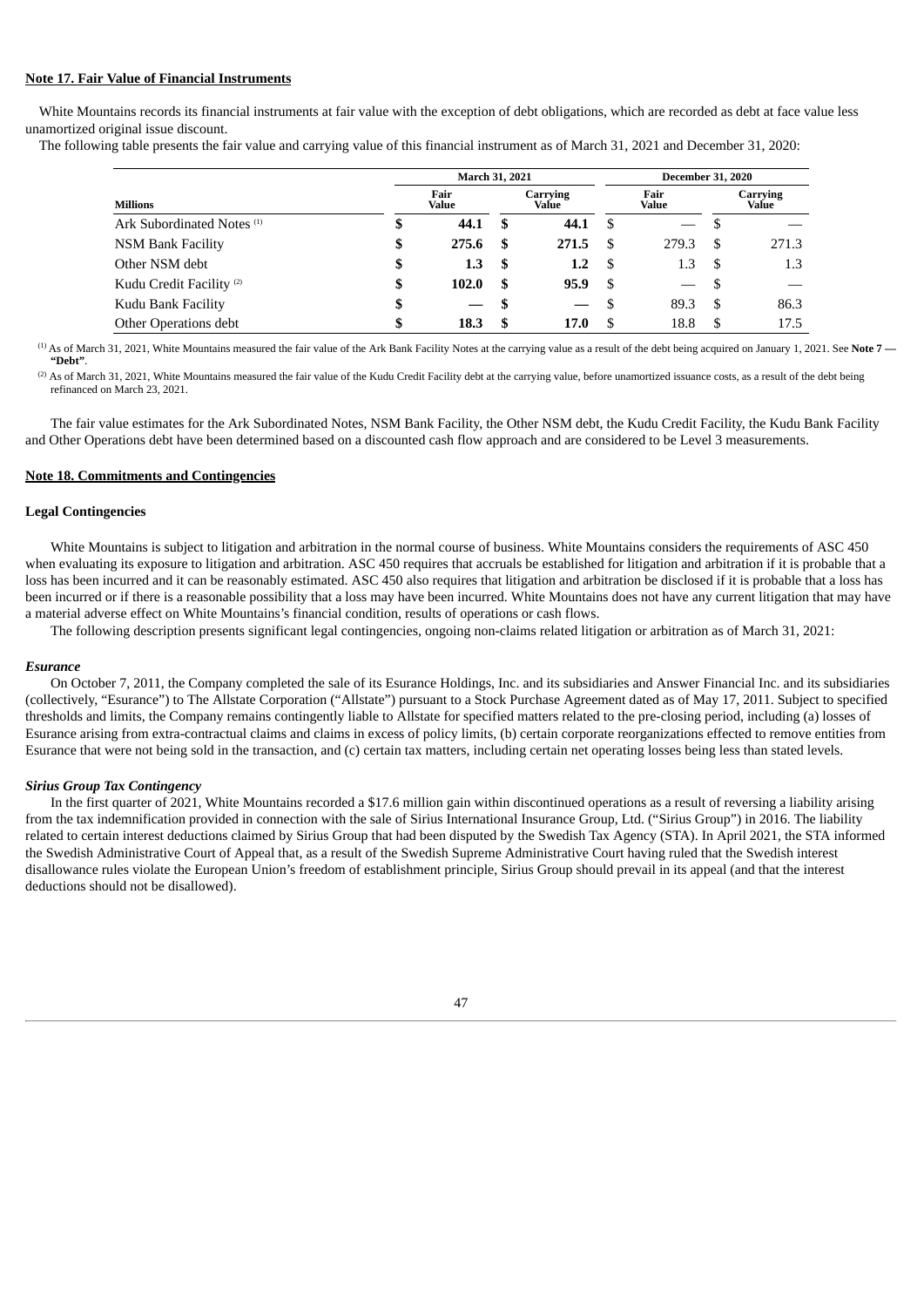## **Note 19. Held for Sale and Discontinued Operations**

## **Sirius Group**

As of December 31, 2020, White Mountains recorded a liability of \$18.7 million, related to the tax indemnification provided in connection with the sale of Sirius Group in 2016. For the three months ended March 31, 2021, White Mountains recorded a gain of \$17.6 million in discontinued operations to reverse the liability accrued as of December 31, 2020 and \$1.1 million gain related to foreign currency translation. See **Note 18 — "Commitments and Contingencies"**.

#### **Other**

As of December 31, 2020, assets held for sale included a corporate aircraft with a carrying value of \$1.7 million. On February 12, 2021, the corporate aircraft was sold for \$2.1 million and White Mountains recorded \$0.5 million of realized gains within other revenues in the Other Operations segment.

On April 12, 2021, NSM sold its Fresh Insurance motor business. White Mountains determined that the transaction qualified as a held for sale business in the first quarter 2021, however, it did not meet the criteria to be classified as discontinued operations. In the first quarter of 2021, NSM recorded a loss of \$28.7 million related to the sale. As of March 31, 2021, assets held for sale included the net realizable value of Fresh Insurance's motor business of \$1.5 million, which was recorded in other assets in the NSM segment.

#### **Earnings Per Share from Discontinued Operations**

White Mountains calculates earnings per share using the two-class method, which allocates earnings between common and unvested restricted common shares. Both classes of shares participate equally in earnings on a per share basis. Basic earnings per share amounts are based on the weighted average number of common shares outstanding adjusted for unvested restricted common shares. Diluted earnings per share amounts are also impacted by the net effect of potentially dilutive common shares outstanding.

The following table presents the Company's computation of earnings per share for discontinued operations for the three months ended March 31, 2021 and  $2020$ 

|                                                                                                  | <b>Three Months Ended</b> |           |         |
|--------------------------------------------------------------------------------------------------|---------------------------|-----------|---------|
|                                                                                                  |                           | March 31. |         |
|                                                                                                  | 2021                      |           | 2020    |
| Basic and diluted earnings per share numerators (in millions):                                   |                           |           |         |
| Net loss attributable to White Mountains's common shareholders                                   | (75.3)                    | -S        | (128.8) |
| Less: total loss from continuing operations, net of tax                                          | (94.0)                    |           | (129.7) |
| Net income from discontinued operations attributable to White Mountains's<br>common shareholders | \$<br>18.7                | .S        | .9      |
| Allocation of earnings to participating restricted common shares (1)                             | (.2)                      |           |         |
| Basic and diluted earnings per share numerators (2)                                              | 18.5                      | \$        | .9      |
| Basic earnings per share denominators (in thousands):                                            |                           |           |         |
| Total average common shares outstanding during the period                                        | 3,100.2                   |           | 3,178.0 |
| Average unvested restricted common shares (3)                                                    | (32.4)                    |           | (33.8)  |
| Basic earnings per share denominator                                                             | 3,067.8                   |           | 3,144.2 |
| Diluted earnings per share denominator (in thousands):                                           |                           |           |         |
| Total average common shares outstanding during the period                                        | 3,100.2                   |           | 3,178.0 |
| Average unvested restricted common shares (3)                                                    | (32.4)                    |           | (33.8)  |
| Diluted earnings per share denominator                                                           | 3,067.8                   |           | 3,144.2 |
| Basic and diluted (losses) earnings per share (in dollars) - discontinued<br>operations:         | \$<br>6.03                | S         | .28     |

 $<sup>(1)</sup>$  Restricted shares issued by White Mountains contain dividend participation features, and therefore, are considered participating securities.</sup>

(2) Net earnings attributable to White Mountains's common shareholders, net of restricted share amounts, is equal to undistributed earnings for the three months ended March 31, 2021 and 2020. (3) Restricted common shares outstanding vest either in equal annual installments or upon a stated date. See Note 12 — "Employee Share-Based Incentive Compensation Plans".

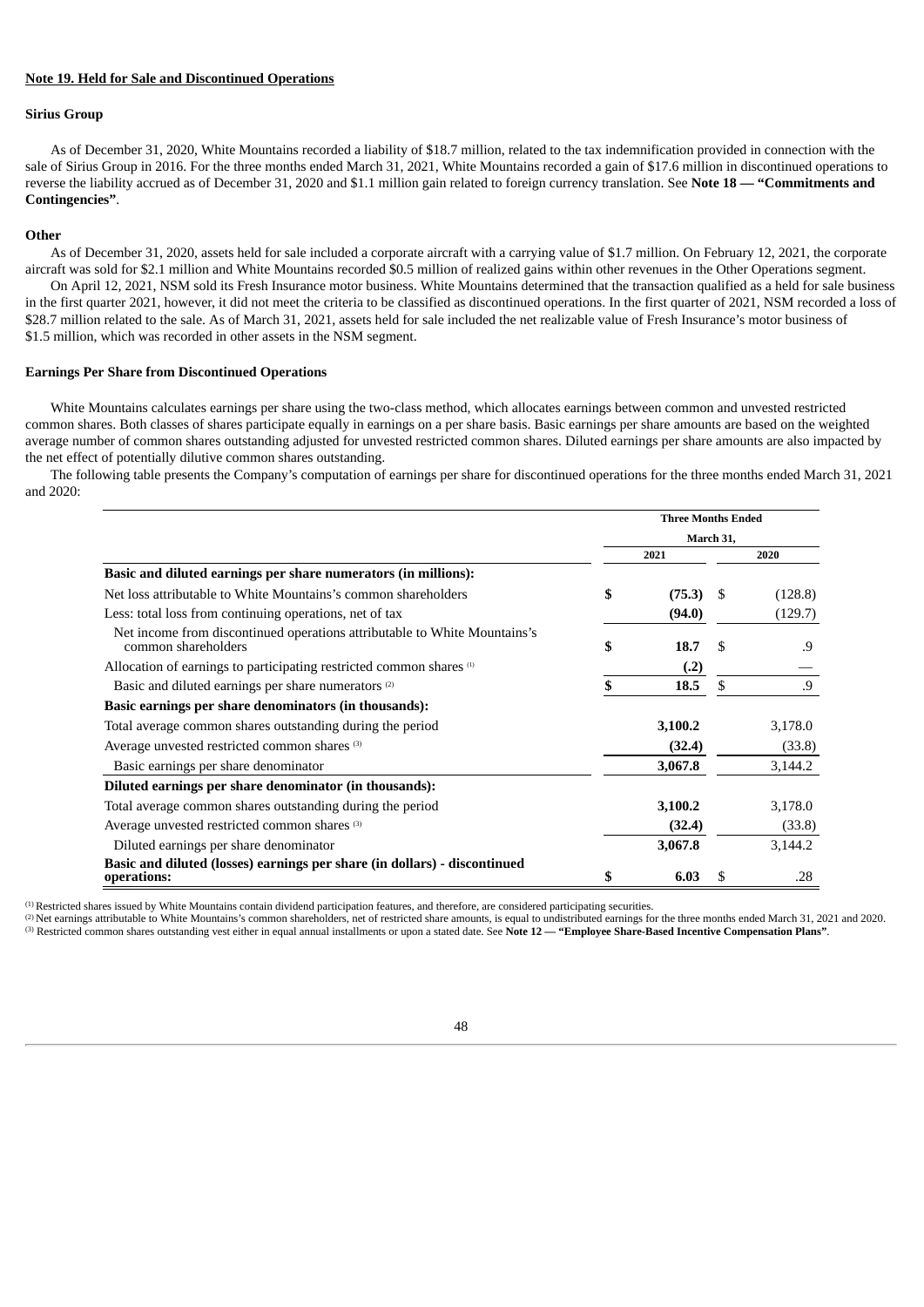### **Item 2. Management's Discussion and Analysis of Financial Condition and Results of Operations.**

The following discussion contains "forward-looking statements". White Mountains intends statements that are not historical in nature, which are hereby identified as forward-looking statements, to be covered by the safe harbor provisions of the Private Securities Litigation Reform Act of 1995. White Mountains cannot promise that its expectations in such forward-looking statements will turn out to be correct. White Mountains's actual results could be materially different from and worse than its expectations. See "FORWARD-LOOKING STATEMENTS" on page 81 for specific important factors that *could cause actual results to differ materially from those contained in forward-looking statements.*

The following discussion also includes twelve non-GAAP financial measures: (i) adjusted book value per share, (ii) BAM's gross written premiums and MSC from new business, (iii) Ark's adjusted loss and loss adjustment expense ratio, (iv) Ark's adjusted insurance acquisition expense ratio, (v) Ark's adjusted other underwriting expense ratio, (vi) Ark's adjusted combined ratio (vii) NSM's earnings before interest, taxes, depreciation and amortization ("EBITDA"), (viii) NSM's adjusted EBITDA, (ix) Kudu's EBITDA, (x) Kudu's adjusted EBITDA, (xi) total consolidated portfolio returns excluding MediaAlpha and (xii) adjusted capital, that have been reconciled from their most comparable GAAP financial measures on page 75. White Mountains *believes these measures to be useful in evaluating White Mountains's financial performance and condition.*

## **RESULTS OF OPERATIONS FOR THE THREE MONTHS ENDED MARCH 31, 2021 AND 2020**

#### **Overview**

White Mountains reported book value per share of \$1,231 and adjusted book value per share of \$1,242 as of March 31, 2021. Book value per share and adjusted book value per share decreased 2% in the first quarter of 2021, including dividends. The decline was driven primarily by a decrease in the market price for White Mountains's investment in MediaAlpha and a loss on the assets held for sale for NSM's Fresh Insurance motor business and transaction expenses at Ark related to White Mountains's acquisition. Book value per share and adjusted book value per share both decreased 4% in the first quarter of 2020, including dividends, driven primarily by White Mountains's pre-tax total return on invested assets of -4.6%, as equity markets declined as the COVID-19 pandemic expanded.

Results in the first quarter of 2021 included \$42 million of net realized and unrealized investment losses from White Mountains's investment in MediaAlpha, as unrealized losses resulting from a decline in the MediaAlpha share price from \$39.07 as of December 31, 2020 to \$35.43 as of March 31, 2021 were partially offset by realized gains on shares sold in a secondary offering completed by MediaAlpha. On March 23, 2021, MediaAlpha completed a secondary offering of 8.05 million shares at \$46.00 per share (\$44.62 per share net of underwriting fees). In the secondary offering, White Mountains sold 3.6 million shares for net proceeds of \$160 million. Following the completion of the offering, White Mountains owns 16.9 million shares, representing a 28.5% basic ownership interest (26.3% fully-diluted/fully-converted basis). At the March 31, 2021 closing price of \$35.43 per share, the fair value of White Mountains remaining stake in MediaAlpha was \$600 million. Subsequent to the secondary offering, each \$1.00 per share increase or decrease in the market price of MediaAlpha will result in an approximate \$5.50 per share increase or decrease in White Mountains's book value per share and adjusted book value per share.

Gross written premiums and MSC collected in the HG Global/BAM segment totaled \$26 million in the first quarter of 2021, compared to \$20 million in the first quarter of 2020. BAM insured municipal bonds with par value of \$3.5 billion in the first quarter of 2021, compared to \$3.0 billion in the first quarter of 2020. In the first quarter of 2021, BAM completed an assumed reinsurance transaction to reinsure municipal bonds with a par value of \$0.8 billion. Total pricing was 74 basis points in the first quarter of 2021, compared to 66 basis points in the first quarter of 2020. BAM's total claims paying resources were \$1,144 million as of March 31, 2021, compared to \$987 million as of December 31, 2020 and \$930 million as of March 31, 2020. In the first quarter of 2021, BAM completed a reinsurance agreement with Fidus Re, Ltd. ("Fidus Re") that increased BAM's claims paying resources by \$150 million.

On January 1, 2021, White Mountains closed the Ark Transaction. Ark's GAAP combined ratio was 109% in the first quarter of 2021. Ark's adjusted combined ratio, which adds back amounts ceded to insurance and reinsurance groups that provide third party capital ("TPC Providers"), was 108% in the first quarter of 2021. The adjusted combined ratio included 17 points of catastrophe losses, of which 14 points related to Winter Storm Uri. In the first quarter of 2021, gross written premiums, net written premiums and net earned premiums were \$405 million, \$342 million and \$105 million. Gross written premiums in the first quarter of 2021 were more than double Ark's gross written premiums in the first quarter of 2020 (prior to White Mountains's ownership of Ark), with blended renewal pricing up over 10%. Ark reported pre-tax loss of \$33 million in the first quarter of 2021, which included \$25 million of transaction expenses related to the Ark Transaction. In the first quarter of 2021, AM Best assigned a financial strength rating of "A/stable" to Group Ark Insurance Ltd ("GAIL"), Ark's wholly-owned Bermuda based insurance and reinsurance company.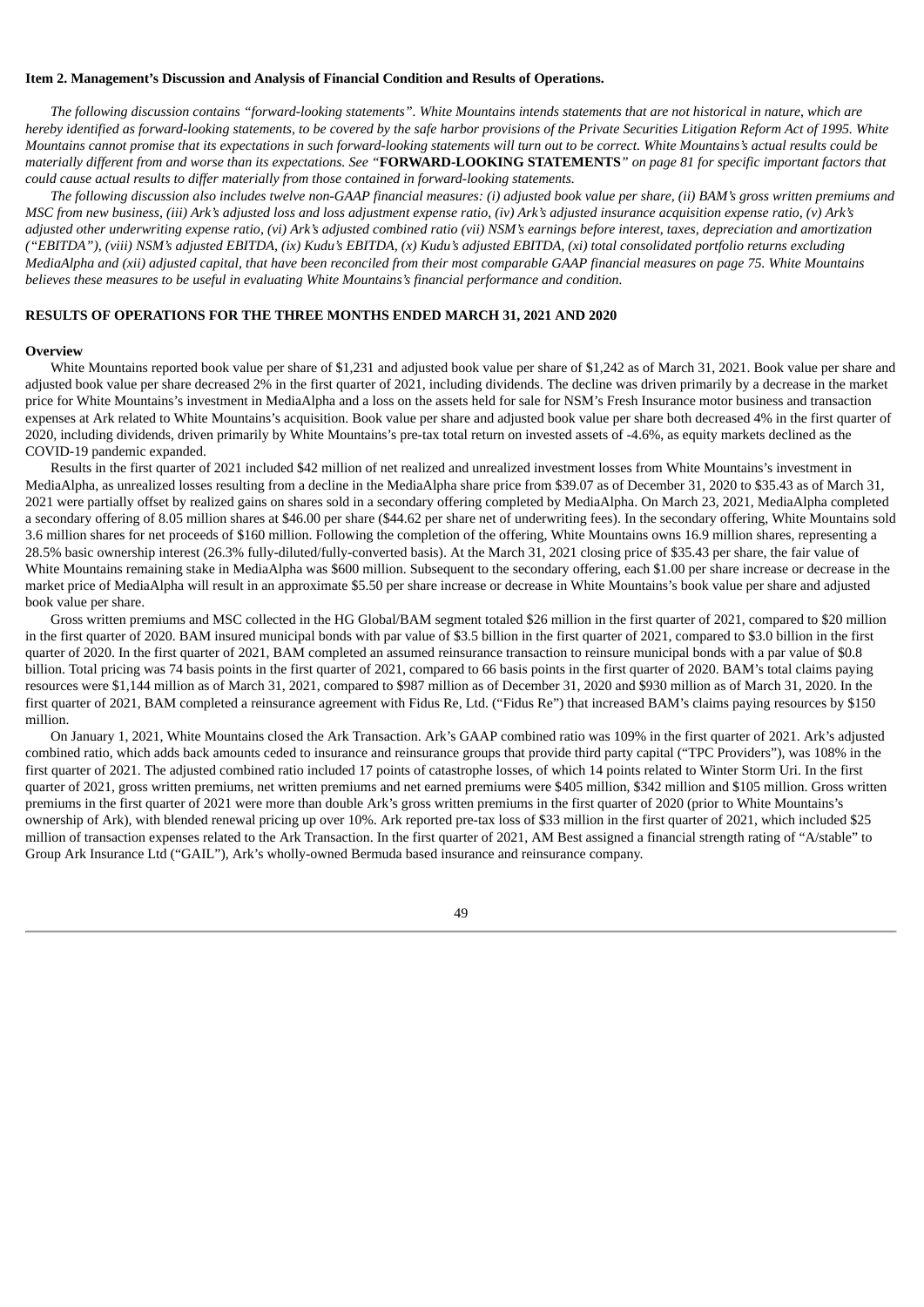NSM reported pre-tax loss of \$33 million, adjusted EBITDA of \$14 million, and commission and other revenues of \$75 million in the first quarter of 2021, compared to pre-tax loss of \$1 million, adjusted EBITDA of \$11 million, and commission and other revenues of \$65 million in the first quarter of 2020. NSM's pre-tax loss in the first quarter of 2021 includes a loss of \$29 million related to the sale of its Fresh Insurance motor business. Results for the first quarter of 2021 include the results of Kingsbridge Group Limited ("Kingsbridge"), a leading provider of commercial lines insurance and consulting services to the contingent workforce in the United Kingdom, which was acquired by NSM on April 7, 2020.

Kudu reported pre-tax income of \$16 million, adjusted EBITDA of \$6 million and total revenues of \$24 million in the first quarter of 2021, compared to pre-tax loss of \$21 million, adjusted EBITDA of \$6 million and total revenues of \$(17) million in the first quarter of 2020. In the first quarter of 2021, Kudu deployed \$11 million in an existing portfolio company. As of March 31, 2021, Kudu has deployed \$397 million in 13 investment management firms, with an average cash yield to Kudu at inception of 10.3%. The firms have total assets under management of approximately \$48 billion, spanning a range of asset classes, including real estate, real assets, wealth management, hedge funds, private equity and alternative credit strategies. On March 23, 2021, Kudu replaced its existing secured bank facility with a new secured revolving credit facility (the "Kudu Credit Facility"). Subject to maximum LTV levels, the maximum borrowing capacity of the Kudu Credit Facility is \$300 million (which includes the initial advanced amount of \$102 million).

White Mountains's pre-tax total return on invested assets was -0.3% in the first quarter of 2021. This return included \$42 million of net realized and unrealized investment losses from MediaAlpha. Excluding MediaAlpha, the total return on invested assets was 0.7% in the first quarter of 2021. Excluding MediaAlpha, investment returns in the first quarter of 2021 were driven primarily by favorable other long-term investments results, partially offset by the impact of rising interest rates on the fixed income portfolio. White Mountains's pre-tax total return on invested assets was -4.6% in the first quarter of 2020. This return included \$32 million of net investment income and net unrealized investment gains from MediaAlpha. Excluding MediaAlpha, the total return on invested assets was -6.1% in the first quarter of 2020. Excluding MediaAlpha, investment returns in the first quarter of 2020 were driven primarily by the decline in equity markets in reaction to the COVID-19 pandemic.

## **Adjusted Book Value Per Share**

The following table presents White Mountains's book value per share and reconciles it to adjusted book value per share, a non-GAAP measure. See **NON-GAAP FINANCIAL MEASURES** on page 75.

|                                                                                                     | March 31, 2021 |    | <b>December 31, 2020</b> | March 31, 2020 |         |
|-----------------------------------------------------------------------------------------------------|----------------|----|--------------------------|----------------|---------|
| Book value per share numerators (in millions):                                                      |                |    |                          |                |         |
| White Mountains's common shareholders' equity -<br>GAAP book value per share numerator              | \$<br>3,825.9  | -S | $3,906.0$ \$             |                | 3,076.7 |
| Time value of money discount on expected future payments<br>on the BAM Surplus Notes <sup>(1)</sup> | (137.7)        |    | (142.5)                  |                | (149.2) |
| HG Global's unearned premium reserve (1)                                                            | 195.3          |    | 190.0                    |                | 160.5   |
| HG Global's net deferred acquisition costs <sup>(1)</sup>                                           | (54.2)         |    | (52.4)                   |                | (42.9)  |
| Adjusted book value per share numerator                                                             | 3,829.3        |    | 3,901.1                  |                | 3,045.1 |
| <b>Book value per share denominators</b><br>(in thousands of shares):                               |                |    |                          |                |         |
| Common shares outstanding - GAAP book value per share<br>denominator                                | 3,107.3        |    | 3,102.0                  |                | 3,135.0 |
| Unearned restricted common shares                                                                   | (23.4)         |    | (14.8)                   |                | (26.9)  |
| Adjusted book value per share denominator                                                           | 3,083.9        |    | 3,087.2                  |                | 3,108.1 |
| GAAP book value per share                                                                           | \$<br>1,231.27 |    | 1,259.18                 |                | 981.39  |
| Adjusted book value per share                                                                       | 1,241.71       |    | 1,263.64                 | C              | 979.74  |
| Year-to-date dividends paid per share                                                               | 1.00           |    | 1.00                     |                | 1.00    |

Amount reflects White Mountains's preferred share ownership in HG Global of 96.9%. (1)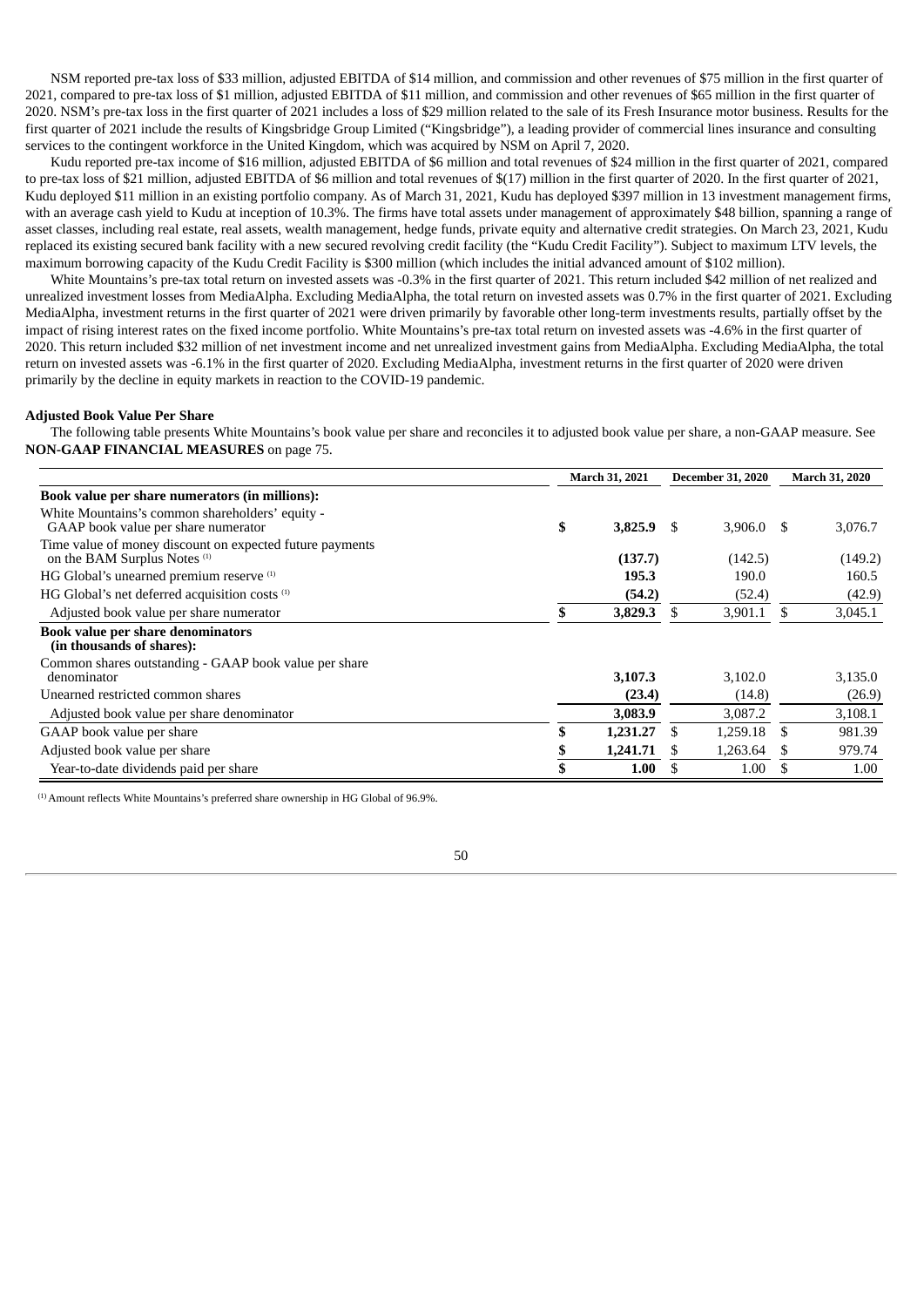# **Goodwill and Other Intangible Assets**

The following table presents a summary of goodwill and other intangible assets that are included in White Mountains's book value as of March 31, 2021, December 31, 2020, and March 31, 2020:

| <b>Millions</b>                                                              |    | March 31,<br>2021 |               | December 31.<br>2020 | <b>March 31, 2020</b> |  |
|------------------------------------------------------------------------------|----|-------------------|---------------|----------------------|-----------------------|--|
| Goodwill:                                                                    |    |                   |               |                      |                       |  |
| Ark                                                                          | \$ | 116.8             | <sup>\$</sup> |                      | \$                    |  |
| <b>NSM</b>                                                                   |    | 477.7             |               | 506.4                | 379.1                 |  |
| Kudu                                                                         |    | 7.6               |               | 7.6                  | 7.6                   |  |
| <b>Other Operations</b>                                                      |    | 11.3              |               | 11.5                 | 5.7                   |  |
| <b>Total goodwill</b>                                                        |    | 613.4             |               | 525.5                | 392.4                 |  |
| Other intangible assets:                                                     |    |                   |               |                      |                       |  |
| Ark                                                                          |    | 175.7             |               |                      |                       |  |
| <b>NSM</b>                                                                   |    | 222.0             |               | 230.4                | 236.1                 |  |
| Kudu                                                                         |    | 1.5               |               | 1.6                  | 1.9                   |  |
| <b>Other Operations</b>                                                      |    | 24.4              |               | 24.9                 | 16.4                  |  |
| <b>Total other intangible assets</b>                                         |    | 423.6             |               | 256.9                | 254.4                 |  |
| Total goodwill and other intangible assets <sup>(1)</sup>                    |    | 1,037.0           |               | 782.4                | 646.8                 |  |
| Goodwill and other intangible assets attributed to non-<br>controlling       |    |                   |               |                      |                       |  |
| interests                                                                    |    | (108.4)           |               | (28.1)               | (23.5)                |  |
| Goodwill and other intangible assets included in White<br><b>Mountains's</b> |    |                   |               |                      |                       |  |
| common shareholders' equity                                                  | \$ | 928.6             | \$            | 754.3                | \$<br>623.3           |  |

See **Note 6 — "Goodwill and Other Intangible Assets"** for details of goodwill and other intangible assets. (1)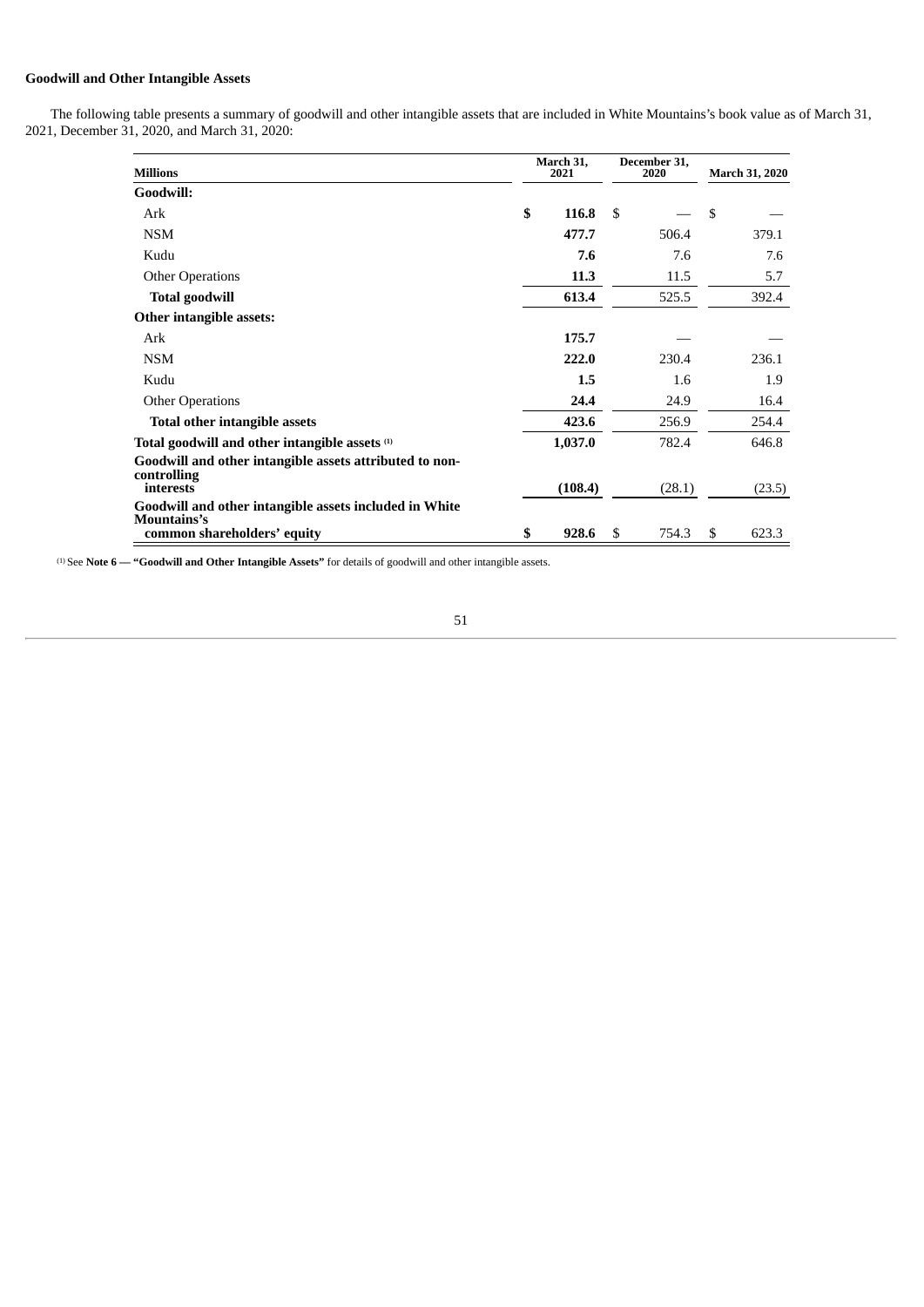# **Summary of Consolidated Results**

The following table presents White Mountains's consolidated financial results for the three months ended March 31, 2021 and 2020:

|                                                                                    | <b>Three Months Ended</b> |           |         |  |  |
|------------------------------------------------------------------------------------|---------------------------|-----------|---------|--|--|
|                                                                                    |                           | March 31, |         |  |  |
| <b>Millions</b>                                                                    | 2021                      |           | 2020    |  |  |
| <b>Revenues</b>                                                                    |                           |           |         |  |  |
| <b>Financial Guarantee revenues</b>                                                | \$<br>(6.7)               | \$        | 17.5    |  |  |
| P&C Insurance and Reinsurance revenues                                             | 109.1                     |           |         |  |  |
| Specialty Insurance Distribution revenues                                          | 74.8                      |           | 65.0    |  |  |
| Asset Management revenues                                                          | 24.1                      |           | (17.4)  |  |  |
| Other Operations revenues                                                          | (23.1)                    |           | (124.3) |  |  |
| Total revenues                                                                     | 178.2                     |           | (59.2)  |  |  |
| <b>Expenses</b>                                                                    |                           |           |         |  |  |
| <b>Financial Guarantee expenses</b>                                                | 18.3                      |           | 16.4    |  |  |
| P&C Insurance and Reinsurance expenses                                             | 141.6                     |           |         |  |  |
| Specialty Insurance Distribution expenses                                          | 108.1                     |           | 66.4    |  |  |
| Asset Management expenses                                                          | 8.4                       |           | 4.0     |  |  |
| <b>Other Operations expenses</b>                                                   | 40.5                      |           | 20.0    |  |  |
| Total expenses                                                                     | 316.9                     |           | 106.8   |  |  |
| Pre-tax income (loss)                                                              |                           |           |         |  |  |
| Financial Guarantee pre-tax (loss) income                                          | (25.0)                    |           | $1.1\,$ |  |  |
| P&C Insurance and Reinsurance pre-tax loss                                         | (32.5)                    |           |         |  |  |
| Specialty Insurance Distribution pre-tax loss                                      | (33.3)                    |           | (1.4)   |  |  |
| Asset Management pre-tax income (loss)                                             | 15.7                      |           | (21.4)  |  |  |
| Other Operations pre-tax loss                                                      | (63.6)                    |           | (144.3) |  |  |
| <b>Total pre-tax loss</b>                                                          | (138.7)                   |           | (166.0) |  |  |
| Income tax benefit                                                                 | 9.5                       |           | 25.5    |  |  |
| Net loss from continuing operations                                                | (129.2)                   |           | (140.5) |  |  |
| Net income from sale of discontinued operations, net<br>of tax                     | 18.7                      |           | .9      |  |  |
| <b>Net loss</b>                                                                    | (110.5)                   |           | (139.6) |  |  |
| Net loss attributable to non-controlling interests                                 | 35.2                      |           | 10.8    |  |  |
| <b>Net loss attributable to White Mountains's</b><br>common shareholders           | (75.3)                    |           | (128.8) |  |  |
| Other comprehensive income (loss), net of tax                                      | 1.8                       |           | (3.4)   |  |  |
| <b>Comprehensive loss</b>                                                          | (73.5)                    |           | (132.2) |  |  |
| Comprehensive income attributable to non-controlling<br>interests                  | (.1)                      |           |         |  |  |
| Comprehensive loss attributable to White<br><b>Mountains's common shareholders</b> | \$<br>(73.6)              | \$        | (132.2) |  |  |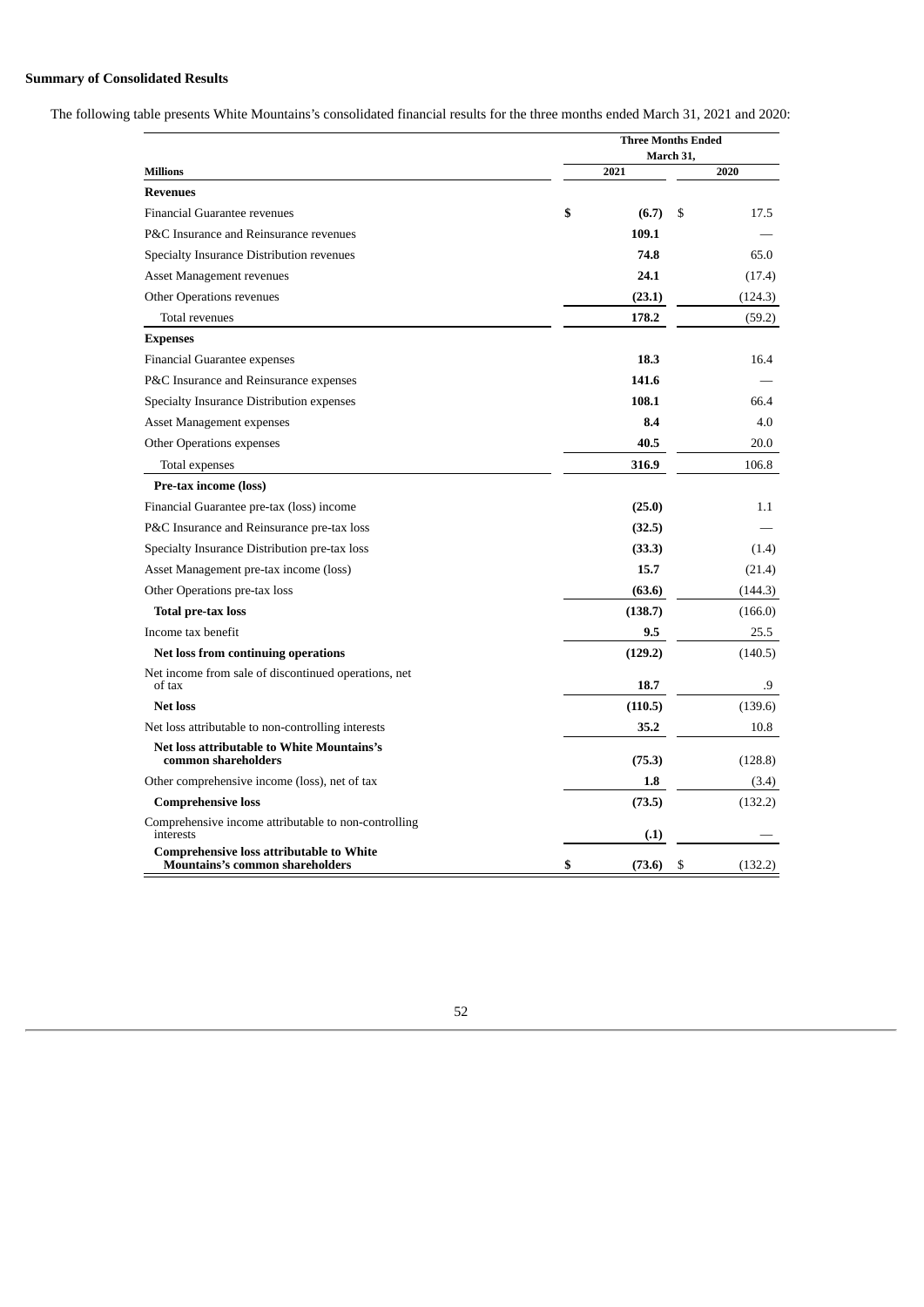## **I. Summary of Operations By Segment**

As of March 31, 2021,White Mountains conducted its operations through five segments: (1) HG Global/BAM, (2) Ark, (3) NSM, (4) Kudu and (5) Other Operations. A discussion of White Mountains's consolidated investment operations is included after the discussion of operations by segment. White Mountains's segment information is presented in **Note 15 — "Segment Information"** to the Consolidated Financial Statements.

As a result of the Ark Transaction, White Mountains began consolidating Ark in its financial statements as of January 1, 2021. See **Note 2 — "Significant Transactions**".

#### **HG Global/BAM**

The following tables present the components of pre-tax income (loss) included in White Mountains's HG Global/BAM segment related to the consolidation of HG Global, which includes HG Re and its other wholly-owned subsidiaries, and BAM for the three months ended March 31, 2021 and 2020:

|                                              |                  |              | Three Months Ended March 31, 2021 |              |
|----------------------------------------------|------------------|--------------|-----------------------------------|--------------|
| <b>Millions</b>                              | <b>HG Global</b> | <b>BAM</b>   | <b>Eliminations</b>               | <b>Total</b> |
| Direct written premiums                      | \$               | \$<br>8.0    | \$                                | \$<br>8.0    |
| Assumed written premiums                     | 10.7             | 4.5          | (10.7)                            | 4.5          |
| Gross written premiums                       | 10.7             | 12.5         | (10.7)                            | 12.5         |
| Ceded written premiums                       |                  | (10.7)       | 10.7                              |              |
| Net written premiums                         | \$<br>10.7       | \$<br>1.8    | \$                                | \$<br>12.5   |
| Earned insurance premiums                    | \$<br>5.3        | \$<br>1.1    | \$                                | \$<br>6.4    |
| Net investment income                        | 1.8              | 2.7          |                                   | 4.5          |
| Net investment income - BAM Surplus Notes    | 3.0              |              | (3.0)                             |              |
| Net realized and unrealized investment gains | (9.9)            | (8.0)        |                                   | (17.9)       |
| Other revenue                                | $\cdot$ 1        | .2           |                                   | .3           |
| Total revenues                               | 0.3              | (4.0)        | (3.0)                             | (6.7)        |
| Insurance acquisition expenses               | 1.5              | .4           |                                   | 1.9          |
| General and administrative expenses          | .6               | 15.8         |                                   | 16.4         |
| Interest expense - BAM Surplus Notes         |                  | 3.0          | (3.0)                             |              |
| Total expenses                               | 2.1              | 19.2         | (3.0)                             | 18.3         |
| <b>Pre-tax loss</b>                          | \$<br>(1.8)      | \$<br>(23.2) | \$                                | \$<br>(25.0) |
| <b>Supplemental information:</b>             |                  |              |                                   |              |
| MSC collected <sup>(1)</sup>                 | \$               | 13.8         | \$                                | \$<br>13.8   |

 $^{(1)}$  MSC are recorded directly to BAM's equity, which is recorded as non-controlling interest on White Mountains's balance sheet.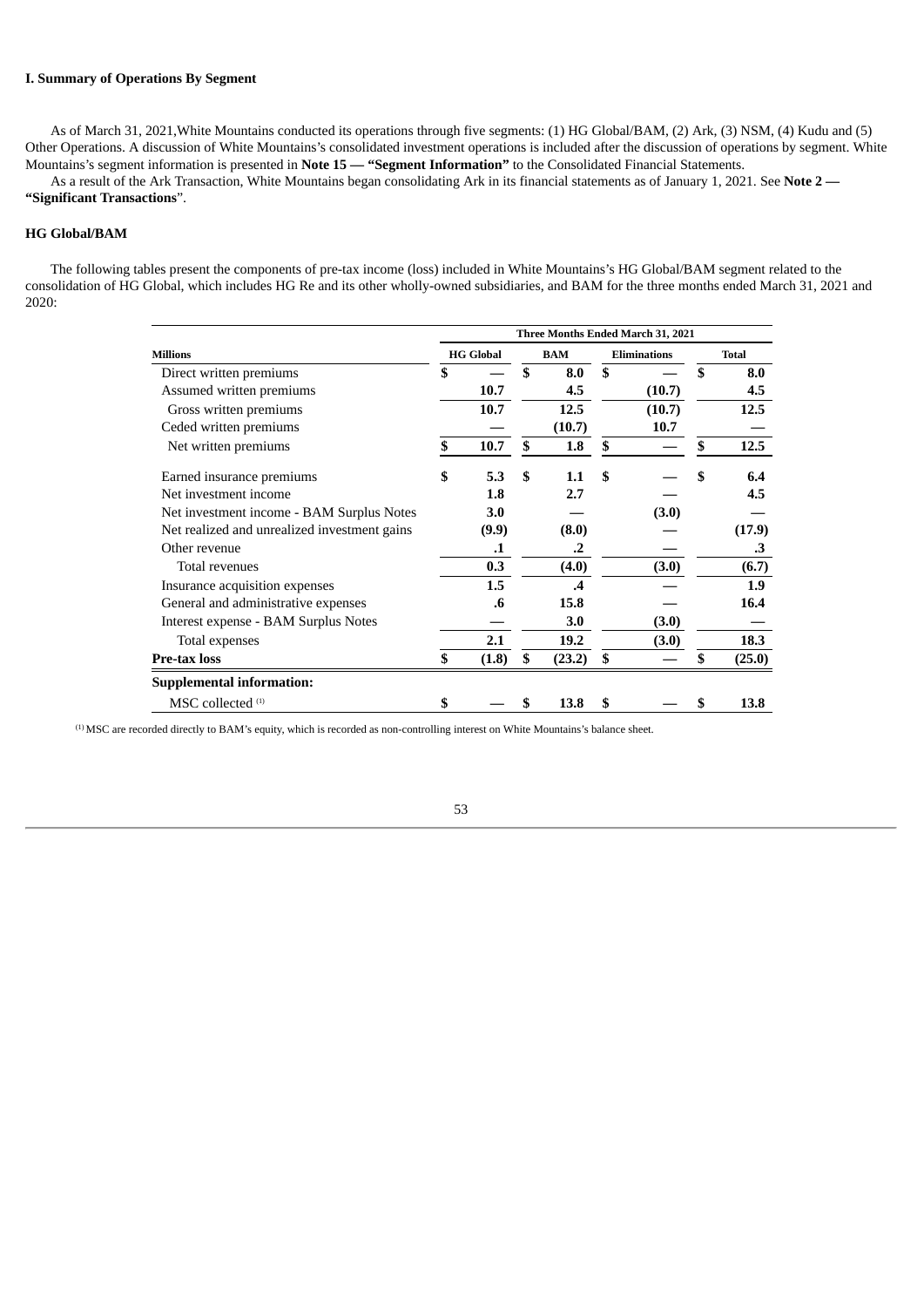|                                              |                                |     |        |                     | Three Months Ended March 31, 2020 |              |      |  |  |  |  |  |
|----------------------------------------------|--------------------------------|-----|--------|---------------------|-----------------------------------|--------------|------|--|--|--|--|--|
| <b>Millions</b>                              | <b>HG Global</b><br><b>BAM</b> |     |        | <b>Eliminations</b> |                                   | <b>Total</b> |      |  |  |  |  |  |
| Direct written premiums                      | \$                             | \$  | 9.7    | \$                  |                                   | \$           | 9.7  |  |  |  |  |  |
| Assumed (ceded) written premiums             | 8.3                            |     |        |                     | (8.3)                             |              |      |  |  |  |  |  |
| Gross written premiums                       | 8.3                            |     | 9.7    |                     | (8.3)                             |              | 9.7  |  |  |  |  |  |
| Ceded written premiums                       |                                |     | (8.3)  |                     | 8.3                               |              |      |  |  |  |  |  |
| Net written premiums                         | \$<br>8.3                      | \$  | 1.4    | \$                  |                                   | \$           | 9.7  |  |  |  |  |  |
| Earned insurance premiums                    | \$<br>4.4                      | \$. | 1.0    | \$                  |                                   | \$           | 5.4  |  |  |  |  |  |
| Net investment income                        | 2.3                            |     | 3.2    |                     |                                   |              | 5.5  |  |  |  |  |  |
| Net investment income - BAM Surplus Notes    | 4.8                            |     |        |                     | (4.8)                             |              |      |  |  |  |  |  |
| Net realized and unrealized investment gains | 1.4                            |     | 4.7    |                     |                                   |              | 6.1  |  |  |  |  |  |
| Other revenue                                |                                |     | .5     |                     |                                   |              | .5   |  |  |  |  |  |
| Total revenues                               | 12.9                           |     | 9.4    |                     | (4.8)                             |              | 17.5 |  |  |  |  |  |
| Insurance acquisition expenses               | 1.0                            |     | .7     |                     |                                   |              | 1.7  |  |  |  |  |  |
| General and administrative expenses          | .5                             |     | 14.2   |                     |                                   |              | 14.7 |  |  |  |  |  |
| Interest expense - BAM Surplus Notes         |                                |     | 4.8    |                     | (4.8)                             |              |      |  |  |  |  |  |
| Total expenses                               | 1.5                            |     | 19.7   |                     | (4.8)                             |              | 16.4 |  |  |  |  |  |
| Pre-tax income (loss)                        | \$<br>11.4                     | \$. | (10.3) | \$                  |                                   | \$           | 1.1  |  |  |  |  |  |
| <b>Supplemental information:</b>             |                                |     |        |                     |                                   |              |      |  |  |  |  |  |
| MSC collected <sup>(1)</sup>                 | \$                             | \$. | 10.0   | \$                  |                                   | \$           | 10.0 |  |  |  |  |  |

MSC are recorded directly to BAM's equity, which is recorded as non-controlling interest on White Mountains's balance sheet. (1)

#### *HG Global/BAM Results—Three Months Ended March 31, 2021 versus Three Months Ended March 31, 2020*

BAM is required to prepare its financial statements on a statutory accounting basis for the NYDFS and does not report stand-alone GAAP financial results. BAM is owned by its members, the municipalities that purchase BAM's insurance for their debt issuances. BAM charges an insurance premium on each municipal bond insurance policy it writes. A portion of the premium is MSC and the remainder is a risk premium. In the event of a municipal bond refunding, a portion of the MSC from original issuance can be reutilized, in effect serving as a credit against the total insurance premium on the refunding of the municipal bond. Issuers of debt insured by BAM are members of BAM so long as any of their BAM-insured debt is outstanding, and as members they have certain interests in BAM, including the right to vote for BAM's directors and to receive dividends in the future, if declared.

Gross written premiums and MSC collected in the HG Global/BAM segment totaled \$26 million in the first quarter of 2021, compared to \$20 million in the first quarter of 2020. BAM insured \$3.5 billion of municipal bonds, \$2.5 billion of which were in the primary market, in the first quarter of 2021, compared to \$3.0 billion of municipal bonds, \$2.5 billion of which were in the primary market, in the first quarter of 2020. In the first quarter of 2021, BAM completed an assumed reinsurance transaction to reinsure municipal bonds with a par value of \$805 million.

Total pricing, which reflects both gross written premiums and MSC from new business, increased to 74 basis points in the first quarter of 2021, compared to 66 basis points in the first quarter of 2020. See **"NON-GAAP FINANCIAL MEASURES"** on page 75. The increase in total pricing was driven primarily by an increase in pricing in the primary market and an assumed reinsurance transaction in the first quarter of 2021. Pricing in the primary market increased to 58 basis points in the first quarter of 2021, compared to 49 basis points in the first quarter of 2020. Pricing in the secondary and assumed reinsurance markets, which is more transaction specific than pricing in the primary market, decreased to 117 basis points in the first quarter of 2021, compared to pricing in the secondary and assumed reinsurance markets of 160 basis points in the first quarter of 2020.

In January 2020, HG Global and BAM agreed to amend the BAM Surplus Notes to extend the end of the variable interest

rate period from 2021 to 2024, to extend the initial 10-year term of the FLRT to the end of 2022 and to enter into an excess of

loss reinsurance agreement (the "XOLT"). In connection with these actions, and reflecting changes in Standard & Poor's insurance rating methodology, in January 2020, BAM made a one-time \$65 million cash payment of principal and interest on the BAM Surplus Notes held by HG Global. Of this payment, \$48 million was a repayment of principal held in the Supplemental Trust, \$1 million was a payment of accrued interest held in the Supplemental Trust and \$16 million was a payment of accrued interest held outside the Supplemental Trust.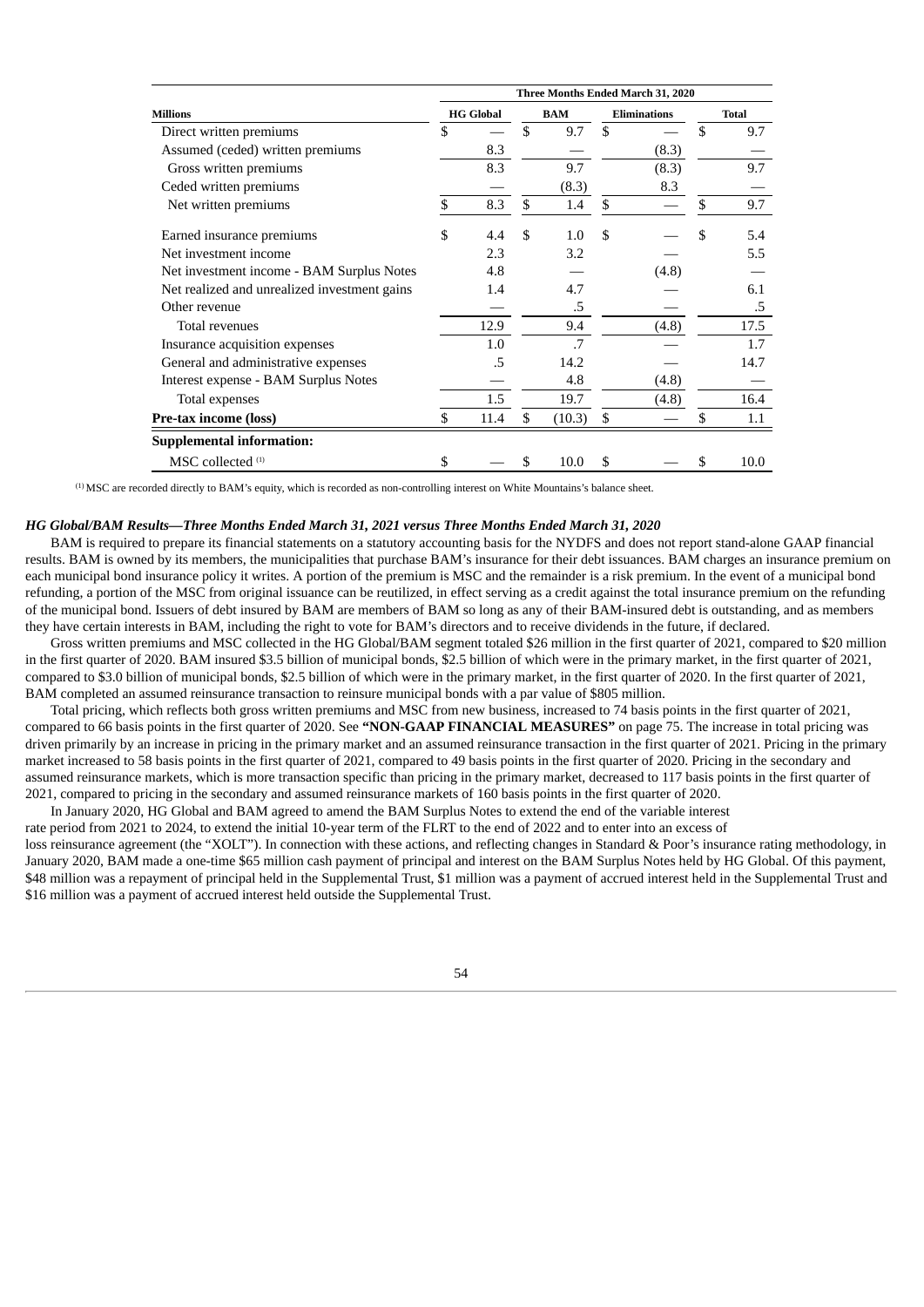The following table presents the gross par value of primary and secondary market policies issued, the gross par value of assumed reinsurance, the gross written premiums and MSC collected and total pricing for the three months ended March 31, 2021 and 2020:

|                                                                    |    | Three Months Ended March 31, |  |         |  |  |  |
|--------------------------------------------------------------------|----|------------------------------|--|---------|--|--|--|
| \$ in Millions                                                     |    | 2021                         |  |         |  |  |  |
| Gross par value of primary market policies issued                  | п. | 2,542.0                      |  | 2,508.1 |  |  |  |
| Gross par value of secondary market policies issued                |    | 177.1                        |  | 468.5   |  |  |  |
| Gross par value of assumed reinsurance                             |    | 805.5                        |  |         |  |  |  |
| Total gross par value of market policies issued                    |    | 3,524.6                      |  | 2,976.6 |  |  |  |
| Gross written premiums                                             | п. | 12.5                         |  | 9.7     |  |  |  |
| MSC collected                                                      |    | 13.8                         |  | 10.0    |  |  |  |
| Total gross written premiums and MSC collected                     |    | 26.3                         |  | 19.7    |  |  |  |
| Present value of future installment MSC collections                |    |                              |  |         |  |  |  |
| Gross written premium adjustments on existing installment policies |    |                              |  |         |  |  |  |
| Gross written premiums and MSC from new business                   |    | 26.3                         |  | 19.7    |  |  |  |
| Total pricing                                                      |    | 74 bps                       |  | 66 bps  |  |  |  |

HG Global reported pre-tax loss of \$2 million in the first quarter of 2021, compared to pre-tax income of \$11 million in the first quarter of 2020. The change in pre-tax results was driven primarily by lower investment returns on HG Global's investment portfolio, as interest rates rose in the first quarter of 2021 and declined in the first quarter of 2020, and a decrease in interest income on the BAM Surplus Notes. Results in the first quarter of 2021 include \$3 million of interest income on the BAM Surplus Notes, compared to \$5 million in the first quarter of 2020.

BAM is a mutual insurance company that is owned by its members. BAM's results are consolidated into White Mountains's GAAP financial statements and attributed to non-controlling interests. White Mountains reported \$23 million of GAAP pre-tax loss from BAM in the first quarter of 2021, compared to \$10 million in the first quarter of 2020. The increase in pre-tax loss was driven primarily by lower investment returns on BAM's investment portfolio, as interest rates rose in the first quarter of 2021 and declined in the first quarter of 2020, partially offset by lower interest expense on the BAM Surplus Notes. Results in the first quarter of 2021 include \$3 million of interest expense on the BAM Surplus Notes and \$16 million of general and administrative expenses, compared to \$5 million of interest expense and \$14 million of general and administrative expenses in the first quarter of 2020.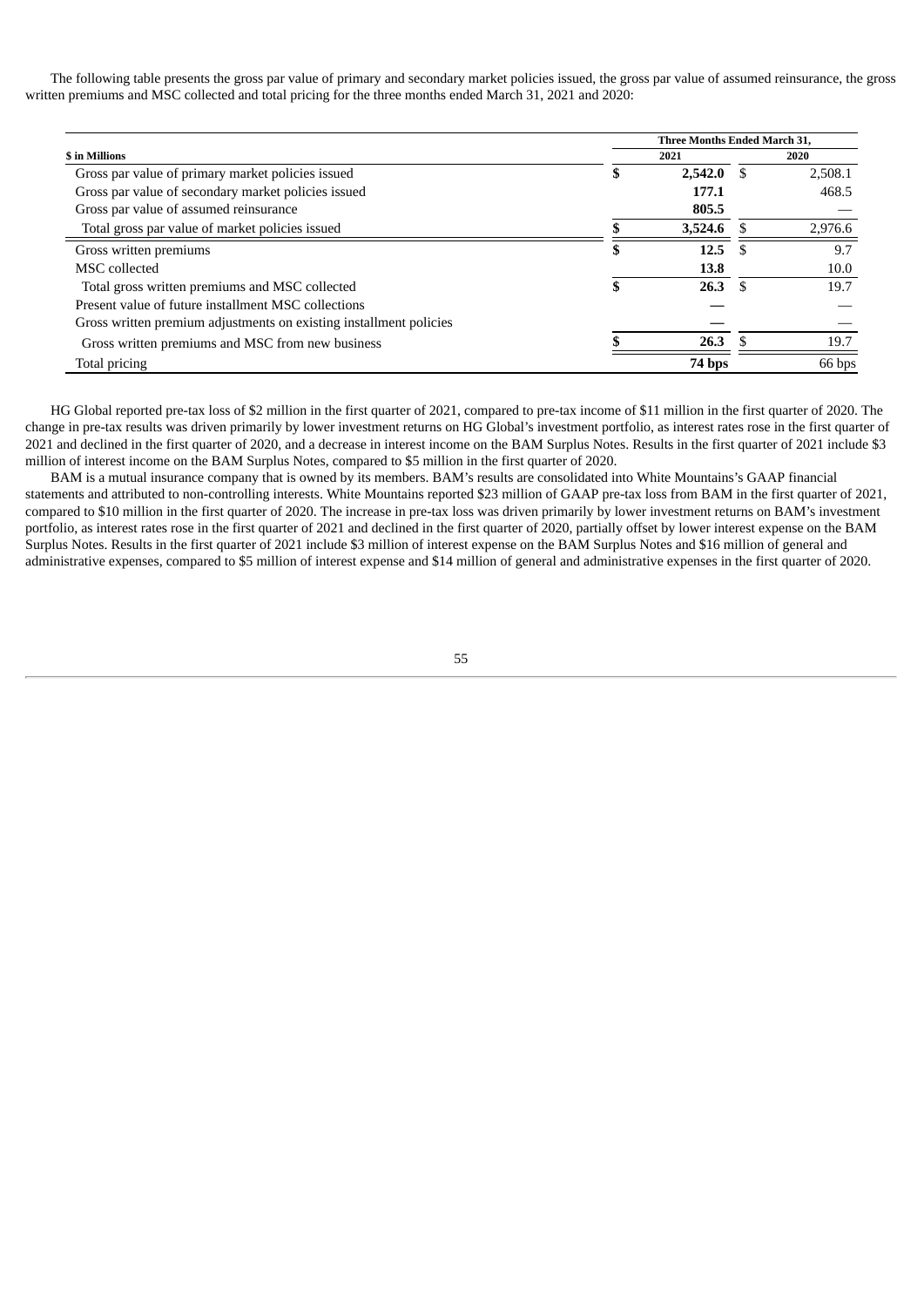## *COVID-19*

BAM expects that investor concerns about the impact of the COVID-19 pandemic should continue to result in both increased insured penetration in the primary market and opportunities in the secondary market. The COVID-19 pandemic is negatively impacting the finances of municipalities to varying degrees, and, over time, financial stress could emerge. BAM's existing credit portfolio is of high quality and structured to be resilient during economic slowdowns. BAM views consumption-based tax-backed credits (sales, hotel, excise), transportation-related credits (airports, mass transportation, ports and toll roads) and higher education-related credits as those most likely to be affected by pandemic-related impacts on the economy. Combined, these sectors total approximately 15% of BAM's outstanding insured par. All BAM-insured bond payments due through May 1 have been made by insureds. BAM currently has no insured bonds on its insured credit watchlist.

## *Claims Paying Resources*

BAM's "claims paying resources" represents the capital and other financial resources BAM has available to pay claims and, as such, is a key indication of BAM's financial strength.

BAM's claims paying resources were \$1,144 million as of March 31, 2021, compared to \$987 million as of December 31, 2020 and \$930 million as of March 31, 2020. In the first quarter of 2021, BAM completed a reinsurance agreement with Fidus Re, a special-purpose insurer created solely to provide collateralized reinsurance protection to BAM, that increased BAM's claims paying resources by \$150 million. The reinsurance agreement with Fidus Re is accounted for using deposit accounting and any related financing expenses are recorded in general and administrative expenses as the agreement does not meet the risk transfer requirements necessary to be accounted for as reinsurance.

The following table presents BAM's total claims paying resources as of March 31, 2021, December 31, 2020 and March 31, 2020:

| Millions                                             | March 31, 2021  | <b>December 31, 2020</b> | <b>March 31, 2020</b> |
|------------------------------------------------------|-----------------|--------------------------|-----------------------|
| Policyholders' surplus                               | \$<br>321.3\$   | 324.7\$                  | 333.5                 |
| Contingency reserve                                  | 92.2            | 86.4                     | 72.4                  |
| Qualified statutory capital                          | 413.5           | 411.1                    | 405.9                 |
| Net unearned premiums                                | 46.2            | 45.2                     | 40.1                  |
| Present value of future installment premiums and MSC | 13.9            | 14.0                     | 13.8                  |
| HG Re, Ltd. collateral trusts at statutory value     | 420.7           | 417.0                    | 370.3                 |
| Fidus Re, Ltd. collateral trust at statutory value   | 250.0           | 100.0                    | 100.0                 |
| Claims paying resources                              | \$<br>1,144.3\$ | 987.3\$                  | 930.1                 |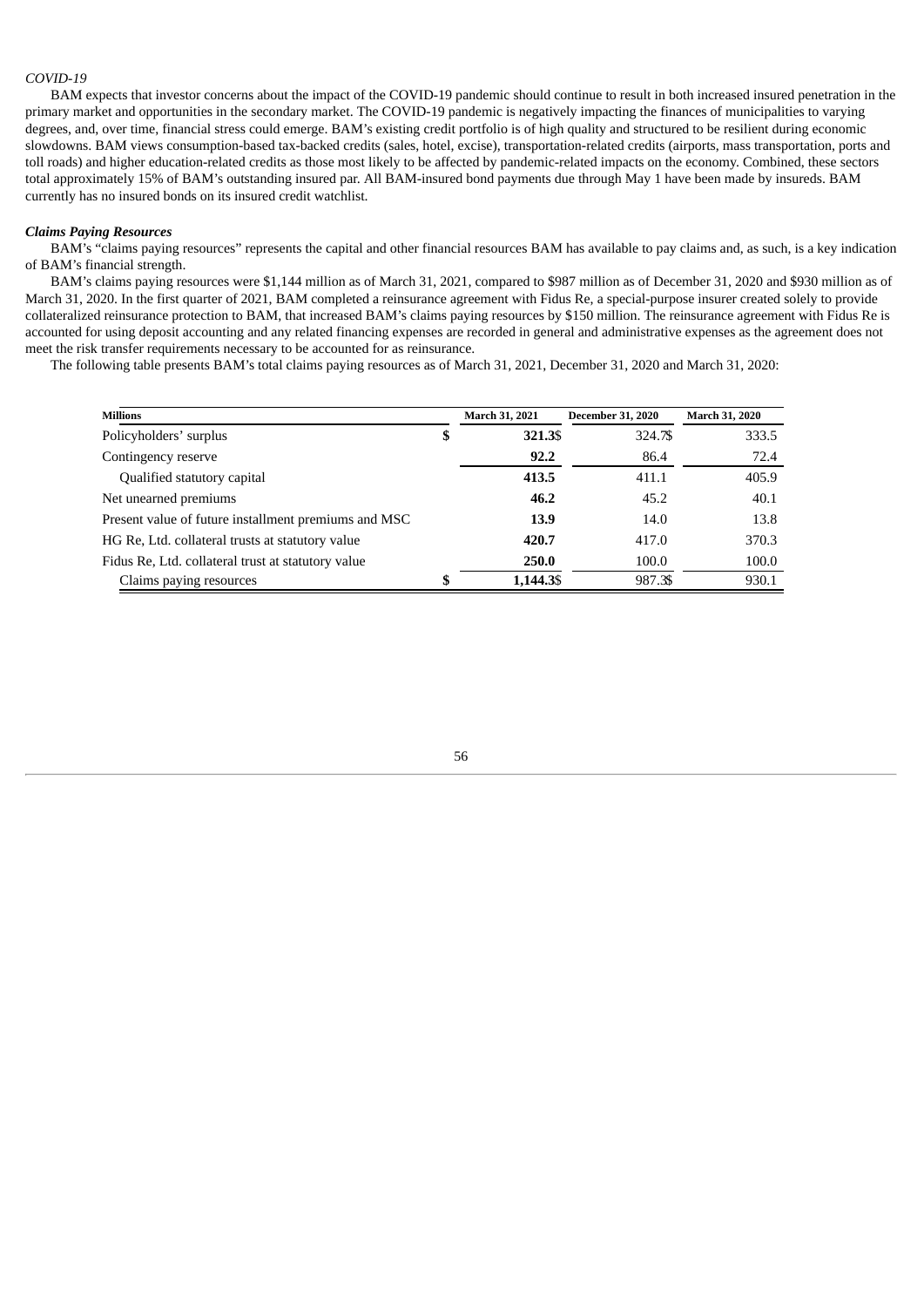# *HG Global/BAM Balance Sheets*

The following tables present amounts from HG Global, which includes HG Re and its other wholly-owned subsidiaries, and BAM that are contained within White Mountains's consolidated balance sheet as of March 31, 2021 and December 31, 2020:

|                                                                                 | March 31, 2021 |                  |    |            |    |                                                         |    |              |  |
|---------------------------------------------------------------------------------|----------------|------------------|----|------------|----|---------------------------------------------------------|----|--------------|--|
| <b>Millions</b>                                                                 |                | <b>HG Global</b> |    | <b>BAM</b> |    | <b>Eliminations and</b><br>Segment<br><b>Adjustment</b> |    | <b>Total</b> |  |
| <b>Assets</b>                                                                   |                |                  |    |            |    |                                                         |    |              |  |
| Fixed maturity investments                                                      | \$             | 394.0            | \$ | 463.0      | \$ |                                                         | \$ | 857.0        |  |
| Short-term investments                                                          |                | 31.8             |    | 13.5       |    |                                                         |    | 45.3         |  |
| Total investments                                                               |                | 425.8            |    | 476.5      |    |                                                         |    | 902.3        |  |
| Cash                                                                            |                | 4.7              |    | 14.2       |    |                                                         |    | 18.9         |  |
| <b>BAM Surplus Notes</b>                                                        |                | 388.2            |    |            |    | (388.2)                                                 |    |              |  |
| Accrued interest receivable on BAM Surplus Notes                                |                | 158.8            |    |            |    | (158.8)                                                 |    |              |  |
| Deferred acquisition costs                                                      |                | 55.9             |    | 28.7       |    | (55.9)                                                  |    | 28.7         |  |
| Insurance premiums receivable                                                   |                | 7.3              |    | 6.9        |    | (7.3)                                                   |    | 6.9          |  |
| Accrued investment income                                                       |                | 2.1              |    | 3.1        |    |                                                         |    | 5.2          |  |
| Other assets                                                                    |                | $\cdot$ 1        |    | 15.9       |    | (1.2)                                                   |    | 14.8         |  |
| <b>Total assets</b>                                                             | \$             | 1,042.9          | \$ | 545.3      | \$ | (611.4)                                                 | \$ | 976.8        |  |
| <b>Liabilities</b>                                                              |                |                  |    |            |    |                                                         |    |              |  |
| <b>BAM Surplus Notes</b> <sup>(1)</sup>                                         | \$             |                  | \$ | 388.2      | \$ | (388.2)                                                 | \$ |              |  |
| Accrued interest payable on BAM Surplus Notes <sup>(2)</sup>                    |                |                  |    | 158.8      |    | (158.8)                                                 |    |              |  |
| Preferred dividends payable to White Mountains's<br>subsidiaries <sup>(3)</sup> |                | 356.9            |    |            |    |                                                         |    | 356.9        |  |
| Preferred dividends payable to non-controlling interests                        |                | 12.6             |    |            |    |                                                         |    | 12.6         |  |
| Unearned insurance premiums                                                     |                | 201.5            |    | 42.2       |    |                                                         |    | 243.7        |  |
| Accrued incentive compensation                                                  |                | .6               |    | 10.4       |    |                                                         |    | 11.0         |  |
| Accounts payable on unsettled investment purchases                              |                |                  |    |            |    |                                                         |    |              |  |
| Other liabilities                                                               |                | 1.8              |    | 78.6       |    | (64.4)                                                  |    | 16.0         |  |
| <b>Total liabilities</b>                                                        |                | 573.4            |    | 678.2      |    | (611.4)                                                 |    | 640.2        |  |
| <b>Equity</b>                                                                   |                |                  |    |            |    |                                                         |    |              |  |
| White Mountains's common shareholders' equity                                   |                | 457.9            |    |            |    |                                                         |    | 457.9        |  |
| Non-controlling interests                                                       |                | 11.6             |    | (132.9)    |    |                                                         |    | (121.3)      |  |
| <b>Total equity</b>                                                             |                | 469.5            |    | (132.9)    |    |                                                         |    | 336.6        |  |
| <b>Total liabilities and equity</b>                                             | \$             | 1,042.9          | \$ | 545.3      | \$ | (611.4)                                                 | \$ | 976.8        |  |

<sup>(1)</sup> Under GAAP, the BAM Surplus Notes are classified as debt by the issuer. Under statutory accounting principles, they are classified as policyholders' surplus.

Under GAAP, interest accrues daily on the BAM Surplus Notes. Under statutory accounting principles, interest is not accrued on the BAM Surplus Notes until it has been approved for payment by insurance regulators. (2)

HG Global preferred dividends payable to White Mountains's subsidiaries is eliminated in White Mountains's consolidated financial statements. For segment reporting, the HG Global preferred dividends payable to White Mountains's subsidiaries included within the HG Global/BAM segment are eliminated against the offsetting receivable included within the Other Operations segment, and therefore are added back to White Mountains's common shareholders' equity within the HG Global/BAM segment. (3)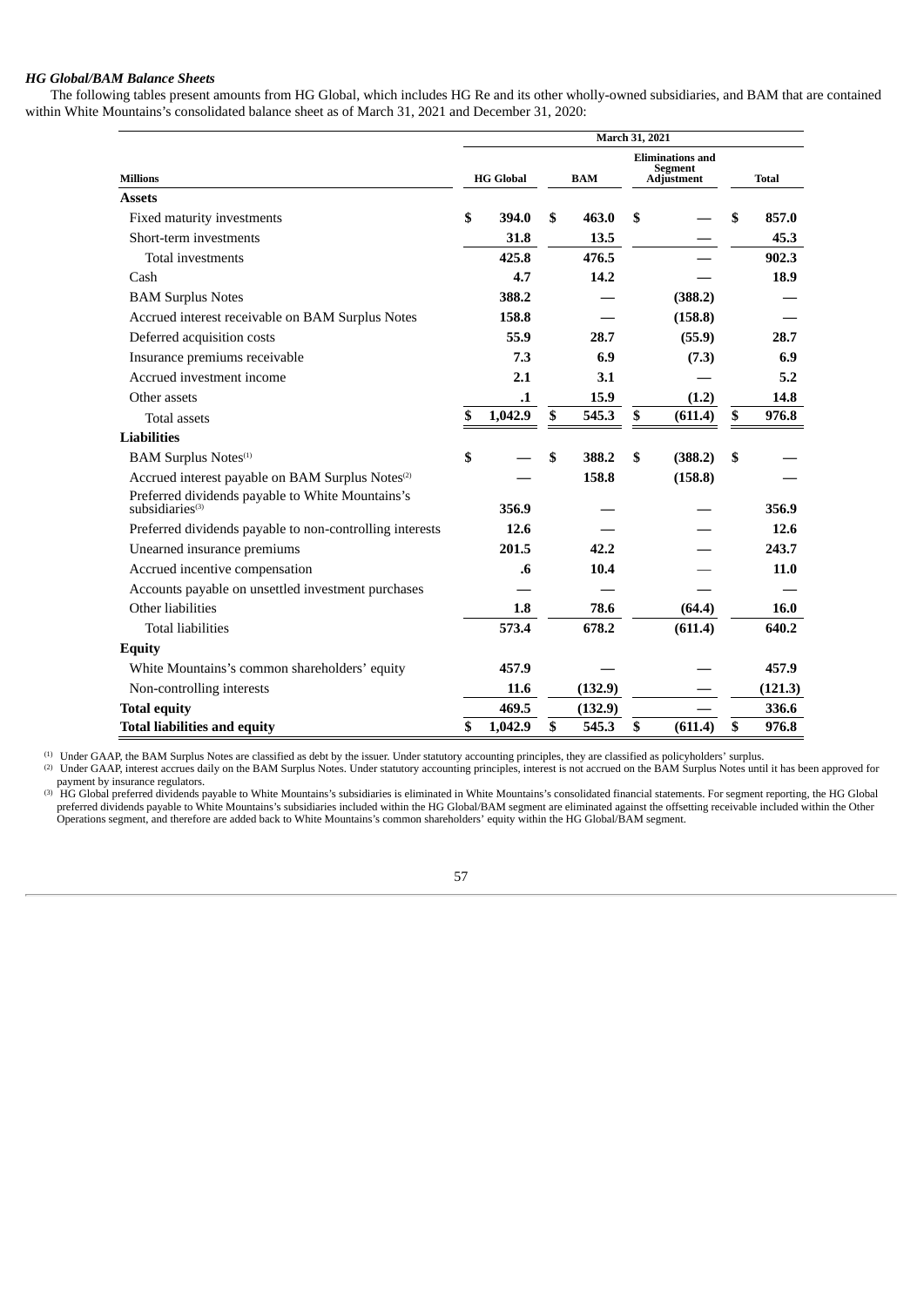|                                                                        | <b>December 31, 2020</b> |                  |    |            |    |                                                         |    |                      |
|------------------------------------------------------------------------|--------------------------|------------------|----|------------|----|---------------------------------------------------------|----|----------------------|
| <b>Millions</b>                                                        |                          | <b>HG Global</b> |    | <b>BAM</b> |    | <b>Eliminations</b><br>and Segment<br><b>Adjustment</b> |    | <b>Total Segment</b> |
| <b>Assets</b>                                                          |                          |                  |    |            |    |                                                         |    |                      |
| Fixed maturity investments                                             | \$                       | 415.9            | \$ | 443.6      | \$ |                                                         | \$ | 859.5                |
| Short-term investments                                                 |                          | 16.5             |    | 43.9       |    |                                                         |    | 60.4                 |
| <b>Total investments</b>                                               |                          | 432.4            |    | 487.5      |    |                                                         |    | 919.9                |
| Cash                                                                   |                          | 23.8             |    | 19.0       |    |                                                         |    | 42.8                 |
| <b>BAM Surplus Notes</b>                                               |                          | 388.2            |    |            |    | (388.2)                                                 |    |                      |
| Accrued interest receivable on BAM Surplus Notes                       |                          | 155.7            |    |            |    | (155.7)                                                 |    |                      |
| Deferred acquisition costs                                             |                          | 54.1             |    | 27.8       |    | (54.1)                                                  |    | 27.8                 |
| Insurance premiums receivable                                          |                          | 4.4              |    | 6.9        |    | (4.4)                                                   |    | 6.9                  |
| Accrued investment income                                              |                          | 2.0              |    | 3.0        |    |                                                         |    | 5.0                  |
| Other assets                                                           |                          |                  |    | 15.8       |    | (.4)                                                    |    | 15.4                 |
| <b>Total assets</b>                                                    | \$                       | 1,060.6          | \$ | 560.0      | \$ | (602.8)                                                 | \$ | 1,017.8              |
| <b>Liabilities</b>                                                     |                          |                  |    |            |    |                                                         |    |                      |
| <b>BAM Surplus Notes</b> <sup>(1)</sup>                                | \$                       |                  | \$ | 388.2      | \$ | (388.2)                                                 | \$ |                      |
| Accrued interest payable on BAM Surplus Notes <sup>(2)</sup>           |                          |                  |    | 155.7      |    | (155.7)                                                 |    |                      |
| Preferred dividends payable to White Mountains's<br>subsidiaries $(3)$ |                          | 363.9            |    |            |    |                                                         |    | 363.9                |
| Preferred dividends payable to non-controlling interests               |                          | 12.7             |    |            |    |                                                         |    | 12.7                 |
| Unearned insurance premiums                                            |                          | 196.1            |    | 41.4       |    |                                                         |    | 237.5                |
| Other liabilities                                                      |                          | 2.2              |    | 98.0       |    | (58.9)                                                  |    | 41.3                 |
| Total liabilities                                                      |                          | 574.9            |    | 683.3      |    | (602.8)                                                 |    | 655.4                |
| <b>Equity</b>                                                          |                          |                  |    |            |    |                                                         |    |                      |
| White Mountains's common shareholders' equity                          |                          | 472.2            |    |            |    |                                                         |    | 472.2                |
| Non-controlling interests                                              |                          | 13.5             |    | (123.3)    |    |                                                         |    | (109.8)              |
| <b>Total equity</b>                                                    |                          | 485.7            |    | (123.3)    |    |                                                         |    | 362.4                |
| <b>Total liabilities and equity</b>                                    | \$                       | 1,060.6          | \$ | 560.0      | \$ | (602.8)                                                 | \$ | 1,017.8              |

Under GAAP, the BAM Surplus Notes are classified as debt by the issuer. Under statutory accounting principles, they are classified as policyholders' surplus. (1)

Under GAAP, interest accrues daily on the BAM Surplus Notes. Under statutory accounting principles, interest is not accrued on the BAM Surplus Notes until it has been approved for payment by insurance regulators. (2)

HG Global preferred dividends payable to White Mountains's subsidiaries is eliminated in White Mountains's consolidated financial statements. For segment reporting, the HG Global preferred dividends payable to White Mountains's subsidiaries included within the HG Global/BAM segment are eliminated against the offsetting receivable included within the Other Operations segment, and therefore are added back to White Mountains's common shareholders' equity within the HG Global/BAM segment. (3)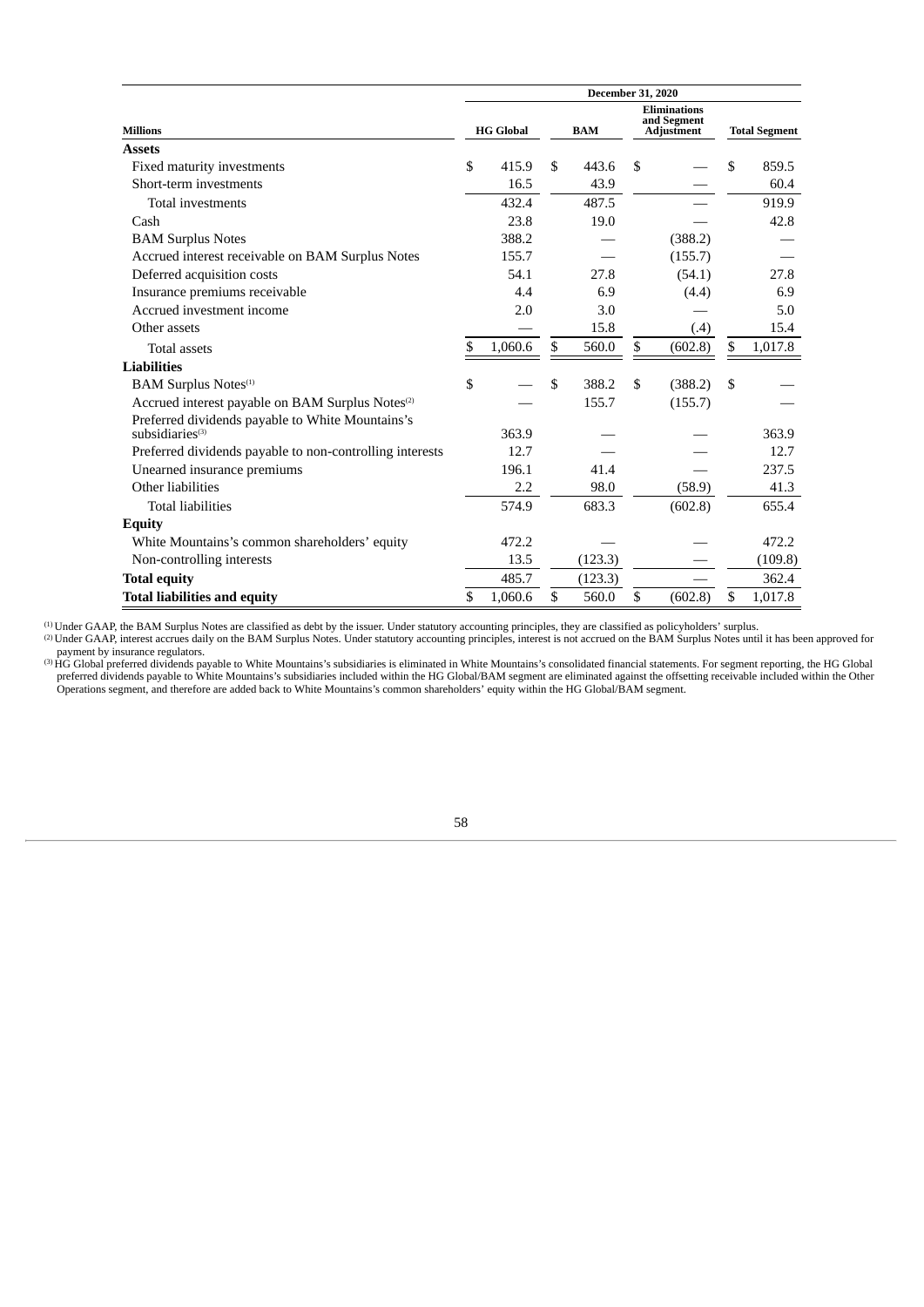On October 1, 2020, White Mountains entered into the Ark SPA and the Ark SPA. Under the terms of the Ark Acquisition Agreement, White Mountains agreed to contribute \$605 million of equity capital to Ark, at a pre-money valuation of \$300 million, and to purchase \$41 million of shares from the Ark Sellers. White Mountains also agreed to contribute up to an additional \$200 million of equity capital to Ark in 2021. In accordance with the Ark SPA, in the fourth quarter of 2020 White Mountains pre-funded/placed in escrow a total of \$646 million in preparation for closing the transaction, which is reflected on the balance sheet within the Other Operations segment as of December 31, 2020.

On January 1, 2021, White Mountains completed the Ark Transaction in accordance with the terms of the Ark SPA. As of March 31, 2021, White Mountains owned 72.0% of Ark on a basic shares outstanding basis (63.0% on a fully-diluted, fully-converted basis, taking account of management's equity incentives). If the additional \$200.0 million of equity capital that White Mountains has agreed to contribute to Ark is contributed in full, White Mountains will own 77.1% of Ark on a basic shares outstanding basis (67.5% on a fully-diluted, fully-converted basis). The remaining shares are owned by employees. In the future, management rollover shareholders could earn additional shares in the company if and to the extent that White Mountains achieves certain multiple of invested capital return thresholds. If fully earned, these additional shares would represent 12.5% of the shares outstanding at closing.

Ark writes a diversified and balanced portfolio of insurance and reinsurance, including property, accident & health, energy, marine and political risks, through Lloyd's Syndicates 4020 and 3902 (the "Syndicates"). Beginning in January 2021, Ark began writing certain classes of its business through GAIL. The following tables present the components of pre-tax loss included in White Mountains's Ark segment for the three months ended March 31, 2021:

| <b>Millions</b>                                | <b>Three Months Ended</b><br><b>March 31, 2021</b> |  |  |
|------------------------------------------------|----------------------------------------------------|--|--|
| Earned insurance and reinsurance premiums      | \$<br>104.6                                        |  |  |
| Net investment income                          | .8                                                 |  |  |
| Net realized and unrealized investment gains   | 1.1                                                |  |  |
| Other revenues                                 | 2.6                                                |  |  |
| Total revenues                                 | 109.1                                              |  |  |
| Losses and LAE                                 | 66.0                                               |  |  |
| Insurance and reinsurance acquisition expenses | 36.7                                               |  |  |
| Other underwriting expenses                    | 11.2                                               |  |  |
| General and administrative expenses            | 26.6                                               |  |  |
| Interest expense                               | 1.1                                                |  |  |
| Total expenses                                 | 141.6                                              |  |  |
| <b>Pre-tax loss</b>                            | (32.5)                                             |  |  |

For the years of account prior to the Ark Transaction, a significant proportion of the Syndicates' underwriting capital was provided by other third-party insurance and reinsurance groups ("TPC Providers") using whole account reinsurance contracts through Ark's corporate member. The TPC Providers' economic participation in the Syndicates for the remaining open years of account prior to the Ark Transaction is approximately 51% of the total net result of the Syndicates. Captions within Ark's results of operations are shown net of amounts relating to the TPC Providers share of the Syndicates' results, including investment results.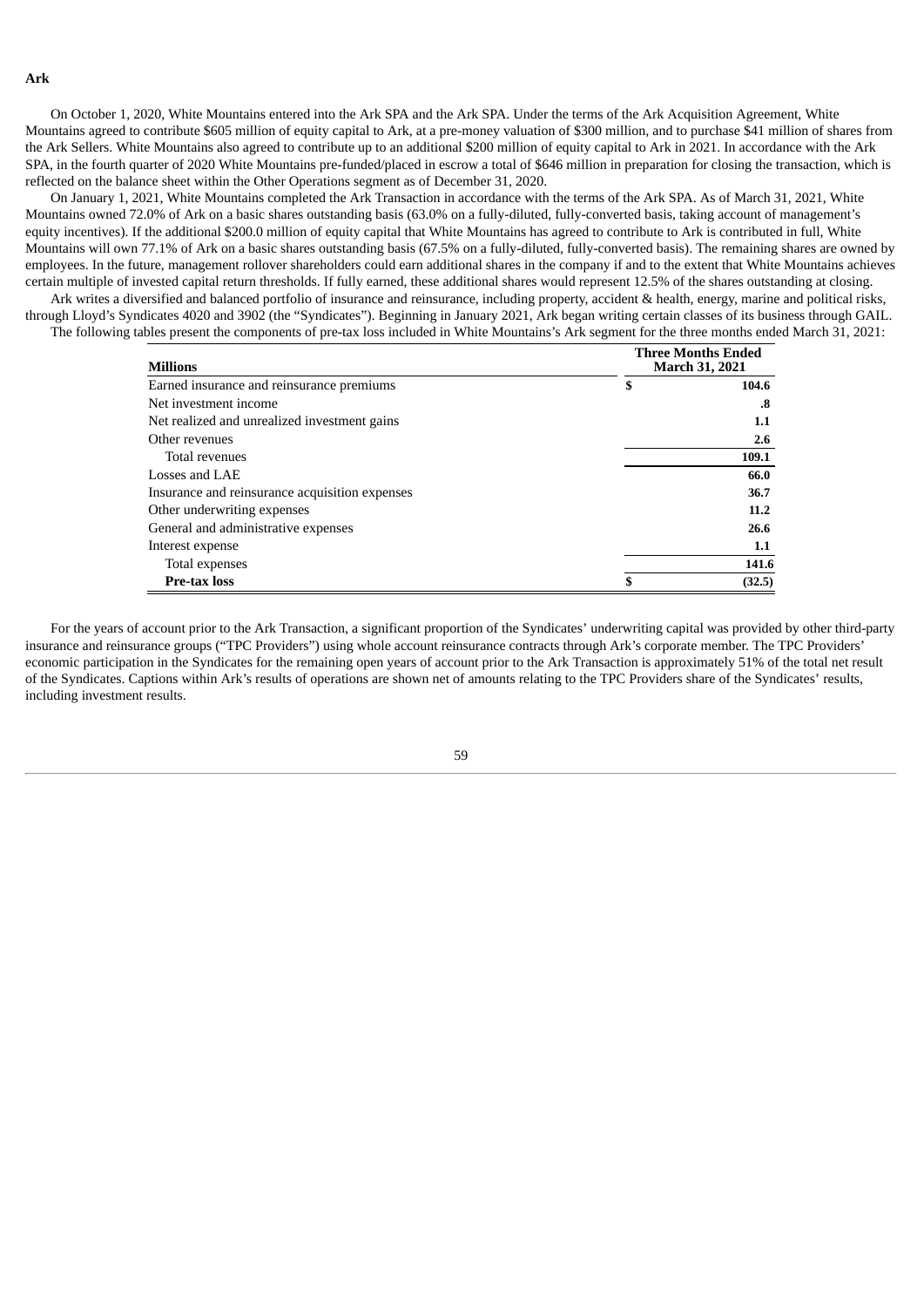The following table presents Ark's loss and loss adjustment expense, insurance acquisition expense, other underwriting expense and combined ratios on both a GAAP-basis and an adjusted basis, which adds back amounts ceded to TPC Providers, for the three months ended March 31, 2021:

|                                |             |               |                              | Three Months Ended March 31, 2021 |                                                                                     |               |  |
|--------------------------------|-------------|---------------|------------------------------|-----------------------------------|-------------------------------------------------------------------------------------|---------------|--|
| <b>\$</b> in Millions          | <b>GAAP</b> |               | Capital Share <sup>(1)</sup> | <b>Third Party</b>                | <b>Adjusted</b><br>404.5<br>337.4<br>135.8<br>97.6<br>36.7<br>12.5<br>146.8<br>71.9 |               |  |
| Insurance premiums:            |             |               |                              |                                   |                                                                                     |               |  |
| Gross written premiums         | 404.5       |               | \$                           |                                   | \$                                                                                  |               |  |
| Net written premiums           | \$<br>342.4 |               | \$                           | (5.0)                             | \$                                                                                  |               |  |
| Net earned premiums            | \$<br>104.6 |               | \$                           | 31.2                              | \$                                                                                  |               |  |
| <i>Insurance expenses:</i>     |             |               |                              |                                   |                                                                                     |               |  |
| Loss and loss adjustment       |             |               |                              |                                   |                                                                                     |               |  |
| expenses                       | \$<br>66.0  |               | \$                           | 31.6                              | \$                                                                                  |               |  |
| Insurance acquisition expenses | 36.7        |               |                              |                                   |                                                                                     |               |  |
| Other underwriting expenses    | 11.2        |               |                              | 1.3                               |                                                                                     |               |  |
| Total insurance expenses       | 113.9       |               |                              | 32.9                              | \$                                                                                  |               |  |
| Ratios:                        |             |               |                              |                                   |                                                                                     |               |  |
| Loss and loss adjustment       |             |               |                              |                                   |                                                                                     |               |  |
| expense                        | 63.1        | $\frac{0}{0}$ |                              |                                   |                                                                                     | $\%$          |  |
| Insurance acquisition expense  | 35.1        | $\frac{0}{0}$ |                              |                                   | 27.0                                                                                | $\frac{0}{0}$ |  |
| Other underwriting expense     | 10.7        | $\%$          |                              |                                   | 9.2                                                                                 | $\frac{0}{0}$ |  |
| <b>Combined Ratio</b>          | 108.9       | $\frac{0}{0}$ |                              |                                   | 108.1                                                                               | $\frac{0}{0}$ |  |

<sup>(1)</sup> See "NON-GAAP FINANCIAL MEASURES" on page 75.

#### *Ark Results—Three Months Ended March 31, 2021*

Ark's GAAP combined ratio was 109% in the first quarter of 2021. Ark's adjusted combined ratio was 108% in the first quarter of 2021. The adjusted combined ratio included 17 points of catastrophe losses, of which 14 points related to Winter Storm Uri. Ark reported pre-tax loss of \$33 million in the first quarter of 2021, which included \$25 million of transaction expenses related to the Ark Transaction.

## *Gross Written Premiums*

The following table presents Ark's gross written premiums by line of business for the three months ended March 31, 2021 and the three months ended March 31, 2020, which was prior to White Mountains's ownership of Ark. White Mountains believes this is useful in understanding the underwriting growth in the newly acquired business. Gross written premiums increased 207% to \$405 million in the first quarter of 2021, compared to the first quarter of 2020, with blended renewal pricing up over 10%.

|                                    | <b>For the Three Months Ended</b> |       |                       |  |  |  |  |  |
|------------------------------------|-----------------------------------|-------|-----------------------|--|--|--|--|--|
| <b>Millions</b>                    | March 31, 2021                    |       | <b>March 31, 2020</b> |  |  |  |  |  |
| Property                           | \$<br>S                           | 103.6 | 44.5                  |  |  |  |  |  |
| Accident & Health                  |                                   | 37.9  | 42.5                  |  |  |  |  |  |
| Energy                             |                                   | 55.8  | 18.6                  |  |  |  |  |  |
| Marine, Aviation & Transport       |                                   | 84.2  | 35.5                  |  |  |  |  |  |
| <b>Specialty</b>                   |                                   | 87.5  | 15.1                  |  |  |  |  |  |
| Political Risks, War & Terror      |                                   | 22.2  | 19.2                  |  |  |  |  |  |
| Casualty                           |                                   | 13.3  | 20.3                  |  |  |  |  |  |
| <b>Total Gross Written Premium</b> | \$                                | 404.5 | 195.7                 |  |  |  |  |  |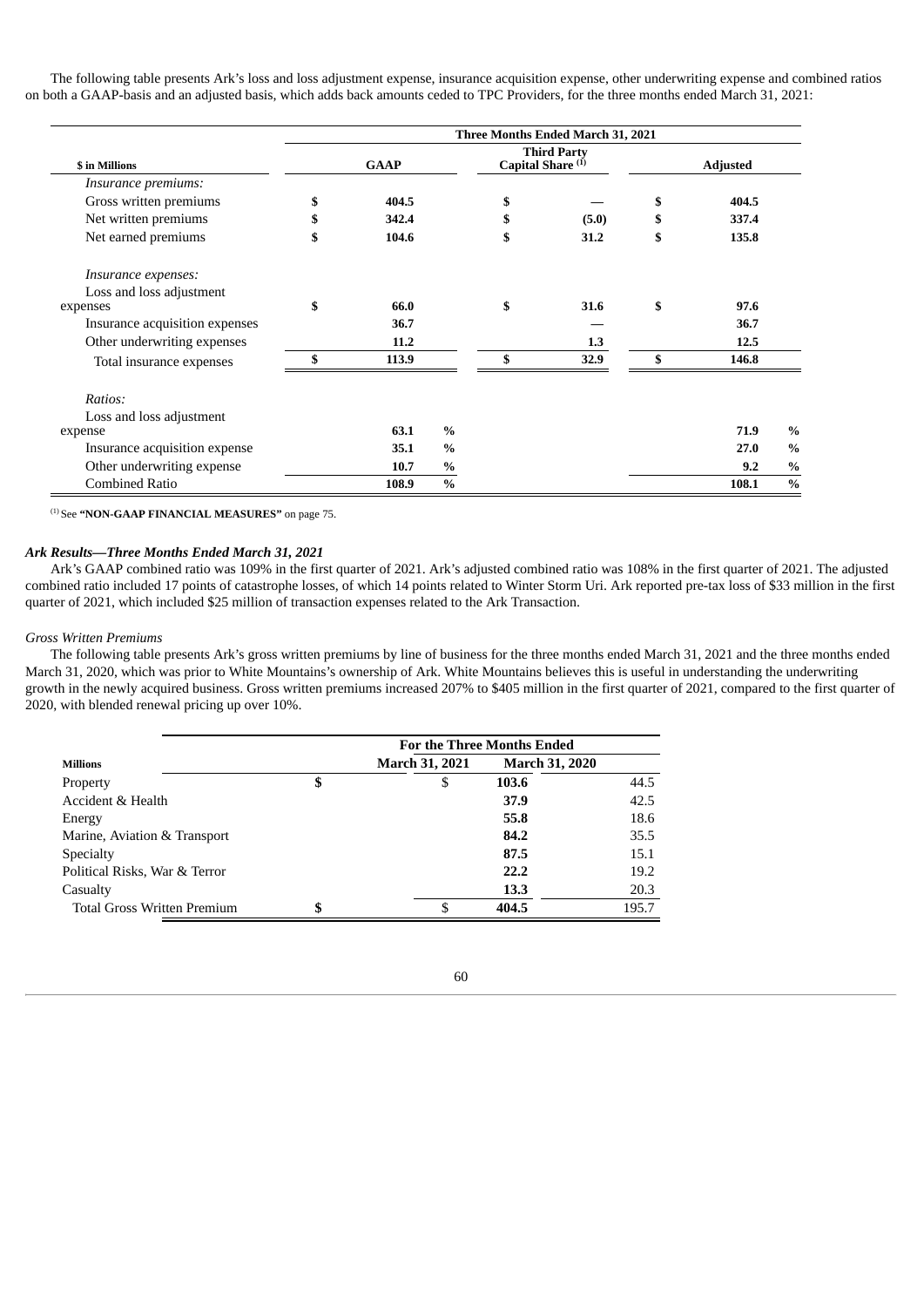#### *Catastrophe Risk Management*

Ark has exposure to losses caused by unpredictable catastrophic events. Covered unpredictable catastrophic events include natural and other disasters, such as hurricanes, windstorms, earthquakes, floods, wildfires and severe winter weather. Catastrophes can also include public health crises, terrorist attacks, explosions, infrastructure failures and cyber-attacks. The extent of a catastrophe loss is a function of both the severity of the event and total amount of insured exposure affected by the event. During 2020, Ark incurred \$24 million of natural catastrophe losses and \$28 million of COVID-19 related losses after reinstatement premiums and amounts ceded to third-party reinsurers but before amounts ceded to TPC Providers.

Ark seeks to manage its exposure to catastrophic losses by limiting the aggregate insured value of policies in geographic areas with exposure to catastrophic events by estimating potential losses for many different catastrophe scenarios and by buying reinsurance, including retrocessional coverages. To manage and analyze aggregate insured values and potential losses, Ark uses a variety of tools, including external and internal catastrophe modeling software packages.

Based upon its business plan for 2021, Ark estimates that its two largest modeled probable maximum loss natural catastrophe scenarios on a net occurrence basis at a 1-in-250-year return period are U.S. windstorm and U.S. earthquake. In each case, the estimated net impact of a 1-in-250-year return period loss is expected to be less than 25% of total tangible capital (shareholders equity and subordinated debt). The net impact is before income tax but after reinstatement premiums, amounts ceded to third party reinsurers and amounts ceded to TPC Providers. In addition, Ark also has significant exposure to Japanese earthquake, Japanese windstorm, European windstorm and U.S. wildfire.

Ark's estimates of potential losses are dependent on many variables, including assumptions about demand surge and storm surge, loss adjustment expenses, insurance-to-value and storm intensity in the aftermath of weather-related catastrophes utilized to model the event, the relationship of the actual event to the modeled event and the quality of data provided by ceding companies (in the case of our reinsurance operations). Accordingly, if the assumptions about the variables are incorrect, the losses Ark might incur from an actual catastrophe could be materially higher than the expectation of losses generated from modeled catastrophe scenarios. There could also be unmodelled losses which exceed the amounts estimated for U.S. windstorm and U.S. earthquake. For a further discussion, see "Risk Factors - Unpredictable catastrophic events could adversely affect our results of operations and **financial condition**" in White Mountains's Annual Report on Form 10-K for the year ended December 31, 2020.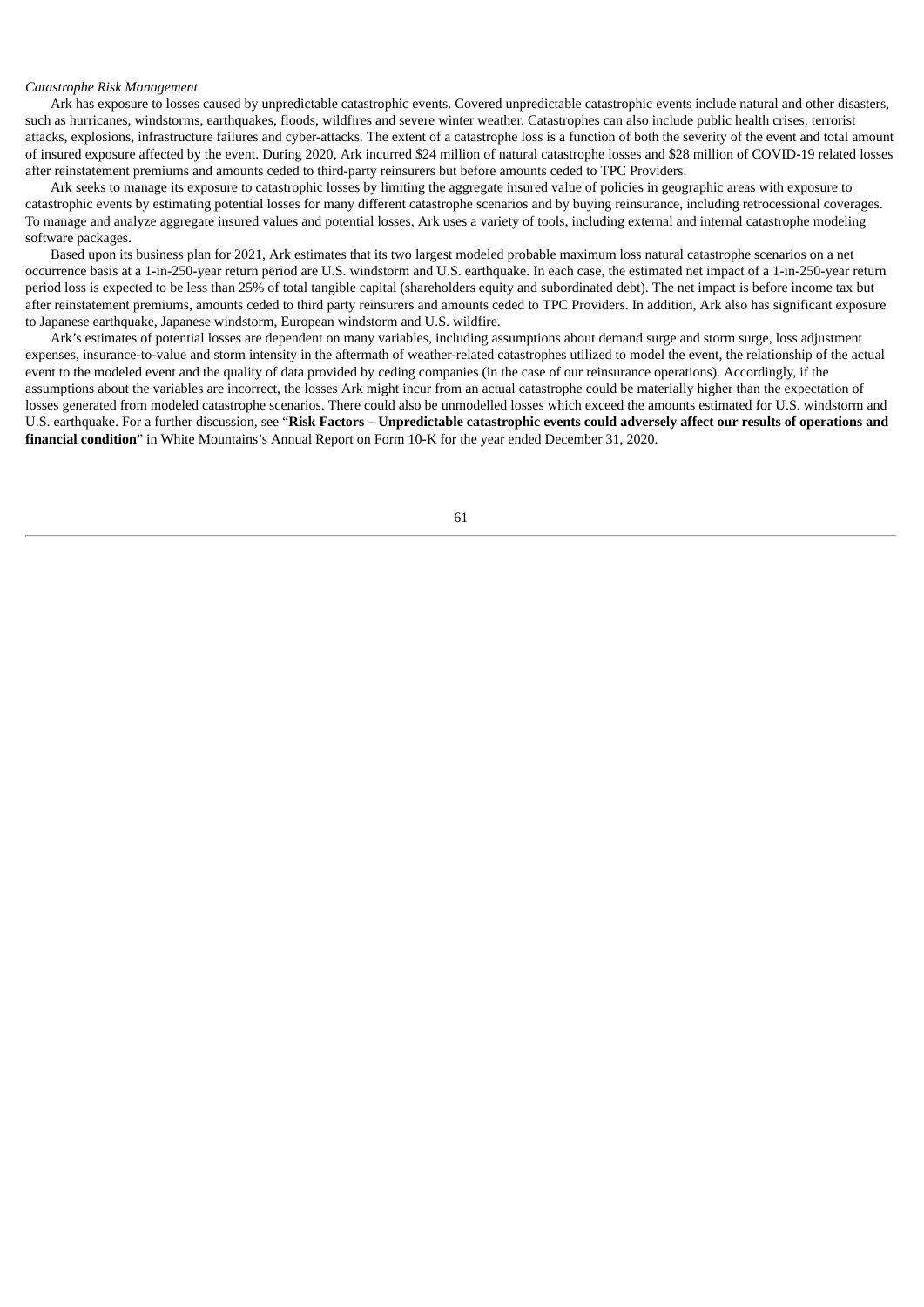### **NSM**

The following table presents the components of GAAP net loss, EBITDA and adjusted EBITDA included in White Mountains's NSM segment for the three months ended March 31, 2021 and 2020. NSM's pre-tax loss in the first quarter of 2021 includes a loss of \$29 million related to the sale of its Fresh Insurance motor business. Results for the first quarter of 2021 include the results of Kingsbridge, a leading provider of commercial lines insurance and consulting services to the contingent workforce in the United Kingdom, which was acquired on April 7, 2020.

|                                                                      | Three Months Ended March 31, |        |    |       |  |  |
|----------------------------------------------------------------------|------------------------------|--------|----|-------|--|--|
| <b>Millions</b>                                                      |                              | 2021   |    | 2020  |  |  |
| Commission revenues                                                  | \$                           | 59.6   | \$ | 53.0  |  |  |
| Broker commission expenses                                           |                              | 18.9   |    | 18.3  |  |  |
| Gross profit                                                         |                              | 40.7   |    | 34.7  |  |  |
| Other revenues                                                       |                              | 15.2   |    | 12.0  |  |  |
| General and administrative expenses                                  |                              | 46.0   |    | 39.6  |  |  |
| Change in fair value of contingent consideration earnout liabilities |                              |        |    | (.6)  |  |  |
| Amortization of other intangible assets                              |                              | 8.6    |    | 4.8   |  |  |
| Loss on assets held for sale                                         |                              | 28.7   |    |       |  |  |
| Interest expense                                                     |                              | 5.9    |    | 4.3   |  |  |
| <b>GAAP</b> pre-tax loss                                             |                              | (33.3) |    | (1.4) |  |  |
| Income tax benefit                                                   |                              | (8.0)  |    | (.7)  |  |  |
| <b>GAAP</b> net loss                                                 |                              | (25.3) |    | (.7)  |  |  |
| Add back:                                                            |                              |        |    |       |  |  |
| Interest expense                                                     |                              | 5.9    |    | 4.3   |  |  |
| Income tax benefit                                                   |                              | (8.0)  |    | (.7)  |  |  |
| General and administrative expenses - depreciation                   |                              | 1.1    |    | .9    |  |  |
| Amortization of other intangible assets                              |                              | 8.6    |    | 4.8   |  |  |
| EBITDA <sup>(1)</sup>                                                |                              | (17.7) |    | 8.6   |  |  |
| Add back:                                                            |                              |        |    |       |  |  |
| Change in fair value of contingent consideration earnout liabilities |                              |        |    | (.6)  |  |  |
| Non-cash equity-based compensation expense                           |                              | .6     |    |       |  |  |
| Impairments of intangible assets                                     |                              |        |    |       |  |  |
| Loss on assets held for sale                                         |                              | 28.7   |    |       |  |  |
| Acquisition-related transaction expenses                             |                              |        |    | 1.7   |  |  |
| Investments made in the development of new business lines            |                              |        |    |       |  |  |
| Restructuring expenses                                               |                              | 2.8    |    | .8    |  |  |
| Adjusted EBITDA <sup>(1)</sup>                                       | \$                           | 14.4   | \$ | 10.5  |  |  |

<sup>(1)</sup> See "NON-GAAP FINANCIAL MEASURES" on page 75.

#### *NSM Results—Three Months Ended March 31, 2021 versus Three Months Ended March 31, 2020*

NSM reported pre-tax loss of \$33 million, adjusted EBITDA of \$14 million and commission and other revenues of \$75 million in the first quarter of 2021, compared to pre-tax loss of \$1 million, adjusted EBITDA of \$11 million and commission and other revenues of \$65 million in the first quarter of 2020. NSM's pre-tax loss in the first quarter of 2021 includes a loss of \$29 million related to the sale of its Fresh Insurance motor business. Results for the first quarter of 2021 include the results of Kingsbridge, a leading provider of commercial lines insurance and consulting services to the contingent workforce in the United Kingdom, which was acquired on April 7, 2020. See **Note 2 — "Significant Transactions"**. In addition to the acquisition of Kingsbridge, pre-tax loss, adjusted EBITDA and commissions and other revenues benefited from growth in the pet and social services verticals, offset by a decline in the real estate vertical.

NSM's general and administrative expenses were \$46 million in the first quarter of 2021, compared to \$40 million in the first quarter of 2020, driven primarily by the acquisition of Kingsbridge and increases in personnel costs primarily related to the pet and specialty transportation businesses.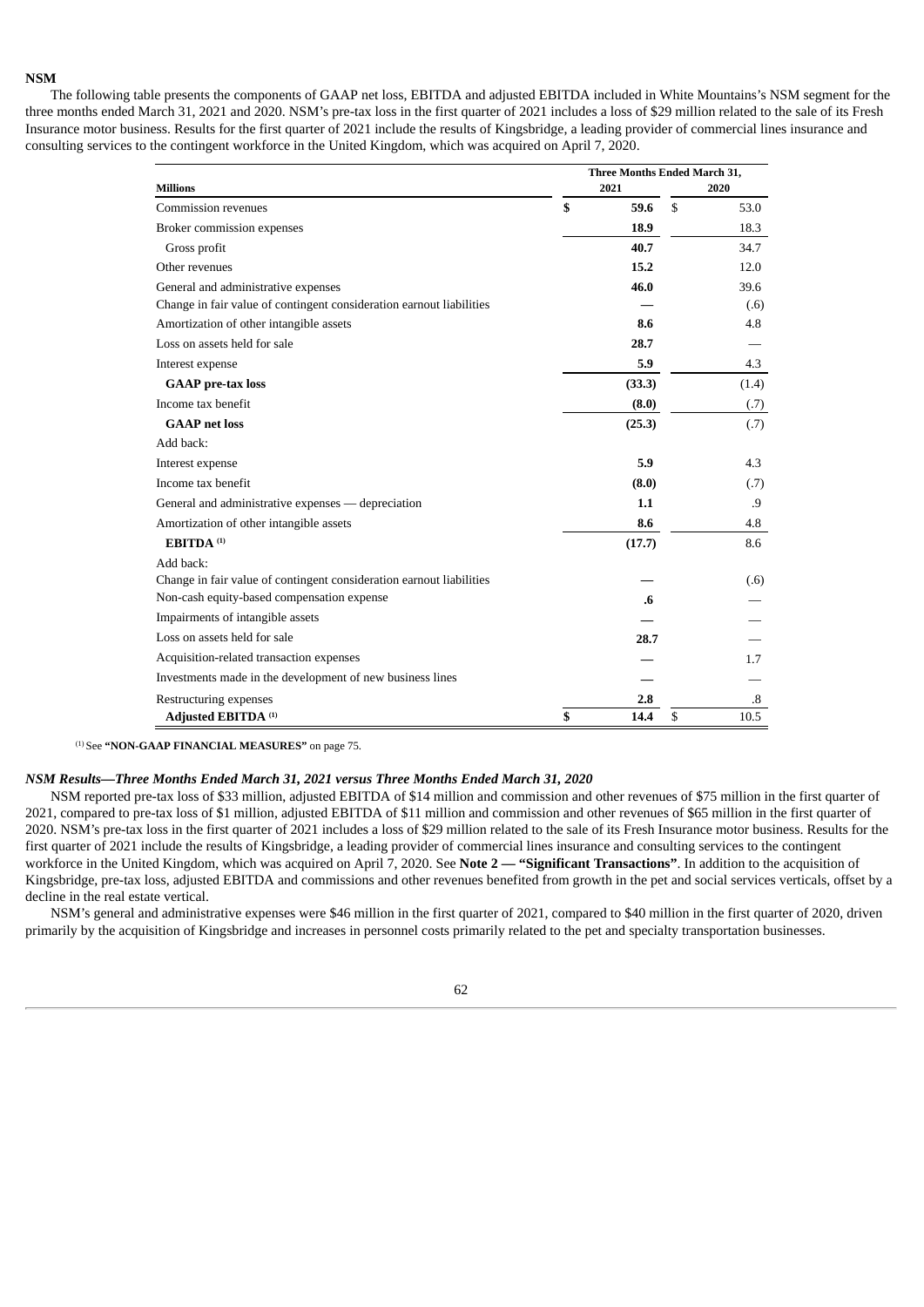NSM's business consists of over 16 active programs that are broadly categorized into six market verticals. The following table presents the controlled premium and commission and other revenues by vertical for the three months ended March 31, 2021 and 2020:

|                                 | Three Months Ended March 31, |                                      |    |                                                |   |                             |                                                |      |  |  |
|---------------------------------|------------------------------|--------------------------------------|----|------------------------------------------------|---|-----------------------------|------------------------------------------------|------|--|--|
|                                 |                              | 2021                                 |    |                                                |   | 2020                        |                                                |      |  |  |
| \$ in Millions                  |                              | Controlled<br>Premium <sup>(1)</sup> |    | <b>Commission and</b><br><b>Other Revenues</b> |   | Controlled<br>Premium $(1)$ | <b>Commission and</b><br><b>Other Revenues</b> |      |  |  |
| <b>Specialty Transportation</b> | S                            | 74.8                                 | S  | 20.7                                           | S | 74.2                        | S                                              | 20.3 |  |  |
| Real Estate                     |                              | 42.8                                 |    | 9.8                                            |   | 48.4                        |                                                | 11.3 |  |  |
| <b>Social Services</b>          |                              | 27.0                                 |    | 6.7                                            |   | 24.5                        |                                                | 6.3  |  |  |
| Pet                             |                              | 43.7                                 |    | 17.1                                           |   | 29.3                        |                                                | 11.8 |  |  |
| United Kingdom                  |                              | 52.3                                 |    | 13.1                                           |   | 38.8                        |                                                | 10.0 |  |  |
| Other                           |                              | 39.4                                 |    | 7.4                                            |   | 35.8                        |                                                | 5.3  |  |  |
| Total                           |                              | 280.0                                | \$ | 74.8                                           | S | 251.0                       | S                                              | 65.0 |  |  |

 $(1)$  Controlled Premium are total premiums placed by NSM during the period.

*Specialty Transportation:* NSM's specialty transportation controlled premium and commission and other revenues increased by 1% and 2%, respectively, in the first quarter of 2021, compared to the first quarter of 2020, driven primarily by unit growth and the impact of higher commission levels in collector car being partially offset by a decline in units in the trucking business resulting from the COVID-19 pandemic. The higher commissions levels in collector car will continue to flow through this program's results over the balance of the year.

*Real Estate:* NSM's real estate controlled premium and commission and other revenues decreased 12% and 13%, respectively, in the first quarter of 2021, compared to the first quarter of 2020, driven primarily by declines in both rate and units in the coastal condominium program, partially offset by unit growth in NSM's excess and surplus habitational program. The declines in the coastal condominium program were driven primarily by lower insurance carrier capacity available for the program as NSM transitioned to a new insurance carrier platform during the first quarter of 2021. Until additional capacity is raised, the impact of lower capacity in the coastal condominium program will continue to flow through this program's results through the balance of the year.

*Social Services:* NSM's social services controlled premium and commission and other revenues increased 10% and 6%, respectively, in the first quarter of 2021, compared to the first quarter of 2020, driven primarily by growth in units despite a continued competitive market.

*Pet:* NSM's pet controlled premium and commission and other revenues increased by 49% and 45%, respectively in the first quarter of 2021, compared to the first quarter of 2020 driven primarily by substantial growth in both units and rate.

*United Kingdom:* NSM's U.K. controlled premium and commission and other revenues increased 35% and 31%, respectively in the first quarter of 2021, compared to the first quarter of 2020, driven primarily by the acquisition of Kingsbridge. Excluding Kingsbridge, U.K. controlled premium increased 1% in the first quarter of 2021, compared to the first quarter of 2020, driven primarily by growth in the MGA business being offset by declines in the brokerage business caused by disruption to the non-standard auto and travel markets in the United Kingdom resulting from the COVID-19 pandemic. Excluding Kingsbridge, U.K. commission and other revenues declined 23% in the first quarter of 2021, compared to the first quarter of 2020, driven primarily by a reduction in contingent commissions and changes in product mix, as the brokerage business, which has higher commission rates than the MGA business, declined while the MGA business grew.

*Other:* NSM's other controlled premium and commission and other revenues increased 10% and 40%, respectively in the first quarter of 2021, compared to the first quarter of 2020. The increase in controlled premium was driven primarily by unit growth in the workers compensation and architects and engineers businesses. The significant increase in commission and other revenues was driven primarily by a combination of the increase in controlled premium and an increase in contingent commissions.

## *COVID-19*

The COVID-19 pandemic negatively impacted certain programs (e.g., lower volumes in the non-standard auto and outdoor leisure businesses in the United Kingdom) while others have been positively impacted (e.g., higher volumes in pet). Results at NSM could still be negatively impacted in the coming quarters, but White Mountains does not currently anticipate dramatic impacts over the fullness of time.

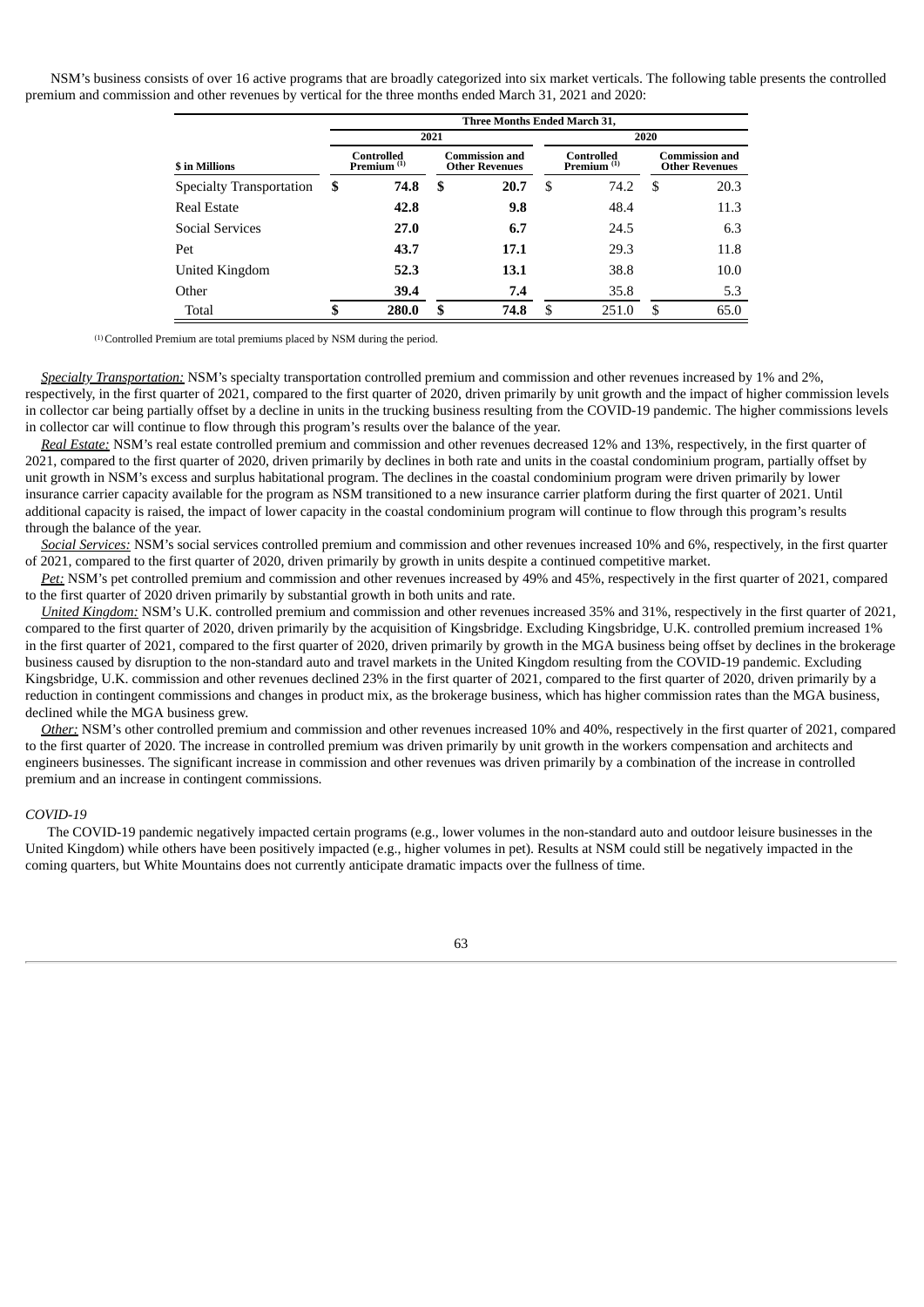# **Kudu**

In the first quarter of 2021, Kudu deployed \$11 million in an existing portfolio company. As of March 31, 2021, Kudu has deployed a total of \$397 million in 13 asset management firms, with an average cash yield to Kudu at inception of 10.3%. The firms have combined assets under management of approximately \$48 billion, spanning a range of asset classes, including real estate, real assets, wealth management, hedge funds, private equity and alternative credit strategies.

On March 23, 2021, Kudu replaced its existing secured bank facility with the Kudu Credit Facility. Subject to maximum LTV levels, the maximum borrowing capacity of the Kudu Credit Facility is \$300 million (which includes the initial advanced amount of \$102 million). See **Note 7 — "Debt"**. The following table presents the components of GAAP net income (loss), EBITDA and adjusted EBITDA included in White Mountains's Kudu

| <b>Millions</b>                            | March 31, 2021 | <b>Three Months Ended</b> | <b>Three Months Ended</b><br><b>March 31, 2020</b> |           |
|--------------------------------------------|----------------|---------------------------|----------------------------------------------------|-----------|
| Net investment income                      | \$             | 8.2                       | \$                                                 | 7.3       |
| Net unrealized investment gains (losses)   |                | 15.8                      |                                                    | (24.8)    |
| Other revenues                             |                | $\cdot$ 1                 |                                                    | $\cdot$ 1 |
| Total revenues                             |                | 24.1                      |                                                    | (17.4)    |
| General and administrative expenses        |                | 2.5                       |                                                    | 2.5       |
| Amortization of other intangible assets    |                | $\cdot$ 1                 |                                                    | $\cdot$ 1 |
| Interest expense                           |                | 5.8                       |                                                    | 1.4       |
| Total expenses                             |                | 8.4                       |                                                    | 4.0       |
| <b>GAAP</b> pre-tax income (loss)          |                | 15.7                      |                                                    | (21.4)    |
| Income tax expense (benefit)               |                | 7.8                       |                                                    | (5.4)     |
| <b>GAAP</b> net income (loss)              |                | 7.9                       |                                                    | (16.0)    |
| Add back:                                  |                |                           |                                                    |           |
| Interest expense                           |                | 5.8                       |                                                    | 1.4       |
| Income tax expense (benefit)               |                | 7.8                       |                                                    | (5.4)     |
| Amortization of other intangible assets    |                | $\cdot$ 1                 |                                                    | $\cdot$ 1 |
| EBITDA <sup>(1)</sup>                      |                | 21.6                      |                                                    | (19.9)    |
| Add back:                                  |                |                           |                                                    |           |
| Net unrealized investment (gains) losses   |                | (15.8)                    |                                                    | 24.8      |
| Non-cash equity-based compensation expense |                | $\cdot$                   |                                                    |           |
| Acquisition-related transaction expenses   |                |                           |                                                    | .6        |
| Adjusted EBITDA <sup>(1)</sup>             | \$             | 5.9                       | \$                                                 | 5.5       |

<sup>(1)</sup> See "NON-GAAP FINANCIAL MEASURES" on page 75.

segment for the three months ended March 31, 2021 and 2020:

### *Kudu Results—Three Months Ended March 31, 2021 versus Three Months Ended March 31, 2020*

Kudu reported pre-tax income of \$16 million, adjusted EBITDA of \$6 million and total revenues of \$24 million in the first quarter of 2021, compared to pre-tax loss of \$21 million, adjusted EBITDA of \$6 million and total revenues of \$(17) million in the first quarter of 2020. Pre-tax income in the first quarter of 2021 included \$16 million of unrealized gains on Kudu's Participation Contracts, driven primarily by strong asset growth and performance of Kudu's underlying asset management firms. Pre-tax loss in the first quarter of 2020 included \$25 million of unrealized losses on Kudu's Participation Contracts, driven primarily by the impact of the market dislocation on Kudu's underlying asset management firms from the COVID-19 pandemic. The increases in net investment income were driven primarily by amounts earned from the \$132 million (including approximately \$3 million of transaction costs) in new deployments that Kudu made since the beginning of 2020.

## *COVID-19*

Over time, Kudu's revenues will fluctuate with increases and decreases in assets under management and fee levels at Kudu's underlying asset management business, which are impacted by increases and decreases in financial markets, such as those experienced during 2020 in response to the COVID-19 pandemic. Kudu's portfolio diversification, in particular its emphasis on private capital and its de-emphasis on long-only strategies, should continue to provide some downside protection to financial market declines.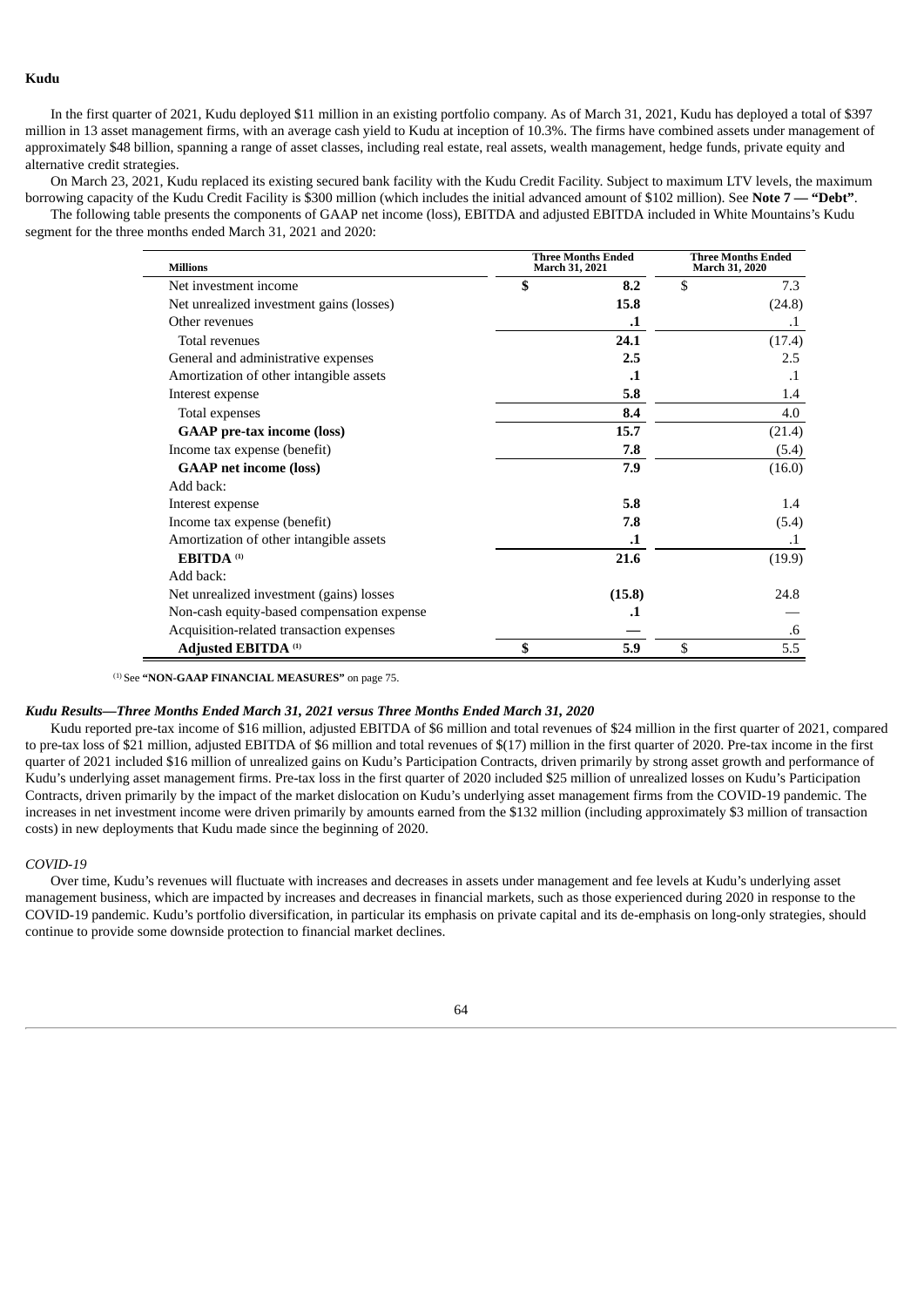## **Other Operations**

The following table presents a summary of White Mountains's financial results from its Other Operations segment for the three months ended March 31, 2021 and 2020:

|                                                                                        | <b>Three Months Ended</b> |            |         |  |  |
|----------------------------------------------------------------------------------------|---------------------------|------------|---------|--|--|
|                                                                                        |                           | March 31,  |         |  |  |
| <b>Millions</b>                                                                        | 2021                      |            | 2020    |  |  |
| Net investment income                                                                  | \$                        | 7.1<br>-\$ | 10.1    |  |  |
| Net realized and unrealized investment gains (losses)                                  | 2.1                       |            | (168.0) |  |  |
| Net realized and unrealized investment (losses) gains from<br>investment in MediaAlpha | (41.7)                    |            | 30.0    |  |  |
| Commission revenues                                                                    | 2.3                       |            | 2.1     |  |  |
| Other revenues                                                                         | 7.1                       |            | 1.5     |  |  |
| Total revenues                                                                         | (23.1)                    |            | (124.3) |  |  |
| Cost of sales                                                                          | 4.0                       |            | 2.0     |  |  |
| General and administrative expenses                                                    | 35.7                      |            | 17.5    |  |  |
| Amortization of other intangible assets                                                |                           | .5         |         |  |  |
| Interest expense                                                                       |                           | .3         | .3      |  |  |
| Total expenses                                                                         | 40.5                      |            | 20.0    |  |  |
| <b>Pre-tax loss</b>                                                                    | \$<br>(63.6)              |            | (144.3) |  |  |

# *Other Operations Results—Three Months Ended March 31, 2021 versus Three Months Ended March 31, 2020*

White Mountains's Other Operations segment reported pre-tax loss of \$64 million in the first quarter of 2021, compared to \$144 million in the first quarter of 2020. White Mountains's Other Operations segment reported net realized and unrealized investment (losses) gains from its investment in MediaAlpha of \$(42) million in the first quarter of 2021, compared to \$30 million in the first quarter of 2020. White Mountains's Other Operations segment reported net realized and unrealized investment gains (losses) of \$2 million in the first quarter of 2021, compared to \$(168) million in the first quarter of 2020. See **Summary of Investment Results** on page 66. The Other Operations segment reported general and administrative expenses of \$36 million in the first quarter of 2021, compared to \$18 million in the first quarter of 2020. The increase in general and administrative expenses was driven primarily by higher incentive compensation costs, driven primarily by an increase in White Mountains's share price and a higher assumed harvest percentage on outstanding performance shares in periods subsequent to the MediaAlpha IPO.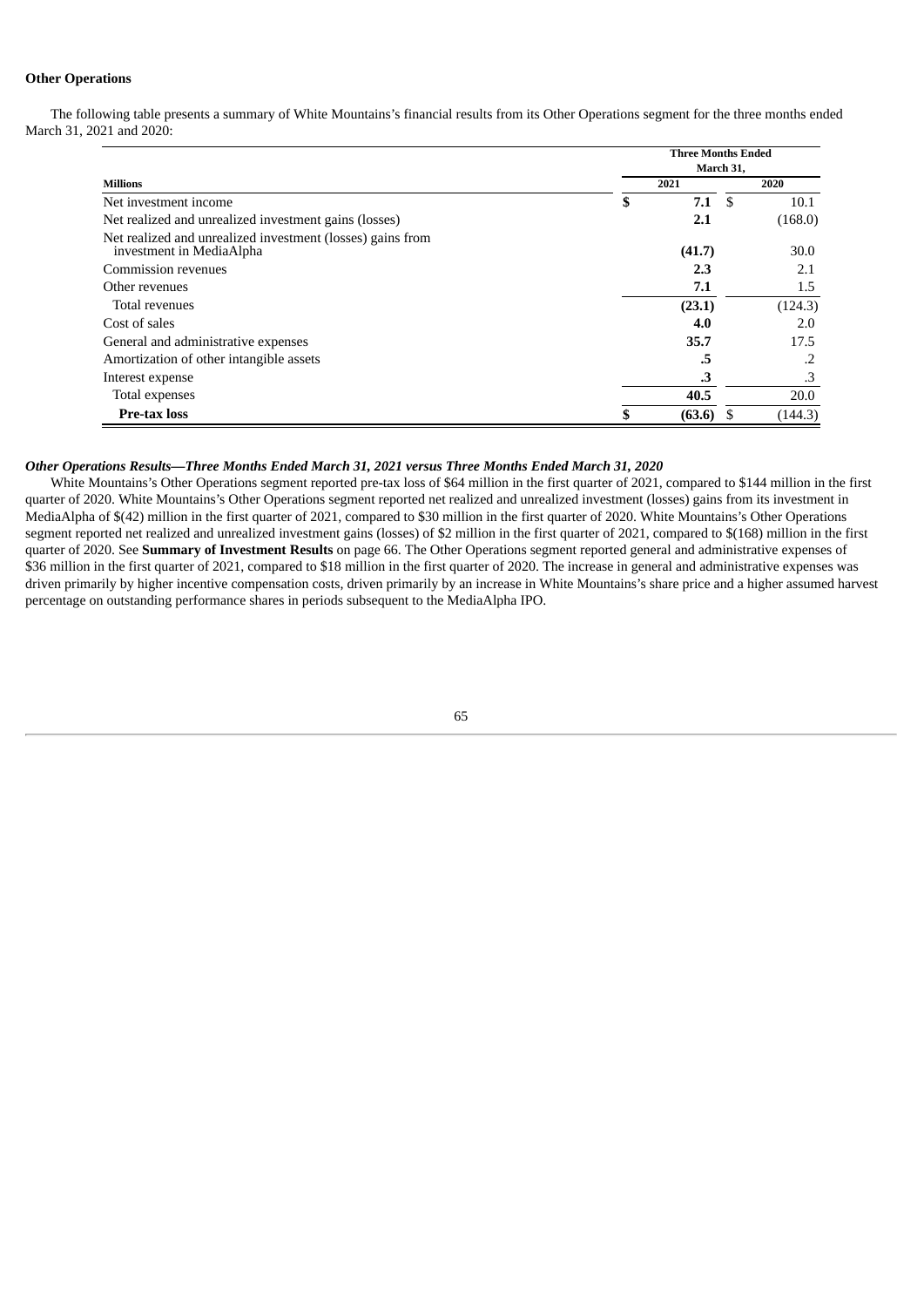## **II. Summary of Investment Results**

White Mountains's total investment results include results from all segments. For purposes of discussing rates of return, all percentages are presented gross of management fees and trading expenses and are calculated before any adjustments for TPC Providers in order to produce a better comparison to benchmark returns.

The following table presents the pre-tax investment return for White Mountains's consolidated portfolio for the three months ended March 31, 2021 and 2020:

#### *Gross Investment Returns and Benchmark Returns*

Prior to the MediaAlpha IPO, White Mountains's investment in MediaAlpha was presented within other long-term investments. Subsequent to the MediaAlpha IPO, White Mountains presents its investment in MediaAlpha in a separate line item on the balance sheet. Amounts for periods prior to the MediaAlpha IPO have been reclassified to be comparable to the current period.

White Mountains's returns for the three months ended March 31, 2021 and 2020 are as follows:

|                                                                                          | <b>Three Months Ended</b><br>March 31, |            |  |
|------------------------------------------------------------------------------------------|----------------------------------------|------------|--|
|                                                                                          | 2021                                   | 2020       |  |
| Fixed income investments                                                                 | $(1.0)\%$                              | $0.7\%$    |  |
| Bloomberg Barclays U.S. Intermediate Aggregate Index                                     | $(1.6)\%$                              | $2.5\%$    |  |
| Common equity securities                                                                 | $1.8 \%$                               | $(20.9)\%$ |  |
| Investment in MediaAlpha                                                                 | $(8.5)\%$                              | 18.0 %     |  |
| Other long-term investments                                                              | 4.1 $%$                                | (5.8)%     |  |
| Total common equity securities, investment in MediaAlpha and other long-term investments | $0.8 \%$                               | $(9.6)\%$  |  |
| Total common equity securities and other long-term investments                           | 3.8%                                   | $(13.3)\%$ |  |
| S&P 500 Index (total return)                                                             | 6.2 $%$                                | $(19.6)\%$ |  |
| Total consolidated portfolio                                                             | $(0.3)\%$                              | $(4.6)\%$  |  |
| Total consolidated portfolio - excluding MediaAlpha                                      | 0.7%                                   | $(6.1)\%$  |  |

## *Investment Returns—Three Months Ended March 31, 2021 versus Three Months Ended March 31, 2020*

White Mountains's pre-tax total return on invested assets was -0.3% in the first quarter of 2021. This return included \$42 million of net realized and unrealized investment losses from MediaAlpha. Excluding MediaAlpha, the total return on invested assets was 0.7% in the first quarter of 2021. White Mountains's pre-tax total return on invested assets was -4.6% in the first quarter of 2020. This return included \$32 million of net investment income and net unrealized investment gains from MediaAlpha. Excluding MediaAlpha, the total return on invested assets was -6.1% in the first quarter of 2020.

Excluding MediaAlpha, investment returns in the first quarter of 2021 were driven primarily by favorable other long-term investments results, partially offset by the impact of rising interest rates on the fixed income portfolio. Excluding MediaAlpha, investment returns in the first quarter of 2020 were driven primarily by the decline in equity markets as the COVID-19 pandemic expanded.

#### *Fixed Income Results*

White Mountains's fixed income portfolio, including short-term investments, was \$2.1 billion and \$1.4 billion as of March 31, 2021 and December 31, 2020. The increase was driven primarily by the inclusion of invested assets relating to the Ark Transaction. The duration of White Mountains's fixed income portfolio, including short-term investments, was 2.5 years and 3.2 years as of March 31, 2021 and December 31, 2020. White Mountains's fixed income portfolio includes fixed maturity investments and short-term investments in the Collateral Trusts of \$426 million and \$432 million as of March 31, 2021 and December 31, 2020.

White Mountains's fixed income portfolio returned -1.0% in the first quarter of 2021, compared to 0.7% in the first quarter of 2020, outperforming and underperforming the Bloomberg Barclays U.S. Intermediate Aggregate Index returns of -1.6% and 2.5% for the comparable periods. The results in the first quarter of 2021 were driven primarily by the short duration positioning of White Mountains's fixed income portfolio as interest rates backed up in the quarter. The results in the first quarter of 2020 were driven primarily by the short duration positioning of White Mountains's fixed income portfolio as interest rates declined significantly in the quarter.

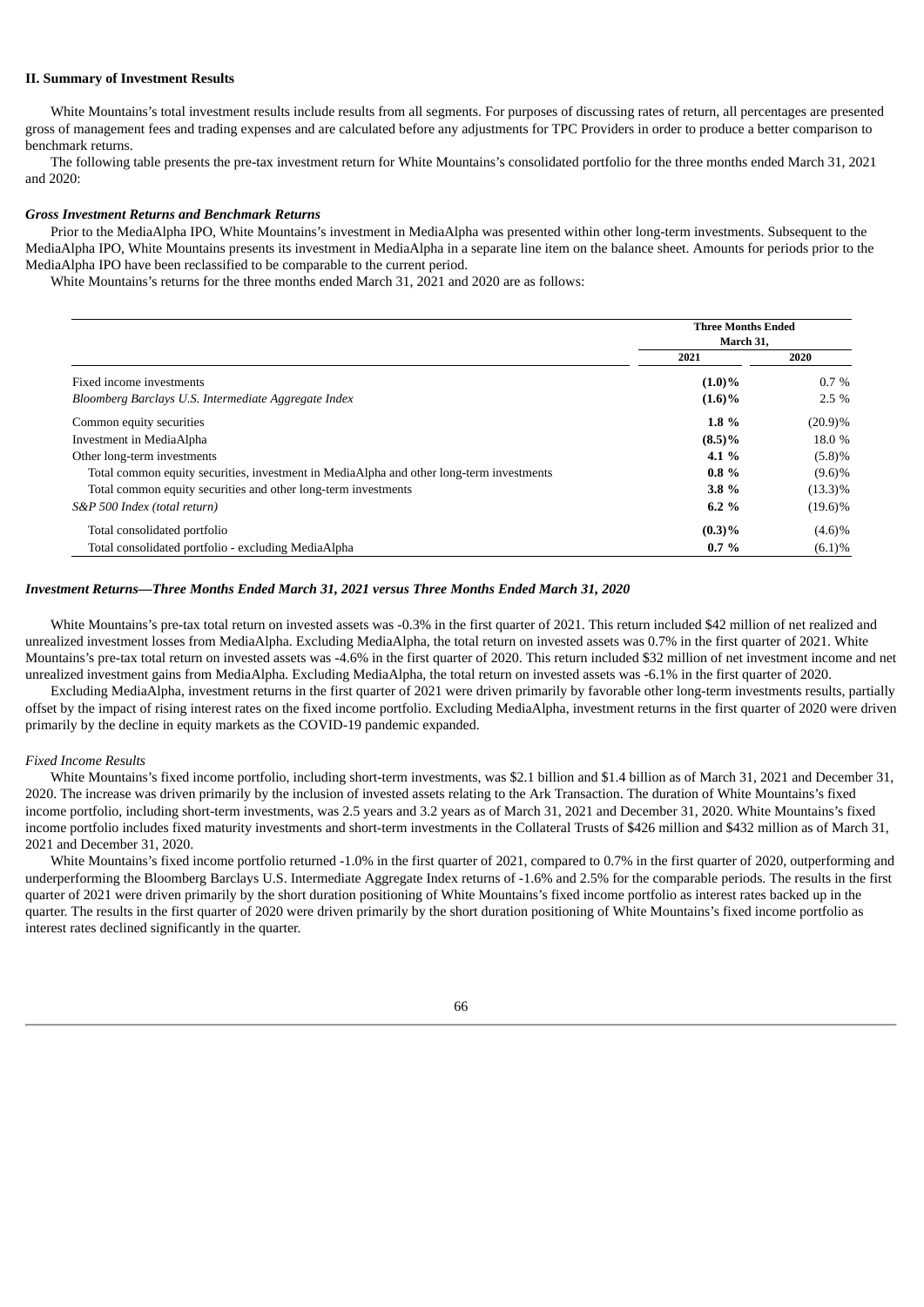#### *Common Equity Securities, Investment in MediaAlpha and Other Long-Term Investments Results*

White Mountains's portfolio of common equity securities, its investment in MediaAlpha and other long-term investments was \$1.8 billion and \$1.6 billion as of March 31, 2021 and December 31, 2020, which represented 45% and 54% of total invested assets. See **Note 5 — "Investment Securities"**. The change was driven primarily by the inclusion of invested assets relating to the Ark Transaction, partially offset by a decline in White Mountains's investment in MediaAlpha resulting from the MediaAlpha secondary offering and the decline in MediaAlpha's common share price during the quarter.

White Mountains's portfolio of common equity securities, its investment in MediaAlpha and other long-term investments returned 0.8% in the first quarter of 2021, which included \$42 million of net realized and unrealized investment losses from MediaAlpha. White Mountains's portfolio of common equity securities and other long-term investments returned 3.8% in the first quarter of 2021.

White Mountains's portfolio of common equity securities, its investment in MediaAlpha and other long-term investments returned -9.6% in the first quarter of 2020, which included \$32 million of net investment income and net unrealized investment gains from MediaAlpha. White Mountains's portfolio of common equity securities and other long-term investments returned -13.3% in the first quarter of 2020.

During the second half of 2020, White Mountains sold its portfolio of common equity securities, including its portfolio of ETFs and international common equity securities, in anticipation of funding the Ark Transaction. As a result of the Ark Transaction, White Mountains's portfolio of common equity securities consisted of international listed funds in the amount of \$119 million as of March 31, 2021.

White Mountains's portfolio of common equity securities returned 1.8% in the first quarter of 2021, compared to -20.9% in the first quarter of 2020, underperforming the S&P 500 Index returns of 6.2% and -19.6% for the comparable periods. The results were driven primarily by relative underperformance in White Mountains's non-U.S. common equity positions versus the S&P 500 Index for both periods.

Historically, White Mountains's portfolio of ETFs was designed to provide investment results that generally corresponds to the performance of the S&P 500 Index. White Mountains's portfolio of ETFs was fully liquidated as of December 31, 2020 and amounted to \$416 million as of March 31, 2020. In the first quarter of 2020, White Mountains's portfolio of ETFs essentially earned the effective index return, before expenses. White Mountains also maintained relationships with a small number of third-party registered investment advisers (the "actively managed common equity portfolio"), who invested in non-U.S. equity securities through unit trusts. At the end of the third quarter of 2020, White Mountains fully redeemed its actively managed common equity portfolio. White Mountains's actively managed common equity portfolio returned -26.5% in the first quarter of 2020, underperforming the S&P 500 Index return of -19.6%.

White Mountains maintains a portfolio of other long-term investments that consists primarily of unconsolidated entities, including Kudu's Participation Contracts, private equity funds, a hedge fund, Lloyd's trust deposits, a bank loan fund, ILS funds and private debt instruments. White Mountains's portfolio of other long-term investments was \$1.0 billion and \$787 million as of March 31, 2021 and December 31, 2020. The change in other long-term investments was driven primarily by the inclusion of invested assets relating to the Ark Transaction, the addition of a bank loan fund and an increase in the fair value of Kudu Participation Contracts.

White Mountains's other long-term investments portfolio returned 4.1% in the first quarter of 2021, compared to -5.8% in the first quarter of 2020. Investment returns for the first quarter of 2021 were driven primarily by \$16 million of net unrealized investment gains from Kudu's Participation Contracts, driven primarily by strong asset growth and performance of Kudu's underlying asset management firms, and \$15 million of net investment income and realized and unrealized investment gains from private equity funds. Investment returns for the first quarter of 2020 were driven primarily by \$25 million of net unrealized investment losses from Kudu's Participation Contracts, driven primarily by the impact of the market dislocation on Kudu's underlying asset management firms relating to the COVID-19 pandemic, and a \$10 million decrease in the fair value of White Mountains's investment in PassportCard/DavidShield, where the global slowdown in travel activity in reaction to the COVID-19 pandemic caused a significant decline in premiums and revenues.

In the second quarter of 2019, White Mountains made an investment in three multi-investor ILS funds managed by Elementum, a third-party registered investment adviser specializing in natural catastrophe ILS. Elementum manages separate

accounts and pooled investment vehicles across various ILS sectors, including catastrophe bonds, collateralized reinsurance

investments and industry loss warranties, on behalf of third-party clients. In the first quarter of 2020, White Mountains made an investment in a fourth ILS fund managed by Elementum. As of March 31, 2021 and December 31, 2020, White Mountains had approximately \$51 million invested in these four ILS funds.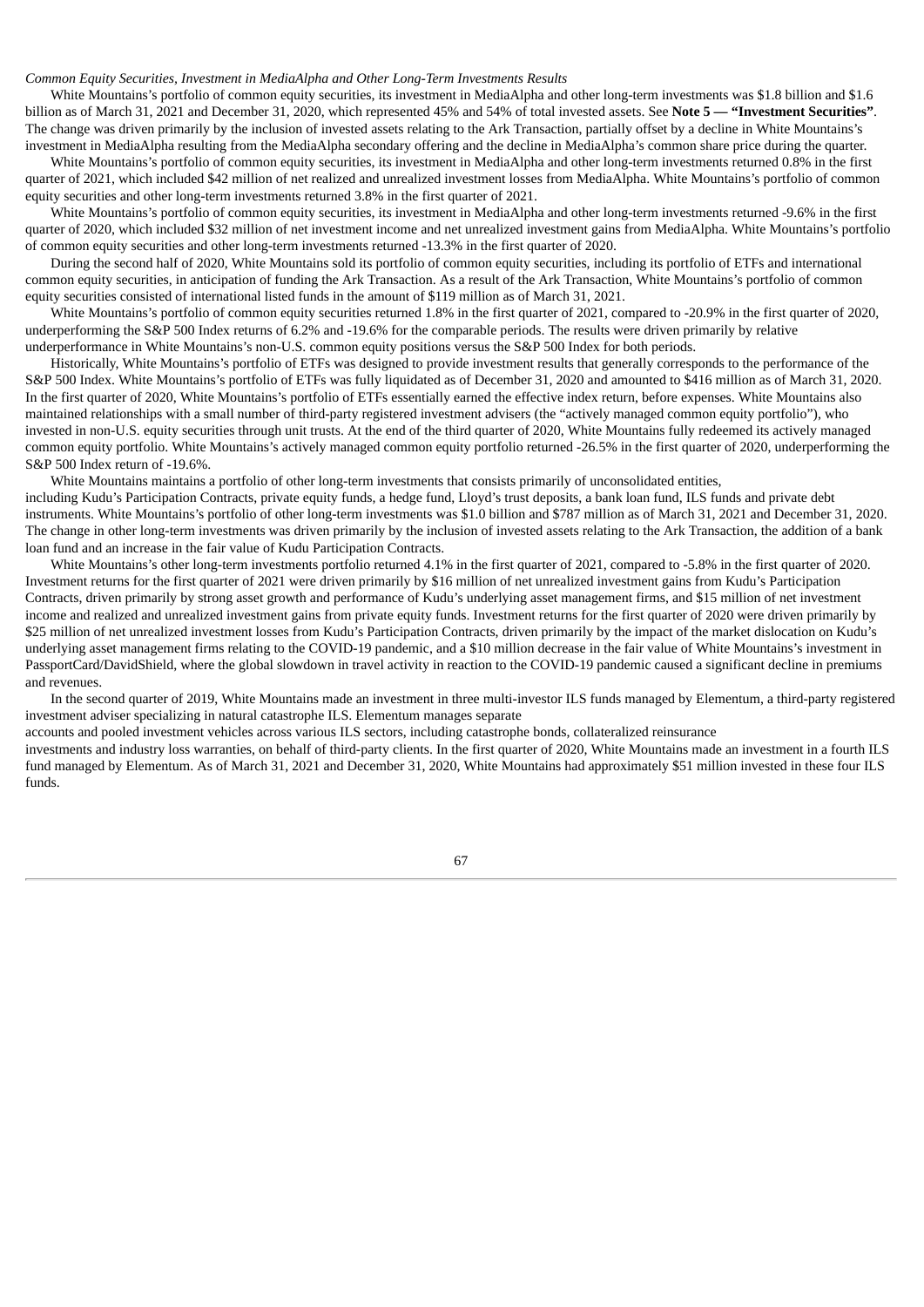## **Foreign Currency Exposure**

As of March 31, 2021, White Mountains had foreign currency exposure on \$189 million of net assets primarily related to NSM's U.K.-based operations, Kudu's non-U.S. Participation Contracts, Ark's non-U.S. business and certain other foreign consolidated and unconsolidated entities. The following table presents the fair value of White Mountains's foreign denominated net assets by segment as of March 31, 2021:

| Currency<br>\$ in Millions | <b>NSM</b>  | Kudu       | <b>Other Segment</b> | Ark          |    | <b>Total Fair</b><br>Value | % of Total<br><b>Shareholders' Equity</b> |
|----------------------------|-------------|------------|----------------------|--------------|----|----------------------------|-------------------------------------------|
| GBP                        | \$<br>128.6 | \$         | \$<br>(.4)           | \$<br>(12.5) | \$ | 115.7                      | 3.0%                                      |
| <b>AUD</b>                 |             | 43.9       |                      | 2.5          |    | 46.4                       | $1.2 \%$                                  |
| <b>EUR</b>                 |             |            | 19.9                 | 2.5          |    | 22.4                       | $.6\%$                                    |
| CAD                        |             |            |                      | 3.2          |    | 3.2                        | $.1\%$                                    |
| All other                  |             |            | 1.4                  |              |    | 1.4                        | $-$ %                                     |
| <b>Total</b>               | \$<br>128.6 | \$<br>43.9 | \$<br>20.9           | \$<br>(4.3)  | S  | 189.1                      | 4.9 %                                     |

## **Income Taxes**

The Company and its Bermuda domiciled subsidiaries are not subject to Bermuda income tax under current Bermuda law. In the event there is a change in the current law and taxes are imposed, the Company and its Bermuda domiciled subsidiaries would be exempt from such tax until March 31, 2035 pursuant to the Bermuda Exempted Undertakings Tax Protection Act of 1966. The Company has subsidiaries and branches that operate in various other jurisdictions around the world that are subject to tax in the jurisdictions in which they operate. The jurisdictions in which the Company's subsidiaries and branches are subject to tax are Ireland, Israel, Luxembourg, the United Kingdom and the United States.

In the first quarter of 2020, White Mountains adopted ASU 2019-12, *Simplifying the Accounting for Income Taxes* (ASC 740) ("ASU 2019-12"). For periods subsequent to the adoption of ASU 2019-12, White Mountains records both the tax expense related to BAM's MSC and the related valuation allowance on such taxes through the non-controlling interest equity. Prior to the adoption of ASU 2019-12, White Mountains recorded the tax expense related to BAM's MSC directly to non-controlling interest equity, while the valuation allowance on such taxes was recorded through the income statement.

White Mountains's income tax benefit related to pre-tax loss from continuing operations for the three months ended March 31, 2021 represented an effective tax rate of 7%. The effective tax rate for the three months ended March 31, 2021 was different from the U.S. statutory rate of 21%, due to income generated in jurisdictions with lower tax rates than the United States. See **Note 8 — "Income Taxes"**.

White Mountains's income tax benefit related to pre-tax loss from continuing operations for the three months ended March 31, 2020 represented an effective tax rate of 15%. The effective tax rate was different from the U.S. statutory rate of 21%, due to income generated in jurisdictions with lower tax rates than the United States and state income taxes. See **Note 8 — "Income Taxes"**.

#### **Discontinued Operations**

In the first quarter of 2021, White Mountains recorded an \$18 million gain within discontinued operations as a result of reversing a liability arising from the tax indemnification provided in connection with the sale of Sirius Group in 2016. The liability related to certain interest deductions claimed by Sirius Group that had been disputed by the Swedish Tax Agency (STA). In April 2021, the STA informed the Swedish Administrative Court of Appeal that, as a result of the Swedish Supreme Administrative Court having ruled that the Swedish interest disallowance rules violate the European Union's freedom of establishment principle, Sirius Group should prevail in its appeal (and that the interest deductions should not be disallowed).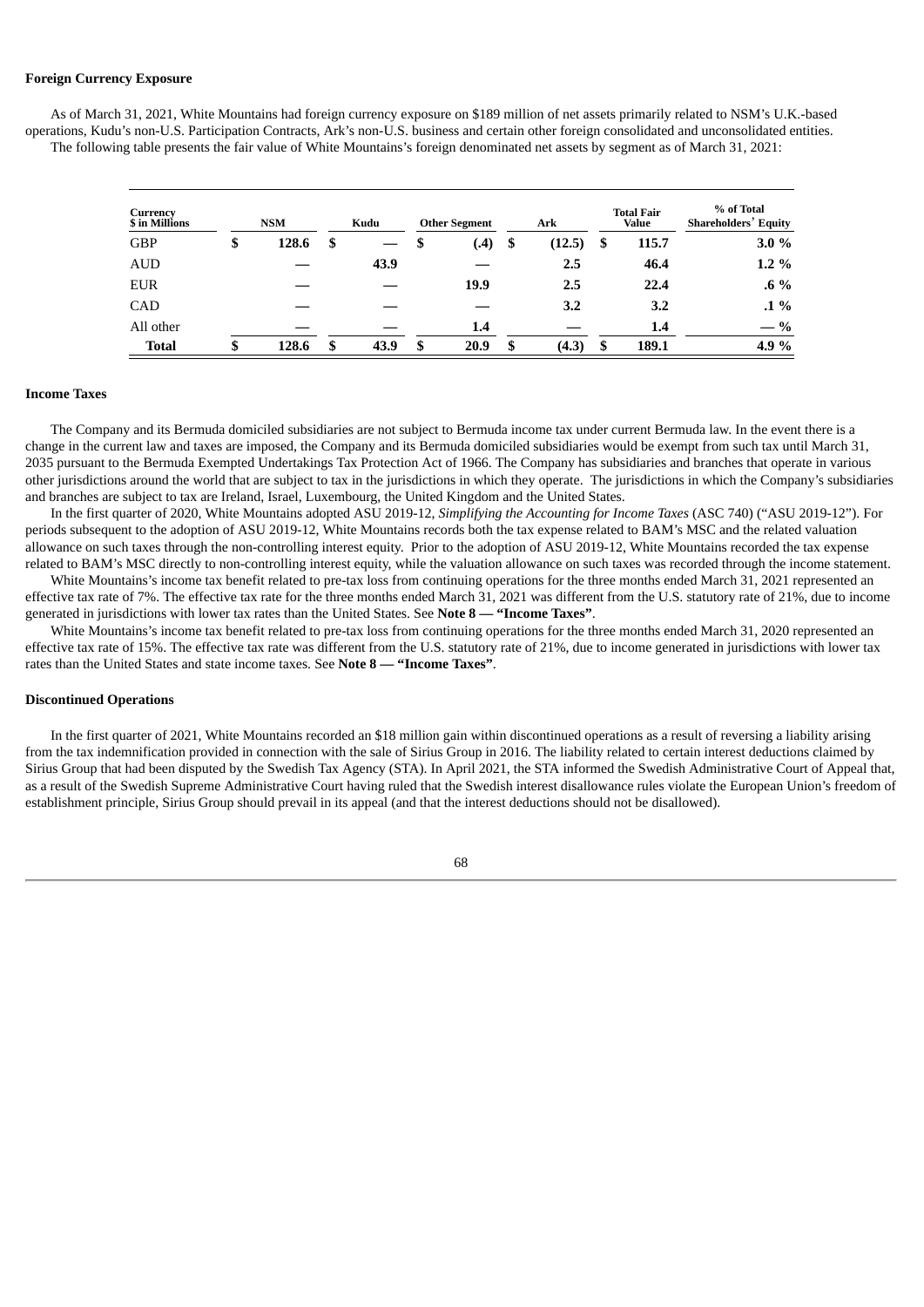## **LIQUIDITY AND CAPITAL RESOURCES**

#### **Operating Cash and Short-term Investments**

## *Holding Company Level*

The primary sources of cash for the Company and certain of its intermediate holding companies are expected to be distributions from its insurance, reinsurance and other operating subsidiaries, net investment income, proceeds from sales, repayments and maturities of investments, capital raising activities and, from time to time, proceeds from sales of operating subsidiaries. The primary uses of cash are expected to be general and administrative expenses, purchases of investments, payments to tax authorities, payments on and repurchases/retirements of its debt obligations, dividend payments to holders of the Company's common shares, distributions to non-controlling interest holders of consolidated subsidiaries, contributions to operating subsidiaries and, from time to time, purchases of operating subsidiaries and repurchases of the Company's common shares.

### *Operating Subsidiary Level*

The primary sources of cash for White Mountains's insurance, reinsurance and other operating subsidiaries are expected to be premium and fee collections, commissions, net investment income, proceeds from sales, repayments and maturities of investments, contributions from holding companies and capital raising activities. The primary uses of cash are expected to be claim payments, policy acquisition costs, general and administrative expenses, broker commission expenses, insurance acquisition expenses, loss payments, costs of sales, purchases of investments, payments to tax authorities, payments on and repurchases/retirements of its debt obligations, distributions made to holding companies, distributions to non-controlling interest holders and, from time to time, purchases of operating subsidiaries.

Both internal and external forces influence White Mountains's financial condition, results of operations and cash flows. Claim settlements, premium and fee levels, loss payments, cost of sales and investment returns may be impacted by changing rates of inflation and other economic conditions. Some time may lapse between the occurrence of an insured loss, the reporting of the loss to White Mountains's operating subsidiaries and the settlement of the liability for that loss. The exact timing of the payment of losses and benefits cannot be predicted with certainty. White Mountains's insurance and reinsurance operating subsidiaries maintain portfolios of invested assets with varying maturities and a substantial amount of cash and short-term investments to provide adequate liquidity for the payment of claims.

Management believes that White Mountains's cash balances, cash flows from operations and routine sales and maturities of investments are adequate to meet expected cash requirements for the foreseeable future on both a holding company and insurance, reinsurance and other operating subsidiary level.

### **Dividend Capacity**

The following is a description of the dividend capacity of White Mountains's insurance, reinsurance and other operating subsidiaries:

#### *HG Global/BAM*

As of March 31, 2021, HG Global had \$619 million face value of preferred shares outstanding, of which White Mountains owned 96.9%. Holders of the HG Global preferred shares receive cumulative dividends at a fixed annual rate of 6.0% on a quarterly basis, when and if declared by HG Global. During the three months ended March 31, 2021, HG Global declared and paid a \$22 million preferred dividend, of which White Mountains received \$21 million. As of March 31, 2021, HG Global has accrued \$370 million of dividends payable to holders of its preferred shares, \$357 million of which is payable to White Mountains and is eliminated in consolidation. As of March 31, 2021, HG Global and its subsidiaries had \$1 million of cash outside of HG Re.

HG Re is a Special Purpose Insurer subject to regulation and supervision by the BMA, but it does not require regulatory approval to pay dividends. However, HG Re's dividend capacity is limited to amounts held outside of the Collateral Trusts pursuant to the FLRT with BAM. As of March 31, 2021, HG Re had \$745 million of statutory capital and surplus and \$819 million of assets held in the Collateral Trusts pursuant to the FLRT with BAM.

On a monthly basis, BAM deposits cash equal to ceded premiums, net of ceding commissions, due to HG Re under the FLRT directly into the Regulation 114 Trust. The Regulation 114 Trust target balance is equal to gross ceded unearned premiums and unpaid ceded loss and LAE expenses, if any. If, at the end of any quarter, the Regulation 114 Trust balance is below the target balance, funds will be withdrawn from the Supplemental Trust and deposited into the Regulation 114 Trust in an amount equal to the shortfall. If, at the end of any quarter, the Regulation 114 Trust balance is above 102% of the target balance, funds will be withdrawn from the Regulation 114 Trust and deposited into the Supplemental Trust.

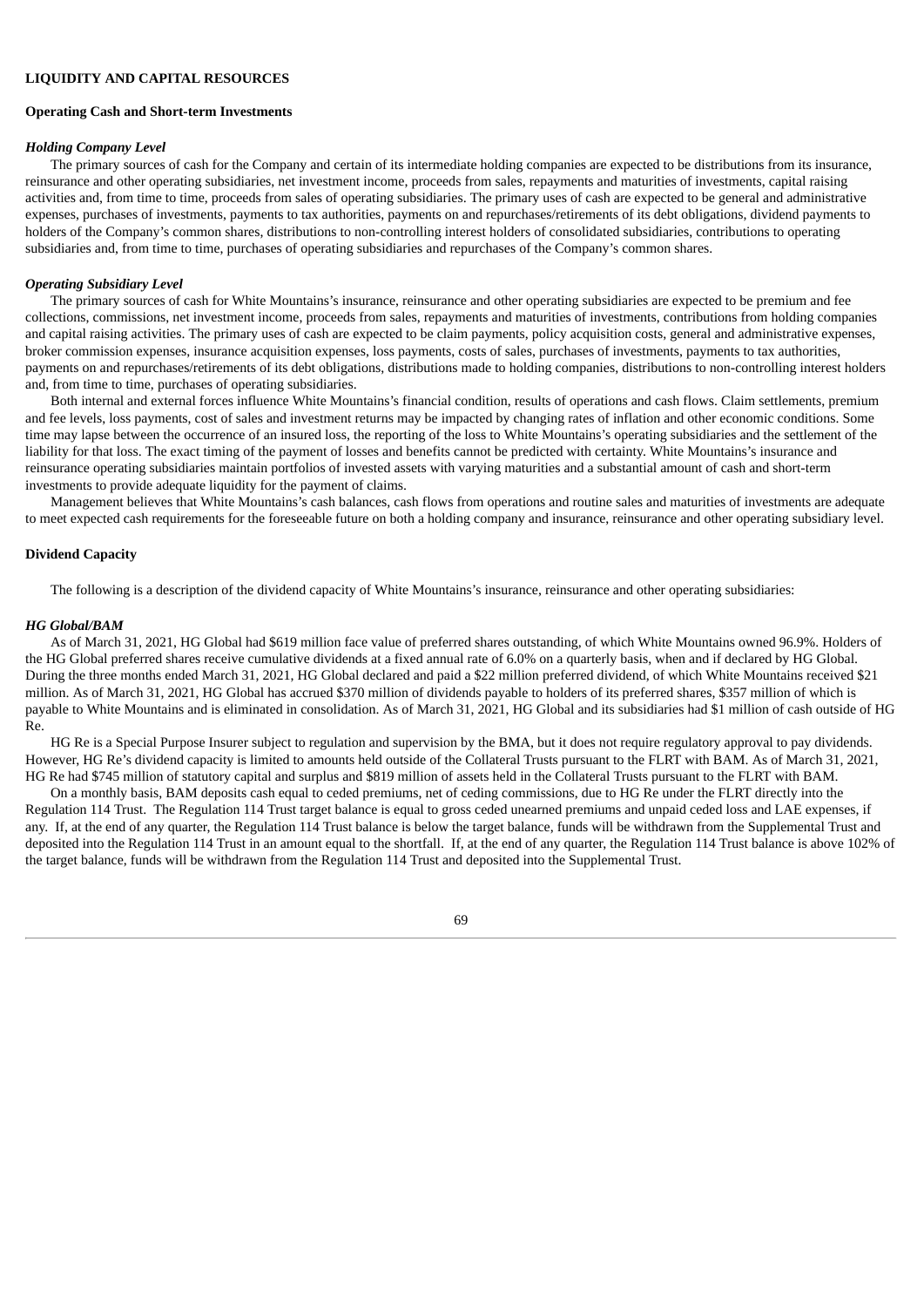The Supplemental Trust Target Balance is \$603 million, less the amount of cash and securities in the Regulation 114 Trust in excess of its target balance. If, at the end of any quarter, the Supplemental Trust balance exceeds the Supplemental Trust Target Balance, such excess may be distributed to HG Re. The distribution will be made first as an assignment of accrued interest on the BAM Surplus Notes and second in cash and/or fixed income securities. As the BAM Surplus Notes are repaid over time, the BAM Surplus Notes will be replaced in the Supplemental Trust by cash and fixed income securities.

As of March 31, 2021, the Collateral Trusts held assets of \$819 million, which included \$428 million of cash and investments, \$388 million of BAM Surplus Notes and \$3 million of interest receivable on the BAM Surplus Notes.

As of March 31, 2021, HG Re had \$3 million of cash and investments and \$118 million of accrued interest on the BAM Surplus Notes held outside the Collateral Trusts.

Through 2024, the interest rate on the BAM Surplus Notes is a variable rate equal to the one-year U.S. Treasury rate plus 300 basis points, set annually. During 2021, the interest rate on the BAM Surplus Notes is 3.1%. Beginning in 2025, the interest rate will be fixed at the higher of the then current variable rate or 8.0%. BAM is required to seek regulatory approval to pay interest and principal on the BAM Surplus Notes only to the extent that its remaining qualified statutory capital and other capital resources continue to support its outstanding obligations, its business plan and its "AA/stable" rating from Standard & Poor's. No payment of principal or interest on the BAM Surplus Notes may be made without the approval of the NYDFS.

During the three months ended March 31, 2021, BAM made no repayments of the BAM Surplus Notes or accrued interest. In January 2020, BAM made a one-time \$65 million cash payment of principal and interest on the BAM Surplus Notes held by HG Global. Of this payment, \$48 million was a repayment of principal held in the Supplemental Trust, \$1 million was a payment of accrued interest held in the Supplemental Trust and \$16 million was a payment of accrued interest held outside the Supplemental Trust.

#### *Ark*

Group Ark Insurance Ltd. ("GAIL"), a class 4 licensed Bermuda insurer has the ability to declare or pay dividends or make capital distributions during any 12-month period without the prior approval of Bermuda regulatory authorities on the condition that any such declaration or payment of dividends or capital distributions does not cause a breach of any of its regulatory solvency and liquidity requirements. During 2021, GAIL has the ability, subject to meeting all appropriate liquidity and solvency requirements, to make dividend or capital distributions without the prior approval of regulatory authorities, subject to meeting all appropriate liquidity and solvency requirements, of \$20 million, which is equal to 15% of its December 31, 2020 statutory capital, excluding earned surplus. The amount of dividends available to be paid by GAIL in any given year is also subject to cash flow and earnings generated by GAIL's business. During the three months ended March 31 2021, GAIL did not pay a dividend to its immediate parent.

As of March 31, 2021, Ark and its intermediate holding companies had \$5 million of net unrestricted cash, short-term investments and fixed maturity investments outside of its regulated and unregulated insurance and reinsurance operating subsidiaries. During the three months ended March 31, 2021, Ark did not pay any dividends to its immediate parent.

## *NSM*

During the three months ended March 31, 2021, NSM did not make any distributions to its unitholders. As of March 31, 2021, NSM had \$42 million of net unrestricted cash and short-term investments.

#### *Kudu*

During the three months ended March 31, 2021, Kudu distributed \$5 million to unitholders, substantially all of which was paid to White Mountains. As of March 31, 2021, Kudu had \$7 million of net unrestricted cash and short-term investments.

## *Other Operations*

During the three months ended March 31, 2021, White Mountains paid a \$3 million common share dividend. As of March 31, 2021, the Company and its intermediate holding companies had \$600 million of net unrestricted cash, short-term investments and fixed maturity investments, \$600 million of MediaAlpha common stock and \$166 million of private equity funds and ILS funds.

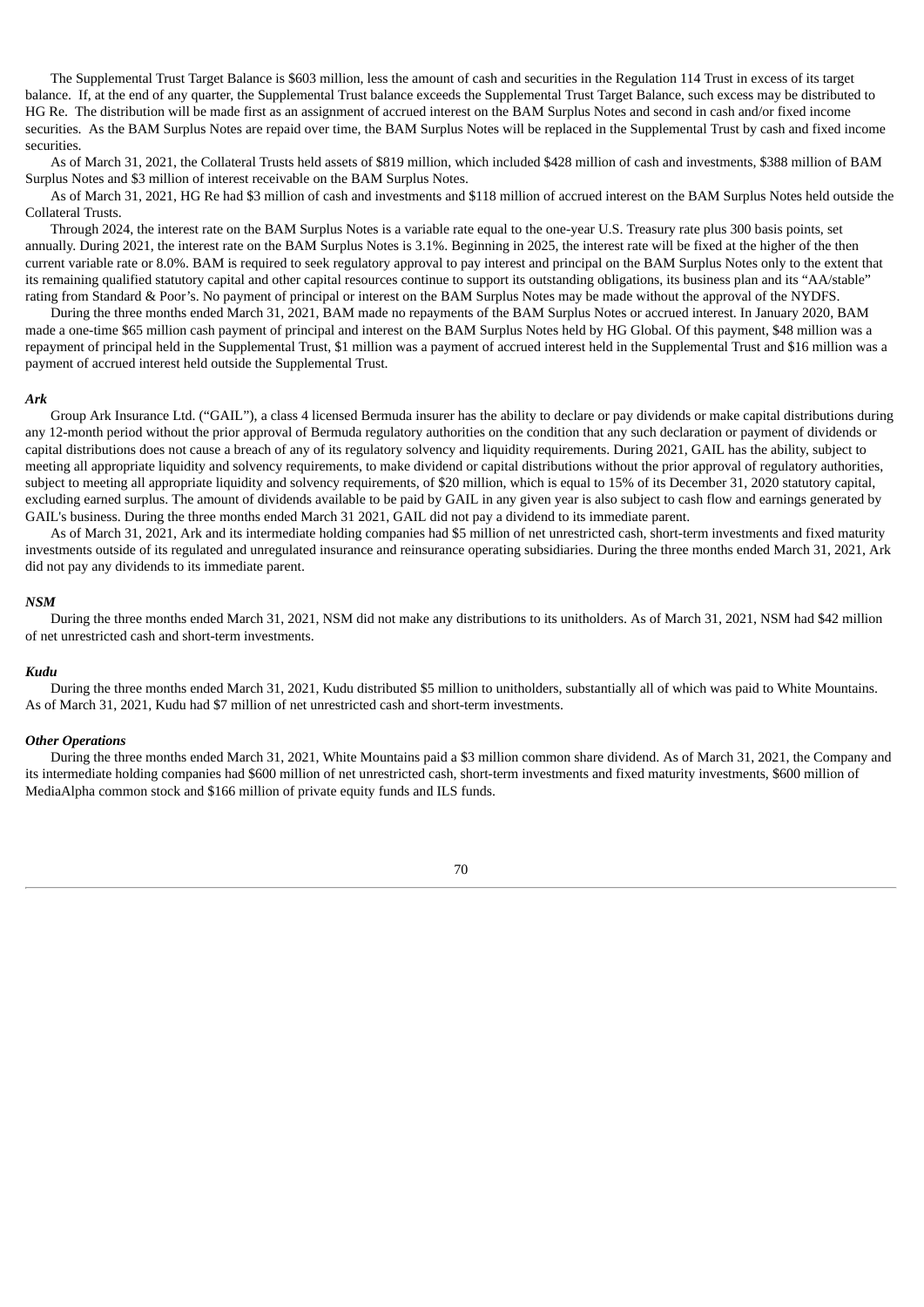# **Financing**

The following table presents White Mountains's capital structure as of March 31, 2021 and December 31, 2020:

| \$ in Millions                                                                    | March 31.<br>2021 | December 31.<br>2020 |
|-----------------------------------------------------------------------------------|-------------------|----------------------|
| <b>Ark Alesco Notes</b>                                                           | \$<br>30.0        | \$                   |
| Ark Dekania Note                                                                  | 14.1              |                      |
| <b>Ark Subordinated Notes</b>                                                     | 44.1              |                      |
| NSM Bank Facility <sup>(1)</sup>                                                  | 271.5             | 271.3                |
| Other NSM debt <sup>(1)</sup>                                                     | 1.2               | 1.3                  |
| Kudu Credit Facility <sup>(1)</sup>                                               | 95.9              |                      |
| Kudu Bank Facility <sup>(1)</sup>                                                 |                   | 86.3                 |
| Other Operations debt (1)                                                         | 17.0              | 17.5                 |
| Total debt                                                                        | 429.7             | 376.4                |
| Non-controlling interests—excluding BAM                                           | 242.9             | 35.2                 |
| Total White Mountains's common shareholders' equity                               | 3,825.9           | 3,906.0              |
| Total capital                                                                     | 4,498.5           | 4,317.6              |
| Time-value discount on expected future payments on the BAM Surplus<br>Notes $(2)$ | (137.7)           | (142.5)              |
| HG Global's unearned premium reserve <sup>(2)</sup>                               | 195.3             | 190.0                |
| HG Global's net deferred acquisition costs <sup>(2)</sup>                         | (54.2)            | (52.4)               |
| Total adjusted capital                                                            | 4,501.9           | \$<br>4,312.7        |
| Total debt to total adjusted capital                                              | 9.5%              | 8.7%                 |

 $<sup>(1)</sup>$  Net of unamortized issuance costs</sup>

 $^{(2)}$  Amount reflects White Mountains's preferred share ownership in HG Global of 96.9%.

Management believes that White Mountains has the flexibility and capacity to obtain funds externally through debt or equity financing on both a short-term and long-term basis. However, White Mountains can provide no assurance that, if needed, it would be able to obtain additional debt or equity financing on satisfactory terms, if at all.

It is possible that, in the future, one or more of the rating agencies may lower White Mountains's existing ratings. If one or more of its ratings were lowered, White Mountains could incur higher borrowing costs on future borrowings and its ability to access the capital markets could be impacted.

#### *Ark Subordinated Notes*

In March 2007, Ark issued \$30 million face value of floating rate unsecured junior subordinated deferrable interest notes to Alesco Preferred Funding XII Ltd., Alesco Preferred Funding XIII Ltd. and Alesco Preferred Funding XIV Ltd (the "Ark Alesco Notes") and a €12 million floating rate subordinated note to Dekania Europe CDO II plc (the "Ark Dekania Note") (together, the "Ark Subordinated Notes"). The Alesco Notes, which mature in June 2037, accrue interest at a floating rate equal to the three-month U.S. LIBOR plus 4.6%. The Ark Dekania Note, which matures in June 2027, accrues interest at a floating rate equal to the three-month EURIBOR plus 4.6%. As of March 31, 2021, the Ark Alesco Notes had an outstanding balance of \$30 million and the Ark Dekania Note had an outstanding balance of €12 million (approximately \$14 million based upon the foreign exchange spot rate as of March 31, 2021).

#### *Ark Stand By Letter of Credit Facility*

Ark has a secured stand by letter of credit facility (the "Ark LOC Facility") with three lenders, Lloyds Bank plc, National Westminster Bank plc and ING Bank N.V, London Branch to provide capital support the Syndicates. As of March 31, 2021, the utilized level of the facility was \$45 million, with the ability to increase to \$150 million. The Ark LOC Facility has a termination date of December 31, 2025. During the three months ended March 31, 2021, Ark did not borrow or make any repayments under the Ark LOC Facility.

The Ark LOC Facility, which provides funds at Lloyd's, is secured by all property of the loan parties and contains various affirmative, negative and financial covenants that White Mountains considers to be customary for such borrowings, including a minimum tangible net worth covenant.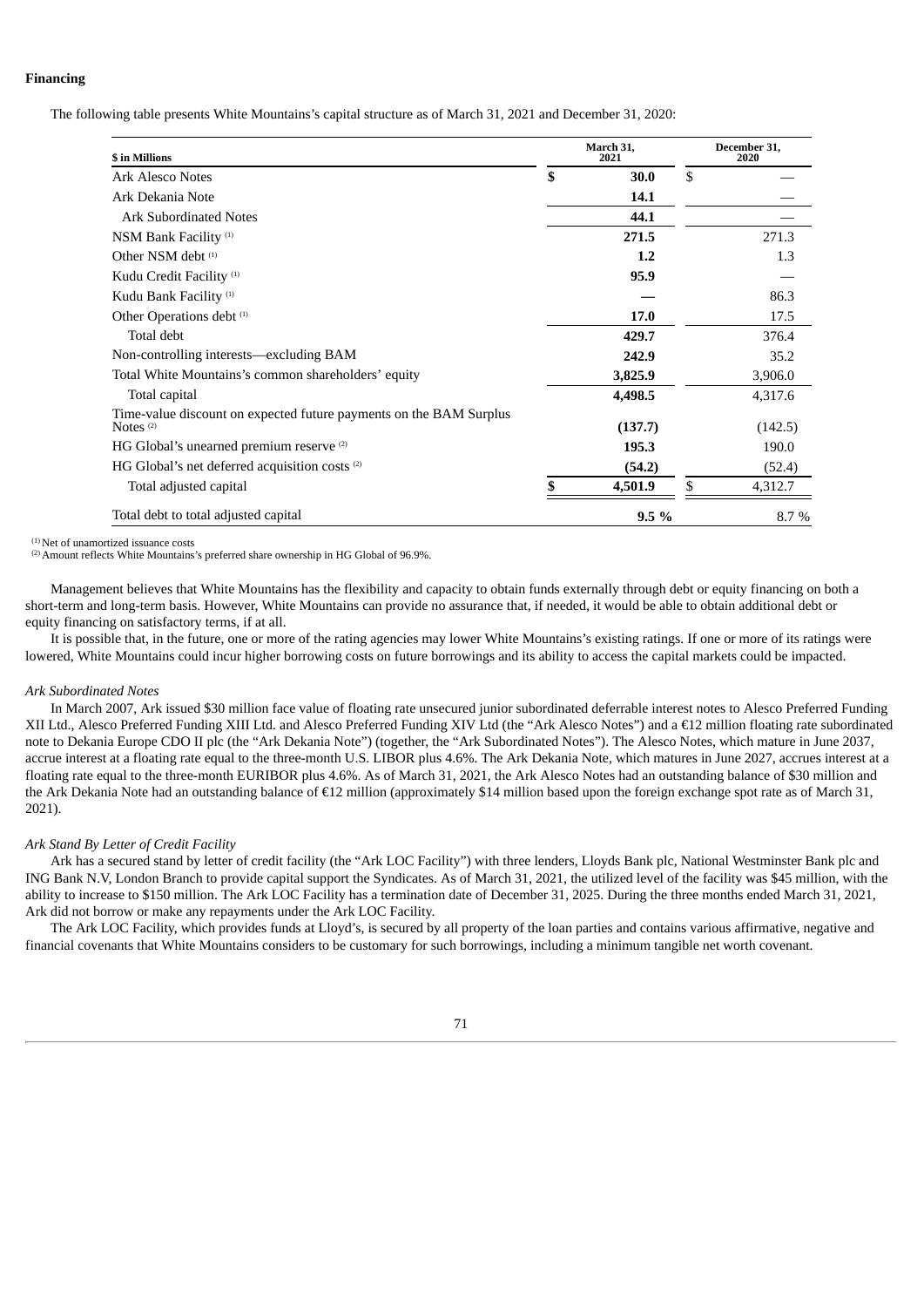### *NSM Bank Facility*

On April 7, 2020, NSM amended its secured credit facility (the "NSM Bank Facility") with Ares Capital Corporation in connection with the acquisition of Kingsbridge. Under the amendment, the total commitment increased from \$234 million, comprised of term loans of \$224 million and a revolving credit loan of \$10 million, to \$291 million, comprised of term loans of \$276 million, including £43 million (approximately \$52 million based upon the foreign exchange spot rate as of the date of the transaction) in a GBP term loan facility, and a revolving credit loan commitment of \$15 million. The term loans under the NSM Bank Facility mature on May 11, 2026, and the revolving loan matures on November 11, 2025.

Interest on the NSM Bank Facility accrues at a floating interest rate equal to the three-month LIBOR plus an applicable margin. In connection with the amendment, the reference rates for USD denominated borrowings increased. The USD-LIBOR rate floor increased to 1.25% and the margin over USD-LIBOR increased from a range of 4.25% to 4.75% to a range of 5.50% to 6.00%. For GBP denominated borrowings, the GBP-LIBOR rate floor is 1.25% and the margin over GBP-LIBOR ranges from 6.00% to 6.50%. The margins over the reference interest rates vary within the range depending on the consolidated total leverage ratio of NSM.

The following table presents the change in debt under the NSM Bank Facility for the three months ended March 31, 2021 and 2020:

| <b>NSM Bank Facility</b>     | <b>Three Months Ended</b><br>March 31, |       |      |       |  |  |  |
|------------------------------|----------------------------------------|-------|------|-------|--|--|--|
| <b>Millions</b>              |                                        | 2021  | 2020 |       |  |  |  |
| Beginning balance            | \$                                     | 277.4 | \$   | 221.3 |  |  |  |
| Term loans                   |                                        |       |      |       |  |  |  |
| <b>Borrowings</b>            |                                        |       |      |       |  |  |  |
| Repayments                   |                                        | (.7)  |      | (.6)  |  |  |  |
| Foreign currency translation |                                        | .6    |      |       |  |  |  |
| Revolving credit loan        |                                        |       |      |       |  |  |  |
| <b>Borrowings</b>            |                                        |       |      |       |  |  |  |
| Repayments                   |                                        |       |      |       |  |  |  |
| <b>Ending balance</b>        | \$                                     | 277.3 | \$   | 220.7 |  |  |  |

As of March 31, 2021, the term loans had an outstanding balance of \$277 million, including £43 million (approximately \$58 million based upon the foreign exchange spot rate as of March 31, 2021) in a GBP term loan, and the revolving credit loan was undrawn.

On June 15, 2018, NSM entered into an interest rate swap agreement to hedge its exposure to interest rate risk on \$151 million of its USD denominated variable rate term loans.

As of March 31, 2021, \$147 million of the outstanding term loans were hedged by the swap and \$130 million of the outstanding term loans were unhedged. The following table presents the NSM weighted average interest rate for the three months ended March 31, 2021 and 2020:

| <b>NSM Weighted Average Interest Rate</b> | Three Months ended March 31, |                           |                                          |                     |                           |                                          |  |
|-------------------------------------------|------------------------------|---------------------------|------------------------------------------|---------------------|---------------------------|------------------------------------------|--|
|                                           |                              | 2021                      |                                          |                     | 2020                      |                                          |  |
| <b>Millions</b>                           | Weighted<br>Average          | Interest<br>Expense $(1)$ | <b>Weighted Average</b><br>Interest rate | Weighted<br>Average | Interest<br>Expense $(1)$ | <b>Weighted Average</b><br>Interest rate |  |
| Term loan - hedged                        | 147.6                        | 3.4                       | 9.2%                                     | 148.4               | 3.0                       | 8.1 %                                    |  |
| Term loan - unhedged                      | 129.8                        | 2.5                       | $7.7\%$                                  | 72.6                |                           | 6.6%                                     |  |
| <b>Total NSM Facility</b>                 | 277.4                        | 5.9                       | 8.5%                                     | 221.0               | -4.2                      | 7.6 %                                    |  |

Interest expense includes the amortization of debt issuance costs and the effect of the interest rate swap and excludes interest expense related to the Other NSM Debt. **(**1)

The NSM Bank Facility is secured by all property of the loan parties and contains various affirmative, negative and financial covenants that White Mountains considers to be customary for such borrowings, including a maximum consolidated total leverage ratio covenant.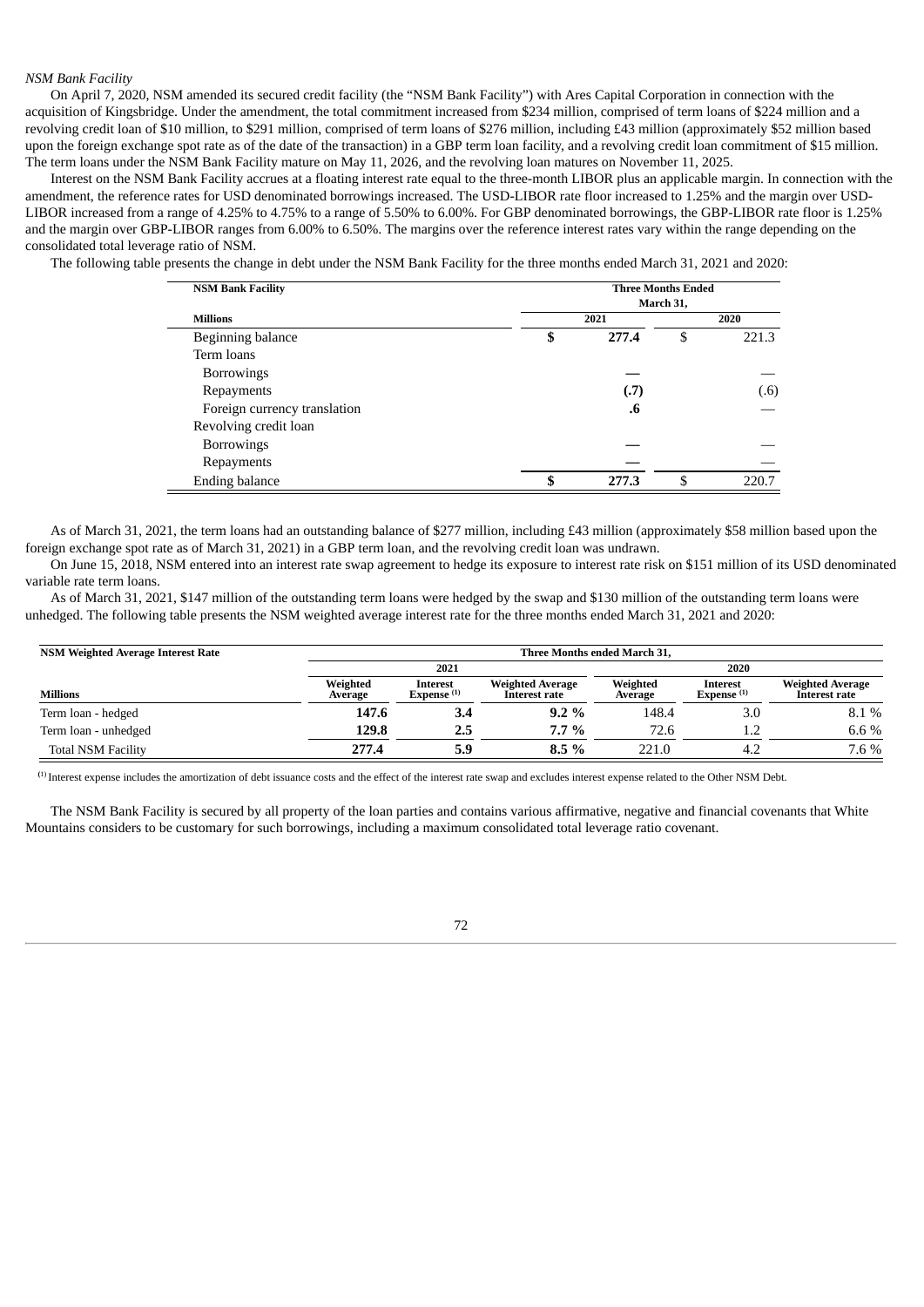## *Other NSM Debt*

NSM also has a secured term loan related to its U.K.-based operations. As of March 31, 2021, the secured term loan had an outstanding balance of \$1 million and a maturity date of December 31, 2022.

## *Kudu Credit Facility and Kudu Bank Facility*

On December 23, 2019, Kudu entered into a secured credit facility with Monroe Capital Management Advisors, LLC (the "Kudu Bank Facility"). On March 23, 2021, Kudu replaced the Kudu Bank Facility and entered into a secured revolving credit facility (the "Kudu Credit Facility") with Massachusetts Mutual Life Insurance Company to fund new investments and related transaction expenses. The maximum borrowing capacity of the Kudu Credit Facility is \$300 million, which includes the initial advanced amount of \$102 million. The Kudu Credit Facility matures on March 23, 2036. During the three months ended March 31, 2021, Kudu borrowed \$3 million and repaid the outstanding Kudu Bank Facility balance of \$92 million. As of March 31, 2021, the Kudu Credit Facility had an undrawn balance of \$198 million. Kudu may borrow undrawn balances within the initial three year availability period, subject to customary terms and conditions, to the extent the amount borrowed under the Kudu Credit Facility does not exceed 35% of the borrowing base, which is comprised of Kudu's qualifying participation contracts (the "LTV percentage"). When considering White Mountains's remaining equity commitment to Kudu, the available undrawn balance was \$61 million as of March 31, 2021.

Interest on the Kudu Credit Facility accrues at a floating interest rate equal to the greater of the three-month USD-LIBOR and 0.25%, plus in each case, the applicable spread of 4.30%. The Kudu Credit Facility requires Kudu to maintain an interest reserve account, which is included in restricted cash. As of March 31, 2021, the interest reserve account is \$3.9 million. The Kudu Credit Facility requires Kudu to maintain an LTV percentage of less than 50% in years 0-3, 40% in years 4-6, 25% in years 7-8, 15% in years 9-10, and 0% thereafter. As of March 31, 2021, Kudu has a 29.5% LTV.

The Kudu Credit Facility is secured by all property of the loan parties and contains various affirmative and negative covenants that White Mountains considers to be customary for such borrowings.

## *Other Operations Debt*

As of March 31, 2021, debt in White Mountains's Other Operations segment consisted of two secured credit facilities. The first credit facility has a maximum borrowing capacity of \$16 million, which is comprised of a term loan of \$11 million, a delayed-draw term loan of \$3 million and a revolving credit loan commitment of \$2 million, all with a maturity date of March 12, 2024. During the three months ended March 31, 2021, White Mountains's Other Operations segment borrowed \$0.3 million on the revolving credit loan and made repayments of \$0.6 million on the term loans, under the first credit facility. As of March 31, 2021, the first credit facility had an outstanding balance of \$9 million. The second credit facility has a maximum borrowing capacity of \$15 million, which is comprised of a term loan of \$9 million, a delayed-draw term loan of \$4 million and a revolving credit loan commitment of \$2 million, all with a maturity date of July 2, 2025. During the three months ended March 31, 2021, White Mountains's Other Operations segment had no borrowings and made repayments of \$0.2 million on the term loans under the second credit facility. As of March 31, 2021, the second credit facility had an outstanding balance of \$9 million.

#### *Covenant Compliance*

As of March 31, 2021, White Mountains was in compliance in all material respects with all of the covenants under all of its debt instruments.

#### **Share Repurchases**

White Mountains's board of directors has authorized the Company to repurchase its common shares from time to time, subject to market conditions. The repurchase authorizations do not have a stated expiration date. As of March 31, 2021, White Mountains may repurchase an additional 542,517 shares under these board authorizations. In addition, from time to time White Mountains has also repurchased its common shares through tender offers that were separately approved by its board of directors.

During the three months ended March 31, 2021, White Mountains repurchased and retired 7,161 of its common shares for \$7 million, at an average share price of \$1,039, which was approximately 84% of White Mountains's March 31, 2021 adjusted book value per share. All of the shares White Mountains repurchased in the first three months of 2021 were to satisfy employee

income tax withholding pursuant to employee benefit plans.

During the three months ended March 31, 2020, White Mountains repurchased and retired 64,403 of its common shares for \$54 million, at an average share price of \$844, which was approximately 86% of White Mountains's March 31, 2020 adjusted book value per share. Of the shares White Mountains repurchased in the first three months of 2020, 5,899 were to satisfy employee income tax withholding pursuant to employee benefit plans, which do not reduce the board authorization.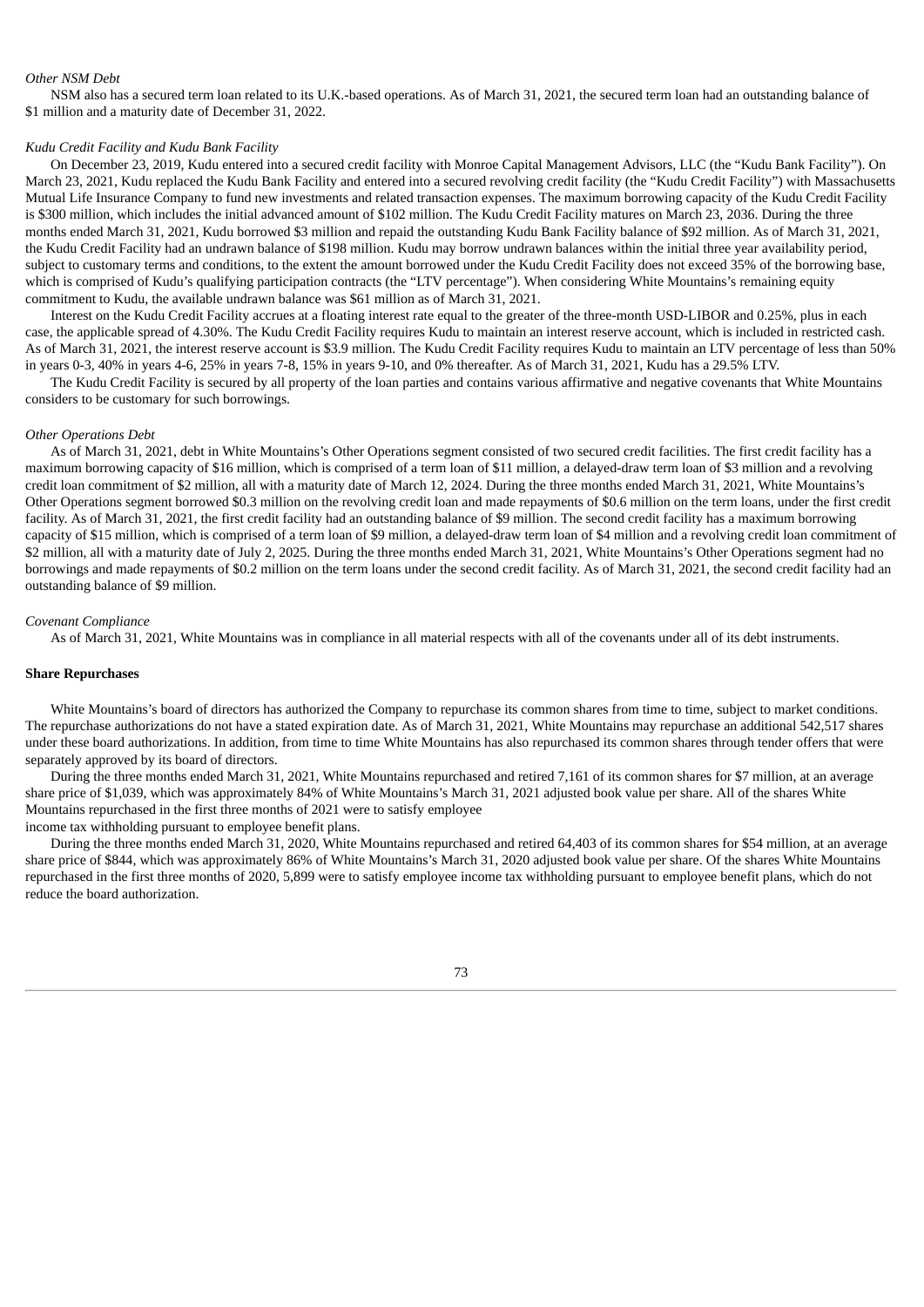## **Cash Flows**

Detailed information concerning White Mountains's cash flows during the three months ended March 31, 2021 and 2020 follows:

# *Cash flows from operations for the three months ended March 31, 2021 and March 31, 2020*

Net cash used for operations was \$(93) million in the three months ended March 31, 2021, compared to \$(60) million in the three months ended March 31, 2020. The increase in cash used for operations was primarily driven by Ark's transaction expenses during the three months ended March 31, 2021, partially offset by a decrease in the investments in Kudu's participation contracts. As of March 31, 2021, the Company and its intermediate holding companies had \$600 million of net unrestricted cash, short-term investments and fixed maturity investments, \$600 million of MediaAlpha common stock and \$166 million of private equity funds and ILS funds.

### *Cash flows from investing and financing activities for the three months ended March 31, 2021*

#### *Financing and Other Capital Activities*

During the three months ended March 31, 2021, the Company declared and paid a \$3 million cash dividend to its common shareholders.

During the three months ended March 31, 2021, White Mountains repurchased and retired 7,161 of its common shares for \$7 million, all of which were repurchased under employee benefit plans for statutory withholding tax payments.

During the three months ended March 31, 2021, BAM received \$14 million in MSC.

During the three months ended March 31, 2021, HG Global declared and paid \$22 million of preferred dividends, of which \$21 million was paid to White Mountains.

During the three months ended March 31, 2021, NSM repaid \$1 million in term loans under the NSM Bank Facility.

During the three months ended March 31, 2021, Kudu borrowed \$3 million in term loans under the Kudu Bank Facility.

On March 23, 2021, Kudu entered into the Kudu Credit Facility with an initial draw of \$102 million, of which \$92 million was used to repay the outstanding principal balance on its term loans under the Kudu Bank Facility.

#### *Acquisitions and Dispositions*

On January 1, 2021 White Mountains completed the Ark Transaction, which included contributing \$605 million of equity capital to Ark, at a premoney valuation of \$300 million, and purchasing \$41 million of shares from certain selling shareholders. In the fourth quarter of 2020, White Mountains prefunded/placed in escrow a total of \$646 million in preparation for closing the Ark Transaction.

On March 23, 2021, MediaAlpha completed a secondary offering of 8.05 million shares. In the secondary offering, White Mountains sold 3.6 million shares at \$46.00 per share (\$44.62 per share net of underwriting fees) for net proceeds of \$160 million.

### *Cash flows from investing and financing activities for the three months ended March 31, 2020*

#### *Financing and Other Capital Activities*

During the three months ended March 31, 2020, the Company declared and paid a \$3 million cash dividend to its common shareholders.

During the three months ended March 31, 2020, White Mountains repurchased and retired 64,403 of its common shares for \$54 million, 5,899 of which were repurchased under employee benefit plans for statutory withholding tax payments.

During the three months ended March 31, 2020, BAM received \$10 million in MSC.

During the three months ended March 31, 2020, BAM repaid \$48 million of principal and paid \$17 million of accrued interest on the BAM Surplus Notes.

During the three months ended March 31, 2020, HG Global declared and paid \$23 million of preferred dividends, of which \$22 million was paid to White Mountains.

During the three months ended March 31, 2020, NSM repaid \$1 million in term loans and \$1 million in revolving loans under the NSM Bank Facility. During the three months ended March 31, 2020, Kudu borrowed \$12 million in term loans under the Kudu Bank Facility and made no repayments.

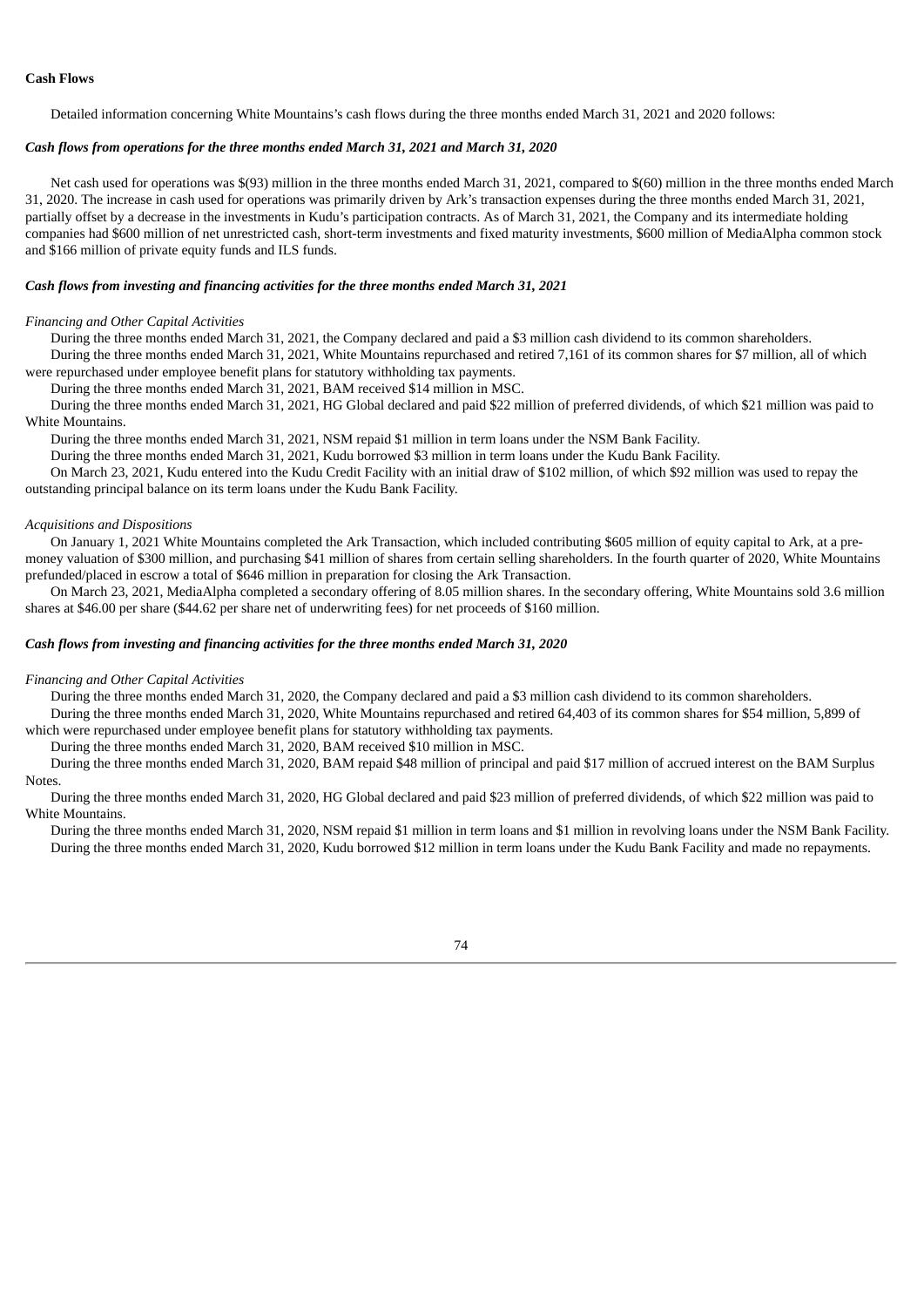## **NON-GAAP FINANCIAL MEASURES**

This report includes 12 non-GAAP financial measures that have been reconciled to their most comparable GAAP financial measures.

#### *Adjusted book value per share*

Adjusted book value per share is a non-GAAP financial measure, which is derived by adjusting (i) the GAAP book value per share numerator and (ii) the common shares outstanding denominator, as described below.

The GAAP book value per share numerator is adjusted (i) to include a discount for the time value of money arising from the modeled timing of cash payments of principal and interest on the BAM Surplus Notes and (ii) to add back the unearned premium reserve, net of deferred acquisition costs, at HG Global.

Under GAAP, White Mountains is required to carry the BAM Surplus Notes, including accrued interest, at nominal value with no consideration for time value of money. Based on a debt service model that forecasts operating results for BAM through maturity of the BAM Surplus Notes, the present value of the BAM Surplus Notes, including accrued interest and using an 8% discount rate, was estimated to be \$142 million, \$147 million and \$154 million less than the nominal GAAP carrying values as of March 31, 2021, December 31, 2020 and March 31, 2020, respectively.

The value of HG Global's unearned premium reserve, net of deferred acquisition costs, was \$146 million, \$142 million, and \$121 million as of March 31, 2021, December 31, 2020 and March 31, 2020, respectively.

White Mountains believes these adjustments are useful to management and investors in analyzing the intrinsic value of HG Global, including the value of the BAM Surplus Notes and the value of the in-force business at HG Re, HG Global's reinsurance subsidiary.

The denominator used in the calculation of adjusted book value per share equals the number of common shares outstanding, adjusted to exclude unearned restricted common shares, the compensation cost of which, at the date of calculation, has yet to be amortized. Restricted common shares are earned on a straight-line basis over their vesting periods. The reconciliation of GAAP book value per share to adjusted book value per share is included on page 50.

## *BAM's gross written premiums and MSC from new business*

BAM's gross written premiums and MSC from new business is a non-GAAP financial measure, which is derived by adjusting gross written premiums and MSC collected (i) to include the present value of future installment MSC not yet collected and (ii) to exclude the impact of gross written premium adjustments related to policies closed in prior periods. White Mountains believes these adjustments are useful to management and investors in evaluating the volume and pricing of new business closed during the period. The reconciliation from GAAP gross written premiums to gross written premiums and MSC from new business is included on page 55.

### Ark's adjusted loss and loss adjustment expense, insurance acquisition expense, other underwriting expense and combined ratios

Ark's adjusted loss and loss adjustment expense ratio, adjusted insurance acquisition expense ratio, adjusted other underwriting expense ratio and adjusted combined ratio are non-GAAP financial measures, which are derived by adjusting the GAAP ratios to add back amounts ceded to TPC Providers for the Syndicates. The impact of these reinsurance arrangements relate to years of account prior to the Ark Transaction. White Mountains believes these adjustments are useful to management and investors in evaluating Ark's results on a fully aligned basis. The reconciliation from the GAAP ratios to the adjusted ratios is included on page 60.

## *NSM's earnings before interest, taxes, depreciation and amortization ("EBITDA") and NSM's adjusted EBITDA*

NSM's EBITDA and adjusted EBITDA are non-GAAP financial measures. EBITDA is a non-GAAP financial measure that excludes interest expense on debt, income tax expense (benefit), depreciation and amortization of other intangible assets from GAAP net income (loss). Adjusted EBITDA is a non-GAAP financial measure that excludes certain other items in GAAP net income (loss) in addition to those excluded from EBITDA. The adjustments relate to (i) change in fair value of contingent consideration earnout liabilities, (ii) non-cash equity-based compensation expense, (iii) impairments of intangible assets, (iv) loss on assets held for sale, (v) acquisition-related transaction expenses, (vi) investments made in the development of new business lines and (vii) restructuring expenses. A description of each follows:

- *Change in fair value of contingent consideration earnout liabilities* Earnout liabilities are amounts payable to the sellers of businesses purchased by NSM that are contingent on the earnings of such businesses in periods subsequent to their acquisition. Under GAAP, earnout liabilities are initially recorded at fair value as part of purchase accounting, with the periodic change in the fair value of these liabilities recorded as income or an expense.
- *Non-cash equity-based compensation expense* Represents non-cash expenses related to NSM's management compensation emanating from the grants of equity units.

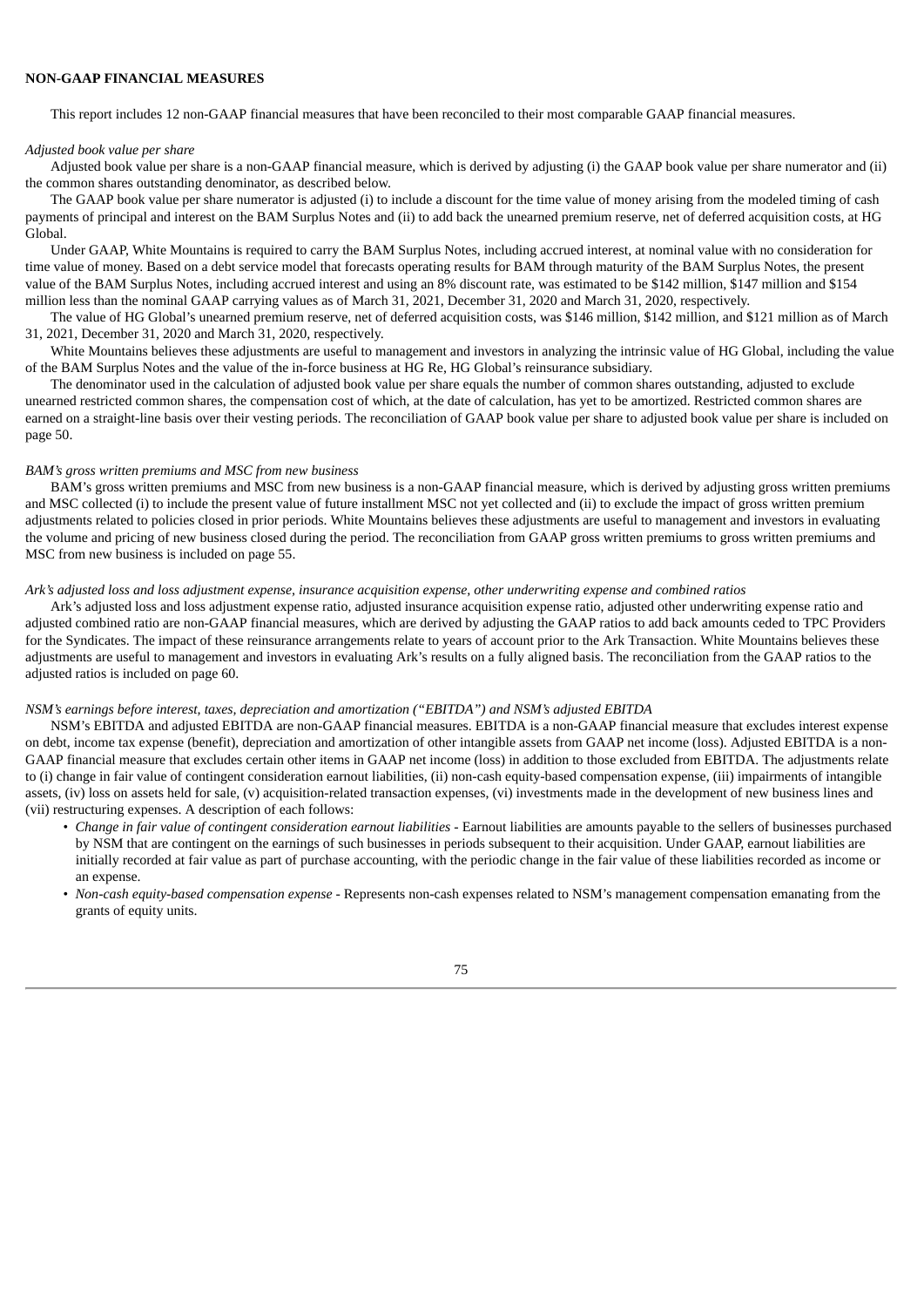- *Impairments of intangible assets* Represents expense related to NSM's write-off of intangible assets. For the periods presented, the impairments related primarily to NSM's write-off of intangible assets in its U.K. vertical. The impairments related to lower premium volumes, including due to the impact of the COVID-19 pandemic, and certain reorganization initiatives in the U.K. vertical.
- *• Loss on assets held for sale -* Represents the loss on the net assets held for sale related to the Fresh Insurance motor business.
- *Acquisition-related transaction expenses* Represents costs directly related to NSM's transactions to acquire businesses, such as transactionrelated compensation, banking, accounting and external lawyer fees, which are not capitalized and are expensed under GAAP.
- *• Investments made in the development of new business lines* Represents the net loss related to the start-up of newly established lines of business, which NSM views as investments.
- *Restructuring expenses* Represents expenses associated with eliminating redundant work force and facilities that often arise as a result of NSM's post-acquisition integration strategies. For the periods presented, this adjustment relates primarily to NSM's expenses incurred in certain reorganization initiatives in the U.K. vertical.

White Mountains believes that these non-GAAP financial measures are useful to management and investors in evaluating NSM's performance. The reconciliation of NSM's GAAP net income (loss) to EBITDA and adjusted EBITDA is included on page 62.

### *Kudu's EBITDA and Kudu's adjusted EBITDA*

Kudu's EBITDA and adjusted EBITDA are non-GAAP financial measures. EBITDA is a non-GAAP financial measure that excludes interest expense on debt, income tax expense (benefit), depreciation and amortization of other intangible assets from GAAP net income (loss). Adjusted EBITDA is a non-GAAP financial measure that excludes certain other items in GAAP net income (loss) in addition to those excluded from EBITDA. The adjustments relate to (i) net unrealized investment gains (losses) on Kudu's Participation Contracts, (ii) non-cash equity-based compensation expense and (iii) acquisitionrelated transaction expenses. A description of each adjustment follows:

- *Net unrealized investment (gains) losses* Represents net unrealized investment gains and losses on Kudu's Participation Contracts, which are recorded at fair value under GAAP.
- *Non-cash equity-based compensation* expense Represents non-cash expenses related to Kudu's management compensation that are settled with equity units in Kudu.
- *Acquisition-related transaction expenses* Represents costs directly related to Kudu's transactions to acquire Participation Contracts, such as external lawyer, banker, consulting and placement agent fees, which are not capitalized and are expensed under GAAP.

White Mountains believes that these non-GAAP financial measures are useful to management and investors in evaluating Kudu's performance. The reconciliation of Kudu's GAAP net income (loss) to EBITDA and adjusted EBITDA is included on page 64.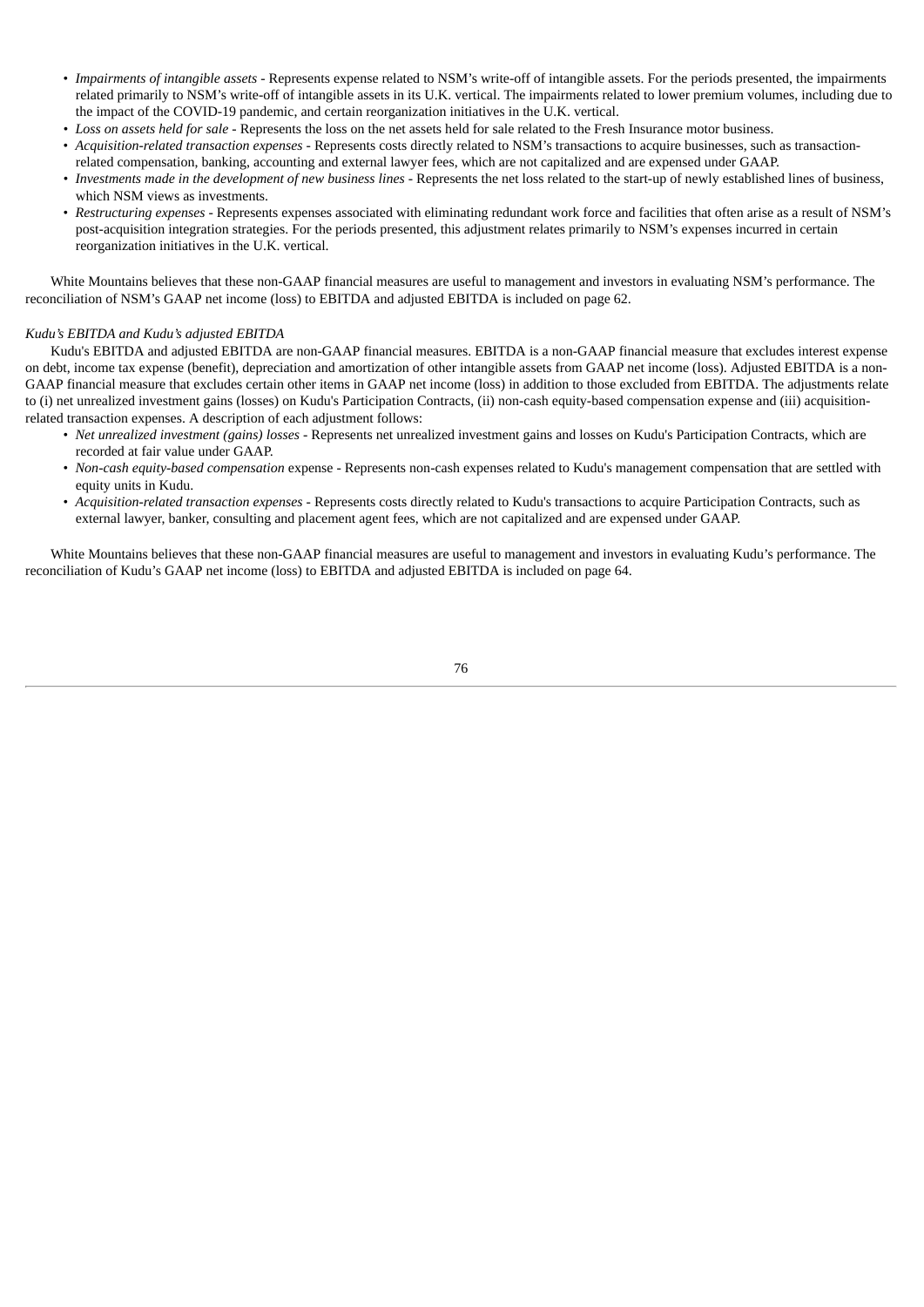## *Total consolidated portfolio return excluding MediaAlpha*

Total consolidated portfolio return excluding MediaAlpha is a non-GAAP financial measure that removes the net investment income and net realized and unrealized investment gains (losses) from White Mountains's investment in MediaAlpha. White Mountains believes this measure to be useful to management and investors by showing the underlying performance of White Mountains's investment portfolio without regard to MediaAlpha. A reconciliation from GAAP to the reported percentages is as follows:

|                                        |                       | For the Three Months Ended March 31, 2021 |                                  |                    | For The Three Months Ended March 31, 2020 |                                         |
|----------------------------------------|-----------------------|-------------------------------------------|----------------------------------|--------------------|-------------------------------------------|-----------------------------------------|
|                                        | <b>GAAP</b><br>Return | Remove<br>MediaAlpha                      | Return - Excluding<br>MediaAlpha | <b>GAAP Return</b> | Remove<br>MediaAlpha                      | <b>Return - Excluding</b><br>MediaAlpha |
| Total consolidated portfolio<br>return | (0.3)%                | 1.0 %                                     | $0.7\%$                          | $(4.6)\%$          | $(1.5)\%$                                 | $(6.1)\%$                               |

## *Adjusted capital*

Total capital at White Mountains is comprised of White Mountains's common shareholders' equity, debt and non-controlling interests other than noncontrolling interests attributable to BAM. Total adjusted capital is a non-GAAP financial measure, which is derived by adjusting total capital (i) to include a discount for the time value of money arising from the expected timing of cash payments of principal and interest on the BAM Surplus Notes and (ii) to add back the unearned premium reserve, net of deferred acquisition costs, at HG Global. The reconciliation of total capital to total adjusted capital is included on page 71.

## **CRITICAL ACCOUNTING ESTIMATES**

Refer to the Company's 2020 Annual Report on Form 10-K for a complete discussion regarding White Mountains's critical accounting estimates. The following describes changes to White Mountains's critical accounting estimates since December 31, 2020 as of March 31, 2021.

### **I. Fair Value Measurements**

## **General**

White Mountains records certain assets and liabilities at fair value in its consolidated financial statements, with changes therein recognized in current period earnings. In addition, White Mountains discloses estimated fair value for certain liabilities measured at historical or amortized cost. Fair value is defined as the price that would be received to sell an asset or paid to transfer a liability in an orderly transaction between market participants (an exit price) at a particular measurement date. Fair value measurements are categorized into a hierarchy that distinguishes between inputs based on market data from independent sources ("observable inputs") and a reporting entity's internal assumptions based upon the best information available when external market data is limited or unavailable ("unobservable inputs"). Quoted prices in active markets for identical assets have the highest priority ("Level 1"), followed by observable inputs other than quoted prices including prices for similar but not identical assets or liabilities ("Level 2"), and unobservable inputs, including the reporting entity's estimates of the assumptions that market participants would use, having the lowest priority ("Level 3").

Assets and liabilities carried at fair value include substantially all of the investment portfolio, and derivative instruments, both exchange-traded and over the counter instruments. Valuation of assets and liabilities measured at fair value require management to make estimates and apply judgment to matters that may carry a significant degree of uncertainty. In determining its estimates of fair value, White Mountains uses a variety of valuation approaches and inputs. Whenever possible, White Mountains estimates fair value using valuation methods that maximize the use of quoted market prices or other observable inputs. Where appropriate, assets and liabilities measured at fair value have been adjusted for the effect of counterparty credit risk.

## **Invested Assets**

White Mountains uses outside pricing services and brokers to assist in determining fair values. The outside pricing services White Mountains uses have indicated that they will only provide prices where observable inputs are available. As of March 31, 2021, approximately 73% of the investment portfolio recorded at fair value was priced based upon quoted market prices or other observable inputs.

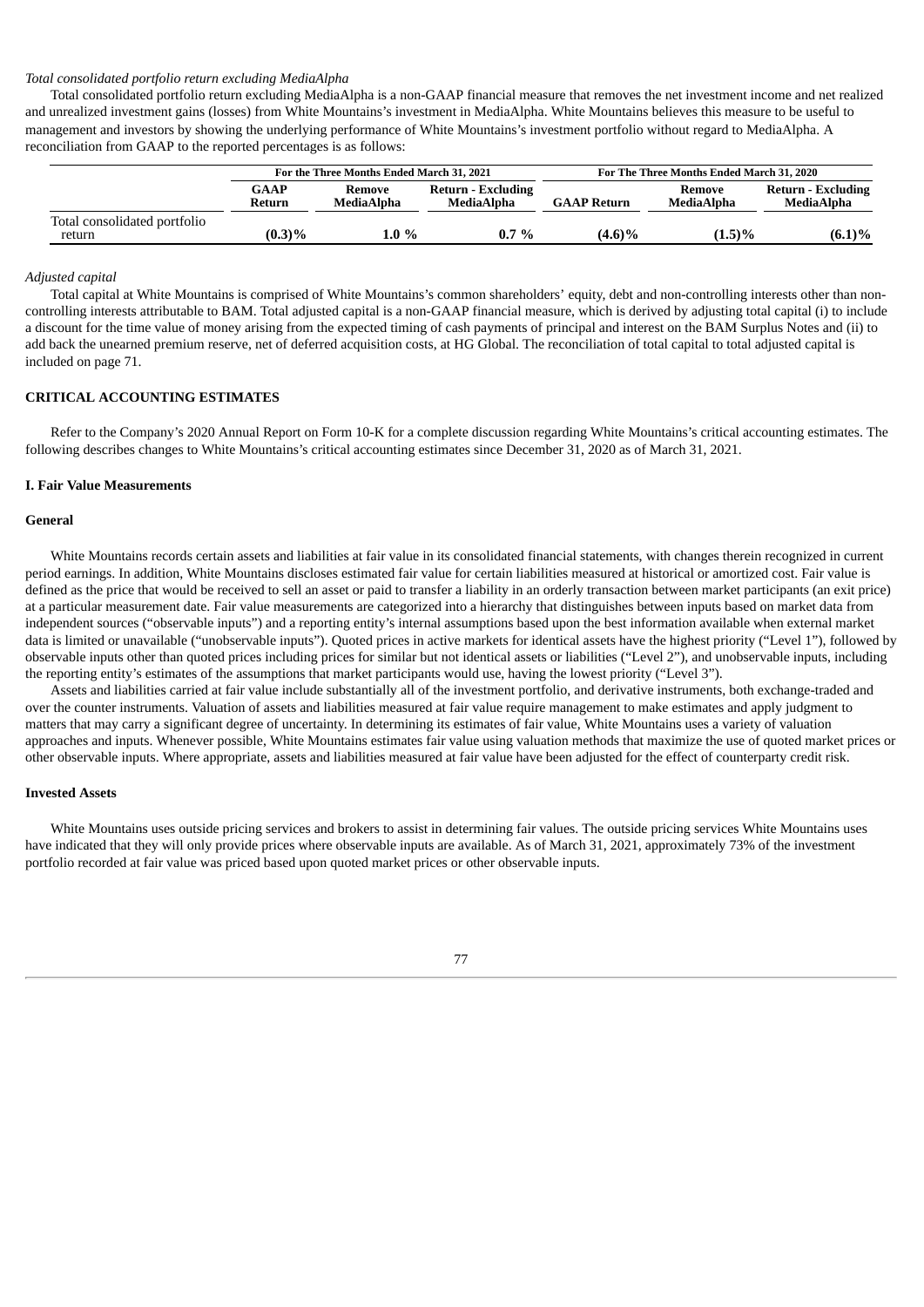## *Level 1 Measurements*

Investments valued using Level 1 inputs include White Mountains's common equity securities, its investment in MediaAlpha subsequent to the MediaAlpha IPO, and fixed maturity investments, primarily investments in U.S. Treasuries and short-term investments, which include U.S. Treasury Bills. For investments in active markets, White Mountains uses the quoted market prices provided by outside pricing services to determine fair value.

### *Level 2 Measurements*

Investments valued using Level 2 inputs include fixed maturity investments which have been disaggregated into classes, including debt securities issued by corporations, municipal obligations, mortgage and asset-backed securities and collateralized loan obligations. Investments valued using Level 2 inputs also include certain common equity listed funds traded on foreign exchanges, which White Mountains values using the fund manager's published net asset value per share ("NAV") to account for the difference in market close times.

In circumstances where quoted market prices are unavailable or are not considered reasonable, White Mountains estimates the fair value using industry standard pricing methodologies and observable inputs such as benchmark yields, reported trades, broker-dealer quotes, issuer spreads, benchmark securities, bids, offers, credit ratings, prepayment speeds, reference data including research publications and other relevant inputs. Given that many fixed maturity investments do not trade on a daily basis, the outside pricing services evaluate a wide range of fixed maturity investments by regularly drawing parallels from recent trades and quotes of comparable securities with similar features. The characteristics used to identify comparable fixed maturity investments vary by asset type and take into account market convention.

White Mountains's process to assess the reasonableness of the market prices obtained from the outside pricing sources covers substantially all of its fixed maturity investments and includes, but is not limited to, the evaluation of pricing methodologies and a review of the pricing services' quality control procedures on at least an annual basis, a comparison of its invested asset prices obtained from alternate independent pricing vendors on at least a semiannual basis, monthly analytical reviews of certain prices and a review of the underlying assumptions utilized by the pricing services for select measurements on an ad hoc basis throughout the year. White Mountains also performs back-testing of selected investment sales activity to determine whether there are any significant differences between the market price used to value the security prior to sale and the actual sale price of the security on an ad-hoc basis throughout the year. Prices provided by the pricing services that vary by more than \$0.5 million and 5% from the expected price based on these assessment procedures are considered outliers, as are prices that have not changed from period to period and prices that have trended unusually compared to market conditions. In circumstances where the results of White Mountains's review process does not appear to support the market price provided by the pricing services, White Mountains challenges the vendor provided price. If White Mountains cannot gain satisfactory evidence to support the challenged price, White Mountains will rely upon its own internal pricing methodologies to estimate the fair value of the security in question. The valuation process described above is generally applicable to all of White Mountains's fixed maturity investments

## *Level 3 Measurements*

Fair value estimates for investments that trade infrequently and have few or no quoted market prices or other observable inputs are classified as Level 3 measurements. Investments valued using Level 3 fair value estimates are based upon unobservable inputs and include investments in certain fixed maturity investments, common equity securities and other long-term investments where quoted market prices or other observable inputs are unavailable or are not considered reliable or reasonable.

Level 3 valuations are generated from techniques that use assumptions not observable in the market. These unobservable inputs reflect White Mountains's assumptions of what market participants would use in valuing the investment. In certain circumstances, investment securities may start out as Level 3 when they are originally issued, but as observable inputs become available in the market, they may be reclassified to Level 2. Transfers of securities between levels are based on investments held as of the beginning of the period.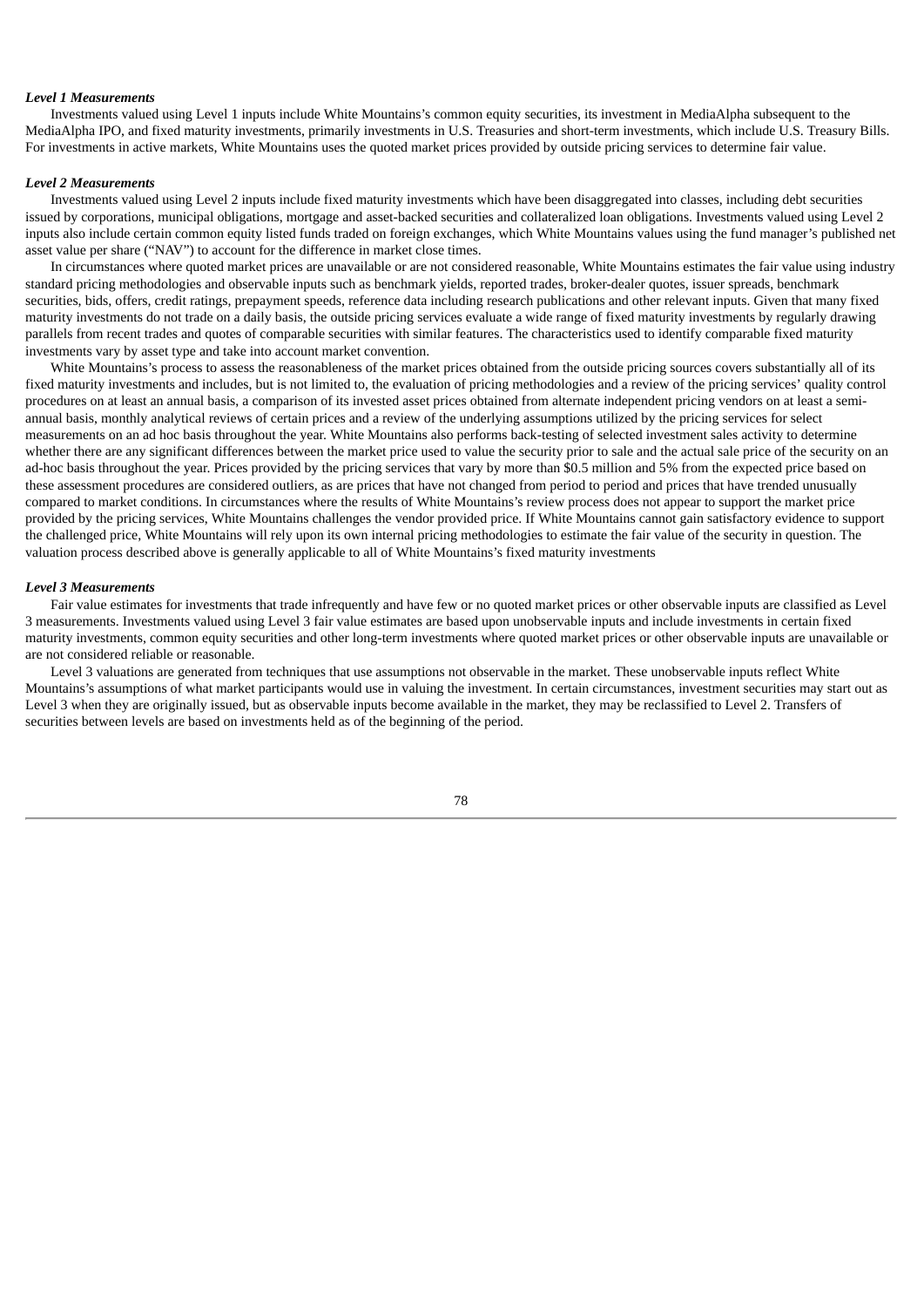#### *Other Long-Term Investments*

As of March 31, 2021, White Mountains owned a portfolio of other long-term investments valued at \$1.0 billion, that consisted primarily of unconsolidated entities, including Kudu's Participation Contracts, private equity funds, a hedge fund, Lloyd's trust deposits, a bank loan fund, ILS funds and private debt instruments. As of March 31, 2021, \$656 million of White Mountains's other long-term investments that consisted primarily of unconsolidated entities, including Kudu's Participation Contracts, and private debt instruments were classified as Level 3 investments in the GAAP fair value hierarchy, were not actively traded in public markets and did not have readily observable market prices. The determination of the fair value of these securities involves significant management judgment, and the use of valuation models and assumptions that are inherently subjective and uncertain. As of March 31, 2021, \$376 million of White Mountains's other long-term investments, consisting of private equity funds, a hedge fund, Lloyd's trust deposits, a bank loan funds, and ILS funds, were valued at fair value using NAV as a practical expedient. Investments for which fair value is measured at NAV using the practical expedient are not classified within the fair value hierarchy.

White Mountains may use a variety of valuation techniques to determine fair value depending on the nature of the investment, including a discounted cash flow analysis, market multiple approach, cost approach and/or liquidation analysis. On an ongoing basis, White Mountains also considers qualitative changes in facts and circumstances, which may impact the valuation of its unconsolidated entities, including economic and market changes in relevant industries, changes to the entity's capital structure, business strategy and key personnel, and any recent transactions relating to the unconsolidated entity. On a quarterly basis, White Mountains evaluates the most recent qualitative and quantitative information of the business and completes a fair valuation analysis for all Level 3 other long-term investments. Periodically, and at least on an annual basis, White Mountains uses a third-party valuation firm to complete an independent valuation analysis of significant unconsolidated entities.

As of March 31, 2021, White Mountains's most significant other long-term investments that are valued using Level 3 measurements include Kudu's Participation Contracts and PassportCard/DavidShield.

#### *Valuation of Kudu's Participation Contracts*

Kudu's Participation Contracts comprise non-controlling equity interests in the form of revenue and earnings participation contracts. On a quarterly basis, White Mountains values each of Kudu's Participation Contracts using discounted cash flow models. The valuation models include key inputs such as projections of future revenues and earnings of Kudu's clients, a discount rate and a terminal cash flow exit multiple. The expected future cash flows are based on management judgment, considering current performance, budgets and projected future results. The discount rates reflect the weighted average cost of capital, considering comparable public company data, adjusted for risks specific to the business and industry. The terminal exit multiple is generally based on expectations of annual cash flow to Kudu from each of its clients in the terminal year of the cash flow model. In determining fair value, White Mountains considers factors such as performance of underlying products and vehicles, expected client growth rates, new fund launches, fee rates by products, capacity constraints, operating cash flow of underlying manager and other qualitative factors, including the assessment of key personnel.

As of March 31, 2021, the combined fair value of Kudu's Participation Contracts was \$427 million. The inputs to each discounted cash flow analysis vary depending on the nature of each client. As of March 31, 2021, White Mountains concluded that pre-tax discount rates in the range of 18% to 23%, and terminal cash flow exit multiples in the range of 7 to 12 times were appropriate for the valuations of Kudu's Participation Contracts.

With a discounted cash flow analysis, small changes to inputs in a valuation model may result in significant changes to fair value. The following table presents the estimated effect on the fair value of Kudu's Participation Contracts as of March 31, 2021, resulting from increases and decreases to the discount rates and terminal cash flow exit multiples used in the discounted cash flow analysis:

| \$ in<br><b>Millions</b>         |           |           |               | Discount Rate <sup>(1)</sup> |           |    |       |  |
|----------------------------------|-----------|-----------|---------------|------------------------------|-----------|----|-------|--|
| Terminal<br><b>Exit Multiple</b> | $-2%$     | $-1\%$    | $18\% - 23\%$ |                              | $+1\%$    |    | $+2%$ |  |
| $+2$                             | \$<br>509 | \$<br>481 | \$            | 456                          | \$<br>431 | \$ | 409   |  |
| $+1$                             | \$<br>492 | \$<br>466 | \$            | 442                          | \$<br>418 | \$ | 397   |  |
| $7x - 12x$                       | \$<br>476 | \$<br>450 | \$            | 427                          | \$<br>405 | \$ | 385   |  |
| $-1$                             | \$<br>459 | \$<br>435 | \$            | 413                          | \$<br>392 | \$ | 373   |  |
| $-2$                             | \$<br>442 | \$<br>420 | \$            | 400                          | \$<br>381 | \$ | 364   |  |

 $<sup>(1)</sup>$  Since Kudu's Participation Contracts are not subject to corporate taxes within Kudu</sup> Investment Management, LLC, pre-tax discount rates are applied to pre-tax cash flows in determining fair values.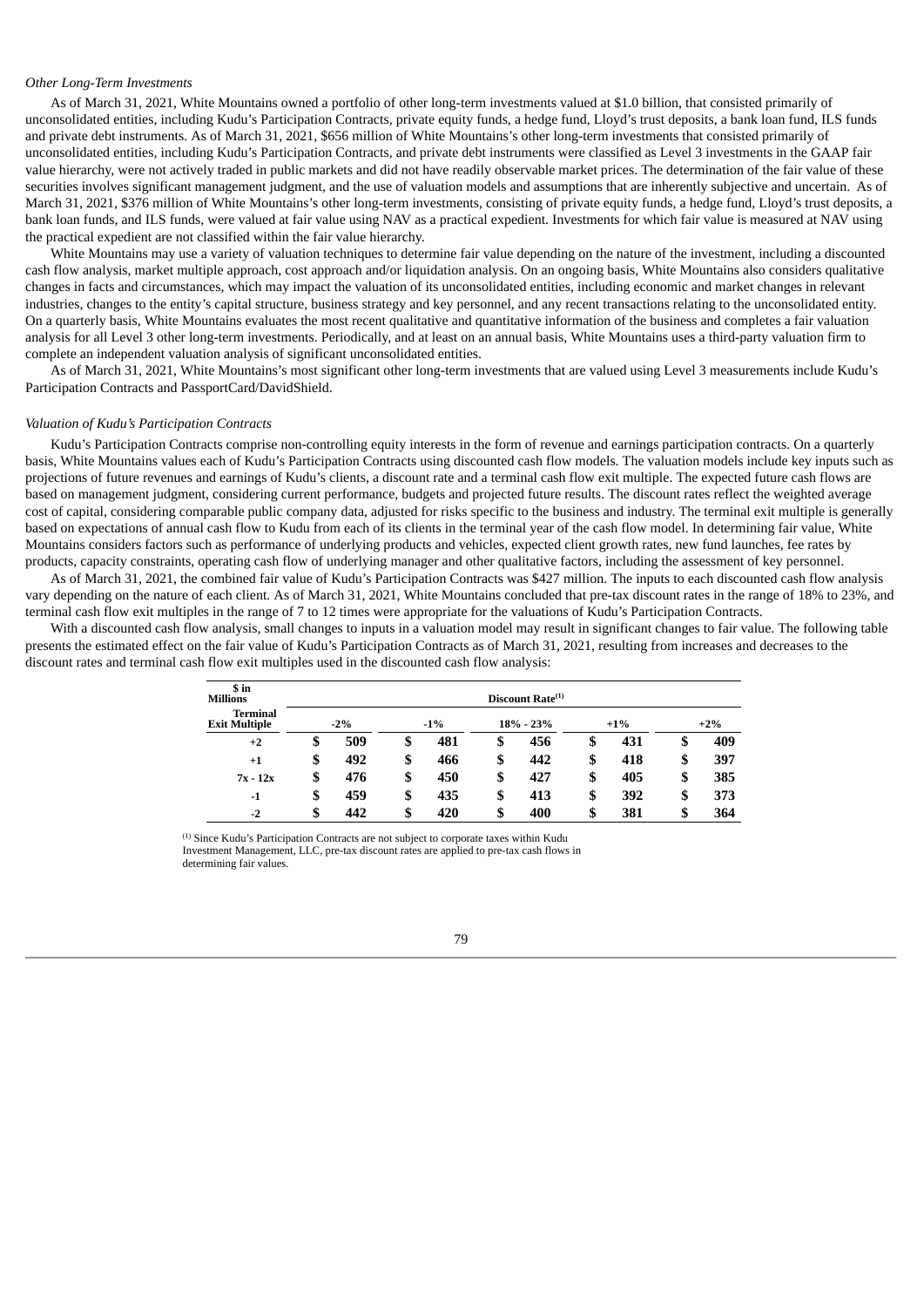### *Valuation PassportCard/DavidShield*

On a quarterly basis, White Mountains values its investment in PassportCard/DavidShield using a discounted cash flow model. The discounted cash flow valuation model includes key inputs such as projections of future revenues and earnings, a discount rate and a terminal revenue growth rate. The expected future cash flows are based on management judgment, considering current performance, budgets and projected future results. The discount rate reflects the weighted average cost of capital, considering comparable public company data, adjusted for risks specific to the business and industry. The terminal revenue growth rate is based on company, industry and macroeconomic expectations of perpetual revenue growth subsequent to the end of the discrete period in the discounted cash flow analysis.

When making its fair value selection, which is within a range of reasonable values derived from the discounted cash flow model, White Mountains considers all available information, including any relevant market multiples and multiples implied by recent transactions, facts and circumstances specific to PassportCard/DavidShield's businesses and industries, and any infrequent or unusual results for the period.

White Mountains concluded that an after-tax discount rate of 23% and a terminal revenue growth rate of 4% was appropriate for the valuation of its investment in PassportCard/DavidShield as of March 31, 2021. Utilizing these assumptions, White Mountains determined that the fair value of its investment in PassportCard/DavidShield was \$95 million as of March 31, 2021.

Premiums and commission revenues from leisure travel insurance placed by PassportCard declined dramatically in the twelve months ended December 31, 2020 due to the COVID-19 pandemic. This decline was modestly offset by increased revenues from international private medical insurance placed by DavidShield. PassportCard/DavidShield expects these trends to continue until global travel resumes. During the third quarter of 2020, PassportCard/DavidShield curtailed its global expansion efforts in response to the impact of the COVID-19 pandemic.

In the first quarter of 2021, sustained progress with COVID-19 vaccinations in Israel and abroad led to the Israeli airport reopening in March, which resulted in increased leisure travel and the placement of leisure travel insurance by PassportCard. Revenues from private medical insurance placed by DavidShield remained strong in the first quarter of 2021.

With a discounted cash flow analysis, small changes to inputs in a valuation model may result in significant changes to fair value. The following table presents the estimated effect on the fair value of White Mountains's investment in PassportCard/DavidShield as of March 31, 2021, resulting from changes in key inputs to the discounted cash flow analysis, including the discount rate and terminal revenue growth rate:

| \$ in<br><b>Millions</b>                         | <b>Discount Rate</b> |     |    |     |   |     |   |     |    |     |
|--------------------------------------------------|----------------------|-----|----|-----|---|-----|---|-----|----|-----|
| <b>Terminal</b><br><b>Revenue Growth</b><br>Rate |                      | 21% |    | 22% |   | 23% |   | 24% |    | 25% |
| 4.5%                                             | J                    | 112 | \$ | 103 | J | 95  | ъ | 89  | \$ | 82  |
| 4.0%                                             | \$                   | 111 | \$ | 102 | S | 95  | S | 88  | \$ | 82  |
| 3.5%                                             | \$                   | 110 | \$ | 101 |   | 94  | S | 87  | \$ | 81  |

*Other Long-term Investments - NAV*

White Mountains's portfolio of other long-term investments includes investments in private equity funds, a hedge fund, Lloyd's trust deposits, a bank loan fund and ILS funds, which are valued at fair value using NAV as a practical expedient. White Mountains employs a number of procedures to assess the reasonableness of the fair value measurements for other long-term investments measures at NAV, including obtaining and reviewing periodic and audited annual financial statements as well as discussing each fund's pricing with the fund manager throughout the year. However, since the fund managers do not provide sufficient information to evaluate the pricing methods and inputs for each underlying investment, White Mountains considers the valuation inputs to be unobservable. The fair value of White Mountains's other long-term investments measured at NAV are generally determined using the fund manager's NAV. In the event that White Mountains believes the fair value differs from the NAV reported by the fund manager due to illiquidity or other factors, White Mountains will adjust the reported NAV to more appropriately represent the fair value of its investment.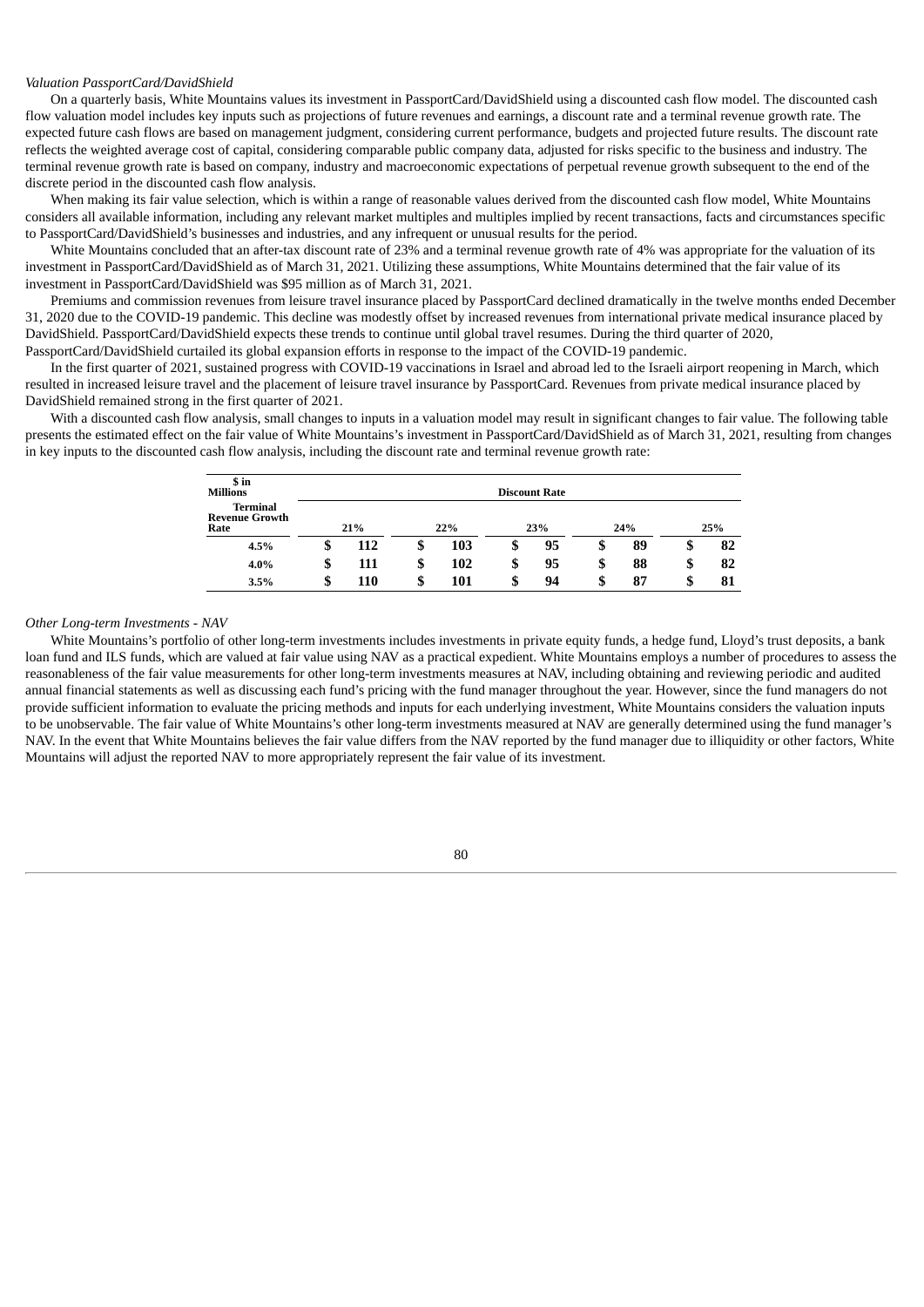## **FORWARD-LOOKING STATEMENTS**

This report may contain "forward-looking statements" within the meaning of Section 27A of the Securities Act of 1933 and Section 21E of the Securities Exchange Act of 1934. All statements, other than statements of historical facts, included or referenced in this report which address activities, events or developments which White Mountains expects or anticipates will or may occur in the future are forward-looking statements. The words "could", "will", "believe", "intend", "expect", "anticipate", "project", "estimate", "predict" and similar expressions are also intended to identify forward-looking statements. These forward-looking statements include, among others, statements with respect to White Mountains's:

- change in book value or adjusted book value per share or return on equity;
- business strategy;
- financial and operating targets or plans;
- incurred loss and loss adjustment expenses and the adequacy of its loss and loss adjustment expense reserves and related reinsurance;
- projections of revenues, income (or loss), earnings (or loss) per share, EBITDA, adjusted EBITDA, dividends, market share or other financial forecasts of White Mountains or its businesses;
- expansion and growth of its business and operations; and
- future capital expenditures.

These statements are based on certain assumptions and analyses made by White Mountains in light of its experience and perception of historical trends, current conditions and expected future developments, as well as other factors believed to be appropriate in the circumstances. However, whether actual results and developments will conform to its expectations and predictions is subject to risks and uncertainties that could cause actual results to differ materially from expectations, including:

- the risks that are described from time to time in White Mountains's filings with the Securities and Exchange Commission, including but not limited to White Mountains's Annual Report on Form 10-K for the fiscal year ended December 31, 2020;
- claims arising from catastrophic events, such as hurricanes, earthquakes, floods, fires, terrorist attacks or severe winter weather;
- recorded loss reserves subsequently proving to have been inadequate;
- the market value of White Mountains's investment in MediaAlpha;
- the trends and uncertainties from the COVID-19 pandemic, including judicial interpretations on the extent of insurance coverage provided by insurers for COVID-19 pandemic related claims;
- business opportunities (or lack thereof) that may be presented to it and pursued;
- actions taken by ratings agencies, such as financial strength or credit ratings downgrades or placing ratings on negative watch;
- the continued availability of capital and financing;
- deterioration of general economic, market or business conditions, including due to outbreaks of contagious disease (including the COVID-19 pandemic) and corresponding mitigation efforts;
- competitive forces, including the conduct of other insurers;
- changes in domestic or foreign laws or regulations, or their interpretation, applicable to White Mountains, its competitors or its customers; and
- other factors, most of which are beyond White Mountains's control.

Consequently, all of the forward-looking statements made in this report are qualified by these cautionary statements, and there can be no assurance that the actual results or developments anticipated by White Mountains will be realized or, even if substantially realized, that they will have the expected consequences to, or effects on, White Mountains or its business or operations. White Mountains assumes no obligation to publicly update any such forward-looking statements, whether as a result of new information, future events or otherwise.

## **Item 3. Quantitative and Qualitative Disclosures About Market Risk.**

Refer to White Mountains's 2020 Annual Report on Form 10-K and in particular **Item 7A. - "Quantitative and Qualitative Disclosures About Market Risk"**.

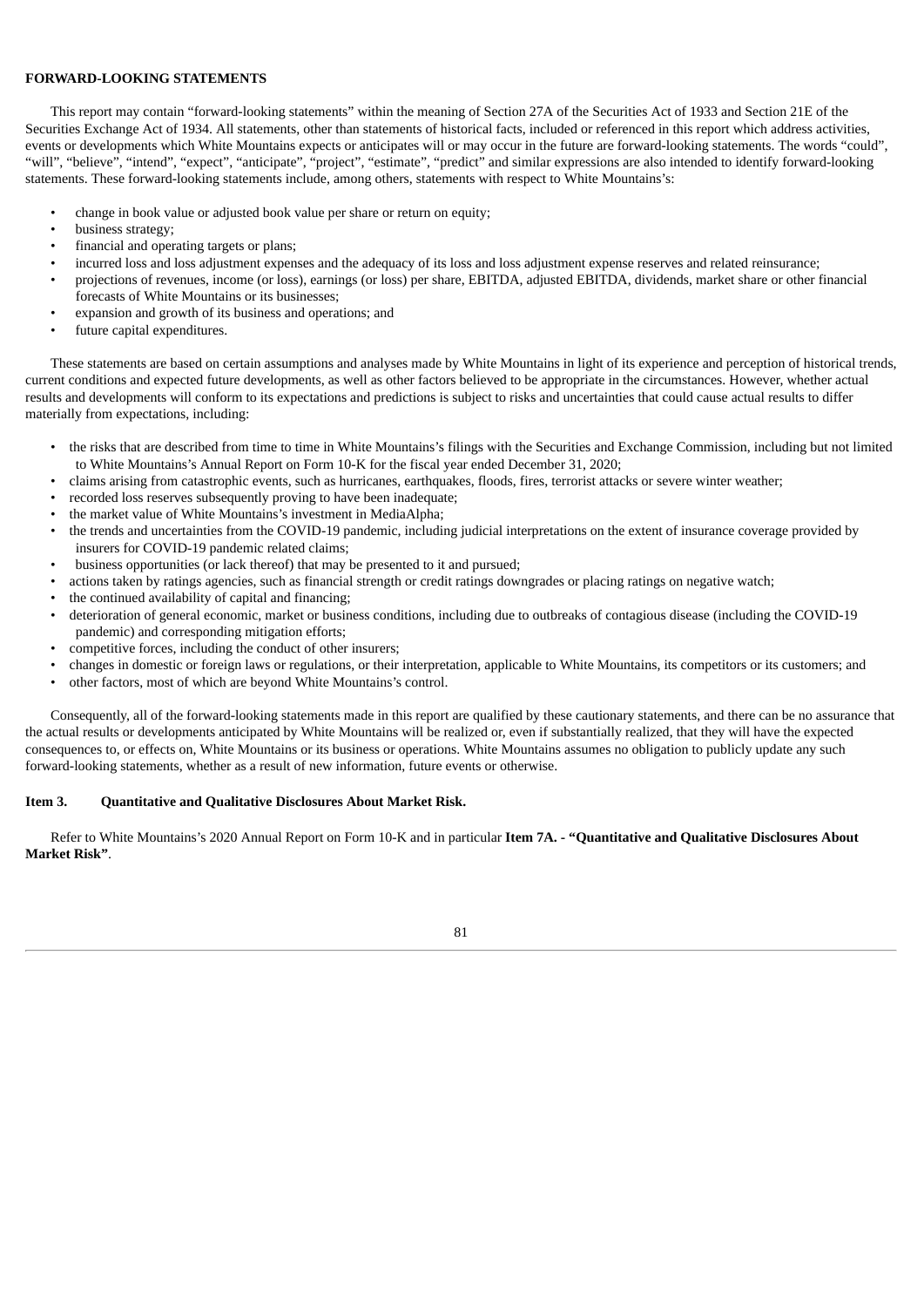## **Item 4. Controls and Procedures**.

The Principal Executive Officer ("PEO") and the Principal Financial Officer ("PFO") of White Mountains have evaluated the effectiveness of its disclosure controls and procedures (as defined in Rule 13a-15(e) and 15d-15(e) of the Exchange Act) as of the end of the period covered by this report. Based on that evaluation, the PEO and PFO have concluded that White Mountains's disclosure controls and procedures are effective.

There were no significant changes with respect to the Company's internal control over financial reporting or in other factors that materially affected, or are reasonably likely to materially affect, internal control over financial reporting during the quarter ended March 31, 2021.

## **Part II. OTHER INFORMATION**

#### **Item 1. Legal Proceedings**.

None.

#### **Item 1A. Risk Factors.**

There have been no material changes to any of the risk factors previously disclosed in the Registrant's 2020 Annual Report on Form 10-K.

## **Item 2. Issuer Purchases of Equity Securities.**

| <b>Months</b>                     | <b>Total Number of</b><br><b>Shares Purchased</b> |     | <b>Average Price</b><br>Paid per Share | <b>Total Number of Shares</b><br>Purchased as Part of<br><b>Publicly</b><br>Announced Plans <sup>(1)</sup> | <b>Maximum Number</b><br>of Shares that May<br><b>Yet Be Purchased</b><br>Under the Plans $(1)$ |
|-----------------------------------|---------------------------------------------------|-----|----------------------------------------|------------------------------------------------------------------------------------------------------------|-------------------------------------------------------------------------------------------------|
| January 1-January 31, 2021        | 5,418                                             | \$  | 1.000.66                               |                                                                                                            | 542,517                                                                                         |
| February 1 - February 28,<br>2021 | 181                                               | -S  | 1.096.81                               |                                                                                                            | 542,517                                                                                         |
| March 1 - March 31, 2021          | 1,562                                             | \$. | 1,165.12                               |                                                                                                            | 542,517                                                                                         |
| <b>Total</b>                      | 7,161                                             |     | 1,038.96                               |                                                                                                            | 542,517                                                                                         |

White Mountains's board of directors has authorized the Company to repurchase its common shares, from time to time, subject to market conditions. The repurchase authorizations do not (1) have a stated expiration date.

### **Item 3. Defaults Upon Senior Securities**.

None.

#### **Item 4. Mine Safety Disclosures.**

None.

## **Item 5. Other Information**.

None.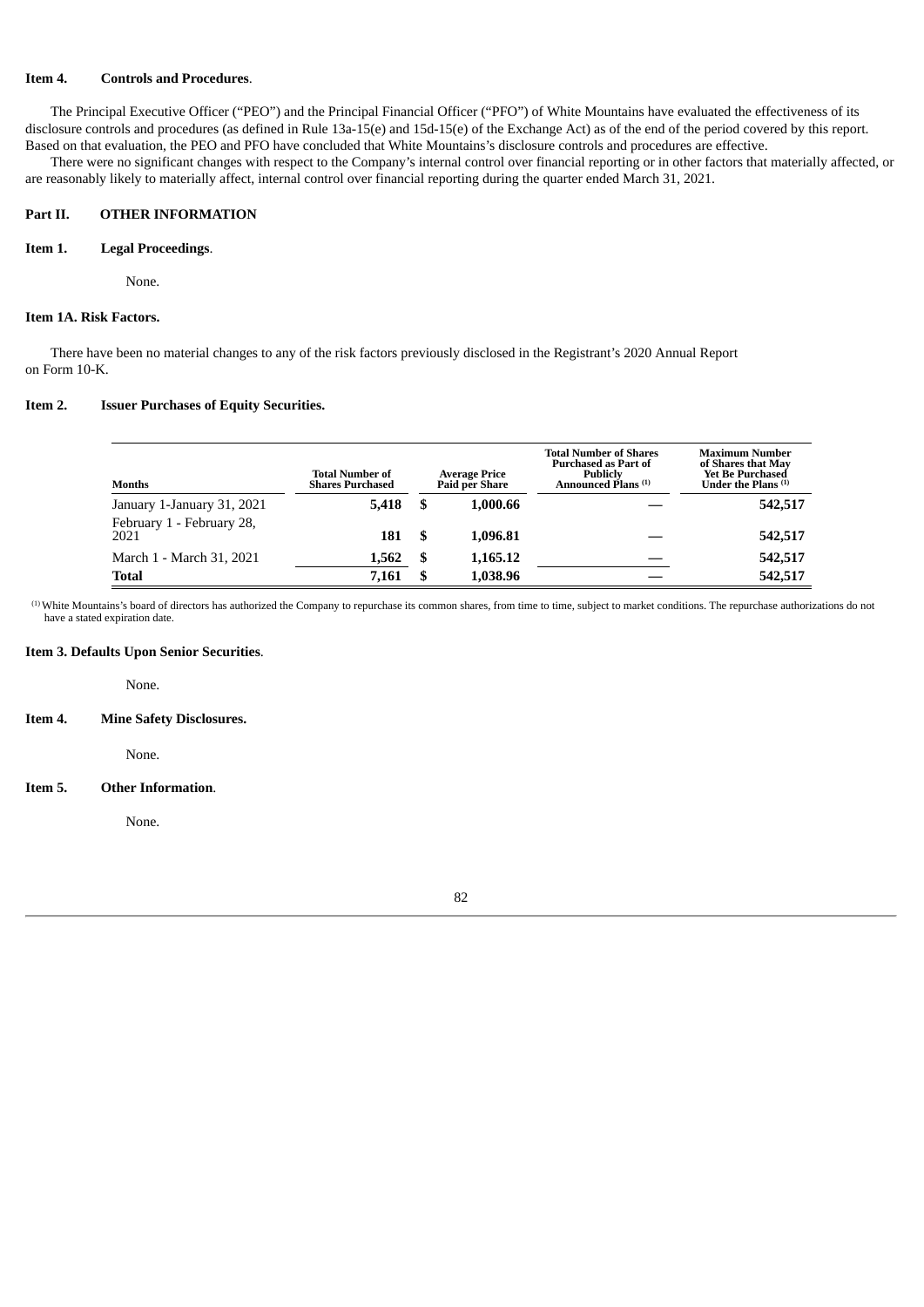| Item 6. | <b>Exhibits.</b>  |                                 |                                                                                                                                                                       |
|---------|-------------------|---------------------------------|-----------------------------------------------------------------------------------------------------------------------------------------------------------------------|
| (a)     | Exhibit<br>number |                                 | Name                                                                                                                                                                  |
|         | 2.0               |                                 | Plan of Reorganization (incorporated by reference herein to the Company's Registration Statement on S-4 (No. 333-<br>87649) dated September 23, 1999)                 |
|         | 3.1               |                                 | — Memorandum of Continuance of the Company (incorporated by reference herein to Exhibit (3)(i) of the Company's<br>Current Report on Form 8-K dated November 1, 1999) |
|         | 3.2               |                                 | Amended and Restated Bye-Laws of the Company (incorporated by reference herein to Exhibit 3 of the Company's<br>Report on Form 10-Q dated May 2, 2017)                |
|         | 31.1              |                                 | Principal Executive Officer Certification Pursuant to Rule 13a-14 (a) of the Securities Exchange Act of 1934, as<br>Amended. *                                        |
|         | 31.2              |                                 | Principal Financial Officer Certification Pursuant to Rule 13a-14 (a) of the Securities Exchange Act of 1934, as<br>Amended. *                                        |
|         | 32.1              |                                 | Principal Executive Officer Certification Pursuant to 18 U.S.C. Section 1350, as Adopted Pursuant to Section 906<br>of the Sarbanes-Oxley Act of 2002. *              |
|         | 32.2              | $\hspace{0.1mm}-\hspace{0.1mm}$ | Principal Financial Officer Certification Pursuant to 18 U.S.C. Section 1350, as Adopted Pursuant to Section 906 of<br>the Sarbanes-Oxley Act of 2002. *              |
|         | 101               |                                 | XBRL Instance Document - the instance document does not appear in the Interactive Data File because its XBRL<br>tags are embedded within the Inline XBRL document.    |
|         | * Included herein |                                 |                                                                                                                                                                       |

# **SIGNATURES**

Pursuant to the requirements of the Securities Exchange Act of 1934, the Registrant has duly caused this report to be signed on its behalf by the undersigned thereunto duly authorized.

> WHITE MOUNTAINS INSURANCE GROUP, LTD. (Registrant)

Date: May 10, 2021 By: /s/ J. Brian Palmer

J. Brian Palmer Managing Director and Chief Accounting Officer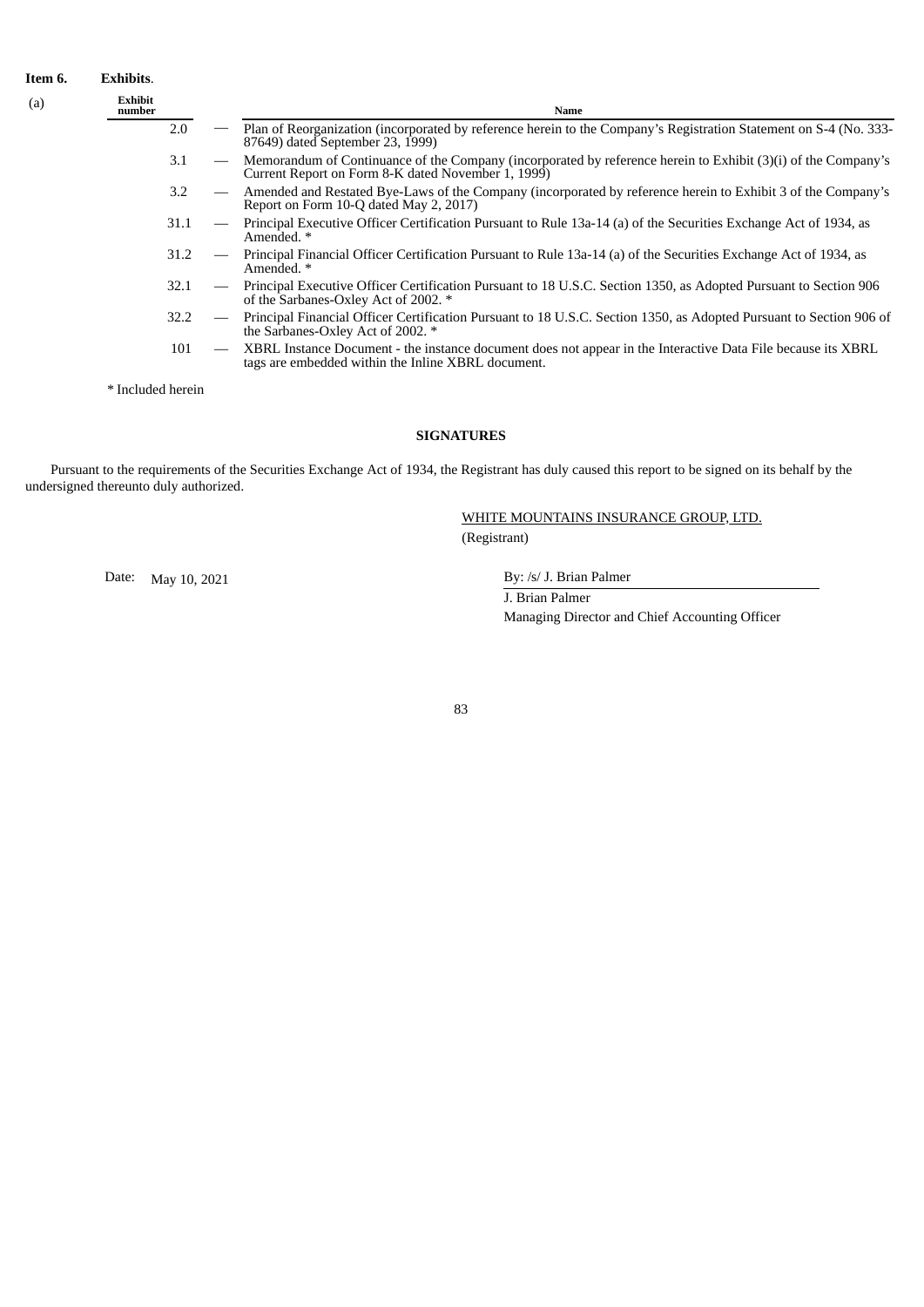# **PRINCIPAL EXECUTIVE OFFICER CERTIFICATION PURSUANT TO RULE 13a-14(a) OF THE SECURITIES EXCHANGE ACT OF 1934**

<span id="page-85-0"></span>I, G. Manning Rountree, certify that:

1. I have reviewed this quarterly report on Form 10-Q of White Mountains Insurance Group, Ltd.;

2. Based on my knowledge, this quarterly report does not contain any untrue statement of a material fact or omit to state a material fact necessary to make the statements made, in light of the circumstances under which such statements were made, not misleading with respect to the period covered by this report;

3. Based on my knowledge, the financial statements, and other financial information included in this report, fairly present in all material respects the financial condition, results of operations and cash flows of the registrant as of, and for, the periods presented in this report;

4. The registrant's other certifying officer and I are responsible for establishing and maintaining disclosure controls and procedures (as defined in Exchange Act Rules 13a-15(e) and 15d-15(e)) and internal control over financial reporting (as defined in Exchange Act Rules 13a-15(f) and 15d-15(f)) for the registrant and we have:

- (a) Designed such disclosure controls and procedures, or caused such disclosure controls and procedures to be designed under our supervision, to ensure that material information relating to the registrant, including its consolidated subsidiaries, is made known to us by others within those entities, particularly during the period in which this quarterly report is being prepared;
- (b) Designed such internal control over financial reporting, or caused such internal control over financial reporting to be designed under our supervision, to provide reasonable assurance regarding the reliability of financial reporting and the preparation of financial statements for external purposes in accordance with generally accepted accounting principles;
- (c) Evaluated the effectiveness of the registrant's disclosure controls and procedures and presented in this report our conclusions about the effectiveness of the disclosure controls and procedures, as of the end of the period covered by this report based on such evaluation; and
- (d) Disclosed in this report any change in the registrant's internal control over financial reporting that occurred during the registrant's most recent fiscal quarter (the registrant's fourth fiscal quarter in the case of an annual report) that has materially affected, or is reasonably likely to materially affect, the registrant's internal control over financial reporting; and

5. The registrant's other certifying officer and I have disclosed, based on our most recent evaluation of internal control over financial reporting, to the registrant's auditors and the audit committee of the registrant's board of directors (or persons performing the equivalent functions):

- (a) All significant deficiencies and material weaknesses in the design or operation of internal control over financial reporting which are reasonably likely to adversely affect the registrant's ability to record, process, summarize and report financial information; and
- (b) Any fraud, whether or not material, that involves management or other employees who have a significant role in the registrant's internal control over financial reporting.

May 10, 2021 By:

/s/ G. Manning Rountree Chief Executive Officer (Principal Executive Officer)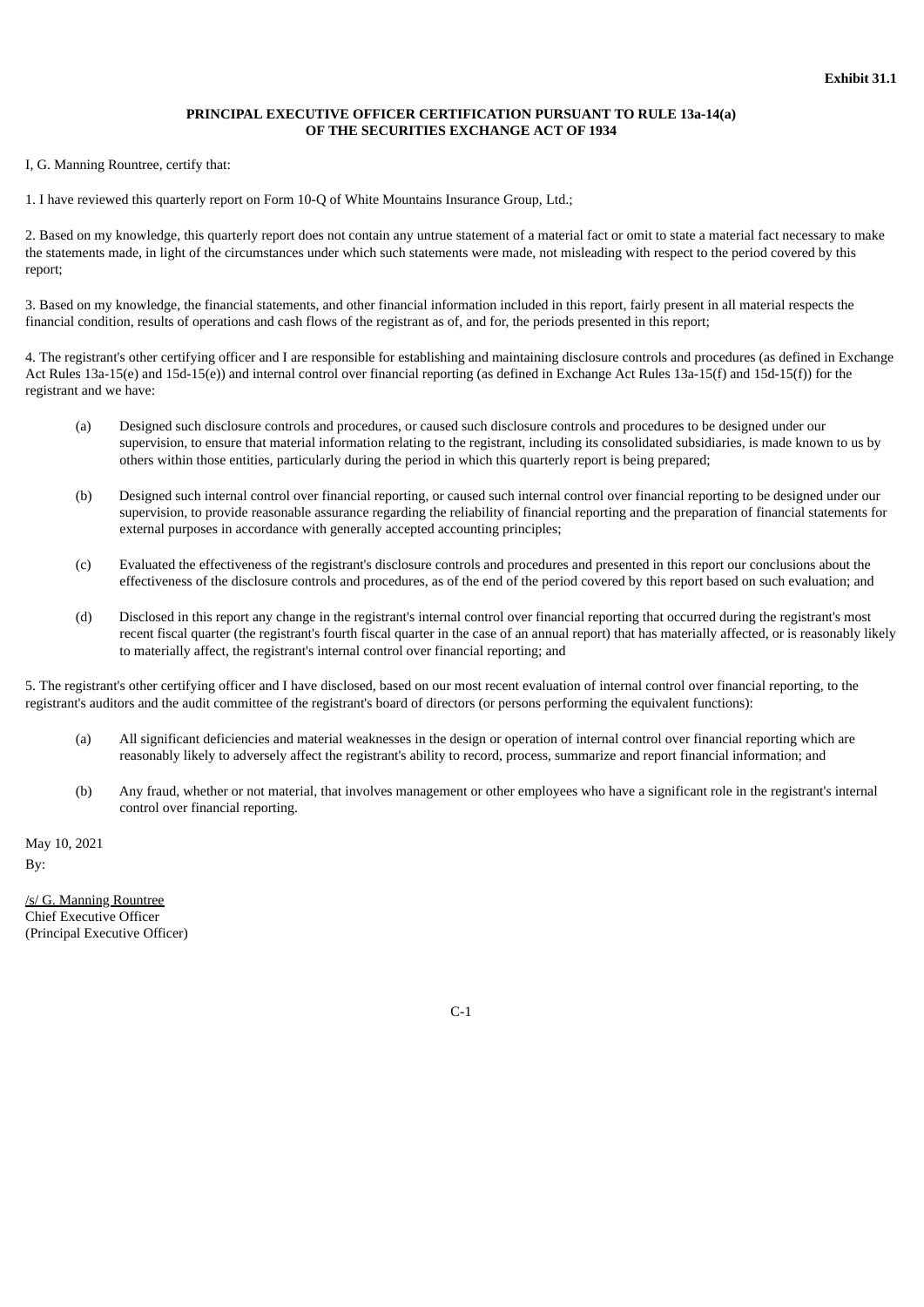# **PRINCIPAL FINANCIAL OFFICER CERTIFICATION PURSUANT TO RULE 13a-14(a) OF THE SECURITIES EXCHANGE ACT OF 1934**

<span id="page-86-0"></span>I, Reid T. Campbell, certify that:

1. I have reviewed this quarterly report on Form 10-Q of White Mountains Insurance Group, Ltd.;

2. Based on my knowledge, this quarterly report does not contain any untrue statement of a material fact or omit to state a material fact necessary to make the statements made, in light of the circumstances under which such statements were made, not misleading with respect to the period covered by this report;

3. Based on my knowledge, the financial statements, and other financial information included in this report, fairly present in all material respects the financial condition, results of operations and cash flows of the registrant as of, and for, the periods presented in this report;

4. The registrant's other certifying officer and I are responsible for establishing and maintaining disclosure controls and procedures (as defined in Exchange Act Rules 13a-15(e) and 15d-15(e)) and internal control over financial reporting (as defined in Exchange Act Rules 13a-15(f) and 15d-15(f)) for the registrant and we have:

- (a) Designed such disclosure controls and procedures, or caused such disclosure controls and procedures to be designed under our supervision, to ensure that material information relating to the registrant, including its consolidated subsidiaries, is made known to us by others within those entities, particularly during the period in which this quarterly report is being prepared;
- (b) Designed such internal control over financial reporting, or caused such internal control over financial reporting to be designed under our supervision, to provide reasonable assurance regarding the reliability of financial reporting and the preparation of financial statements for external purposes in accordance with generally accepted accounting principles;
- (c) Evaluated the effectiveness of the registrant's disclosure controls and procedures and presented in this report our conclusions about the effectiveness of the disclosure controls and procedures, as of the end of the period covered by this report based on such evaluation; and
- (d) Disclosed in this report any change in the registrant's internal control over financial reporting that occurred during the registrant's most recent fiscal quarter (the registrant's fourth fiscal quarter in the case of an annual report) that has materially affected, or is reasonably likely to materially affect, the registrant's internal control over financial reporting; and

5. The registrant's other certifying officer and I have disclosed, based on our most recent evaluation of internal control over financial reporting, to the registrant's auditors and the audit committee of the registrant's board of directors (or persons performing the equivalent functions):

- (a) All significant deficiencies and material weaknesses in the design or operation of internal control over financial reporting which are reasonably likely to adversely affect the registrant's ability to record, process, summarize and report financial information; and
- (b) Any fraud, whether or not material, that involves management or other employees who have a significant role in the registrant's internal control over financial reporting.

May 10, 2021

By:

/s/ Reid T. Campbell Executive Vice President and Chief Financial Officer (Principal Financial Officer)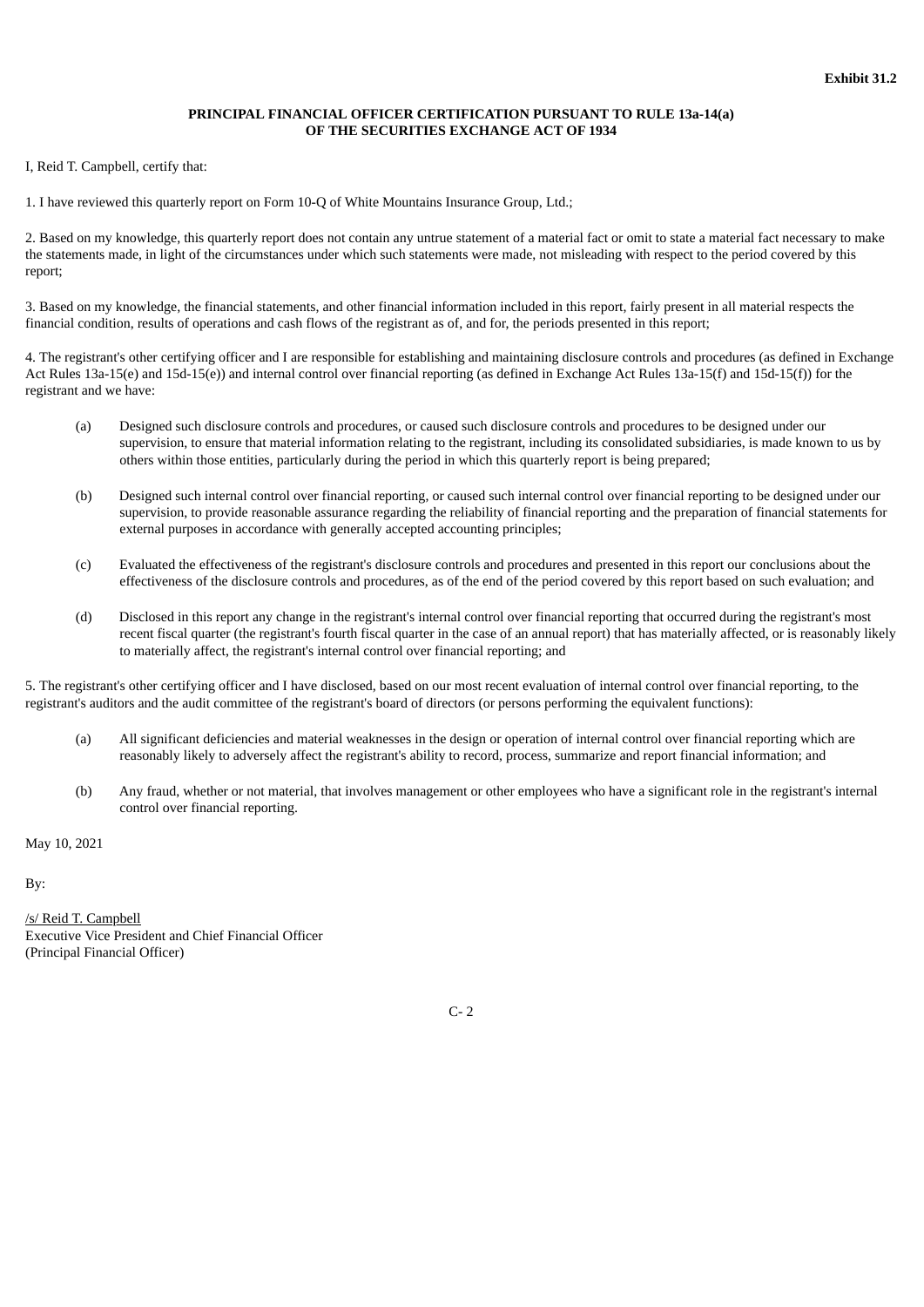## **PRINCIPAL EXECUTIVE OFFICER CERTIFICATION PURSUANT TO 18 U.S.C. SECTION 1350, AS ADOPTED PURSUANT TO SECTION 906 OF THE SARBANES-OXLEY ACT OF 2002**

<span id="page-87-0"></span>In connection with the quarterly report on Form 10-Q of White Mountains Insurance Group, Ltd. (the "Company"), for the period ending March 31, 2021 as filed with the Securities and Exchange Commission on the date hereof (the "Report"), I, G. Manning Rountree, Chief Executive Officer of the Company, certify, pursuant to 18 U.S.C. §1350, as adopted pursuant to §906 of the Sarbanes-Oxley Act of 2002, that to my knowledge:

- The Report fully complies with the requirements of Section 13(a) or 15(d) of the Securities Exchange Act of 1934; and,
- The information contained in the Report fairly presents, in all material respects, the financial condition and results of operations of the Company as of and for the periods presented in the Report.

/s/ G. Manning Rountree Chief Executive Officer (Principal Executive Officer)

May 10, 2021